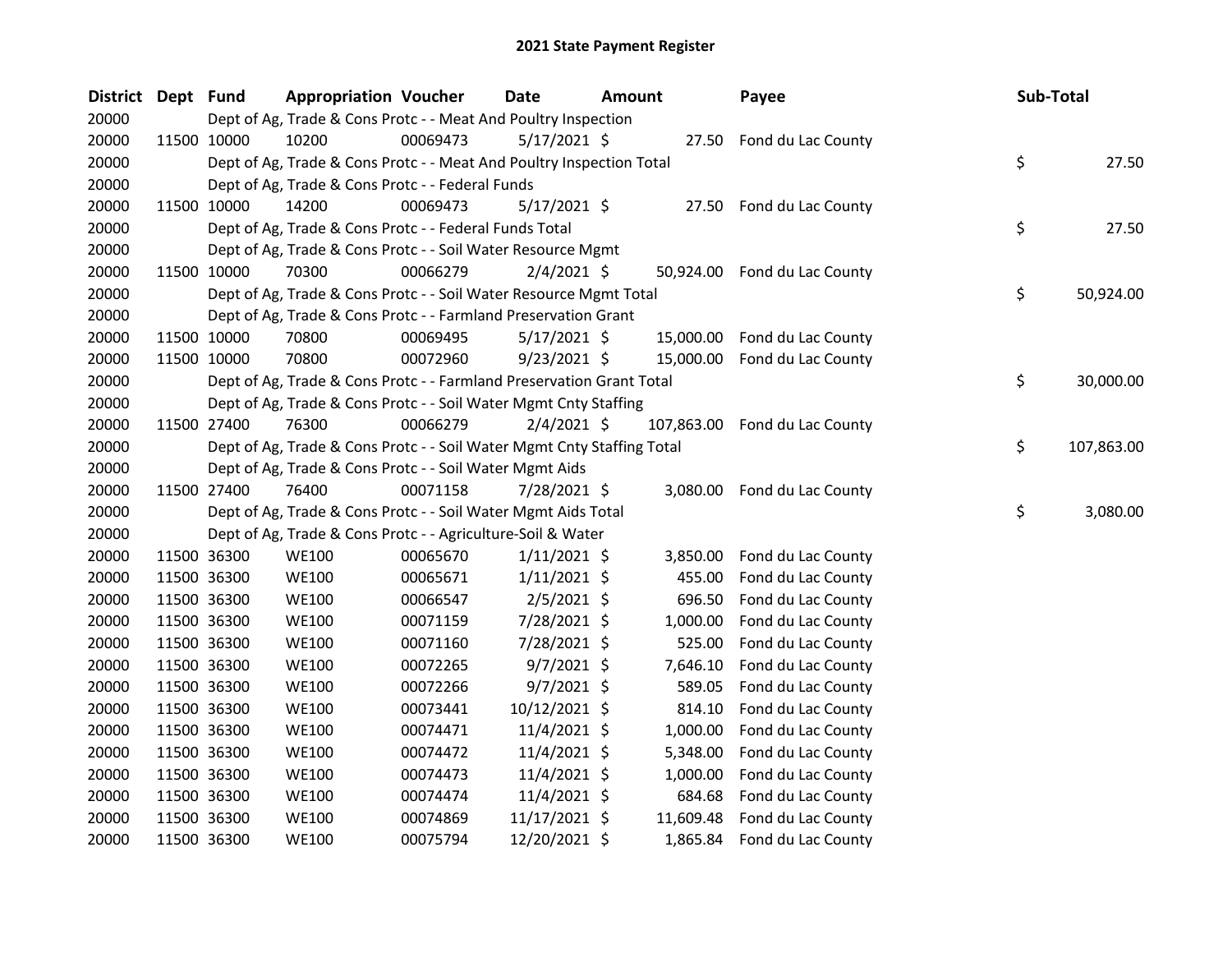| <b>District</b> | Dept Fund |             | <b>Appropriation Voucher</b>                                       |          | <b>Date</b>    | Amount |           | Payee              | Sub-Total |           |
|-----------------|-----------|-------------|--------------------------------------------------------------------|----------|----------------|--------|-----------|--------------------|-----------|-----------|
| 20000           |           |             | Dept of Ag, Trade & Cons Protc - - Agriculture-Soil & Water Total  |          |                |        |           |                    | \$        | 37,083.75 |
| 20000           |           |             | Dept of Public Instruction - - Federal Aids, Local Aid             |          |                |        |           |                    |           |           |
| 20000           |           | 25500 10000 | 24100                                                              | 00253828 | $1/19/2021$ \$ |        | 1,319.42  | Fond du Lac County |           |           |
| 20000           |           | 25500 10000 | 24100                                                              | 00259013 | 2/16/2021 \$   |        | 1,234.70  | Fond du Lac County |           |           |
| 20000           |           | 25500 10000 | 24100                                                              | 00261917 | 3/15/2021 \$   |        | 1,778.76  | Fond du Lac County |           |           |
| 20000           |           | 25500 10000 | 24100                                                              | 00268336 | $4/19/2021$ \$ |        | 1,507.86  | Fond du Lac County |           |           |
| 20000           |           | 25500 10000 | 24100                                                              | 00272210 | 5/17/2021 \$   |        | 1,158.52  | Fond du Lac County |           |           |
| 20000           |           | 25500 10000 | 24100                                                              | 00276571 | $6/14/2021$ \$ |        | 1,559.68  | Fond du Lac County |           |           |
| 20000           |           | 25500 10000 | 24100                                                              | 00282365 | 7/19/2021 \$   |        | 1,167.98  | Fond du Lac County |           |           |
| 20000           |           | 25500 10000 | 24100                                                              | 00289509 | 9/20/2021 \$   |        | 1,571.70  | Fond du Lac County |           |           |
| 20000           |           | 25500 10000 | 24100                                                              | 00291607 | $9/27/2021$ \$ |        | 2,469.85  | Fond du Lac County |           |           |
| 20000           |           | 25500 10000 | 24100                                                              | 00293740 | 10/12/2021 \$  |        | 1,477.43  | Fond du Lac County |           |           |
| 20000           |           | 25500 10000 | 24100                                                              | 00297633 | 11/15/2021 \$  |        | 2,978.36  | Fond du Lac County |           |           |
| 20000           |           | 25500 10000 | 24100                                                              | 00302894 | 12/20/2021 \$  |        | 2,300.88  | Fond du Lac County |           |           |
| 20000           |           |             | Dept of Public Instruction - - Federal Aids, Local Aid Total       |          |                |        |           |                    | \$        | 20,525.14 |
| 20000           |           |             | Dept of Natural Resources - - GPO-Federal Funds                    |          |                |        |           |                    |           |           |
| 20000           |           | 37000 10000 | 44100                                                              | 00501118 | $9/1/2021$ \$  |        | 12,635.36 | Fond du Lac County |           |           |
| 20000           |           |             | Dept of Natural Resources - - GPO-Federal Funds Total              |          |                |        |           |                    | \$        | 12,635.36 |
| 20000           |           |             | Dept of Natural Resources - - Gen Program Ops-State Funds          |          |                |        |           |                    |           |           |
| 20000           |           | 37000 21200 | 16100                                                              | 00480798 | $6/3/2021$ \$  |        | 22.26     | Fond du Lac County |           |           |
| 20000           |           | 37000 21200 | 16100                                                              | 00482413 | 5/20/2021 \$   |        | 528.00    | Fond du Lac County |           |           |
| 20000           |           | 37000 21200 | 16100                                                              | 00482416 | 5/20/2021 \$   |        | 468.00    | Fond du Lac County |           |           |
| 20000           |           | 37000 21200 | 16100                                                              | 00482417 | 5/20/2021 \$   |        | 244.00    | Fond du Lac County |           |           |
| 20000           |           | 37000 21200 | 16100                                                              | 00499811 | 7/30/2021 \$   |        | 60.24     | Fond du Lac County |           |           |
| 20000           |           | 37000 21200 | 16100                                                              | 00505987 | 8/31/2021 \$   |        | 292.04    | Fond du Lac County |           |           |
| 20000           |           | 37000 21200 | 16100                                                              | 00522582 | 12/2/2021 \$   |        | 567.28    | Fond du Lac County |           |           |
| 20000           |           |             | Dept of Natural Resources - - Gen Program Ops-State Funds Total    |          |                |        |           |                    | \$        | 2,181.82  |
| 20000           |           |             | Dept of Natural Resources - - Taxes & Assessmts-Conserv Fund       |          |                |        |           |                    |           |           |
| 20000           |           | 37000 21200 | 16900                                                              | 00482419 | $5/27/2021$ \$ |        | 7.42      | Fond du Lac County |           |           |
| 20000           |           | 37000 21200 | 16900                                                              | 00484934 | $5/27/2021$ \$ |        | 22.26     | Fond du Lac County |           |           |
| 20000           |           | 37000 21200 | 16900                                                              | 00484938 | $5/27/2021$ \$ |        | 7.42      | Fond du Lac County |           |           |
| 20000           |           | 37000 21200 | 16900                                                              | 00484945 | $5/27/2021$ \$ |        | 89.04     | Fond du Lac County |           |           |
| 20000           |           |             | Dept of Natural Resources - - Taxes & Assessmts-Conserv Fund Total |          |                |        |           |                    | \$        | 126.14    |
| 20000           |           |             | Dept of Natural Resources - - GPO -Federal Funds                   |          |                |        |           |                    |           |           |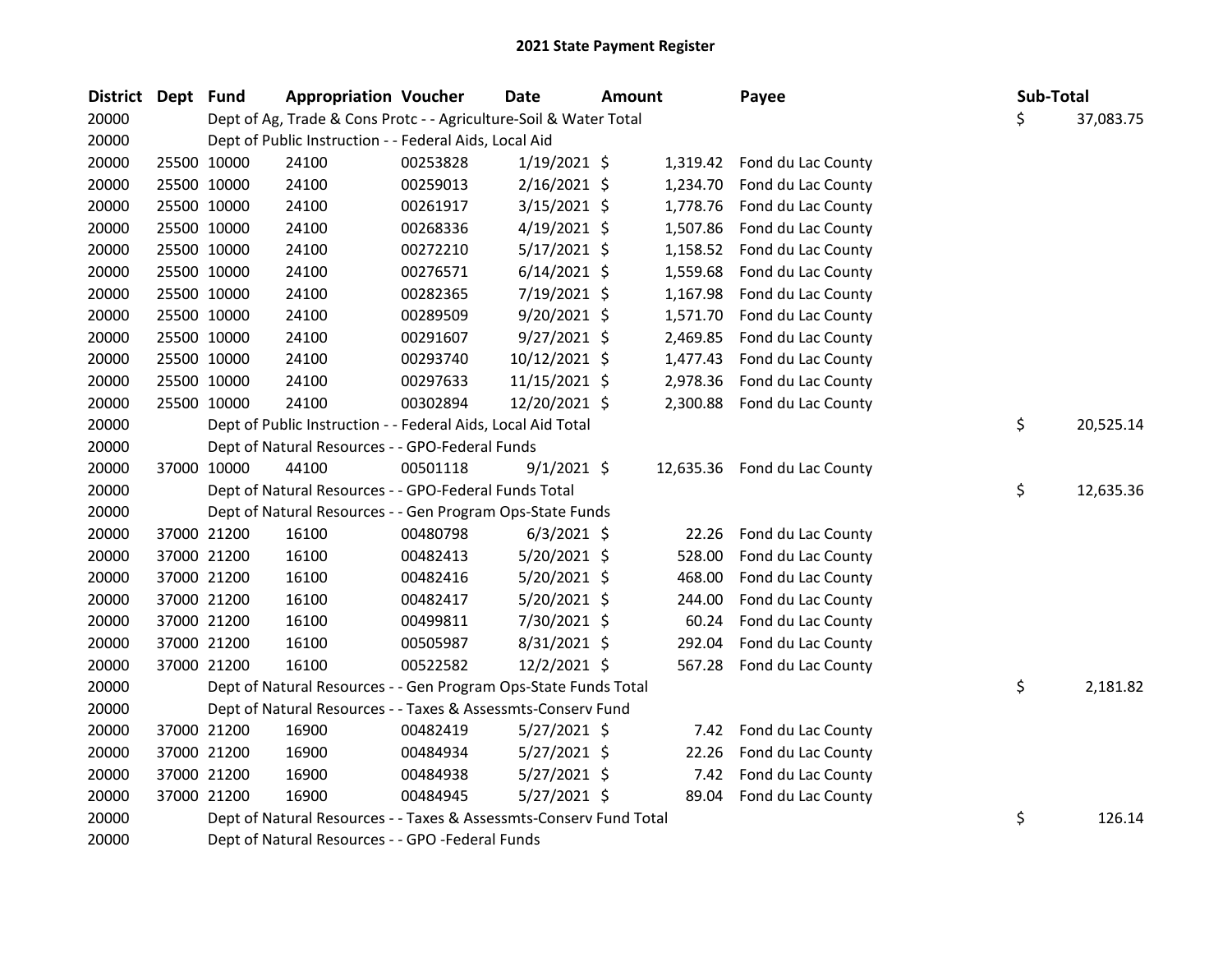| <b>District</b> | Dept Fund |             | <b>Appropriation Voucher</b>                                      |          | Date           | Amount |           | Payee                        | Sub-Total |            |
|-----------------|-----------|-------------|-------------------------------------------------------------------|----------|----------------|--------|-----------|------------------------------|-----------|------------|
| 20000           |           | 37000 21200 | 38100                                                             | 00466834 | $3/12/2021$ \$ |        | 6,918.09  | Fond du Lac County           |           |            |
| 20000           |           |             | Dept of Natural Resources - - GPO -Federal Funds Total            |          |                |        |           |                              | \$        | 6,918.09   |
| 20000           |           |             | Dept of Natural Resources - - Venison Processing                  |          |                |        |           |                              |           |            |
| 20000           |           | 37000 21200 | 54900                                                             | 00463712 | $2/17/2021$ \$ |        | 240.00    | Fond du Lac County           |           |            |
| 20000           |           | 37000 21200 | 54900                                                             | 00466932 | $3/11/2021$ \$ |        | 2,400.00  | Fond du Lac County           |           |            |
| 20000           |           | 37000 21200 | 54900                                                             | 00482665 | $5/21/2021$ \$ |        | 250.00    | Fond du Lac County           |           |            |
| 20000           |           |             | Dept of Natural Resources - - Venison Processing Total            |          |                |        |           |                              | \$        | 2,890.00   |
| 20000           |           |             | Dept of Natural Resources - - Enf A - Boating Enforcement         |          |                |        |           |                              |           |            |
| 20000           |           | 37000 21200 | 55000                                                             | 00466834 | $3/12/2021$ \$ |        |           | 14,251.61 Fond du Lac County |           |            |
| 20000           |           |             | Dept of Natural Resources - - Enf A - Boating Enforcement Total   |          |                |        |           |                              | \$        | 14,251.61  |
| 20000           |           |             | Dept of Natural Resources - - Wildlife Damage Claims & Abat       |          |                |        |           |                              |           |            |
| 20000           |           | 37000 21200 | 55300                                                             | 00462733 | $2/16/2021$ \$ |        | 2,405.98  | Fond du Lac County           |           |            |
| 20000           |           | 37000 21200 | 55300                                                             | 00482665 | 5/21/2021 \$   |        | 3,368.00  | Fond du Lac County           |           |            |
| 20000           |           | 37000 21200 | 55300                                                             | 00506000 | $9/15/2021$ \$ |        | 8,426.82  | Fond du Lac County           |           |            |
| 20000           |           | 37000 21200 | 55300                                                             | 00519804 | 12/3/2021 \$   |        | 1,276.38  | Fond du Lac County           |           |            |
| 20000           |           |             | Dept of Natural Resources - - Wildlife Damage Claims & Abat Total |          |                |        |           |                              | \$        | 15,477.18  |
| 20000           |           |             | Dept of Natural Resources - - Resaids - County Cons Aids          |          |                |        |           |                              |           |            |
| 20000           |           | 37000 21200 | 56300                                                             | 00464080 | $2/18/2021$ \$ |        |           | 3,486.00 Fond du Lac County  |           |            |
| 20000           |           |             | Dept of Natural Resources - - Resaids - County Cons Aids Total    |          |                |        |           |                              | \$        | 3,486.00   |
| 20000           |           |             | Dept of Natural Resources - - Ra- Snowmobile Trail Areas          |          |                |        |           |                              |           |            |
| 20000           |           | 37000 21200 | 57500                                                             | 00497215 | $7/15/2021$ \$ |        | 90,660.00 | Fond du Lac County           |           |            |
| 20000           |           | 37000 21200 | 57500                                                             | 00510013 | 9/23/2021 \$   |        | 26,083.70 | Fond du Lac County           |           |            |
| 20000           |           |             | Dept of Natural Resources - - Ra- Snowmobile Trail Areas Total    |          |                |        |           |                              | \$        | 116,743.70 |
| 20000           |           |             | Dept of Natural Resources - - GPO - Sd Water Loan Prog, Fed       |          |                |        |           |                              |           |            |
| 20000           |           | 37000 57300 | 48200                                                             | 00455080 | $1/7/2021$ \$  |        | 10,295.00 | Fond du Lac County           |           |            |
| 20000           |           | 37000 57300 | 48200                                                             | 00468724 | $3/31/2021$ \$ |        | 6,797.75  | Fond du Lac County           |           |            |
| 20000           |           | 37000 57300 | 48200                                                             | 00491972 | 7/16/2021 \$   |        | 6,797.75  | Fond du Lac County           |           |            |
| 20000           |           | 37000 57300 | 48200                                                             | 00515558 | 11/12/2021 \$  |        | 6,797.75  | Fond du Lac County           |           |            |
| 20000           |           |             | Dept of Natural Resources - - GPO - Sd Water Loan Prog, Fed Total |          |                |        |           |                              | \$        | 30,688.25  |
| 20000           |           |             | WI Dept of Transportation - - Rpd Slvg Veh Exm Sf                 |          |                |        |           |                              |           |            |
| 20000           |           | 39500 10000 | 52300                                                             | 00635167 | $1/4/2021$ \$  |        | 120.00    | Fond du Lac County           |           |            |
| 20000           |           | 39500 10000 | 52300                                                             | 00642103 | $1/20/2021$ \$ |        | 60.00     | Fond du Lac County           |           |            |
| 20000           |           | 39500 10000 | 52300                                                             | 00647814 | $2/1/2021$ \$  |        | 60.00     | Fond du Lac County           |           |            |
| 20000           |           | 39500 10000 | 52300                                                             | 00651244 | 2/9/2021 \$    |        | 60.00     | Fond du Lac County           |           |            |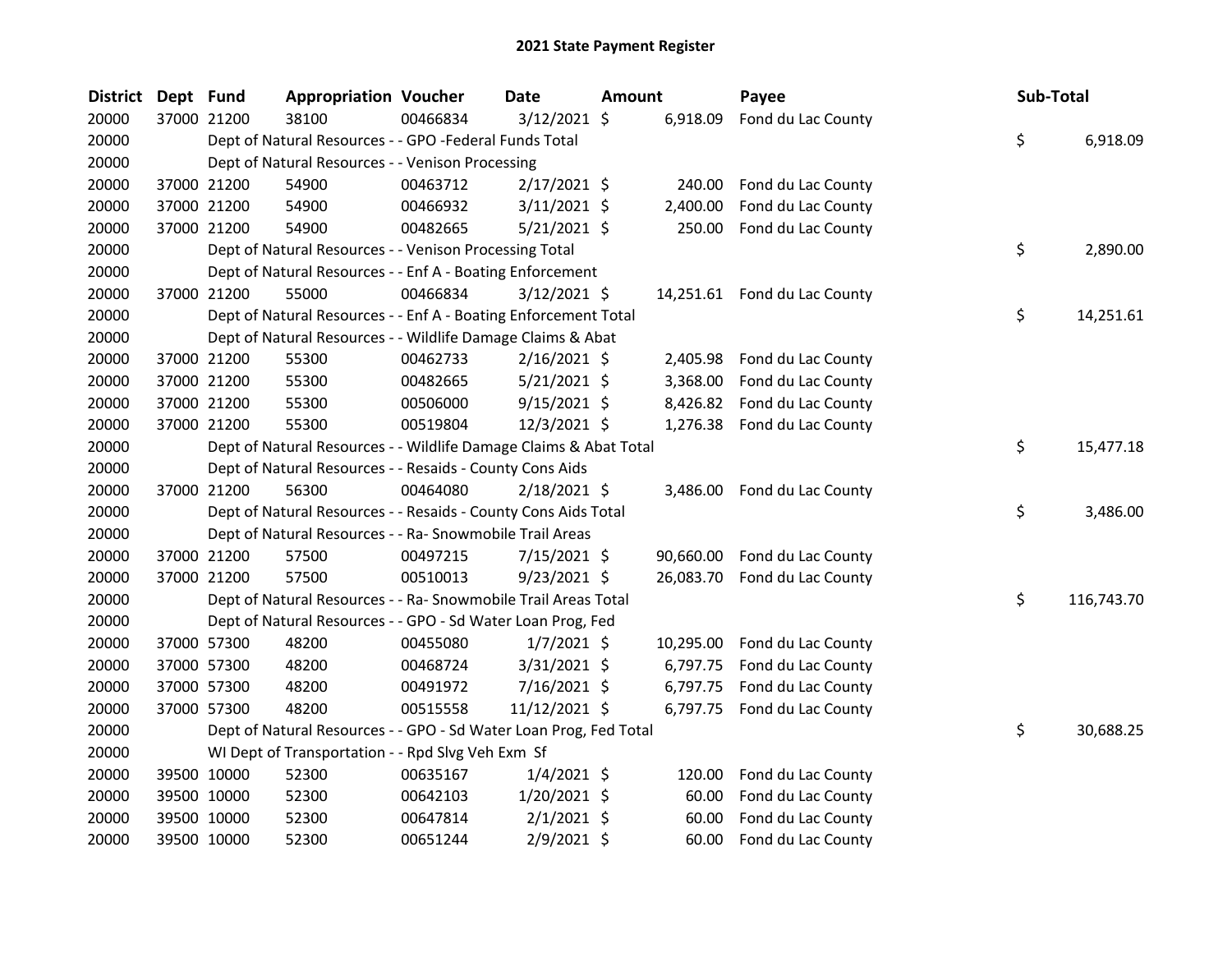| <b>District</b> | Dept Fund |             | <b>Appropriation Voucher</b>                             |          | <b>Date</b>    | <b>Amount</b> |            | Payee              | Sub-Total |            |
|-----------------|-----------|-------------|----------------------------------------------------------|----------|----------------|---------------|------------|--------------------|-----------|------------|
| 20000           |           | 39500 10000 | 52300                                                    | 00654287 | 2/16/2021 \$   |               | 120.00     | Fond du Lac County |           |            |
| 20000           |           | 39500 10000 | 52300                                                    | 00678309 | $4/12/2021$ \$ |               | 60.00      | Fond du Lac County |           |            |
| 20000           |           | 39500 10000 | 52300                                                    | 00681575 | $4/20/2021$ \$ |               | 60.00      | Fond du Lac County |           |            |
| 20000           |           | 39500 10000 | 52300                                                    | 00685047 | $4/26/2021$ \$ |               | 60.00      | Fond du Lac County |           |            |
| 20000           |           | 39500 10000 | 52300                                                    | 00698155 | $5/24/2021$ \$ |               | 180.00     | Fond du Lac County |           |            |
| 20000           |           | 39500 10000 | 52300                                                    | 00714571 | $6/28/2021$ \$ |               | 60.00      | Fond du Lac County |           |            |
| 20000           |           | 39500 10000 | 52300                                                    | 00717395 | 7/6/2021 \$    |               | 120.00     | Fond du Lac County |           |            |
| 20000           |           | 39500 10000 | 52300                                                    | 00723531 | 7/21/2021 \$   |               | 60.00      | Fond du Lac County |           |            |
| 20000           |           | 39500 10000 | 52300                                                    | 00725552 | 7/27/2021 \$   |               | 60.00      | Fond du Lac County |           |            |
| 20000           |           | 39500 10000 | 52300                                                    | 00728716 | $8/3/2021$ \$  |               | 180.00     | Fond du Lac County |           |            |
| 20000           |           | 39500 10000 | 52300                                                    | 00732097 | 8/9/2021 \$    |               | 180.00     | Fond du Lac County |           |            |
| 20000           |           | 39500 10000 | 52300                                                    | 00740557 | 8/30/2021 \$   |               | 120.00     | Fond du Lac County |           |            |
| 20000           |           | 39500 10000 | 52300                                                    | 00743720 | 9/8/2021 \$    |               | 60.00      | Fond du Lac County |           |            |
| 20000           |           | 39500 10000 | 52300                                                    | 00753936 | 9/28/2021 \$   |               | 60.00      | Fond du Lac County |           |            |
| 20000           |           | 39500 10000 | 52300                                                    | 00757329 | 10/4/2021 \$   |               | 120.00     | Fond du Lac County |           |            |
| 20000           |           | 39500 10000 | 52300                                                    | 00760659 | 10/12/2021 \$  |               | 60.00      | Fond du Lac County |           |            |
| 20000           |           | 39500 10000 | 52300                                                    | 00763382 | 10/18/2021 \$  |               | 60.00      | Fond du Lac County |           |            |
| 20000           |           | 39500 10000 | 52300                                                    | 00766095 | 10/25/2021 \$  |               | 180.00     | Fond du Lac County |           |            |
| 20000           |           | 39500 10000 | 52300                                                    | 00768668 | $11/1/2021$ \$ |               | 60.00      | Fond du Lac County |           |            |
| 20000           |           | 39500 10000 | 52300                                                    | 00776770 | 11/22/2021 \$  |               | 60.00      | Fond du Lac County |           |            |
| 20000           |           | 39500 10000 | 52300                                                    | 00783094 | 12/13/2021 \$  |               | 60.00      | Fond du Lac County |           |            |
| 20000           |           | 39500 10000 | 52300                                                    | 00785727 | 12/20/2021 \$  |               | 60.00      | Fond du Lac County |           |            |
| 20000           |           |             | WI Dept of Transportation - - Rpd Slvg Veh Exm Sf Total  |          |                |               |            |                    | \$        | 2,340.00   |
| 20000           |           |             | WI Dept of Transportation - - Eldly&Disa Co/Aid Sf       |          |                |               |            |                    |           |            |
| 20000           |           | 39500 21100 | 16800                                                    | 00650063 | $2/5/2021$ \$  |               | 273,496.00 | Fond du Lac County |           |            |
| 20000           |           |             | WI Dept of Transportation - - Eldly&Disa Co/Aid Sf Total |          |                |               |            |                    | \$        | 273,496.00 |
| 20000           |           |             | WI Dept of Transportation - - Hwy Sfty Loc Aid Ffd       |          |                |               |            |                    |           |            |
| 20000           |           | 39500 21100 | 18500                                                    | 00639050 | $1/13/2021$ \$ |               | 4,259.50   | Fond du Lac County |           |            |
| 20000           |           | 39500 21100 | 18500                                                    | 00651965 | $2/10/2021$ \$ |               | 4,033.98   | Fond du Lac County |           |            |
| 20000           |           | 39500 21100 | 18500                                                    | 00663481 | 3/10/2021 \$   |               | 5,736.11   | Fond du Lac County |           |            |
| 20000           |           | 39500 21100 | 18500                                                    | 00678358 | $4/13/2021$ \$ |               | 8,927.16   | Fond du Lac County |           |            |
| 20000           |           | 39500 21100 | 18500                                                    | 00696337 | 5/20/2021 \$   |               | 8,893.55   | Fond du Lac County |           |            |
| 20000           |           | 39500 21100 | 18500                                                    | 00712814 | $6/24/2021$ \$ |               | 9,524.99   | Fond du Lac County |           |            |
| 20000           |           | 39500 21100 | 18500                                                    | 00723577 | 7/21/2021 \$   |               | 7,735.04   | Fond du Lac County |           |            |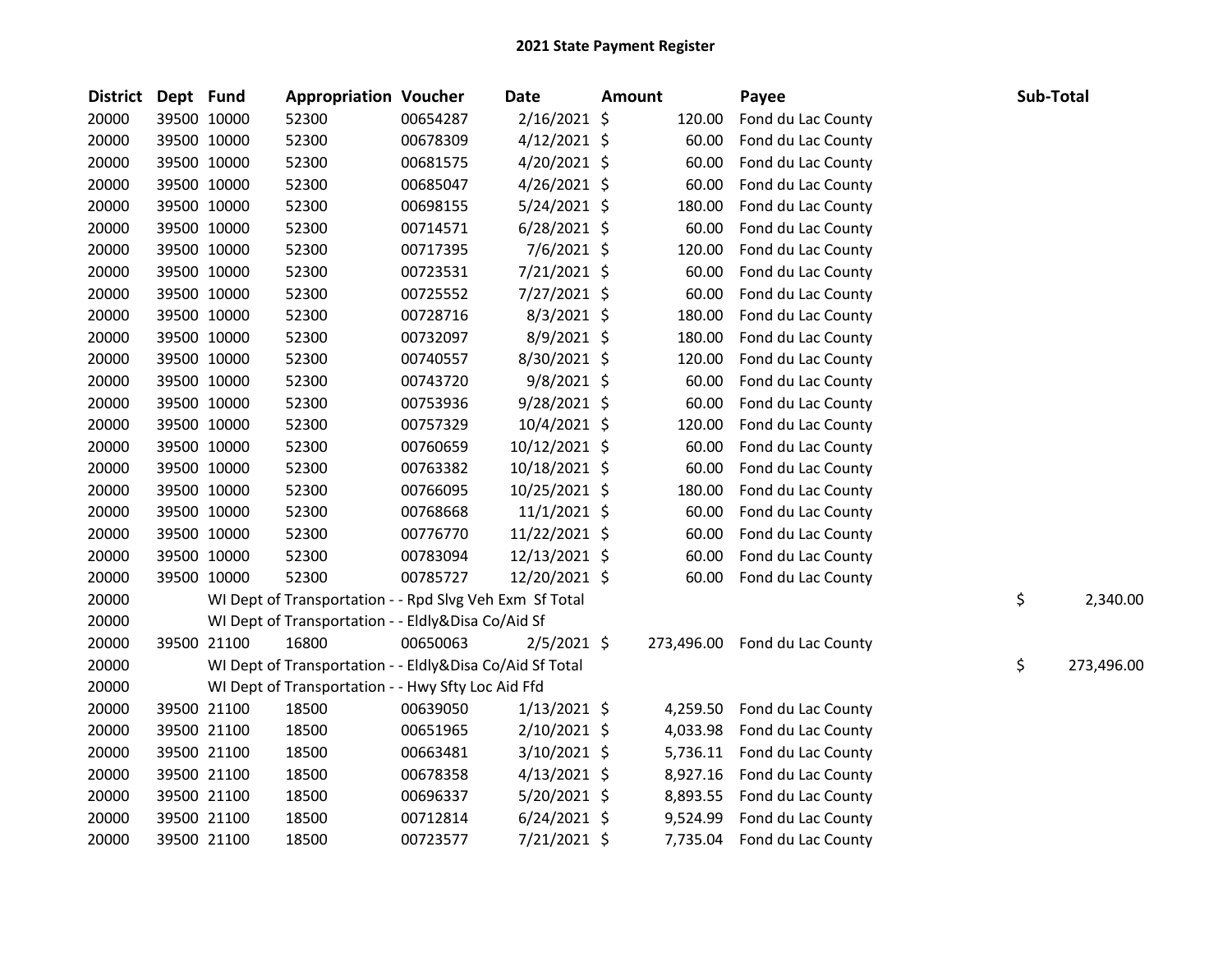| <b>District</b> | Dept Fund   |             | <b>Appropriation Voucher</b>                             |          | <b>Date</b>    | <b>Amount</b> | Payee                         | Sub-Total          |
|-----------------|-------------|-------------|----------------------------------------------------------|----------|----------------|---------------|-------------------------------|--------------------|
| 20000           |             | 39500 21100 | 18500                                                    | 00723592 | 7/21/2021 \$   | 22,875.16     | Fond du Lac County            |                    |
| 20000           |             | 39500 21100 | 18500                                                    | 00736460 | 8/19/2021 \$   | 6,941.43      | Fond du Lac County            |                    |
| 20000           |             | 39500 21100 | 18500                                                    | 00736462 | 8/19/2021 \$   | 15,979.63     | Fond du Lac County            |                    |
| 20000           |             | 39500 21100 | 18500                                                    | 00747634 | $9/17/2021$ \$ | 7,859.95      | Fond du Lac County            |                    |
| 20000           |             | 39500 21100 | 18500                                                    | 00747639 | $9/17/2021$ \$ | 22,126.48     | Fond du Lac County            |                    |
| 20000           |             | 39500 21100 | 18500                                                    | 00756693 | 10/4/2021 \$   | 8,620.42      | Fond du Lac County            |                    |
| 20000           | 39500 21100 |             | 18500                                                    | 00782357 | 12/10/2021 \$  |               | 5,290.22 Fond du Lac County   |                    |
| 20000           |             |             | WI Dept of Transportation - - Hwy Sfty Loc Aid Ffd Total |          |                |               |                               | \$<br>138,803.62   |
| 20000           |             |             | WI Dept of Transportation - - Trans Aids To Co.-Sf       |          |                |               |                               |                    |
| 20000           |             | 39500 21100 | 19000                                                    | 00631619 | $1/4/2021$ \$  |               | 717,217.52 Fond du Lac County |                    |
| 20000           |             | 39500 21100 | 19000                                                    | 00710714 | $7/6/2021$ \$  | 1,434,435.04  | Fond du Lac County            |                    |
| 20000           |             | 39500 21100 | 19000                                                    | 00751273 | 10/4/2021 \$   |               | 717,217.54 Fond du Lac County |                    |
| 20000           |             |             | WI Dept of Transportation - - Trans Aids To Co.-Sf Total |          |                |               |                               | \$<br>2,868,870.10 |
| 20000           |             |             | WI Dept of Transportation - - Loc Rd Imp Prg St Fd       |          |                |               |                               |                    |
| 20000           |             | 39500 21100 | 27800                                                    | 00777257 | $12/1/2021$ \$ |               | 4,955.43 Fond du Lac County   |                    |
| 20000           |             |             | WI Dept of Transportation - - Loc Rd Imp Prg St Fd Total |          |                |               |                               | \$<br>4,955.43     |
| 20000           |             |             | WI Dept of Transportation - - St Hwy Rehab, Sf           |          |                |               |                               |                    |
| 20000           | 39500 21100 |             | 36300                                                    | 00704124 | $6/9/2021$ \$  | 442.44        | Fond du Lac County            |                    |
| 20000           |             |             | WI Dept of Transportation - - St Hwy Rehab, Sf Total     |          |                |               |                               | \$<br>442.44       |
| 20000           |             |             | WI Dept of Transportation - - Hwy Mgmt & Opers Sf        |          |                |               |                               |                    |
| 20000           |             | 39500 21100 | 36500                                                    | 00637437 | $1/8/2021$ \$  | 1,026.00      | Fond du Lac County            |                    |
| 20000           |             | 39500 21100 | 36500                                                    | 00651341 | $2/9/2021$ \$  | 1,458.12      | Fond du Lac County            |                    |
| 20000           |             | 39500 21100 | 36500                                                    | 00662944 | $3/9/2021$ \$  | 2,881.74      | Fond du Lac County            |                    |
| 20000           |             | 39500 21100 | 36500                                                    | 00674513 | $4/5/2021$ \$  | 2,543.95      | Fond du Lac County            |                    |
| 20000           |             | 39500 21100 | 36500                                                    | 00688497 | 5/4/2021 \$    | 1,409.93      | Fond du Lac County            |                    |
| 20000           |             | 39500 21100 | 36500                                                    | 00704124 | $6/9/2021$ \$  | 1,823.17      | Fond du Lac County            |                    |
| 20000           |             | 39500 21100 | 36500                                                    | 00717955 | $7/7/2021$ \$  | 945.00        | Fond du Lac County            |                    |
| 20000           |             | 39500 21100 | 36500                                                    | 00733372 | 8/12/2021 \$   | 945.00        | Fond du Lac County            |                    |
| 20000           |             | 39500 21100 | 36500                                                    | 00742307 | 9/7/2021 \$    | 1,080.00      | Fond du Lac County            |                    |
| 20000           |             | 39500 21100 | 36500                                                    | 00762404 | 10/15/2021 \$  | 810.00        | Fond du Lac County            |                    |
| 20000           |             | 39500 21100 | 36500                                                    | 00773527 | 11/15/2021 \$  | 945.00        | Fond du Lac County            |                    |
| 20000           |             | 39500 21100 | 36500                                                    | 00779934 | 12/3/2021 \$   | 3,045.57      | Fond du Lac County            |                    |
| 20000           |             |             | WI Dept of Transportation - - Hwy Mgmt & Opers Sf Total  |          |                |               |                               | \$<br>18,913.48    |

WI Dept of Transportation - - Routine Maint Sf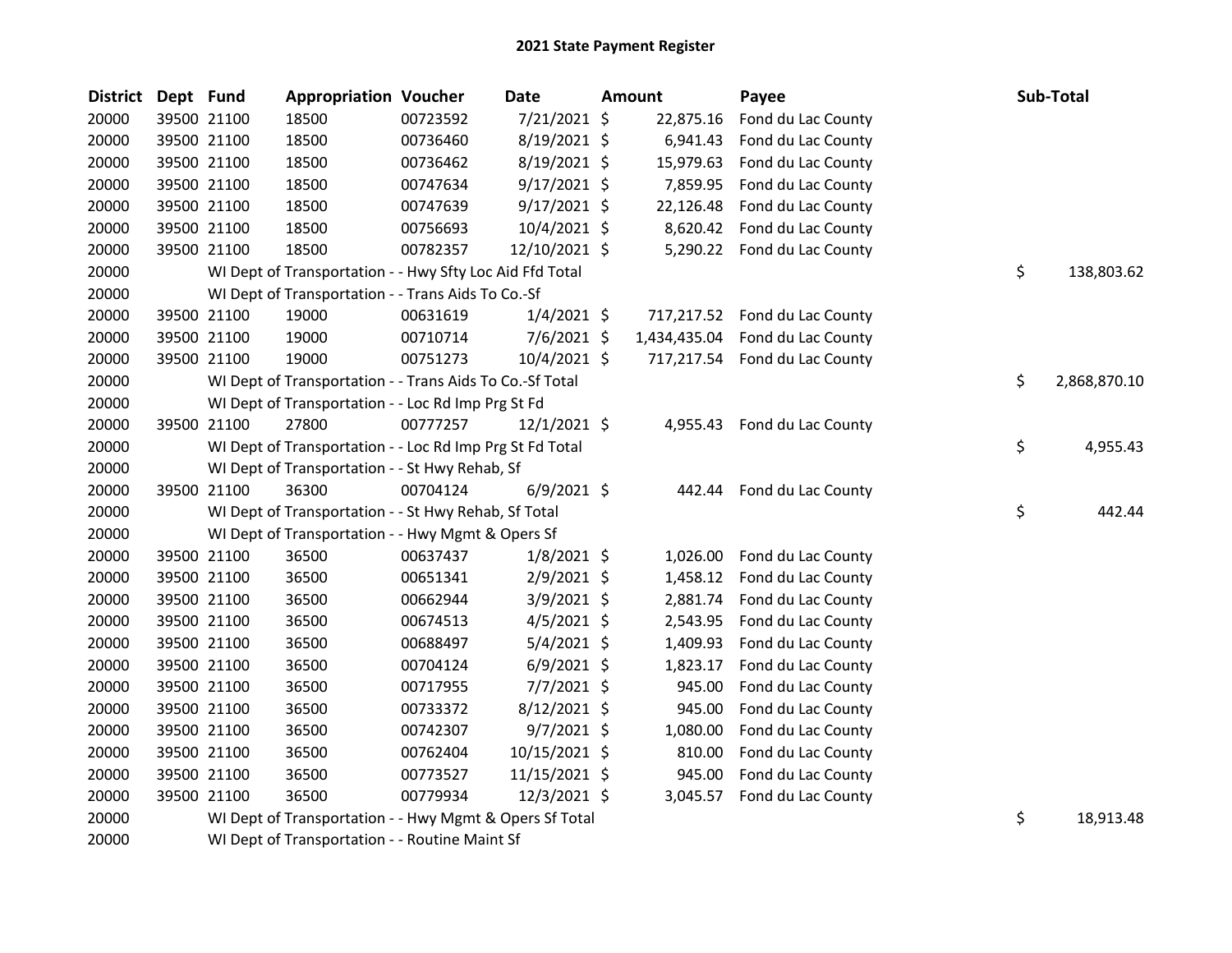| <b>District</b> | Dept Fund |             | <b>Appropriation Voucher</b> |          | <b>Date</b>    | <b>Amount</b> |            | Payee              | Sub-Total |
|-----------------|-----------|-------------|------------------------------|----------|----------------|---------------|------------|--------------------|-----------|
| 20000           |           | 39500 21100 | 36800                        | 00637115 | $1/7/2021$ \$  |               | 133,339.42 | Fond du Lac County |           |
| 20000           |           | 39500 21100 | 36800                        | 00637117 | $1/7/2021$ \$  |               | 16,971.26  | Fond du Lac County |           |
| 20000           |           | 39500 21100 | 36800                        | 00637437 | $1/8/2021$ \$  |               | 22,369.58  | Fond du Lac County |           |
| 20000           |           | 39500 21100 | 36800                        | 00641443 | $1/20/2021$ \$ |               | 108,188.08 | Fond du Lac County |           |
| 20000           |           | 39500 21100 | 36800                        | 00641444 | $1/20/2021$ \$ |               | 14,127.81  | Fond du Lac County |           |
| 20000           |           | 39500 21100 | 36800                        | 00641445 | $1/20/2021$ \$ |               | 3,443.41   | Fond du Lac County |           |
| 20000           |           | 39500 21100 | 36800                        | 00641446 | $1/20/2021$ \$ |               | 5,868.76   | Fond du Lac County |           |
| 20000           |           | 39500 21100 | 36800                        | 00647553 | $2/2/2021$ \$  |               | 57,246.50  | Fond du Lac County |           |
| 20000           |           | 39500 21100 | 36800                        | 00650205 | 2/5/2021 \$    |               | 318,405.30 | Fond du Lac County |           |
| 20000           |           | 39500 21100 | 36800                        | 00651341 | 2/9/2021 \$    |               | 9,100.21   | Fond du Lac County |           |
| 20000           |           | 39500 21100 | 36800                        | 00662475 | 3/8/2021 \$    |               | 322,624.42 | Fond du Lac County |           |
| 20000           |           | 39500 21100 | 36800                        | 00662944 | 3/9/2021 \$    |               | 11,448.95  | Fond du Lac County |           |
| 20000           |           | 39500 21100 | 36800                        | 00674513 | $4/5/2021$ \$  |               | 18,311.64  | Fond du Lac County |           |
| 20000           |           | 39500 21100 | 36800                        | 00676353 | $4/9/2021$ \$  |               | 315,907.14 | Fond du Lac County |           |
| 20000           |           | 39500 21100 | 36800                        | 00686417 | 4/30/2021 \$   |               | 143,359.40 | Fond du Lac County |           |
| 20000           |           | 39500 21100 | 36800                        | 00688497 | 5/4/2021 \$    |               | 6,184.57   | Fond du Lac County |           |
| 20000           |           | 39500 21100 | 36800                        | 00703631 | $6/8/2021$ \$  |               | 163,483.46 | Fond du Lac County |           |
| 20000           |           | 39500 21100 | 36800                        | 00704124 | $6/9/2021$ \$  |               | 4,853.35   | Fond du Lac County |           |
| 20000           |           | 39500 21100 | 36800                        | 00715872 | $7/2/2021$ \$  |               | 84,503.11  | Fond du Lac County |           |
| 20000           |           | 39500 21100 | 36800                        | 00716244 | 7/8/2021 \$    |               | 11,961.83  | Fond du Lac County |           |
| 20000           |           | 39500 21100 | 36800                        | 00717890 | $7/7/2021$ \$  |               | 36,011.46  | Fond du Lac County |           |
| 20000           |           | 39500 21100 | 36800                        | 00717955 | $7/7/2021$ \$  |               | 1,850.10   | Fond du Lac County |           |
| 20000           |           | 39500 21100 | 36800                        | 00725574 | 7/26/2021 \$   |               | 25,617.08  | Fond du Lac County |           |
| 20000           |           | 39500 21100 | 36800                        | 00727505 | 7/30/2021 \$   |               | 16,904.74  | Fond du Lac County |           |
| 20000           |           | 39500 21100 | 36800                        | 00730165 | 8/4/2021 \$    |               | 63,067.91  | Fond du Lac County |           |
| 20000           |           | 39500 21100 | 36800                        | 00732965 | $8/12/2021$ \$ |               | 158,757.15 | Fond du Lac County |           |
| 20000           |           | 39500 21100 | 36800                        | 00733372 | 8/12/2021 \$   |               | 2,856.66   | Fond du Lac County |           |
| 20000           |           | 39500 21100 | 36800                        | 00739980 | 8/27/2021 \$   |               | 55,351.50  | Fond du Lac County |           |
| 20000           |           | 39500 21100 | 36800                        | 00739983 | $8/27/2021$ \$ |               | 124,638.16 | Fond du Lac County |           |
| 20000           |           | 39500 21100 | 36800                        | 00740215 | 8/30/2021 \$   |               | 263.27     | Fond du Lac County |           |
| 20000           |           | 39500 21100 | 36800                        | 00742307 | $9/7/2021$ \$  |               | 3,383.72   | Fond du Lac County |           |
| 20000           |           | 39500 21100 | 36800                        | 00758260 | 10/6/2021 \$   |               | 16,012.51  | Fond du Lac County |           |
| 20000           |           | 39500 21100 | 36800                        | 00758953 | 10/7/2021 \$   |               | 287.13     | Fond du Lac County |           |
| 20000           |           | 39500 21100 | 36800                        | 00758955 | 10/7/2021 \$   |               | 87,529.50  | Fond du Lac County |           |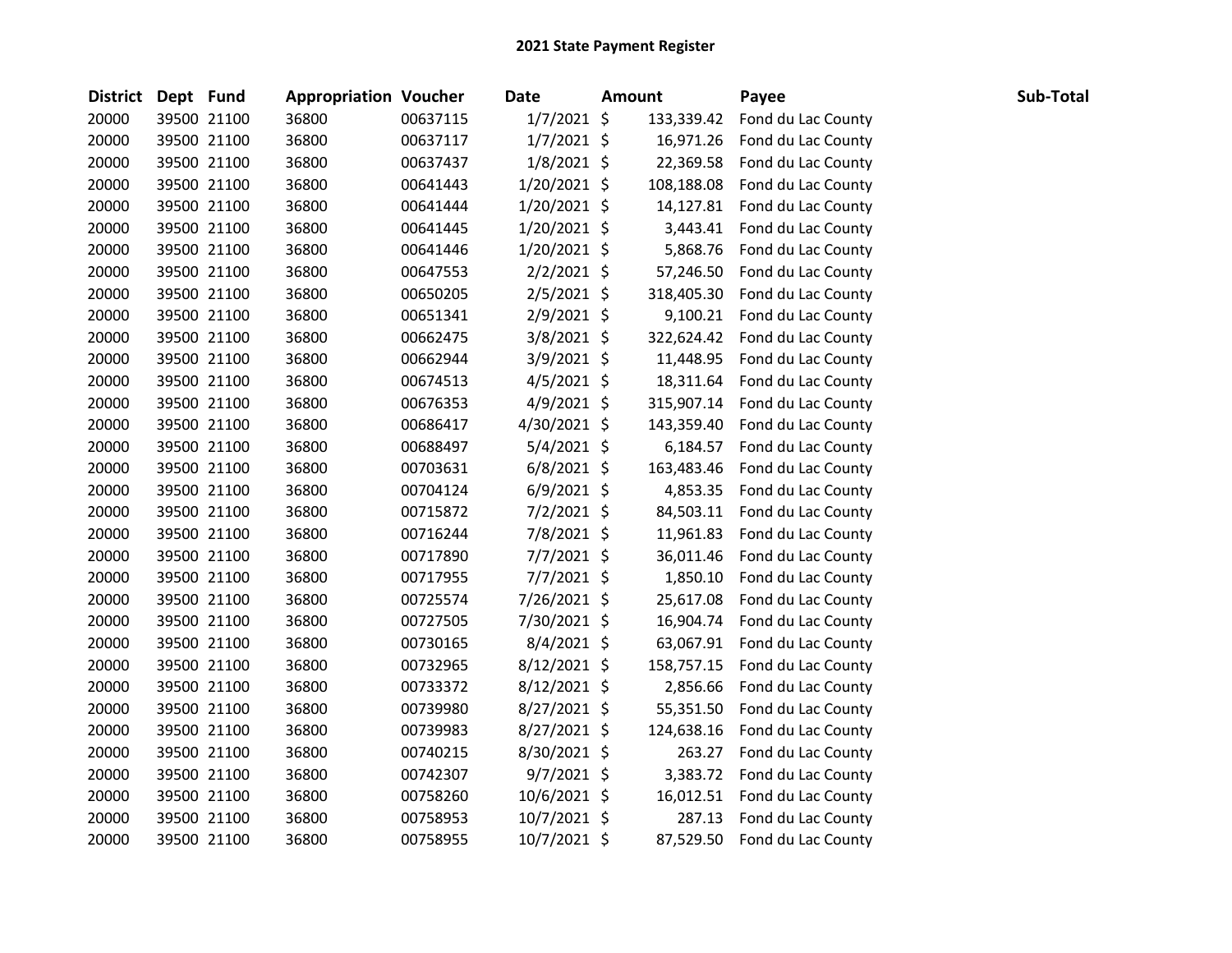| <b>District</b> | Dept Fund   |             | <b>Appropriation Voucher</b>                                   |          | Date           | Amount |            | Payee                        | Sub-Total          |
|-----------------|-------------|-------------|----------------------------------------------------------------|----------|----------------|--------|------------|------------------------------|--------------------|
| 20000           |             | 39500 21100 | 36800                                                          | 00762404 | 10/15/2021 \$  |        | 8,276.28   | Fond du Lac County           |                    |
| 20000           |             | 39500 21100 | 36800                                                          | 00767626 | 10/29/2021 \$  |        | 17,893.98  | Fond du Lac County           |                    |
| 20000           |             | 39500 21100 | 36800                                                          | 00769975 | 11/3/2021 \$   |        | 108,383.73 | Fond du Lac County           |                    |
| 20000           |             | 39500 21100 | 36800                                                          | 00773527 | 11/15/2021 \$  |        | 2,986.80   | Fond du Lac County           |                    |
| 20000           |             | 39500 21100 | 36800                                                          | 00779869 | 12/2/2021 \$   |        | 52,939.34  | Fond du Lac County           |                    |
| 20000           |             | 39500 21100 | 36800                                                          | 00779934 | 12/3/2021 \$   |        | 2,355.77   | Fond du Lac County           |                    |
| 20000           |             |             | WI Dept of Transportation - - Routine Maint Sf Total           |          |                |        |            |                              | \$<br>2,557,064.99 |
| 20000           |             |             | WI Dept of Transportation - - St Hwy Rehab Fed Fd              |          |                |        |            |                              |                    |
| 20000           |             | 39500 21100 | 38300                                                          | 00704124 | $6/9/2021$ \$  |        |            | 1,769.79 Fond du Lac County  |                    |
| 20000           |             |             | WI Dept of Transportation - - St Hwy Rehab Fed Fd Total        |          |                |        |            |                              | \$<br>1,769.79     |
| 20000           |             |             | WI Dept of Transportation - - Transpor Safety Ff               |          |                |        |            |                              |                    |
| 20000           |             | 39500 21100 | 58200                                                          | 00658097 | $2/25/2021$ \$ |        | 151.29     | Fond du Lac County           |                    |
| 20000           |             | 39500 21100 | 58200                                                          | 00691047 | $5/7/2021$ \$  |        | 126.08     | Fond du Lac County           |                    |
| 20000           |             | 39500 21100 | 58200                                                          | 00734712 | 8/25/2021 \$   |        |            | 145.01 Fond du Lac County    |                    |
| 20000           |             |             | WI Dept of Transportation - - Transpor Safety Ff Total         |          |                |        |            |                              | \$<br>422.38       |
| 20000           |             |             | WI Dept of Transportation - - Maj Hwy Dev Bond Fnd             |          |                |        |            |                              |                    |
| 20000           |             | 39500 36500 | 39200                                                          | 00637437 | $1/8/2021$ \$  |        | 2,229.17   | Fond du Lac County           |                    |
| 20000           |             | 39500 36500 | 39200                                                          | 00651341 | $2/9/2021$ \$  |        | 622.60     | Fond du Lac County           |                    |
| 20000           |             | 39500 36500 | 39200                                                          | 00662944 | $3/9/2021$ \$  |        | 723.26     | Fond du Lac County           |                    |
| 20000           |             | 39500 36500 | 39200                                                          | 00688497 | $5/4/2021$ \$  |        |            | 776.72 Fond du Lac County    |                    |
| 20000           |             |             | WI Dept of Transportation - - Maj Hwy Dev Bond Fnd Total       |          |                |        |            |                              | \$<br>4,351.75     |
| 20000           |             |             | Department of Corrections - - General Program Operations       |          |                |        |            |                              |                    |
| 20000           |             | 41000 10000 | 10100                                                          | 00426772 | $5/19/2021$ \$ |        | 1,929.88   | Fond du Lac County           |                    |
| 20000           |             | 41000 10000 | 10100                                                          | 00429150 | $6/3/2021$ \$  |        | 92.00      | Fond du Lac County           |                    |
| 20000           |             |             | Department of Corrections - - General Program Operations Total |          |                |        |            |                              | \$<br>2,021.88     |
| 20000           |             |             | Department of Corrections - - Corrections Contracts And Agre   |          |                |        |            |                              |                    |
| 20000           |             | 41000 10000 | 11400                                                          | 00402109 | $1/4/2021$ \$  |        | 8,439.44   | Fond du Lac County           |                    |
| 20000           |             | 41000 10000 | 11400                                                          | 00403408 | $1/11/2021$ \$ |        | 22,076.34  | Fond du Lac County           |                    |
| 20000           |             | 41000 10000 | 11400                                                          | 00406475 | $1/27/2021$ \$ |        | 1,749.64   | Fond du Lac County           |                    |
| 20000           |             | 41000 10000 | 11400                                                          | 00406476 | $1/27/2021$ \$ |        | 31,699.36  | Fond du Lac County           |                    |
| 20000           |             | 41000 10000 | 11400                                                          | 00409172 | 2/10/2021 \$   |        | 9,623.02   | Fond du Lac County           |                    |
| 20000           | 41000 10000 |             | 11400                                                          | 00410761 | $2/19/2021$ \$ |        | 40,293.18  | Fond du Lac County           |                    |
| 20000           | 41000 10000 |             | 11400                                                          | 00411355 | $2/22/2021$ \$ |        |            | 41,270.92 Fond du Lac County |                    |
| 20000           |             | 41000 10000 | 11400                                                          | 00411360 | 2/24/2021 \$   |        |            | 3,190.52 Fond du Lac County  |                    |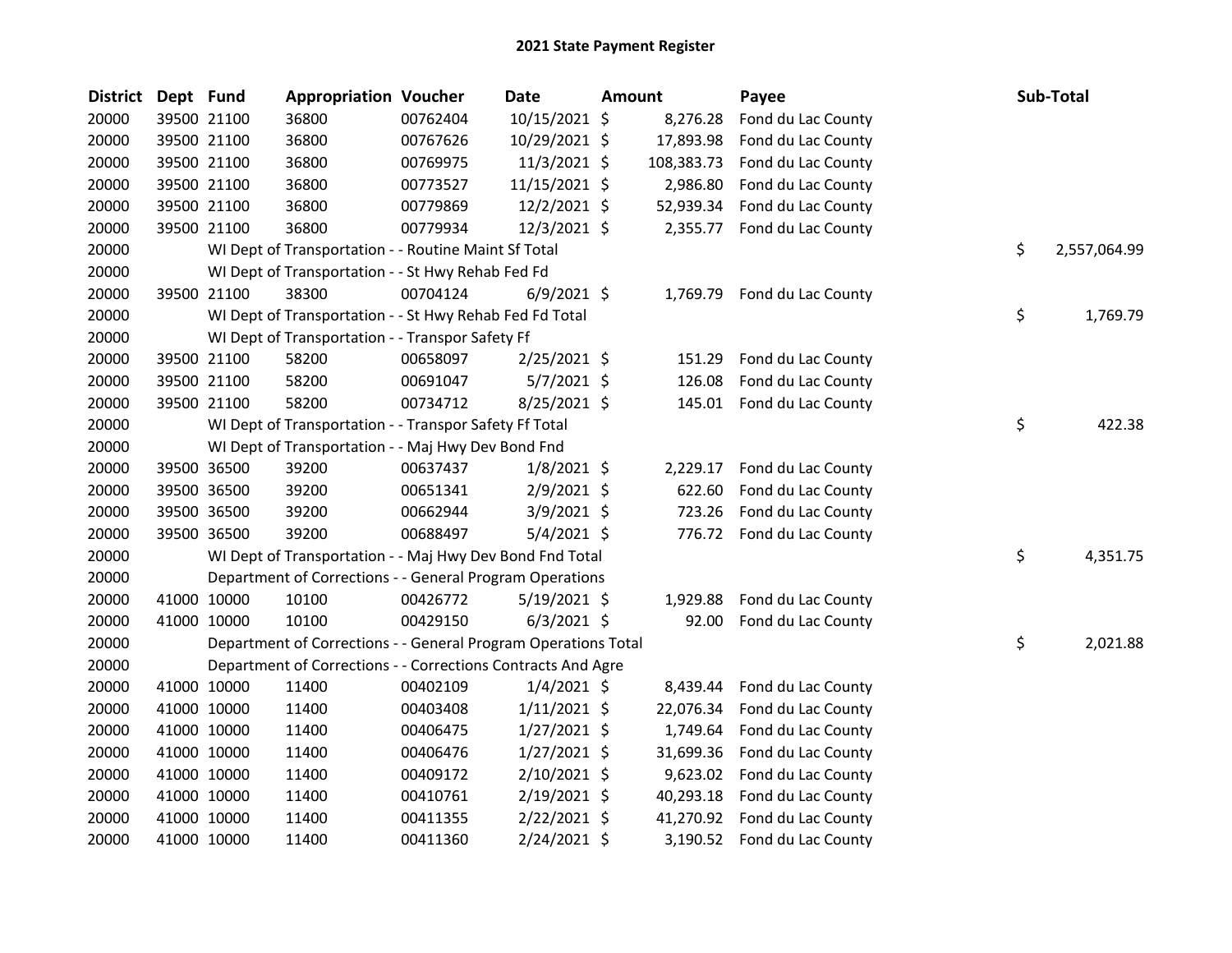| <b>District</b> | Dept Fund |             | <b>Appropriation Voucher</b> |          | <b>Date</b>    | <b>Amount</b> |           | Payee              | Sub-Total |
|-----------------|-----------|-------------|------------------------------|----------|----------------|---------------|-----------|--------------------|-----------|
| 20000           |           | 41000 10000 | 11400                        | 00411363 | $3/2/2021$ \$  |               | 30,309.94 | Fond du Lac County |           |
| 20000           |           | 41000 10000 | 11400                        | 00412864 | $3/1/2021$ \$  |               | 10,755.14 | Fond du Lac County |           |
| 20000           |           | 41000 10000 | 11400                        | 00414780 | 3/11/2021 \$   |               | 23,311.38 | Fond du Lac County |           |
| 20000           |           | 41000 10000 | 11400                        | 00415067 | 3/12/2021 \$   |               | 30,670.16 | Fond du Lac County |           |
| 20000           |           | 41000 10000 | 11400                        | 00417143 | 3/24/2021 \$   |               | 27,119.42 | Fond du Lac County |           |
| 20000           |           | 41000 10000 | 11400                        | 00417144 | 3/24/2021 \$   |               | 2,881.76  | Fond du Lac County |           |
| 20000           |           | 41000 10000 | 11400                        | 00419790 | $4/15/2021$ \$ |               | 25,781.46 | Fond du Lac County |           |
| 20000           |           | 41000 10000 | 11400                        | 00420115 | $4/15/2021$ \$ |               | 18,937.28 | Fond du Lac County |           |
| 20000           |           | 41000 10000 | 11400                        | 00421662 | $4/23/2021$ \$ |               | 29,332.20 | Fond du Lac County |           |
| 20000           |           | 41000 10000 | 11400                        | 00421665 | $4/23/2021$ \$ |               | 3,190.52  | Fond du Lac County |           |
| 20000           |           | 41000 10000 | 11400                        | 00426048 | $5/13/2021$ \$ |               | 20,275.24 | Fond du Lac County |           |
| 20000           |           | 41000 10000 | 11400                        | 00427340 | $5/24/2021$ \$ |               | 3,087.60  | Fond du Lac County |           |
| 20000           |           | 41000 10000 | 11400                        | 00427343 | $5/24/2021$ \$ |               | 26,913.58 | Fond du Lac County |           |
| 20000           |           | 41000 10000 | 11400                        | 00428778 | $5/25/2021$ \$ |               | 40,190.26 | Fond du Lac County |           |
| 20000           |           | 41000 10000 | 11400                        | 00431548 | $6/9/2021$ \$  |               | 45,078.96 | Fond du Lac County |           |
| 20000           |           | 41000 10000 | 11400                        | 00432689 | $6/24/2021$ \$ |               | 3,190.52  | Fond du Lac County |           |
| 20000           |           | 41000 10000 | 11400                        | 00432692 | $6/24/2021$ \$ |               | 27,119.42 | Fond du Lac County |           |
| 20000           |           | 41000 10000 | 11400                        | 00433022 | $6/17/2021$ \$ |               | 21,510.28 | Fond du Lac County |           |
| 20000           |           | 41000 10000 | 11400                        | 00435333 | $6/29/2021$ \$ |               | 58,870.24 | Fond du Lac County |           |
| 20000           |           | 41000 10000 | 11400                        | 00437277 | 7/9/2021 \$    |               | 17,187.64 | Fond du Lac County |           |
| 20000           |           | 41000 10000 | 11400                        | 00437470 | 7/9/2021 \$    |               | 66,383.40 | Fond du Lac County |           |
| 20000           |           | 41000 10000 | 11400                        | 00438814 | 7/15/2021 \$   |               | 27,788.40 | Fond du Lac County |           |
| 20000           |           | 41000 10000 | 11400                        | 00438902 | 7/15/2021 \$   |               | 3,087.60  | Fond du Lac County |           |
| 20000           |           | 41000 10000 | 11400                        | 00443905 | $8/12/2021$ \$ |               | 12,196.02 | Fond du Lac County |           |
| 20000           |           | 41000 10000 | 11400                        | 00444349 | $8/24/2021$ \$ |               | 28,714.68 | Fond du Lac County |           |
| 20000           |           | 41000 10000 | 11400                        | 00444352 | 8/24/2021 \$   |               | 3,036.14  | Fond du Lac County |           |
| 20000           |           | 41000 10000 | 11400                        | 00447762 | 8/31/2021 \$   |               | 64,170.62 | Fond du Lac County |           |
| 20000           |           | 41000 10000 | 11400                        | 00449004 | 9/8/2021 \$    |               | 12,144.56 | Fond du Lac County |           |
| 20000           |           | 41000 10000 | 11400                        | 00450252 | $9/24/2021$ \$ |               | 10,189.08 | Fond du Lac County |           |
| 20000           |           | 41000 10000 | 11400                        | 00450254 | $9/24/2021$ \$ |               | 2,058.40  | Fond du Lac County |           |
| 20000           |           | 41000 10000 | 11400                        | 00455939 | 10/22/2021 \$  |               | 5,454.76  | Fond du Lac County |           |
| 20000           |           | 41000 10000 | 11400                        | 00456327 | 10/15/2021 \$  |               | 12,453.32 | Fond du Lac County |           |
| 20000           |           | 41000 10000 | 11400                        | 00461297 | 11/9/2021 \$   |               | 43,638.08 | Fond du Lac County |           |
| 20000           |           | 41000 10000 | 11400                        | 00461663 | 11/12/2021 \$  |               | 20,172.32 | Fond du Lac County |           |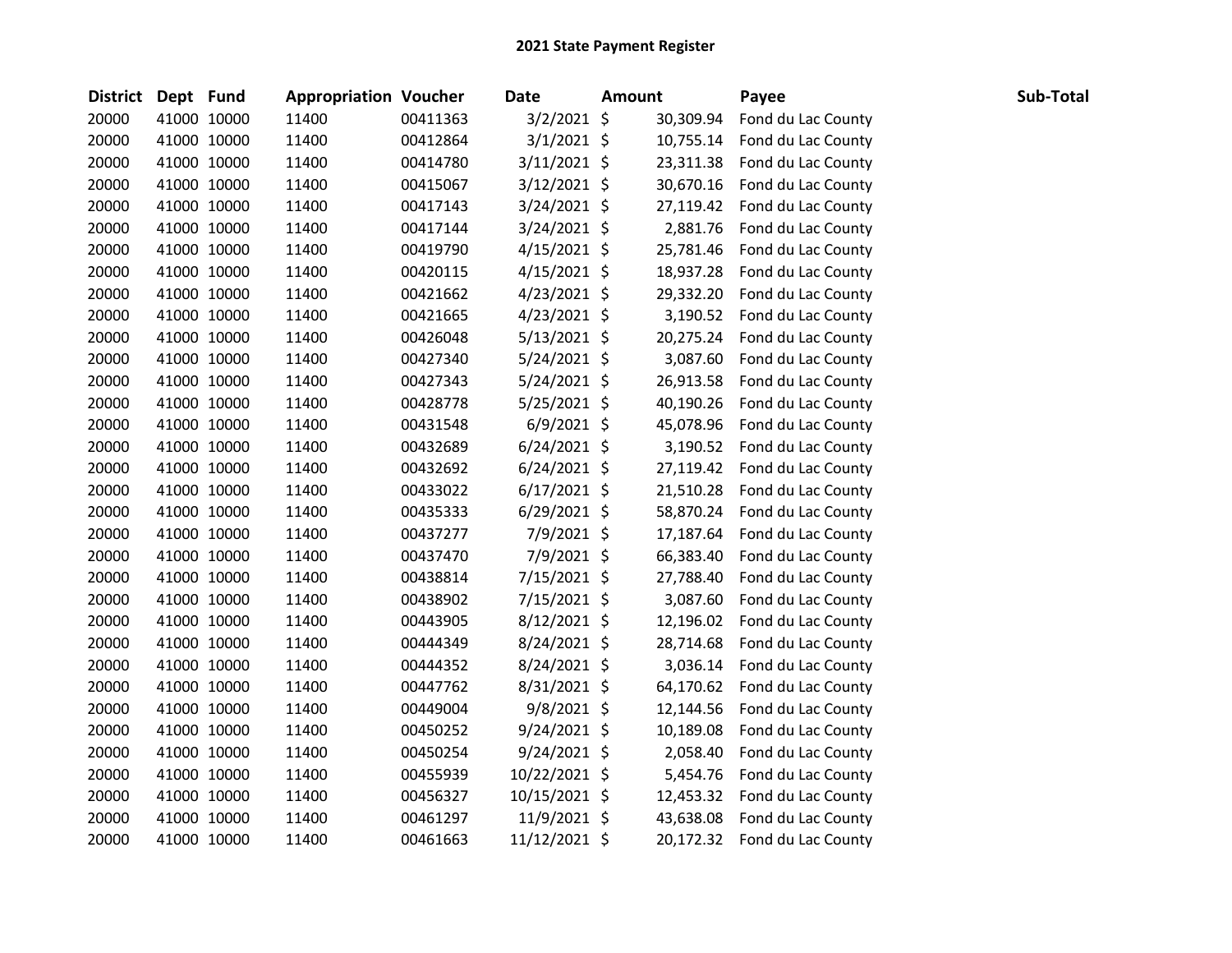| <b>District</b> | Dept Fund |             | <b>Appropriation Voucher</b>                                           |          | <b>Date</b>    | Amount       | Payee                                                                                                         |     | Sub-Total     |
|-----------------|-----------|-------------|------------------------------------------------------------------------|----------|----------------|--------------|---------------------------------------------------------------------------------------------------------------|-----|---------------|
| 20000           |           | 41000 10000 | 11400                                                                  | 00462263 | 11/15/2021 \$  | 1,852.56     | Fond du Lac County                                                                                            |     |               |
| 20000           |           | 41000 10000 | 11400                                                                  | 00467181 | 12/10/2021 \$  |              | 20,738.38 Fond du Lac County                                                                                  |     |               |
| 20000           |           |             | Department of Corrections - - Corrections Contracts And Agre Total     |          |                |              |                                                                                                               | \$  | 958,133.74    |
| 20000           |           |             |                                                                        |          |                |              | Department of Corrections - - Reimbursing Counties For Probation, Extended Supervision And Parole Holds       |     |               |
| 20000           |           | 41000 10000 | 11600                                                                  | 00459663 | 10/29/2021 \$  |              | 53,880.00 Fond du Lac County                                                                                  |     |               |
| 20000           |           |             |                                                                        |          |                |              | Department of Corrections - - Reimbursing Counties For Probation, Extended Supervision And Parole Holds Total | \$  | 53,880.00     |
| 20000           |           |             | Department of Health Services - - State/Federal Aids                   |          |                |              |                                                                                                               |     |               |
| 20000           |           | 43500 10000 | 00000                                                                  | 92106    | $1/4/2021$ \$  | 924,277.00   | Fond du Lac County                                                                                            |     |               |
| 20000           |           | 43500 10000 | 00000                                                                  | 92107    | $2/1/2021$ \$  | 589,865.00   | Fond du Lac County                                                                                            |     |               |
| 20000           |           | 43500 10000 | 00000                                                                  | 92108    | $3/1/2021$ \$  | 1,237,518.00 | Fond du Lac County                                                                                            |     |               |
| 20000           |           | 43500 10000 | 00000                                                                  | 92109    | $4/1/2021$ \$  | 1,330,400.00 | Fond du Lac County                                                                                            |     |               |
| 20000           |           | 43500 10000 | 00000                                                                  | 92110    | $5/3/2021$ \$  | 979,381.00   | Fond du Lac County                                                                                            |     |               |
| 20000           |           | 43500 10000 | 00000                                                                  | 92111    | $6/1/2021$ \$  | 1,312,258.00 | Fond du Lac County                                                                                            |     |               |
| 20000           |           | 43500 10000 | 00000                                                                  | 92200    | $7/1/2021$ \$  | 1,565,281.00 | Fond du Lac County                                                                                            |     |               |
| 20000           |           | 43500 10000 | 00000                                                                  | 92201    | 8/2/2021 \$    | 1,252,760.00 | Fond du Lac County                                                                                            |     |               |
| 20000           |           | 43500 10000 | 00000                                                                  | 92202    | $9/1/2021$ \$  | 843,533.00   | Fond du Lac County                                                                                            |     |               |
| 20000           |           | 43500 10000 | 00000                                                                  | 92204    | $10/1/2021$ \$ | 2,021,007.00 | Fond du Lac County                                                                                            |     |               |
| 20000           |           | 43500 10000 | 00000                                                                  | 92206    | $11/1/2021$ \$ | 649,518.00   | Fond du Lac County                                                                                            |     |               |
| 20000           |           | 43500 10000 | 00000                                                                  | 92207    | 12/1/2021 \$   | 846,148.00   | Fond du Lac County                                                                                            |     |               |
| 20000           |           |             | Department of Health Services - - State/Federal Aids Total             |          |                |              |                                                                                                               | \$. | 13,551,946.00 |
| 20000           |           |             | Department of Health Services - - Public Health Dispensaries And       |          |                |              |                                                                                                               |     |               |
| 20000           |           | 43500 10000 | 10700                                                                  | 00462518 | $12/1/2021$ \$ | 84.60        | Fond du Lac County                                                                                            |     |               |
| 20000           |           | 43500 10000 | 10700                                                                  | 00462520 | $12/1/2021$ \$ | 84.60        | Fond du Lac County                                                                                            |     |               |
| 20000           |           | 43500 10000 | 10700                                                                  | 00462555 | $12/1/2021$ \$ | 103.40       | Fond du Lac County                                                                                            |     |               |
| 20000           |           |             | Department of Health Services - - Public Health Dispensaries And Total |          |                |              |                                                                                                               | \$  | 272.60        |
| 20000           |           |             | Department of Health Services - - Federal Wic Operations               |          |                |              |                                                                                                               |     |               |
| 20000           |           | 43500 10000 | 14800                                                                  | 00419078 | $4/22/2021$ \$ | 330.00       | Fond du Lac County                                                                                            |     |               |
| 20000           |           |             | Department of Health Services - - Federal Wic Operations Total         |          |                |              |                                                                                                               | \$  | 330.00        |
| 20000           |           |             | Department of Health Services - - Federal Projects Operations          |          |                |              |                                                                                                               |     |               |
| 20000           |           | 43500 10000 | 14900                                                                  | 00429205 | $6/4/2021$ \$  |              | 713.82 Fond du Lac County                                                                                     |     |               |
| 20000           |           | 43500 10000 | 14900                                                                  | 00446967 | $9/9/2021$ \$  | 200.00       | Fond du Lac County                                                                                            |     |               |
| 20000           |           | 43500 10000 | 14900                                                                  | 00457600 | 11/5/2021 \$   | 57.00        | Fond du Lac County                                                                                            |     |               |
| 20000           |           | 43500 10000 | 14900                                                                  | 00461582 | 12/3/2021 \$   | 110.00       | Fond du Lac County                                                                                            |     |               |
| 20000           |           |             | Department of Health Services - - Federal Projects Operations Total    |          |                |              |                                                                                                               | \$  | 1,080.82      |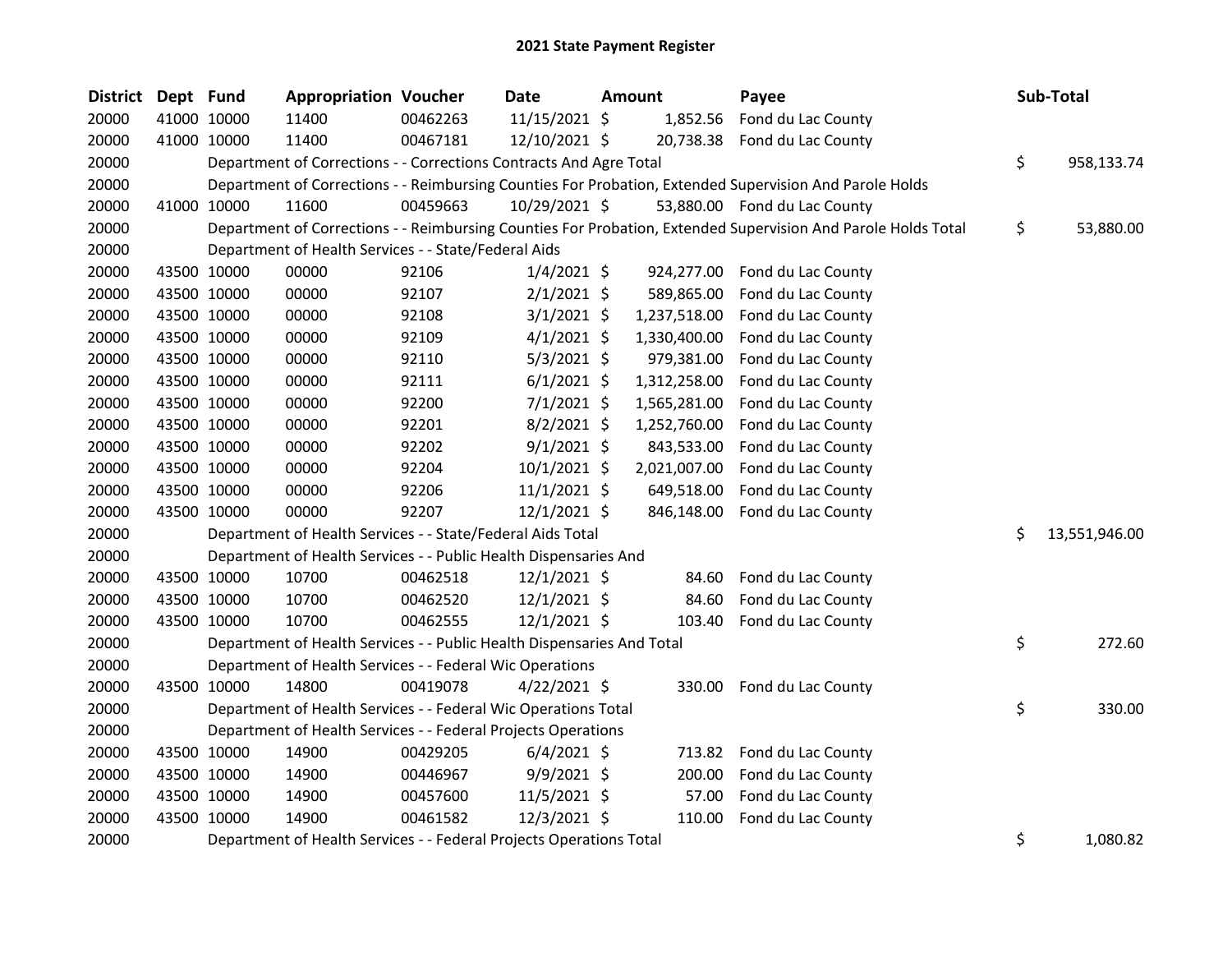| <b>District</b> | Dept Fund |             | <b>Appropriation Voucher</b>                                           |          | <b>Date</b>    | <b>Amount</b> |            | Payee              | Sub-Total |       |
|-----------------|-----------|-------------|------------------------------------------------------------------------|----------|----------------|---------------|------------|--------------------|-----------|-------|
| 20000           |           |             | Department of Health Services - - General Program Operations           |          |                |               |            |                    |           |       |
| 20000           |           | 43500 10000 | 40100                                                                  | 00408748 | $2/9/2021$ \$  |               | 15.00      | Fond du Lac County |           |       |
| 20000           |           | 43500 10000 | 40100                                                                  | 00415862 | 3/16/2021 \$   |               | 1.50       | Fond du Lac County |           |       |
| 20000           |           | 43500 10000 | 40100                                                                  | 00417232 | $3/24/2021$ \$ |               | 1.50       | Fond du Lac County |           |       |
| 20000           |           | 43500 10000 | 40100                                                                  | 00426314 | $5/11/2021$ \$ |               | 1.50       | Fond du Lac County |           |       |
| 20000           |           | 43500 10000 | 40100                                                                  | 00428910 | 5/25/2021 \$   |               | 1.50       | Fond du Lac County |           |       |
| 20000           |           | 43500 10000 | 40100                                                                  | 00432780 | $6/15/2021$ \$ |               | 1.50       | Fond du Lac County |           |       |
| 20000           |           | 43500 10000 | 40100                                                                  | 00442257 | 8/3/2021 \$    |               | 1.50       | Fond du Lac County |           |       |
| 20000           |           | 43500 10000 | 40100                                                                  | 00447295 | 8/31/2021 \$   |               | 1.50       | Fond du Lac County |           |       |
| 20000           |           | 43500 10000 | 40100                                                                  | 00452804 | $9/28/2021$ \$ |               | 1.50       | Fond du Lac County |           |       |
| 20000           |           | 43500 10000 | 40100                                                                  | 00460902 | 11/9/2021 \$   |               | 1.50       | Fond du Lac County |           |       |
| 20000           |           | 43500 10000 | 40100                                                                  | 00462783 | 11/16/2021 \$  |               | 1.50       | Fond du Lac County |           |       |
| 20000           |           | 43500 10000 | 40100                                                                  | 00465160 | 11/30/2021 \$  |               | 1.50       | Fond du Lac County |           |       |
| 20000           |           | 43500 10000 | 40100                                                                  | 00466527 | 12/7/2021 \$   |               | 1.50       | Fond du Lac County |           |       |
| 20000           |           | 43500 10000 | 40100                                                                  | 00469329 | 12/21/2021 \$  |               | 1.50       | Fond du Lac County |           |       |
| 20000           |           |             | Department of Health Services - - General Program Operations Total     |          |                |               |            |                    | \$        | 34.50 |
| 20000           |           |             | Department of Health Services - - Medical Assistance State Admin       |          |                |               |            |                    |           |       |
| 20000           |           | 43500 10000 | 44000                                                                  | 00408748 | $2/9/2021$ \$  |               | 15.00      | Fond du Lac County |           |       |
| 20000           |           | 43500 10000 | 44000                                                                  | 00415862 | $3/16/2021$ \$ |               | 1.50       | Fond du Lac County |           |       |
| 20000           |           | 43500 10000 | 44000                                                                  | 00417232 | $3/24/2021$ \$ |               | 1.50       | Fond du Lac County |           |       |
| 20000           |           | 43500 10000 | 44000                                                                  | 00426314 | $5/11/2021$ \$ |               | 1.50       | Fond du Lac County |           |       |
| 20000           |           | 43500 10000 | 44000                                                                  | 00428910 | 5/25/2021 \$   |               | 1.50       | Fond du Lac County |           |       |
| 20000           |           | 43500 10000 | 44000                                                                  | 00432780 | $6/15/2021$ \$ |               | 1.50       | Fond du Lac County |           |       |
| 20000           |           | 43500 10000 | 44000                                                                  | 00442257 | $8/3/2021$ \$  |               | 1.50       | Fond du Lac County |           |       |
| 20000           |           | 43500 10000 | 44000                                                                  | 00447295 | $8/31/2021$ \$ |               | 1.50       | Fond du Lac County |           |       |
| 20000           |           | 43500 10000 | 44000                                                                  | 00452804 | $9/28/2021$ \$ |               | 1.50       | Fond du Lac County |           |       |
| 20000           |           | 43500 10000 | 44000                                                                  | 00460902 | 11/9/2021 \$   |               | 1.50       | Fond du Lac County |           |       |
| 20000           |           | 43500 10000 | 44000                                                                  | 00462783 | 11/16/2021 \$  |               | 1.50       | Fond du Lac County |           |       |
| 20000           |           | 43500 10000 | 44000                                                                  | 00465160 | 11/30/2021 \$  |               | 1.50       | Fond du Lac County |           |       |
| 20000           |           | 43500 10000 | 44000                                                                  | 00466527 | 12/7/2021 \$   |               | 1.50       | Fond du Lac County |           |       |
| 20000           |           | 43500 10000 | 44000                                                                  | 00469329 | 12/21/2021 \$  |               | 1.50       | Fond du Lac County |           |       |
| 20000           |           |             | Department of Health Services - - Medical Assistance State Admin Total |          |                |               |            |                    | \$        | 34.50 |
| 20000           |           |             | Department of Health Services - - Interagency And Intra-Agency A       |          |                |               |            |                    |           |       |
| 20000           |           | 43500 10000 | 46800                                                                  | 00402738 | $1/12/2021$ \$ |               | 260,248.91 | Fond du Lac County |           |       |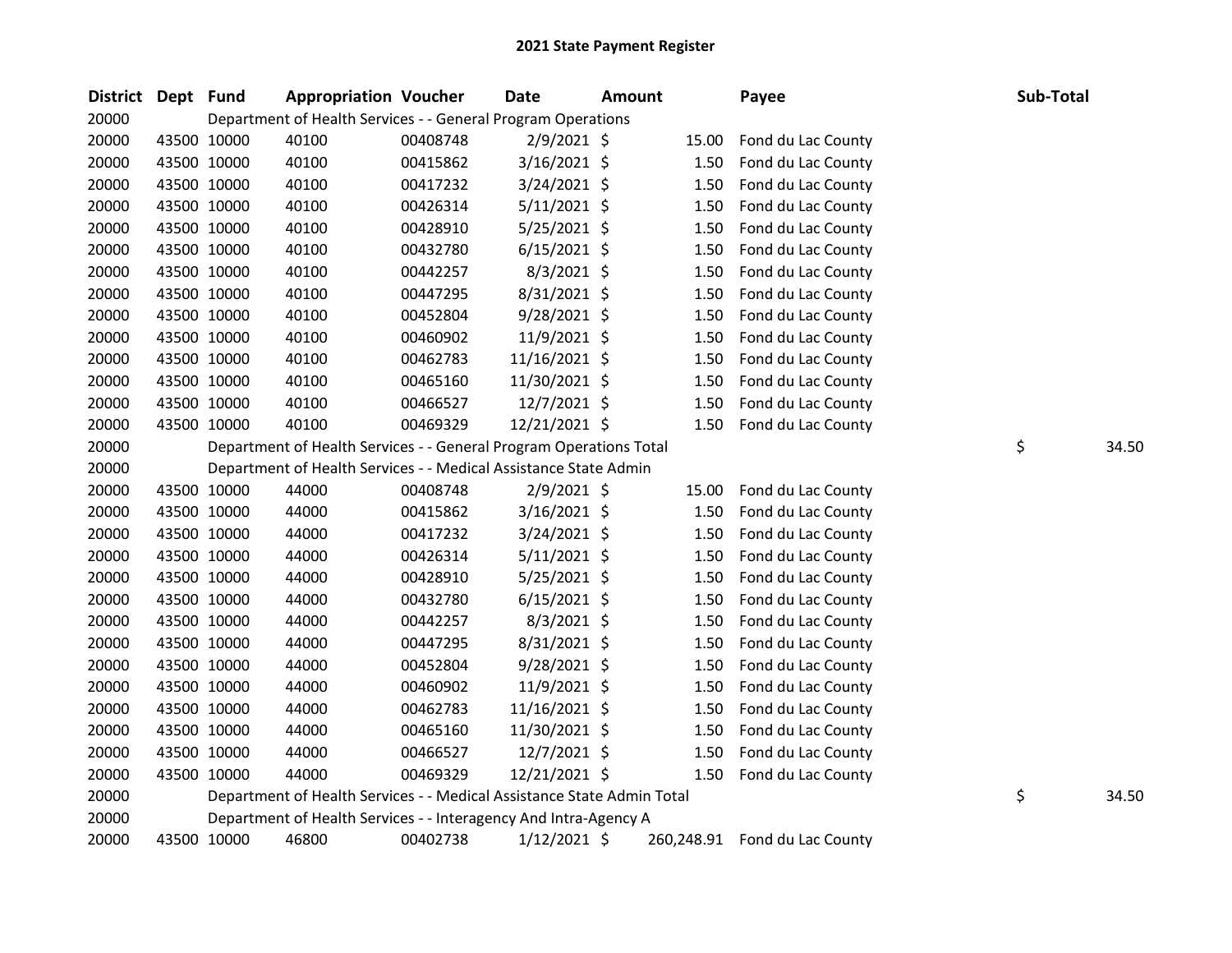| <b>District</b> | Dept Fund |             | <b>Appropriation Voucher</b>                                           |          | Date           | Amount |            | Payee                         | Sub-Total          |
|-----------------|-----------|-------------|------------------------------------------------------------------------|----------|----------------|--------|------------|-------------------------------|--------------------|
| 20000           |           | 43500 10000 | 46800                                                                  | 00458955 | 10/28/2021 \$  |        | 902,082.00 | Fond du Lac County            |                    |
| 20000           |           |             | Department of Health Services - - Interagency And Intra-Agency A Total |          |                |        |            |                               | \$<br>1,162,330.91 |
| 20000           |           |             | Department of Health Services - - Reimbursements To Local Units        |          |                |        |            |                               |                    |
| 20000           |           | 43500 10000 | 57400                                                                  | 00444042 | $8/12/2021$ \$ |        |            | 4,389.15 Fond du Lac County   |                    |
| 20000           |           |             | Department of Health Services - - Reimbursements To Local Units Total  |          |                |        |            |                               | \$<br>4,389.15     |
| 20000           |           |             | Dept of Children and Families - - Fees For Administrative Servic       |          |                |        |            |                               |                    |
| 20000           |           | 43700 10000 | 23100                                                                  | 00080559 | $2/16/2021$ \$ |        | 130.00     | Fond du Lac County            |                    |
| 20000           |           | 43700 10000 | 23100                                                                  | 00083415 | $4/20/2021$ \$ |        | 120.00     | Fond du Lac County            |                    |
| 20000           |           | 43700 10000 | 23100                                                                  | 00087298 | 7/23/2021 \$   |        | 80.00      | Fond du Lac County            |                    |
| 20000           |           | 43700 10000 | 23100                                                                  | 00090915 | $11/2/2021$ \$ |        | 60.00      | Fond du Lac County            |                    |
| 20000           |           |             | Dept of Children and Families - - Fees For Administrative Servic Total |          |                |        |            |                               | \$<br>390.00       |
| 20000           |           |             | Dept of Children and Families - - General Aids                         |          |                |        |            |                               |                    |
| 20000           |           | 43700 10000 | 99000                                                                  | 00078994 | $1/5/2021$ \$  |        | 48,849.96  | Fond du Lac County            |                    |
| 20000           |           | 43700 10000 | 99000                                                                  | 00079736 | 1/29/2021 \$   |        |            | 273,212.22 Fond du Lac County |                    |
| 20000           |           | 43700 10000 | 99000                                                                  | 00079934 | $2/1/2021$ \$  |        | 185.66     | Fond du Lac County            |                    |
| 20000           |           | 43700 10000 | 99000                                                                  | 00080150 | $2/5/2021$ \$  |        | 63,328.66  | Fond du Lac County            |                    |
| 20000           |           | 43700 10000 | 99000                                                                  | 00080255 | $2/5/2021$ \$  |        | 204.62     | Fond du Lac County            |                    |
| 20000           |           | 43700 10000 | 99000                                                                  | 00081226 | 3/5/2021 \$    |        | 604,755.14 | Fond du Lac County            |                    |
| 20000           |           | 43700 10000 | 99000                                                                  | 00081305 | $3/5/2021$ \$  |        | 743.65     | Fond du Lac County            |                    |
| 20000           |           | 43700 10000 | 99000                                                                  | 00081391 | $3/8/2021$ \$  |        |            | 20,150.00 Fond du Lac County  |                    |
| 20000           |           | 43700 10000 | 99000                                                                  | 00081969 | 3/19/2021 \$   |        | 12,506.44  | Fond du Lac County            |                    |
| 20000           |           | 43700 10000 | 99000                                                                  | 00082580 | $4/5/2021$ \$  |        | 6,477.00   | Fond du Lac County            |                    |
| 20000           |           | 43700 10000 | 99000                                                                  | 00082625 | $4/5/2021$ \$  |        | 354,112.07 | Fond du Lac County            |                    |
| 20000           |           | 43700 10000 | 99000                                                                  | 00083881 | $4/30/2021$ \$ |        | 337,196.51 | Fond du Lac County            |                    |
| 20000           |           | 43700 10000 | 99000                                                                  | 00084094 | $5/5/2021$ \$  |        | 3,216.15   | Fond du Lac County            |                    |
| 20000           |           | 43700 10000 | 99000                                                                  | 00084246 | $5/6/2021$ \$  |        | 206,436.88 | Fond du Lac County            |                    |
| 20000           |           | 43700 10000 | 99000                                                                  | 00084923 | 5/18/2021 \$   |        | 763.00     | Fond du Lac County            |                    |
| 20000           |           | 43700 10000 | 99000                                                                  | 00085608 | $6/7/2021$ \$  |        | 40,326.44  | Fond du Lac County            |                    |
| 20000           |           | 43700 10000 | 99000                                                                  | 00086542 | $7/1/2021$ \$  |        | 8,149.00   | Fond du Lac County            |                    |
| 20000           |           | 43700 10000 | 99000                                                                  | 00086670 | 7/8/2021 \$    |        | 55,644.32  | Fond du Lac County            |                    |
| 20000           |           | 43700 10000 | 99000                                                                  | 00087097 | 7/19/2021 \$   |        |            | 3,175.11 Fond du Lac County   |                    |
| 20000           |           | 43700 10000 | 99000                                                                  | 00087545 | 7/30/2021 \$   |        | 284,110.70 | Fond du Lac County            |                    |
| 20000           |           | 43700 10000 | 99000                                                                  | 00087679 | 7/30/2021 \$   |        | 74,060.00  | Fond du Lac County            |                    |
| 20000           |           | 43700 10000 | 99000                                                                  | 00087756 | 8/4/2021 \$    |        | 589.00     | Fond du Lac County            |                    |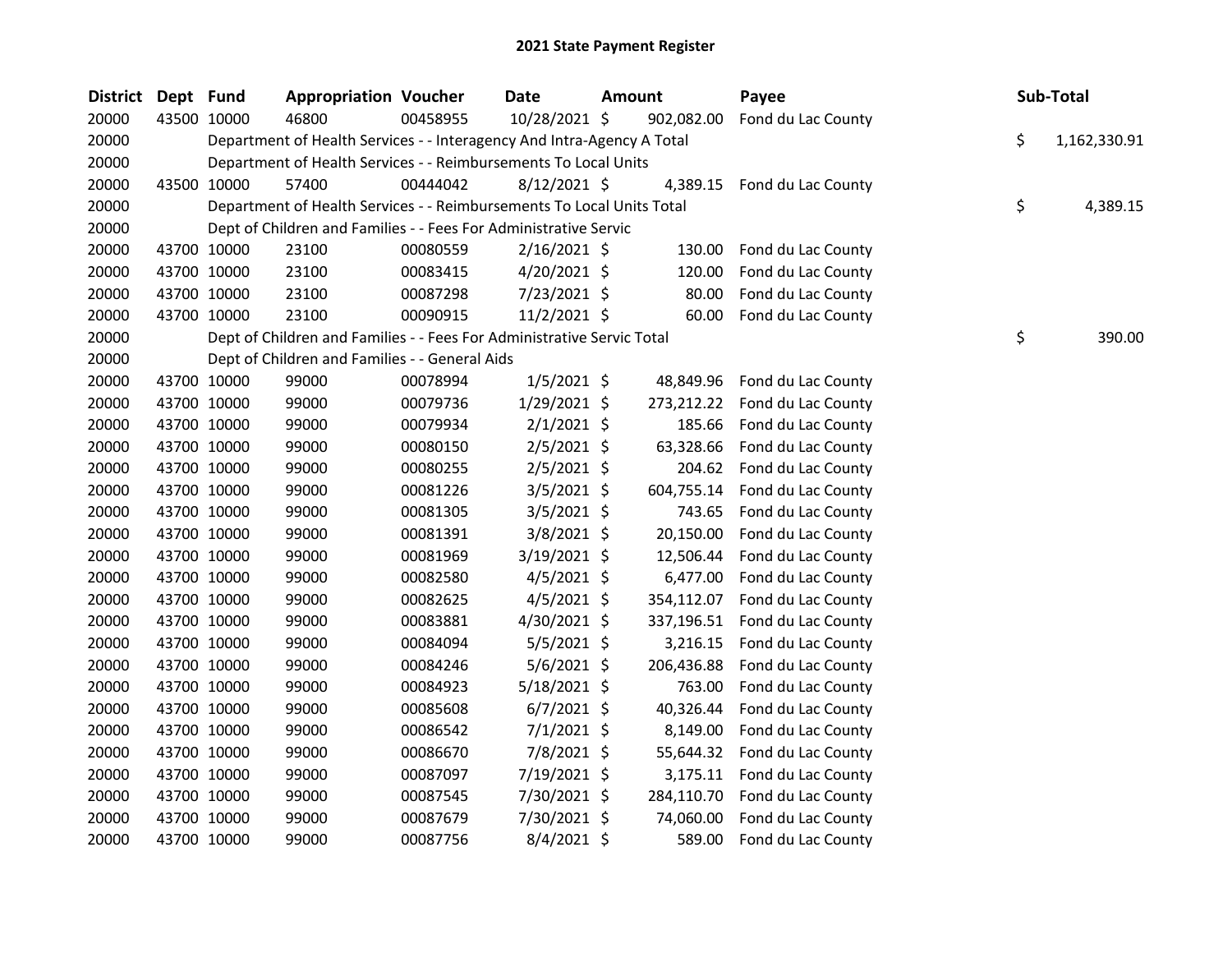| <b>District</b> | Dept Fund   |             | <b>Appropriation Voucher</b>                                    |          | Date           | Amount       | Payee              | Sub-Total          |
|-----------------|-------------|-------------|-----------------------------------------------------------------|----------|----------------|--------------|--------------------|--------------------|
| 20000           |             | 43700 10000 | 99000                                                           | 00087915 | 8/5/2021 \$    | 52,720.35    | Fond du Lac County |                    |
| 20000           |             | 43700 10000 | 99000                                                           | 00088919 | $9/7/2021$ \$  | 2,228,903.35 | Fond du Lac County |                    |
| 20000           |             | 43700 10000 | 99000                                                           | 00089097 | $9/10/2021$ \$ | 78,032.88    | Fond du Lac County |                    |
| 20000           |             | 43700 10000 | 99000                                                           | 00089890 | 10/5/2021 \$   | 43,392.45    | Fond du Lac County |                    |
| 20000           |             | 43700 10000 | 99000                                                           | 00090739 | 10/29/2021 \$  | 259,444.49   | Fond du Lac County |                    |
| 20000           |             | 43700 10000 | 99000                                                           | 00090872 | 11/3/2021 \$   | 11,513.20    | Fond du Lac County |                    |
| 20000           |             | 43700 10000 | 99000                                                           | 00091005 | 11/5/2021 \$   | 53,051.36    | Fond du Lac County |                    |
| 20000           |             | 43700 10000 | 99000                                                           | 00092103 | 12/3/2021 \$   | 38,886.00    | Fond du Lac County |                    |
| 20000           |             | 43700 10000 | 99000                                                           | 00092201 | 12/6/2021 \$   | 44,804.99    | Fond du Lac County |                    |
| 20000           |             |             | Dept of Children and Families - - General Aids Total            |          |                |              |                    | \$<br>5,208,941.60 |
| 20000           |             |             | Dept of Workforce Development - - Auxiliary Services            |          |                |              |                    |                    |
| 20000           |             | 44500 10000 | 13000                                                           | 00310336 | $1/4/2021$ \$  | 60.00        | Fond du Lac County |                    |
| 20000           |             | 44500 10000 | 13000                                                           | 00313425 | $2/2/2021$ \$  | 110.00       | Fond du Lac County |                    |
| 20000           |             | 44500 10000 | 13000                                                           | 00317055 | $3/2/2021$ \$  | 100.00       | Fond du Lac County |                    |
| 20000           |             | 44500 10000 | 13000                                                           | 00320863 | $4/2/2021$ \$  | 120.00       | Fond du Lac County |                    |
| 20000           |             | 44500 10000 | 13000                                                           | 00324408 | $5/4/2021$ \$  | 80.00        | Fond du Lac County |                    |
| 20000           |             | 44500 10000 | 13000                                                           | 00327601 | $6/2/2021$ \$  | 70.00        | Fond du Lac County |                    |
| 20000           |             | 44500 10000 | 13000                                                           | 00331385 | $7/2/2021$ \$  | 85.00        | Fond du Lac County |                    |
| 20000           |             | 44500 10000 | 13000                                                           | 00335285 | $8/3/2021$ \$  | 75.00        | Fond du Lac County |                    |
| 20000           |             | 44500 10000 | 13000                                                           | 00339078 | $9/2/2021$ \$  | 75.00        | Fond du Lac County |                    |
| 20000           |             | 44500 10000 | 13000                                                           | 00343066 | 10/4/2021 \$   | 70.00        | Fond du Lac County |                    |
| 20000           |             | 44500 10000 | 13000                                                           | 00347105 | 11/2/2021 \$   | 65.00        | Fond du Lac County |                    |
| 20000           |             | 44500 10000 | 13000                                                           | 00350754 | 12/2/2021 \$   | 70.00        | Fond du Lac County |                    |
| 20000           |             |             | Dept of Workforce Development - - Auxiliary Services Total      |          |                |              |                    | \$<br>980.00       |
| 20000           |             |             | Dept of Workforce Development - - Ui Admin Fed                  |          |                |              |                    |                    |
| 20000           |             | 44500 10000 | 15100                                                           | 00322127 | $4/15/2021$ \$ | 3.00         | Fond du Lac County |                    |
| 20000           |             | 44500 10000 | 15100                                                           | 00348339 | 11/12/2021 \$  | 55.00        | Fond du Lac County |                    |
| 20000           |             | 44500 10000 | 15100                                                           | 00348340 | 11/12/2021 \$  | 55.00        | Fond du Lac County |                    |
| 20000           |             |             | Dept of Workforce Development - - Ui Admin Fed Total            |          |                |              |                    | \$<br>113.00       |
| 20000           |             |             | Dept of Workforce Development - - Wc Ops Uninsured Emplyr Admin |          |                |              |                    |                    |
| 20000           |             | 44500 22700 | 17700                                                           | 00315982 | $2/23/2021$ \$ | 25.00        | Fond du Lac County |                    |
| 20000           |             | 44500 22700 | 17700                                                           | 00315986 | 2/23/2021 \$   | 10.00        | Fond du Lac County |                    |
| 20000           |             | 44500 22700 | 17700                                                           | 00336446 | $8/13/2021$ \$ | 10.00        | Fond du Lac County |                    |
| 20000           | 44500 22700 |             | 17700                                                           | 00336447 | 8/13/2021 \$   | 20.00        | Fond du Lac County |                    |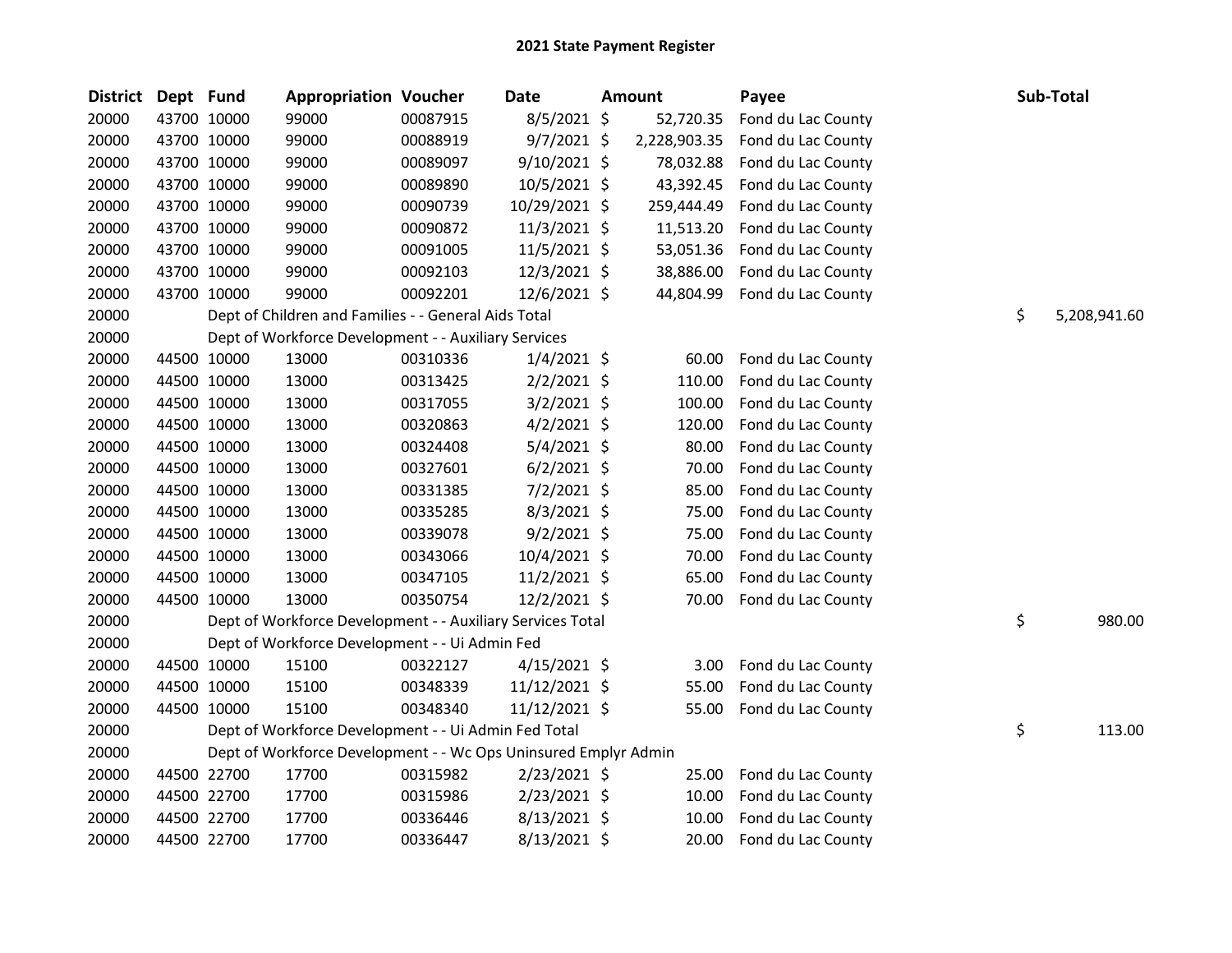| District Dept Fund |             |             | <b>Appropriation Voucher</b>                                           |          | <b>Date</b>    | <b>Amount</b> |          | Payee                        | Sub-Total |           |
|--------------------|-------------|-------------|------------------------------------------------------------------------|----------|----------------|---------------|----------|------------------------------|-----------|-----------|
| 20000              |             |             | Dept of Workforce Development - - Wc Ops Uninsured Emplyr Admin Total  |          |                |               |          |                              | Ś.        | 65.00     |
| 20000              |             |             | Department of Justice - - Legal Expenses                               |          |                |               |          |                              |           |           |
| 20000              |             | 45500 10000 | 10400                                                                  | 00102497 | $9/24/2021$ \$ |               | 55.00    | Fond du Lac County           |           |           |
| 20000              |             | 45500 10000 | 10400                                                                  | 00103456 | $11/1/2021$ \$ |               | 55.00    | Fond du Lac County           |           |           |
| 20000              |             |             | Department of Justice - - Legal Expenses Total                         |          |                |               |          |                              | \$        | 110.00    |
| 20000              |             |             | Department of Justice - - Officer training reimbursement               |          |                |               |          |                              |           |           |
| 20000              | 45500 10000 |             | 21400                                                                  | 00105262 | 11/16/2021 \$  |               |          | 18,400.00 Fond du Lac County |           |           |
| 20000              |             |             | Department of Justice - - Officer training reimbursement Total         |          |                |               |          |                              | \$        | 18,400.00 |
| 20000              |             |             | Department of Justice - - Crime Laboratories, Dna                      |          |                |               |          |                              |           |           |
| 20000              |             | 45500 10000 | 22100                                                                  | 00100328 | 7/14/2021 \$   |               | 2,980.00 | Fond du Lac County           |           |           |
| 20000              |             |             | Department of Justice - - Crime Laboratories, Dna Total                |          |                |               |          |                              | \$        | 2,980.00  |
| 20000              |             |             | Department of Justice - - Federal Aid, Local Assistance                |          |                |               |          |                              |           |           |
| 20000              | 45500 10000 |             | 25100                                                                  | 00104159 | $11/1/2021$ \$ |               |          | 79,375.56 Fond du Lac County |           |           |
| 20000              |             |             | Department of Justice - - Federal Aid, Local Assistance Total          |          |                |               |          |                              | \$        | 79,375.56 |
| 20000              |             |             | Department of Justice - - Internet Crimes Against Childr               |          |                |               |          |                              |           |           |
| 20000              |             | 45500 10000 | 28400                                                                  | 00098677 | $6/3/2021$ \$  |               |          | 874.22 Fond du Lac County    |           |           |
| 20000              |             | 45500 10000 | 28400                                                                  | 00100962 | 8/5/2021 \$    |               | 1,402.22 | Fond du Lac County           |           |           |
| 20000              | 45500 10000 |             | 28400                                                                  | 00102599 | $9/24/2021$ \$ |               | 278.28   | Fond du Lac County           |           |           |
| 20000              | 45500 10000 |             | 28400                                                                  | 00104788 | 11/9/2021 \$   |               |          | 5,105.68 Fond du Lac County  |           |           |
| 20000              |             |             | Department of Justice - - Internet Crimes Against Childr Total         |          |                |               |          |                              | \$        | 7,660.40  |
| 20000              |             |             | Department of Justice - - Crime Victim Witness Assist                  |          |                |               |          |                              |           |           |
| 20000              | 45500 10000 |             | 53200                                                                  | 00100528 | 7/15/2021 \$   |               |          | 29,375.81 Fond du Lac County |           |           |
| 20000              |             |             | Department of Justice - - Crime Victim Witness Assist Total            |          |                |               |          |                              | \$        | 29,375.81 |
| 20000              |             |             | Department of Justice - - County Reimb Victim-Witness                  |          |                |               |          |                              |           |           |
| 20000              | 45500 10000 |             | 53900                                                                  | 00095433 | $3/5/2021$ \$  |               |          | 20,425.41 Fond du Lac County |           |           |
| 20000              |             |             | Department of Justice - - County Reimb Victim-Witness Total            |          |                |               |          |                              | \$        | 20,425.41 |
| 20000              |             |             | Department of Military Affairs - - Federal Aid, Local Assistance       |          |                |               |          |                              |           |           |
| 20000              |             | 46500 10000 | 34200                                                                  | 00089181 | $2/4/2021$ \$  |               |          | 66,754.27 Fond du Lac County |           |           |
| 20000              | 46500 10000 |             | 34200                                                                  | 00091631 | 3/25/2021 \$   |               |          | 30,220.75 Fond du Lac County |           |           |
| 20000              |             |             | Department of Military Affairs - - Federal Aid, Local Assistance Total |          |                |               |          |                              | \$        | 96,975.02 |
| 20000              |             |             | Department of Military Affairs - - Next Generation 911                 |          |                |               |          |                              |           |           |
| 20000              | 46500 23900 |             | 36800                                                                  | 00091119 | $3/12/2021$ \$ |               |          | 525.00 Fond du Lac County    |           |           |
| 20000              |             |             | Department of Military Affairs - - Next Generation 911 Total           |          |                |               |          |                              | \$        | 525.00    |
| 20000              |             |             | Department of Military Affairs - - St Emerg Response Bd Grant Pif      |          |                |               |          |                              |           |           |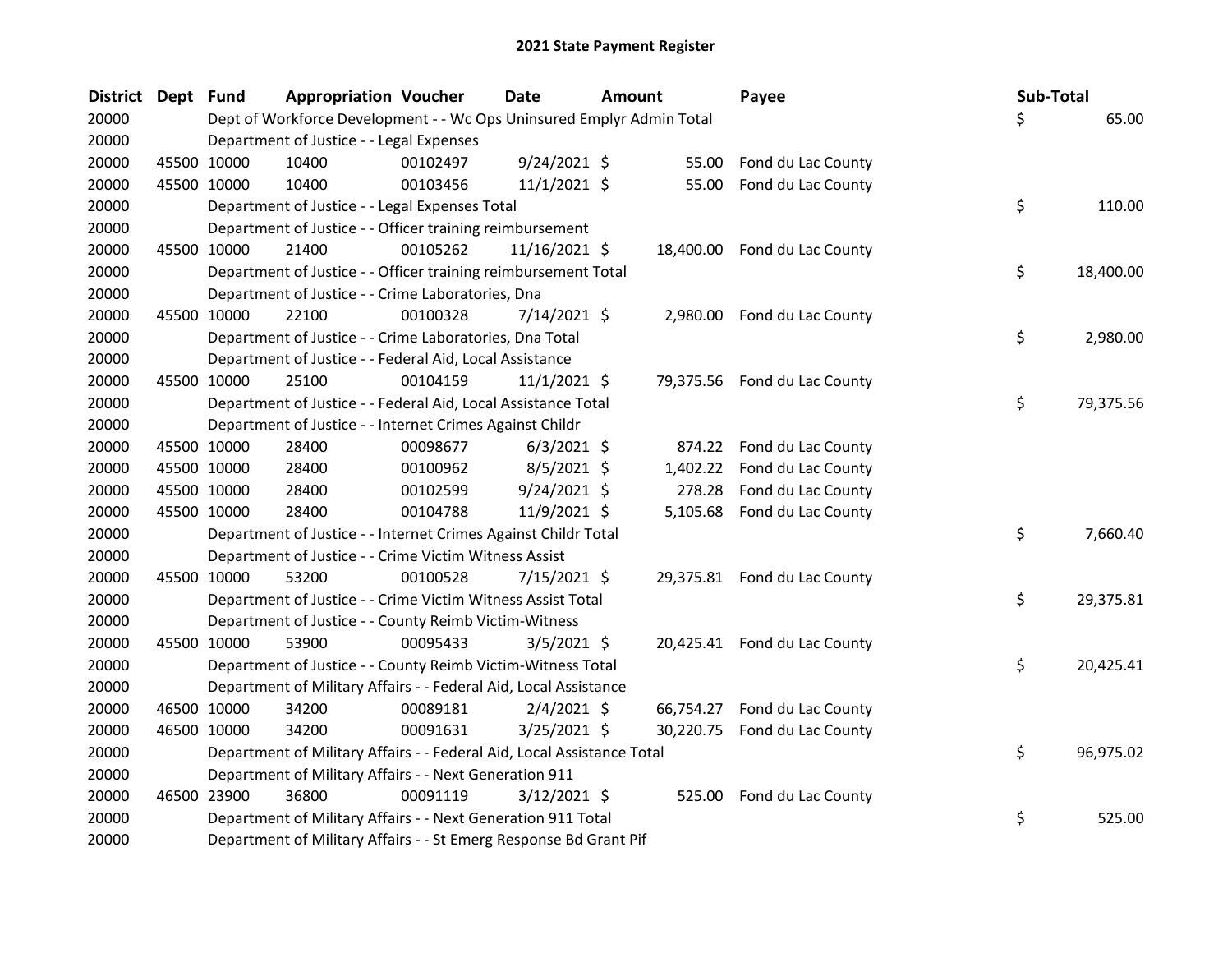| <b>District</b> | Dept Fund |             | <b>Appropriation Voucher</b>                                            |          | Date           | Amount |           | Payee                                                                                             | Sub-Total |            |
|-----------------|-----------|-------------|-------------------------------------------------------------------------|----------|----------------|--------|-----------|---------------------------------------------------------------------------------------------------|-----------|------------|
| 20000           |           | 46500 27200 | 36400                                                                   | 00089208 | $2/4/2021$ \$  |        | 26,800.88 | Fond du Lac County                                                                                |           |            |
| 20000           |           |             | Department of Military Affairs - - St Emerg Response Bd Grant Pif Total |          |                |        |           |                                                                                                   | \$        | 26,800.88  |
| 20000           |           |             | Department of Military Affairs - - Emerg Response Training - Env        |          |                |        |           |                                                                                                   |           |            |
| 20000           |           | 46500 27400 | 36300                                                                   | 00096594 | $7/1/2021$ \$  |        |           | 5,004.00 Fond du Lac County                                                                       |           |            |
| 20000           |           |             | Department of Military Affairs - - Emerg Response Training - Env Total  |          |                |        |           |                                                                                                   | \$        | 5,004.00   |
| 20000           |           |             | Department of Veterans Affairs - - County Grants                        |          |                |        |           |                                                                                                   |           |            |
| 20000           |           | 48500 58200 | 26700                                                                   | 00091424 | $3/12/2021$ \$ |        |           | 13,000.00 Fond du Lac County                                                                      |           |            |
| 20000           |           |             | Department of Veterans Affairs - - County Grants Total                  |          |                |        |           |                                                                                                   | \$        | 13,000.00  |
| 20000           |           |             | Department of Administration - - Low-Income Assistance Grants           |          |                |        |           |                                                                                                   |           |            |
| 20000           |           | 50500 23500 | 37100                                                                   | 00138416 | $1/15/2021$ \$ |        | 11,799.00 | Fond du Lac County                                                                                |           |            |
| 20000           |           | 50500 23500 | 37100                                                                   | 00139965 | $1/29/2021$ \$ |        | 13,209.00 | Fond du Lac County                                                                                |           |            |
| 20000           |           | 50500 23500 | 37100                                                                   | 00141619 | $3/2/2021$ \$  |        | 15,153.00 | Fond du Lac County                                                                                |           |            |
| 20000           |           | 50500 23500 | 37100                                                                   | 00142343 | 3/16/2021 \$   |        | 10,104.00 | Fond du Lac County                                                                                |           |            |
| 20000           |           | 50500 23500 | 37100                                                                   | 00143927 | $4/15/2021$ \$ |        | 12,860.00 | Fond du Lac County                                                                                |           |            |
| 20000           |           | 50500 23500 | 37100                                                                   | 00146440 | $6/1/2021$ \$  |        | 7,894.00  | Fond du Lac County                                                                                |           |            |
| 20000           |           | 50500 23500 | 37100                                                                   | 00147820 | $6/29/2021$ \$ |        | 23,813.00 | Fond du Lac County                                                                                |           |            |
| 20000           |           | 50500 23500 | 37100                                                                   | 00148959 | 7/16/2021 \$   |        | 10,887.00 | Fond du Lac County                                                                                |           |            |
| 20000           |           |             | Department of Administration - - Low-Income Assistance Grants Total     |          |                |        |           |                                                                                                   | \$        | 105,719.00 |
| 20000           |           |             | Department of Administration - - Land Information Program; Loca         |          |                |        |           |                                                                                                   |           |            |
| 20000           |           | 50500 26900 | 17300                                                                   | 00138444 | $1/29/2021$ \$ |        |           | 1,000.00 Fond du Lac County                                                                       |           |            |
| 20000           |           | 50500 26900 | 17300                                                                   | 00146900 | $6/16/2021$ \$ |        | 25,000.00 | Fond du Lac County                                                                                |           |            |
| 20000           |           |             | Department of Administration - - Land Information Program; Loca Total   |          |                |        |           |                                                                                                   | \$        | 26,000.00  |
| 20000           |           |             | Public Defender Board - - Trial Representation                          |          |                |        |           |                                                                                                   |           |            |
| 20000           |           | 55000 10000 | 10300                                                                   | 00275475 | $1/26/2021$ \$ |        | 3,754.33  | Fond du Lac County                                                                                |           |            |
| 20000           |           | 55000 10000 | 10300                                                                   | 00279213 | $2/26/2021$ \$ |        |           | 3,754.33 Fond du Lac County                                                                       |           |            |
| 20000           |           | 55000 10000 | 10300                                                                   | 00282991 | $3/24/2021$ \$ |        | 3,754.33  | Fond du Lac County                                                                                |           |            |
| 20000           |           | 55000 10000 | 10300                                                                   | 00284765 | $4/9/2021$ \$  |        | 2.80      | Fond du Lac County                                                                                |           |            |
| 20000           |           | 55000 10000 | 10300                                                                   | 00286797 | $4/28/2021$ \$ |        |           | 3,754.33 Fond du Lac County                                                                       |           |            |
| 20000           |           |             | Public Defender Board - - Trial Representation Total                    |          |                |        |           |                                                                                                   | \$        | 15,020.12  |
| 20000           |           |             | Public Defender Board - - Private Bar Reimbursement                     |          |                |        |           |                                                                                                   |           |            |
| 20000           |           | 55000 10000 | 10400                                                                   | 00316624 | 12/13/2021 \$  |        |           | 64.33 Fond du Lac County                                                                          |           |            |
| 20000           |           |             | Public Defender Board - - Private Bar Reimbursement Total               |          |                |        |           |                                                                                                   | \$        | 64.33      |
| 20000           |           |             |                                                                         |          |                |        |           | Public Defender Board - - Transcript, Discovery and Records Provided to the Public Defender Board |           |            |
| 20000           |           | 55000 10000 | 10600                                                                   | 00275539 | 1/26/2021 \$   |        |           | 1,429.60 Fond du Lac County                                                                       |           |            |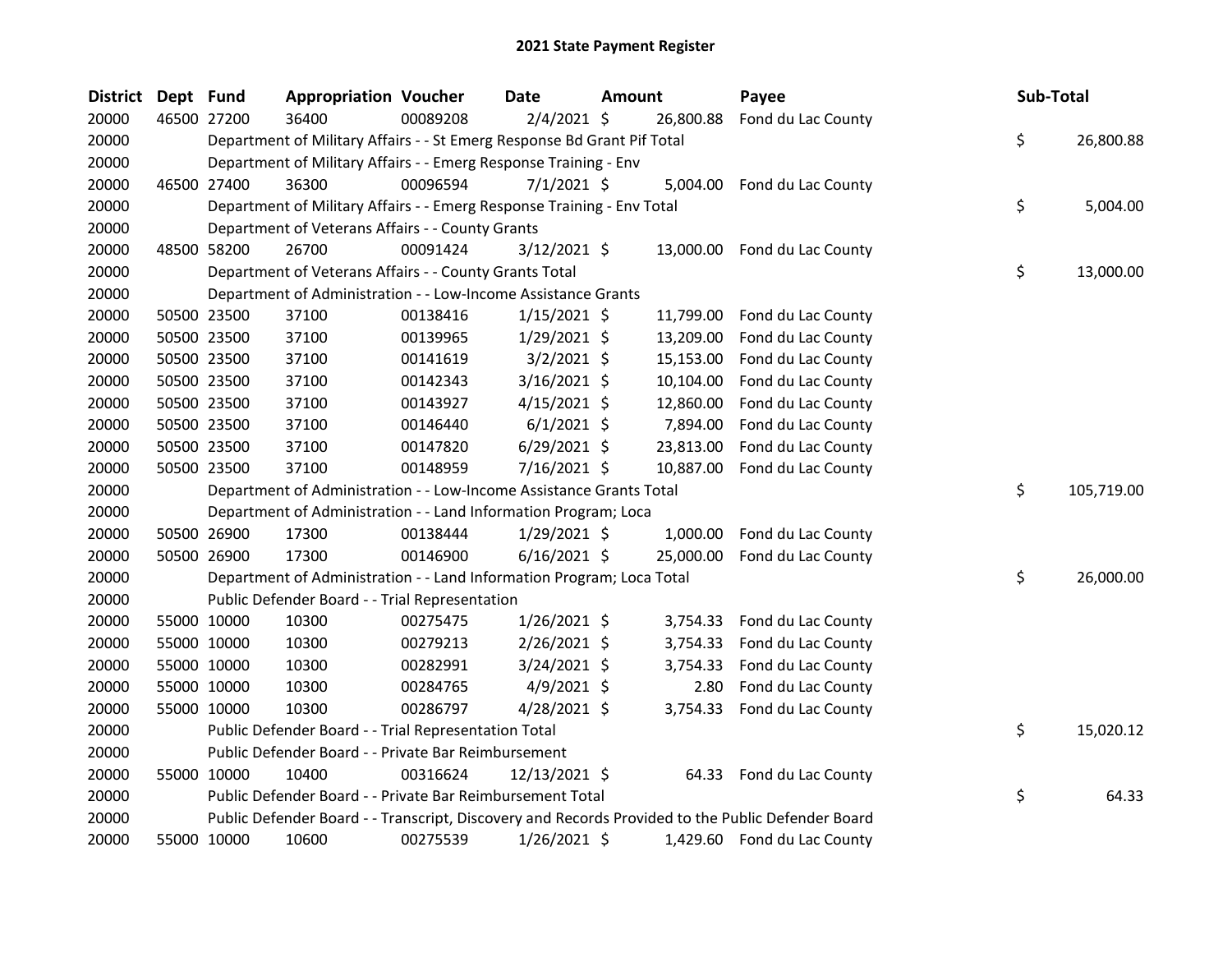| District | Dept Fund |             | <b>Appropriation Voucher</b>                               |          | Date           | Amount   | Payee                                                                                                   | Sub-Total       |
|----------|-----------|-------------|------------------------------------------------------------|----------|----------------|----------|---------------------------------------------------------------------------------------------------------|-----------------|
| 20000    |           | 55000 10000 | 10600                                                      | 00275544 | 1/26/2021 \$   | 3.25     | Fond du Lac County                                                                                      |                 |
| 20000    |           | 55000 10000 | 10600                                                      | 00278532 | 2/22/2021 \$   | 1,579.20 | Fond du Lac County                                                                                      |                 |
| 20000    |           | 55000 10000 | 10600                                                      | 00278544 | $2/22/2021$ \$ | 425.00   | Fond du Lac County                                                                                      |                 |
| 20000    |           | 55000 10000 | 10600                                                      | 00278575 | $2/22/2021$ \$ | 371.80   | Fond du Lac County                                                                                      |                 |
| 20000    |           | 55000 10000 | 10600                                                      | 00287647 | 4/30/2021 \$   | 1,797.00 | Fond du Lac County                                                                                      |                 |
| 20000    |           | 55000 10000 | 10600                                                      | 00291087 | $5/19/2021$ \$ | 368.40   | Fond du Lac County                                                                                      |                 |
| 20000    |           | 55000 10000 | 10600                                                      | 00291127 | $5/19/2021$ \$ | 733.40   | Fond du Lac County                                                                                      |                 |
| 20000    |           | 55000 10000 | 10600                                                      | 00299164 | $7/1/2021$ \$  | 2,401.60 | Fond du Lac County                                                                                      |                 |
| 20000    |           | 55000 10000 | 10600                                                      | 00300034 | 7/30/2021 \$   | 190.60   | Fond du Lac County                                                                                      |                 |
| 20000    |           | 55000 10000 | 10600                                                      | 00305221 | $9/17/2021$ \$ | 2.20     | Fond du Lac County                                                                                      |                 |
| 20000    |           | 55000 10000 | 10600                                                      | 00305954 | $9/24/2021$ \$ | 1,581.20 | Fond du Lac County                                                                                      |                 |
| 20000    |           | 55000 10000 | 10600                                                      | 00308286 | $10/1/2021$ \$ | 17.60    | Fond du Lac County                                                                                      |                 |
| 20000    |           | 55000 10000 | 10600                                                      | 00308933 | 10/29/2021 \$  | 312.60   | Fond du Lac County                                                                                      |                 |
| 20000    |           | 55000 10000 | 10600                                                      | 00311720 | 11/29/2021 \$  | 238.60   | Fond du Lac County                                                                                      |                 |
| 20000    |           | 55000 10000 | 10600                                                      | 00313544 | 12/17/2021 \$  | 5.20     | Fond du Lac County                                                                                      |                 |
| 20000    |           | 55000 10000 | 10600                                                      | 00315894 | 12/30/2021 \$  | 282.60   | Fond du Lac County                                                                                      |                 |
| 20000    |           |             |                                                            |          |                |          | Public Defender Board - - Transcript, Discovery and Records Provided to the Public Defender Board Total | \$<br>11,739.85 |
| 20000    |           |             | Department of Revenue - - GPR Earned                       |          |                |          |                                                                                                         |                 |
| 20000    |           | 56600 10000 | 100GE                                                      | 00189765 | $1/15/2021$ \$ | 3.00     | Fond du Lac County                                                                                      |                 |
| 20000    |           | 56600 10000 | 100GE                                                      | 00190376 | $1/28/2021$ \$ | 3.00     | Fond du Lac County                                                                                      |                 |
| 20000    |           | 56600 10000 | 100GE                                                      | 00194674 | $3/11/2021$ \$ | 3.00     | Fond du Lac County                                                                                      |                 |
| 20000    |           | 56600 10000 | 100GE                                                      | 00217628 | 10/15/2021 \$  | 3.00     | Fond du Lac County                                                                                      |                 |
| 20000    |           | 56600 10000 | 100GE                                                      | 00222097 | 12/14/2021 \$  | 3.00     | Fond du Lac County                                                                                      |                 |
| 20000    |           |             | Department of Revenue - - GPR Earned Total                 |          |                |          |                                                                                                         | \$<br>15.00     |
| 20000    |           |             | Department of Revenue - - Warrants and Satisfactions       |          |                |          |                                                                                                         |                 |
| 20000    |           | 56600 10000 | 10100                                                      | 00190564 | $2/12/2021$ \$ | 1,060.00 | Fond du Lac County                                                                                      |                 |
| 20000    |           | 56600 10000 | 10100                                                      | 00211192 | 8/19/2021 \$   | 1,190.00 | Fond du Lac County                                                                                      |                 |
| 20000    |           |             | Department of Revenue - - Warrants and Satisfactions Total |          |                |          |                                                                                                         | \$<br>2,250.00  |
| 20000    |           |             | Department of Revenue - - Misc Revenue Holding Clearing    |          |                |          |                                                                                                         |                 |
| 20000    |           | 56600 10000 | 99500                                                      | 00188809 | $1/8/2021$ \$  |          | 15,741.11 Fond du Lac County                                                                            |                 |
| 20000    |           | 56600 10000 | 99500                                                      | 00190048 | $1/25/2021$ \$ | 221.55   | Fond du Lac County                                                                                      |                 |
| 20000    |           | 56600 10000 | 99500                                                      | 00190049 | $1/25/2021$ \$ | 431.57   | Fond du Lac County                                                                                      |                 |
| 20000    |           | 56600 10000 | 99500                                                      | 00190460 | $2/1/2021$ \$  | 1,609.26 | Fond du Lac County                                                                                      |                 |
| 20000    |           | 56600 10000 | 99500                                                      | 00190461 | $2/1/2021$ \$  | 667.63   | Fond du Lac County                                                                                      |                 |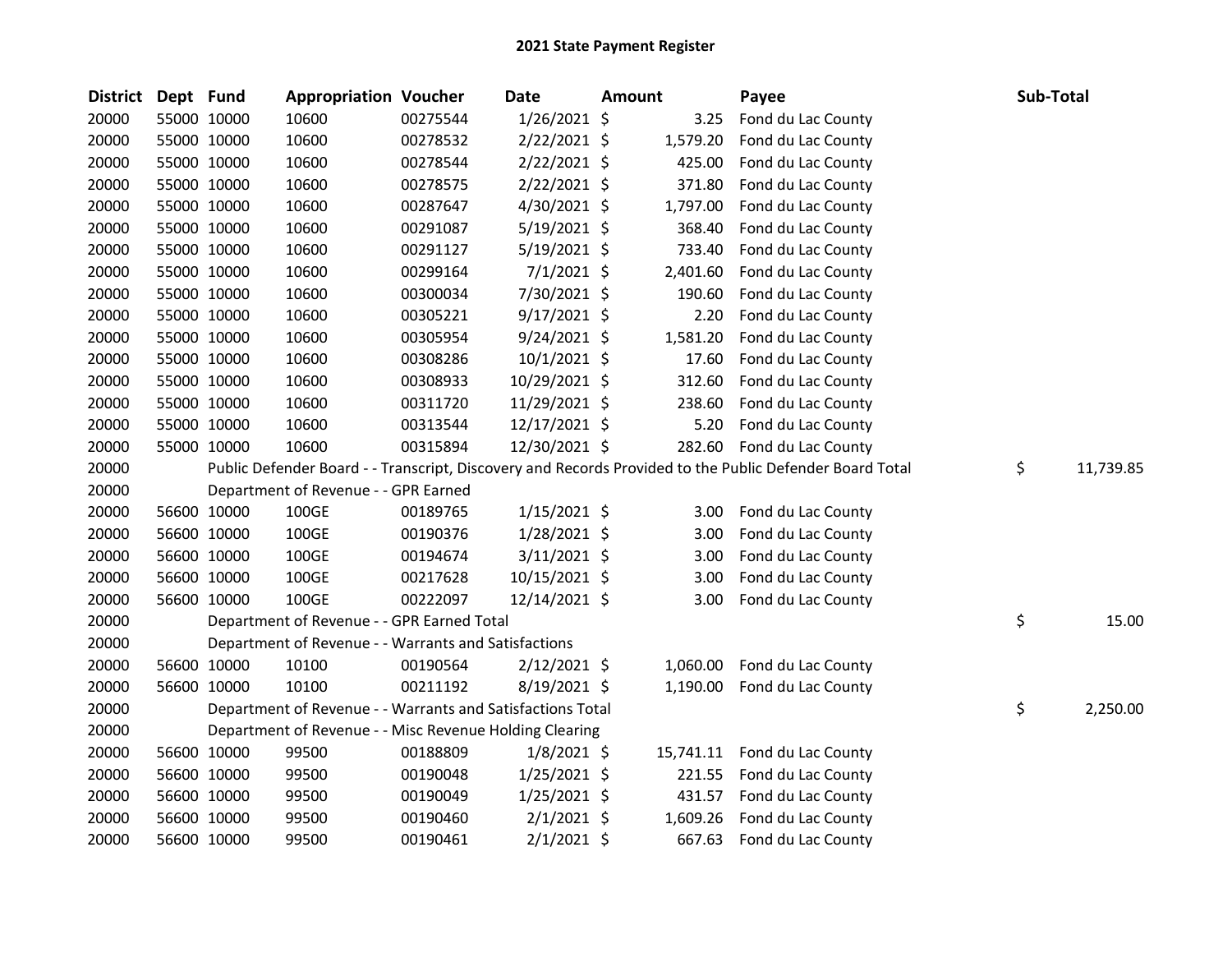| <b>District</b> | Dept Fund |             | <b>Appropriation Voucher</b> |          | <b>Date</b>    | <b>Amount</b> | Payee              | Sub-Total |
|-----------------|-----------|-------------|------------------------------|----------|----------------|---------------|--------------------|-----------|
| 20000           |           | 56600 10000 | 99500                        | 00190876 | 2/5/2021 \$    | 4,894.34      | Fond du Lac County |           |
| 20000           |           | 56600 10000 | 99500                        | 00191981 | 2/22/2021 \$   | 46.00         | Fond du Lac County |           |
| 20000           |           | 56600 10000 | 99500                        | 00191982 | $2/22/2021$ \$ | 830.39        | Fond du Lac County |           |
| 20000           |           | 56600 10000 | 99500                        | 00192558 | $3/1/2021$ \$  | 7,372.00      | Fond du Lac County |           |
| 20000           |           | 56600 10000 | 99500                        | 00192559 | $3/1/2021$ \$  | 49,472.08     | Fond du Lac County |           |
| 20000           |           | 56600 10000 | 99500                        | 00192560 | $3/1/2021$ \$  | 25,208.39     | Fond du Lac County |           |
| 20000           |           | 56600 10000 | 99500                        | 00192561 | $3/1/2021$ \$  | 15,809.51     | Fond du Lac County |           |
| 20000           |           | 56600 10000 | 99500                        | 00193469 | $3/5/2021$ \$  | 32,277.51     | Fond du Lac County |           |
| 20000           |           | 56600 10000 | 99500                        | 00194037 | 3/8/2021 \$    | 1,029.42      | Fond du Lac County |           |
| 20000           |           | 56600 10000 | 99500                        | 00194038 | 3/8/2021 \$    | 10,687.22     | Fond du Lac County |           |
| 20000           |           | 56600 10000 | 99500                        | 00194039 | $3/8/2021$ \$  | 6,046.68      | Fond du Lac County |           |
| 20000           |           | 56600 10000 | 99500                        | 00194040 | 3/8/2021 \$    | 4,005.47      | Fond du Lac County |           |
| 20000           |           | 56600 10000 | 99500                        | 00194892 | 3/15/2021 \$   | 1,860.70      | Fond du Lac County |           |
| 20000           |           | 56600 10000 | 99500                        | 00194893 | $3/15/2021$ \$ | 17,698.03     | Fond du Lac County |           |
| 20000           |           | 56600 10000 | 99500                        | 00194894 | $3/15/2021$ \$ | 6,487.77      | Fond du Lac County |           |
| 20000           |           | 56600 10000 | 99500                        | 00194895 | 3/15/2021 \$   | 2,440.71      | Fond du Lac County |           |
| 20000           |           | 56600 10000 | 99500                        | 00195734 | 3/22/2021 \$   | 5,525.04      | Fond du Lac County |           |
| 20000           |           | 56600 10000 | 99500                        | 00195735 | 3/22/2021 \$   | 11,214.56     | Fond du Lac County |           |
| 20000           |           | 56600 10000 | 99500                        | 00195736 | 3/22/2021 \$   | 4,786.94      | Fond du Lac County |           |
| 20000           |           | 56600 10000 | 99500                        | 00195737 | $3/22/2021$ \$ | 1,812.07      | Fond du Lac County |           |
| 20000           |           | 56600 10000 | 99500                        | 00196422 | $3/29/2021$ \$ | 6,935.60      | Fond du Lac County |           |
| 20000           |           | 56600 10000 | 99500                        | 00196423 | 3/29/2021 \$   | 3,449.07      | Fond du Lac County |           |
| 20000           |           | 56600 10000 | 99500                        | 00196424 | 3/29/2021 \$   | 4,338.33      | Fond du Lac County |           |
| 20000           |           | 56600 10000 | 99500                        | 00197164 | $4/5/2021$ \$  | 626.00        | Fond du Lac County |           |
| 20000           |           | 56600 10000 | 99500                        | 00197165 | 4/5/2021 \$    | 6,582.95      | Fond du Lac County |           |
| 20000           |           | 56600 10000 | 99500                        | 00197166 | 4/5/2021 \$    | 3,944.00      | Fond du Lac County |           |
| 20000           |           | 56600 10000 | 99500                        | 00197167 | $4/5/2021$ \$  | 5,057.83      | Fond du Lac County |           |
| 20000           |           | 56600 10000 | 99500                        | 00197740 | 4/7/2021 \$    | 45,380.75     | Fond du Lac County |           |
| 20000           |           | 56600 10000 | 99500                        | 00198379 | $4/12/2021$ \$ | 2,565.00      | Fond du Lac County |           |
| 20000           |           | 56600 10000 | 99500                        | 00198380 | $4/12/2021$ \$ | 9,228.96      | Fond du Lac County |           |
| 20000           |           | 56600 10000 | 99500                        | 00198381 | $4/12/2021$ \$ | 1,315.00      | Fond du Lac County |           |
| 20000           |           | 56600 10000 | 99500                        | 00198382 | $4/12/2021$ \$ | 3,931.46      | Fond du Lac County |           |
| 20000           |           | 56600 10000 | 99500                        | 00199121 | $4/20/2021$ \$ | 3,624.00      | Fond du Lac County |           |
| 20000           |           | 56600 10000 | 99500                        | 00199122 | 4/20/2021 \$   | 752.00        | Fond du Lac County |           |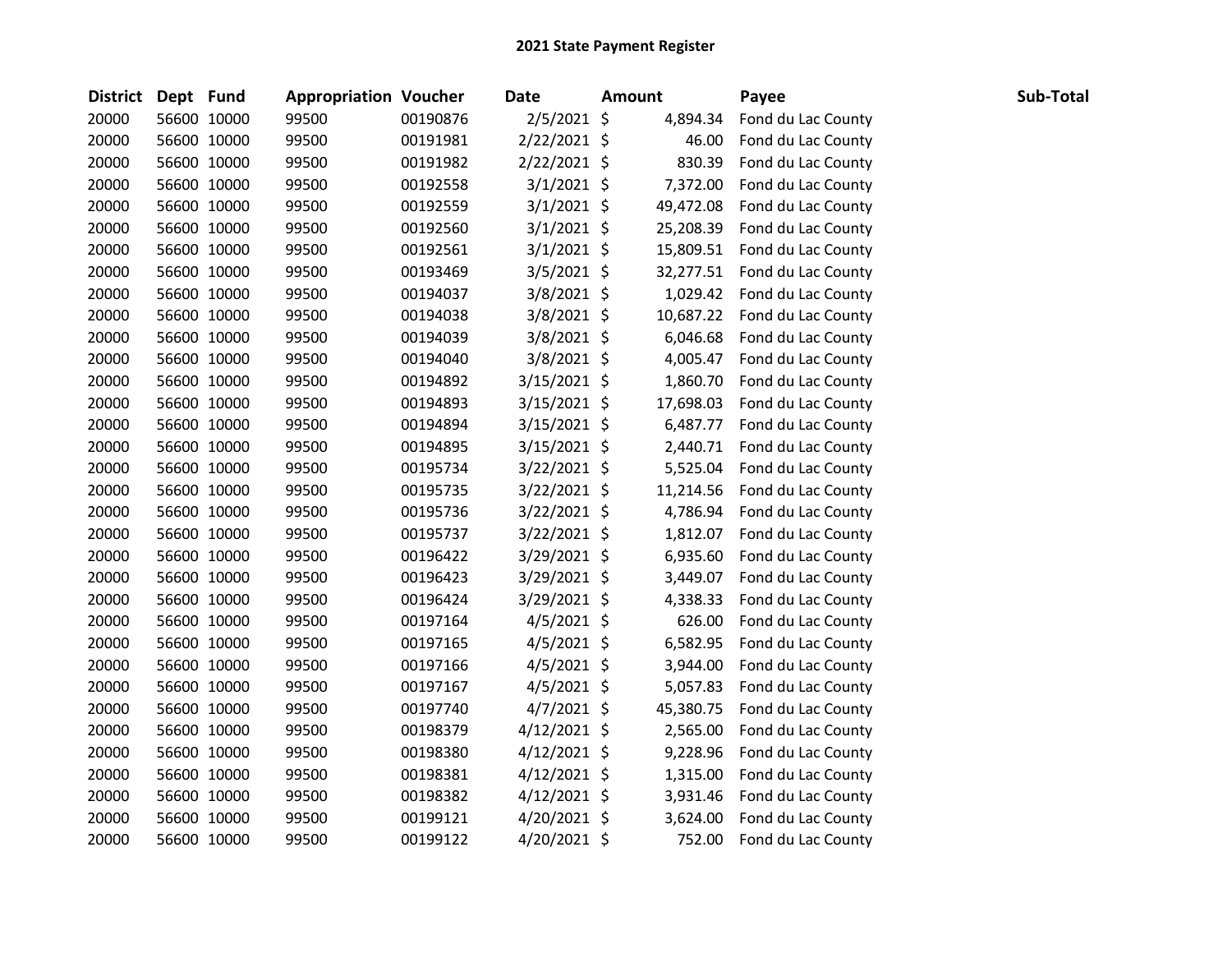| District Dept Fund |             | <b>Appropriation Voucher</b> |          | <b>Date</b>    | <b>Amount</b> |           | Payee              | Sub-Total |
|--------------------|-------------|------------------------------|----------|----------------|---------------|-----------|--------------------|-----------|
| 20000              | 56600 10000 | 99500                        | 00199123 | 4/20/2021 \$   |               | 4,092.55  | Fond du Lac County |           |
| 20000              | 56600 10000 | 99500                        | 00199124 | 4/20/2021 \$   |               | 3,087.36  | Fond du Lac County |           |
| 20000              | 56600 10000 | 99500                        | 00199125 | 4/20/2021 \$   |               | 971.16    | Fond du Lac County |           |
| 20000              | 56600 10000 | 99500                        | 00199752 | $4/26/2021$ \$ |               | 7,950.34  | Fond du Lac County |           |
| 20000              | 56600 10000 | 99500                        | 00199753 | $4/26/2021$ \$ |               | 2,626.40  | Fond du Lac County |           |
| 20000              | 56600 10000 | 99500                        | 00199754 | $4/26/2021$ \$ |               | 1,808.78  | Fond du Lac County |           |
| 20000              | 56600 10000 | 99500                        | 00200375 | $5/3/2021$ \$  |               | 97.00     | Fond du Lac County |           |
| 20000              | 56600 10000 | 99500                        | 00200376 | $5/3/2021$ \$  |               | 3,073.58  | Fond du Lac County |           |
| 20000              | 56600 10000 | 99500                        | 00200377 | $5/3/2021$ \$  |               | 1,253.00  | Fond du Lac County |           |
| 20000              | 56600 10000 | 99500                        | 00200378 | $5/3/2021$ \$  |               | 560.94    | Fond du Lac County |           |
| 20000              | 56600 10000 | 99500                        | 00201113 | $5/7/2021$ \$  |               | 23,250.30 | Fond du Lac County |           |
| 20000              | 56600 10000 | 99500                        | 00201572 | 5/10/2021 \$   |               | 2,073.00  | Fond du Lac County |           |
| 20000              | 56600 10000 | 99500                        | 00201573 | $5/10/2021$ \$ |               | 2,059.87  | Fond du Lac County |           |
| 20000              | 56600 10000 | 99500                        | 00201574 | $5/10/2021$ \$ |               | 604.00    | Fond du Lac County |           |
| 20000              | 56600 10000 | 99500                        | 00201575 | $5/10/2021$ \$ |               | 2,075.00  | Fond du Lac County |           |
| 20000              | 56600 10000 | 99500                        | 00202199 | $5/17/2021$ \$ |               | 3,039.75  | Fond du Lac County |           |
| 20000              | 56600 10000 | 99500                        | 00202200 | $5/17/2021$ \$ |               | 5,315.65  | Fond du Lac County |           |
| 20000              | 56600 10000 | 99500                        | 00202201 | $5/17/2021$ \$ |               | 1,113.59  | Fond du Lac County |           |
| 20000              | 56600 10000 | 99500                        | 00202202 | $5/17/2021$ \$ |               | 1,675.13  | Fond du Lac County |           |
| 20000              | 56600 10000 | 99500                        | 00202902 | $5/24/2021$ \$ |               | 1,203.00  | Fond du Lac County |           |
| 20000              | 56600 10000 | 99500                        | 00202903 | $5/24/2021$ \$ |               | 6,617.32  | Fond du Lac County |           |
| 20000              | 56600 10000 | 99500                        | 00202904 | $5/24/2021$ \$ |               | 901.41    | Fond du Lac County |           |
| 20000              | 56600 10000 | 99500                        | 00202905 | $5/24/2021$ \$ |               | 2,587.52  | Fond du Lac County |           |
| 20000              | 56600 10000 | 99500                        | 00203624 | $6/1/2021$ \$  |               | 309.25    | Fond du Lac County |           |
| 20000              | 56600 10000 | 99500                        | 00203625 | $6/1/2021$ \$  |               | 8,440.12  | Fond du Lac County |           |
| 20000              | 56600 10000 | 99500                        | 00203626 | $6/1/2021$ \$  |               | 1,635.11  | Fond du Lac County |           |
| 20000              | 56600 10000 | 99500                        | 00203627 | $6/1/2021$ \$  |               | 1,442.10  | Fond du Lac County |           |
| 20000              | 56600 10000 | 99500                        | 00204340 | $6/7/2021$ \$  |               | 139.09    | Fond du Lac County |           |
| 20000              | 56600 10000 | 99500                        | 00204341 | $6/7/2021$ \$  |               | 26,025.80 | Fond du Lac County |           |
| 20000              | 56600 10000 | 99500                        | 00204728 | $6/7/2021$ \$  |               | 51.00     | Fond du Lac County |           |
| 20000              | 56600 10000 | 99500                        | 00204729 | $6/7/2021$ \$  |               | 2,093.44  | Fond du Lac County |           |
| 20000              | 56600 10000 | 99500                        | 00204730 | $6/7/2021$ \$  |               | 3,007.78  | Fond du Lac County |           |
| 20000              | 56600 10000 | 99500                        | 00204731 | $6/7/2021$ \$  |               | 168.00    | Fond du Lac County |           |
| 20000              | 56600 10000 | 99500                        | 00205324 | $6/14/2021$ \$ |               | 431.81    | Fond du Lac County |           |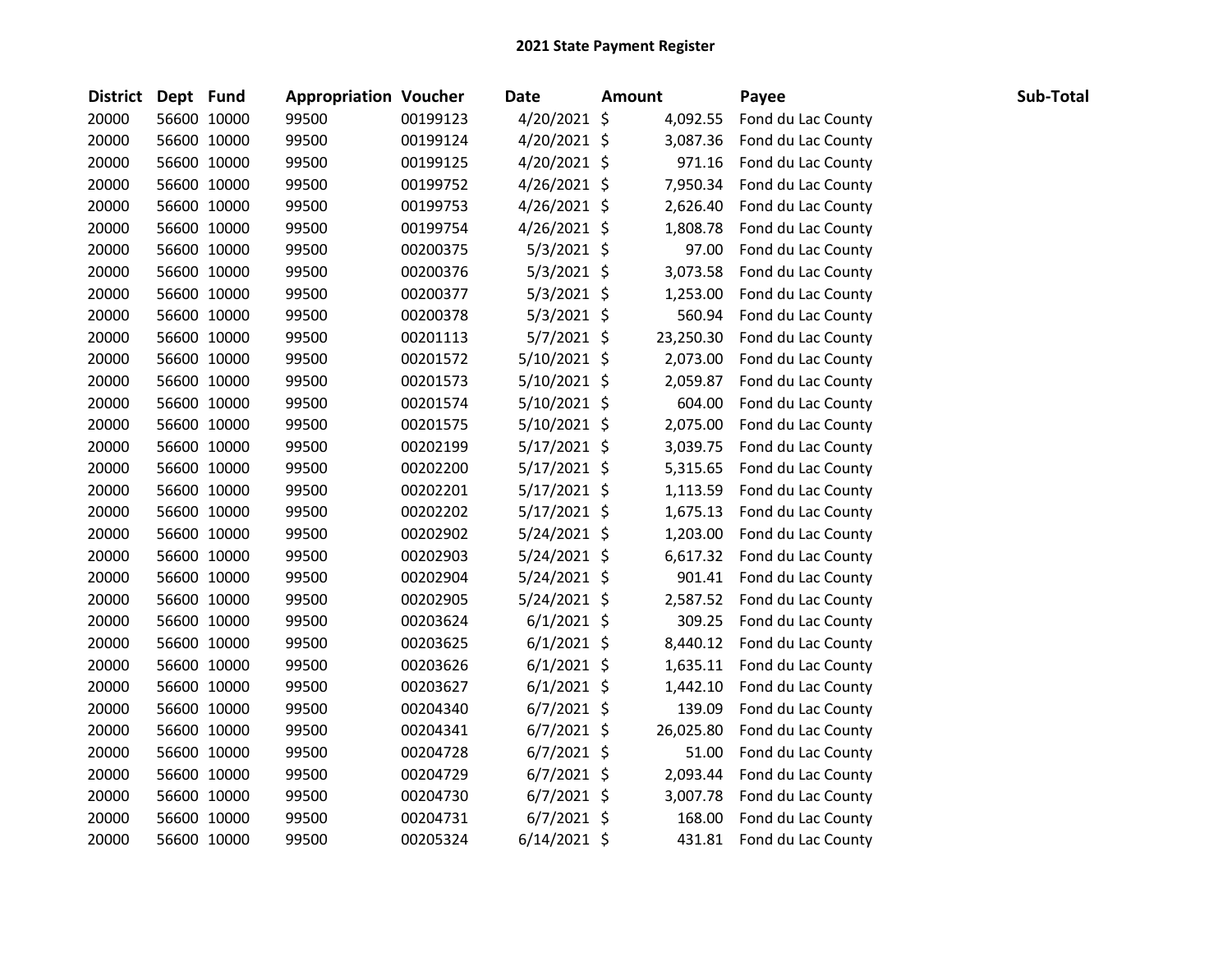| <b>District</b> | Dept Fund |             | <b>Appropriation Voucher</b> |          | <b>Date</b>    | <b>Amount</b> |           | Payee              | Sub-Total |
|-----------------|-----------|-------------|------------------------------|----------|----------------|---------------|-----------|--------------------|-----------|
| 20000           |           | 56600 10000 | 99500                        | 00205325 | $6/14/2021$ \$ |               | 523.00    | Fond du Lac County |           |
| 20000           |           | 56600 10000 | 99500                        | 00205326 | 6/14/2021 \$   |               | 1,225.35  | Fond du Lac County |           |
| 20000           |           | 56600 10000 | 99500                        | 00205826 | $6/21/2021$ \$ |               | 957.00    | Fond du Lac County |           |
| 20000           |           | 56600 10000 | 99500                        | 00205827 | $6/21/2021$ \$ |               | 1,521.00  | Fond du Lac County |           |
| 20000           |           | 56600 10000 | 99500                        | 00205828 | $6/21/2021$ \$ |               | 1,076.89  | Fond du Lac County |           |
| 20000           |           | 56600 10000 | 99500                        | 00205829 | $6/21/2021$ \$ |               | 468.00    | Fond du Lac County |           |
| 20000           |           | 56600 10000 | 99500                        | 00208050 | $6/28/2021$ \$ |               | 4,965.24  | Fond du Lac County |           |
| 20000           |           | 56600 10000 | 99500                        | 00208051 | $6/28/2021$ \$ |               | 2,221.46  | Fond du Lac County |           |
| 20000           |           | 56600 10000 | 99500                        | 00208052 | $6/28/2021$ \$ |               | 150.50    | Fond du Lac County |           |
| 20000           |           | 56600 10000 | 99500                        | 00208053 | $6/28/2021$ \$ |               | 480.00    | Fond du Lac County |           |
| 20000           |           | 56600 10000 | 99500                        | 00208493 | 7/6/2021 \$    |               | 2,105.89  | Fond du Lac County |           |
| 20000           |           | 56600 10000 | 99500                        | 00208494 | 7/6/2021 \$    |               | 2,761.56  | Fond du Lac County |           |
| 20000           |           | 56600 10000 | 99500                        | 00208923 | 7/8/2021 \$    |               | 163.76    | Fond du Lac County |           |
| 20000           |           | 56600 10000 | 99500                        | 00208924 | 7/8/2021 \$    |               | 22,086.84 | Fond du Lac County |           |
| 20000           |           | 56600 10000 | 99500                        | 00209367 | $7/12/2021$ \$ |               | 1,999.07  | Fond du Lac County |           |
| 20000           |           | 56600 10000 | 99500                        | 00209368 | 7/12/2021 \$   |               | 2,081.50  | Fond du Lac County |           |
| 20000           |           | 56600 10000 | 99500                        | 00209369 | 7/12/2021 \$   |               | 506.19    | Fond du Lac County |           |
| 20000           |           | 56600 10000 | 99500                        | 00210156 | 7/19/2021 \$   |               | 1,040.53  | Fond du Lac County |           |
| 20000           |           | 56600 10000 | 99500                        | 00210157 | 7/19/2021 \$   |               | 294.00    | Fond du Lac County |           |
| 20000           |           | 56600 10000 | 99500                        | 00210777 | 7/26/2021 \$   |               | 660.75    | Fond du Lac County |           |
| 20000           |           | 56600 10000 | 99500                        | 00211678 | $8/6/2021$ \$  |               | 18,485.06 | Fond du Lac County |           |
| 20000           |           | 56600 10000 | 99500                        | 00212100 | 8/9/2021 \$    |               | 719.00    | Fond du Lac County |           |
| 20000           |           | 56600 10000 | 99500                        | 00212101 | 8/9/2021 \$    |               | 3,404.39  | Fond du Lac County |           |
| 20000           |           | 56600 10000 | 99500                        | 00212102 | 8/9/2021 \$    |               | 177.00    | Fond du Lac County |           |
| 20000           |           | 56600 10000 | 99500                        | 00212103 | 8/9/2021 \$    |               | 144.76    | Fond du Lac County |           |
| 20000           |           | 56600 10000 | 99500                        | 00212620 | 8/16/2021 \$   |               | 55.00     | Fond du Lac County |           |
| 20000           |           | 56600 10000 | 99500                        | 00212621 | 8/16/2021 \$   |               | 1,670.82  | Fond du Lac County |           |
| 20000           |           | 56600 10000 | 99500                        | 00212622 | 8/16/2021 \$   |               | 422.20    | Fond du Lac County |           |
| 20000           |           | 56600 10000 | 99500                        | 00213116 | 8/23/2021 \$   |               | 375.80    | Fond du Lac County |           |
| 20000           |           | 56600 10000 | 99500                        | 00213117 | 8/23/2021 \$   |               | 131.08    | Fond du Lac County |           |
| 20000           |           | 56600 10000 | 99500                        | 00213536 | 8/30/2021 \$   |               | 236.40    | Fond du Lac County |           |
| 20000           |           | 56600 10000 | 99500                        | 00213537 | 8/30/2021 \$   |               | 100.00    | Fond du Lac County |           |
| 20000           |           | 56600 10000 | 99500                        | 00213538 | 8/30/2021 \$   |               | 130.08    | Fond du Lac County |           |
| 20000           |           | 56600 10000 | 99500                        | 00213992 | $9/7/2021$ \$  |               | 206.75    | Fond du Lac County |           |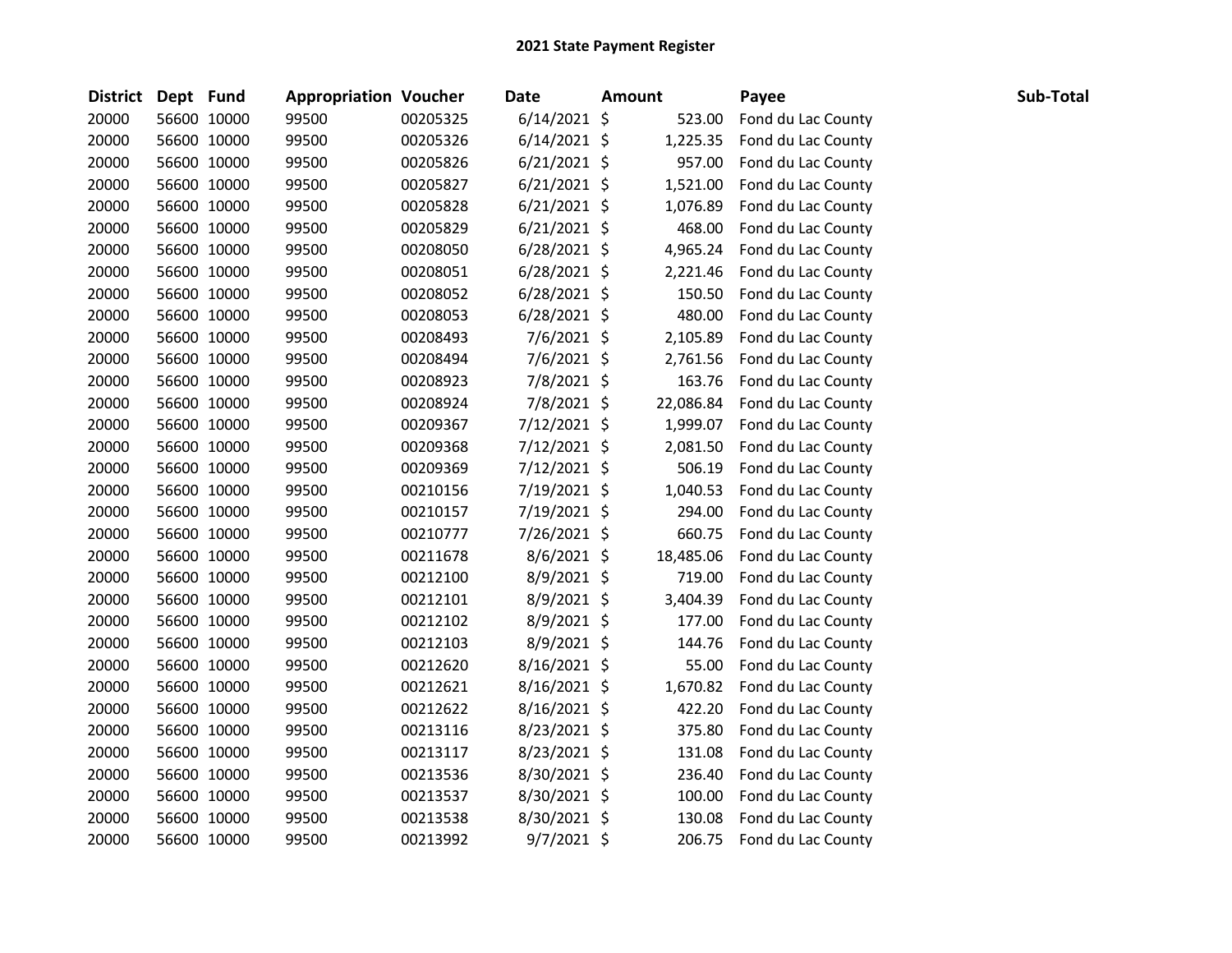| <b>District</b> | Dept Fund |             | <b>Appropriation Voucher</b>                                  |          | <b>Date</b>    | <b>Amount</b> |            | Payee              | Sub-Total        |
|-----------------|-----------|-------------|---------------------------------------------------------------|----------|----------------|---------------|------------|--------------------|------------------|
| 20000           |           | 56600 10000 | 99500                                                         | 00214285 | 9/8/2021 \$    |               | 26,865.24  | Fond du Lac County |                  |
| 20000           |           | 56600 10000 | 99500                                                         | 00214780 | $9/13/2021$ \$ |               | 200.50     | Fond du Lac County |                  |
| 20000           |           | 56600 10000 | 99500                                                         | 00214781 | $9/13/2021$ \$ |               | 158.87     | Fond du Lac County |                  |
| 20000           |           | 56600 10000 | 99500                                                         | 00215308 | $9/20/2021$ \$ |               | 287.90     | Fond du Lac County |                  |
| 20000           |           | 56600 10000 | 99500                                                         | 00215309 | 9/20/2021 \$   |               | 251.00     | Fond du Lac County |                  |
| 20000           |           | 56600 10000 | 99500                                                         | 00215676 | $9/27/2021$ \$ |               | 18.04      | Fond du Lac County |                  |
| 20000           |           | 56600 10000 | 99500                                                         | 00216122 | $10/4/2021$ \$ |               | 208.88     | Fond du Lac County |                  |
| 20000           |           | 56600 10000 | 99500                                                         | 00216123 | $10/4/2021$ \$ |               | 222.51     | Fond du Lac County |                  |
| 20000           |           | 56600 10000 | 99500                                                         | 00216537 | 10/7/2021 \$   |               | 136.31     | Fond du Lac County |                  |
| 20000           |           | 56600 10000 | 99500                                                         | 00216538 | 10/7/2021 \$   |               | 19,025.84  | Fond du Lac County |                  |
| 20000           |           | 56600 10000 | 99500                                                         | 00217037 | 10/12/2021 \$  |               | 115.40     | Fond du Lac County |                  |
| 20000           |           | 56600 10000 | 99500                                                         | 00217486 | 10/18/2021 \$  |               | 222.25     | Fond du Lac County |                  |
| 20000           |           | 56600 10000 | 99500                                                         | 00218086 | 10/25/2021 \$  |               | 313.00     | Fond du Lac County |                  |
| 20000           |           | 56600 10000 | 99500                                                         | 00218087 | 10/25/2021 \$  |               | 164.68     | Fond du Lac County |                  |
| 20000           |           | 56600 10000 | 99500                                                         | 00218088 | 10/25/2021 \$  |               | 998.75     | Fond du Lac County |                  |
| 20000           |           | 56600 10000 | 99500                                                         | 00218601 | $11/1/2021$ \$ |               | 22.00      | Fond du Lac County |                  |
| 20000           |           | 56600 10000 | 99500                                                         | 00218602 | $11/1/2021$ \$ |               | 103.00     | Fond du Lac County |                  |
| 20000           |           | 56600 10000 | 99500                                                         | 00219133 | 11/5/2021 \$   |               | 21,971.67  | Fond du Lac County |                  |
| 20000           |           | 56600 10000 | 99500                                                         | 00219540 | 11/8/2021 \$   |               | 51.24      | Fond du Lac County |                  |
| 20000           |           | 56600 10000 | 99500                                                         | 00220360 | 11/22/2021 \$  |               | 317.40     | Fond du Lac County |                  |
| 20000           |           | 56600 10000 | 99500                                                         | 00220763 | 11/30/2021 \$  |               | 1,190.00   | Fond du Lac County |                  |
| 20000           |           | 56600 10000 | 99500                                                         | 00221040 | $12/6/2021$ \$ |               | 44.00      | Fond du Lac County |                  |
| 20000           |           | 56600 10000 | 99500                                                         | 00221041 | 12/6/2021 \$   |               | 22.82      | Fond du Lac County |                  |
| 20000           |           | 56600 10000 | 99500                                                         | 00221274 | 12/7/2021 \$   |               | 31,700.81  | Fond du Lac County |                  |
| 20000           |           | 56600 10000 | 99500                                                         | 00221836 | 12/13/2021 \$  |               | 735.18     | Fond du Lac County |                  |
| 20000           |           | 56600 10000 | 99500                                                         | 00222233 | 12/20/2021 \$  |               | 1,700.00   | Fond du Lac County |                  |
| 20000           |           | 56600 10000 | 99500                                                         | 00222234 | 12/20/2021 \$  |               | 77.97      | Fond du Lac County |                  |
| 20000           |           | 56600 10000 | 99500                                                         | 00222235 | 12/20/2021 \$  |               | 25.00      | Fond du Lac County |                  |
| 20000           |           | 56600 10000 | 99500                                                         | 00222633 | 12/28/2021 \$  |               | 82.47      | Fond du Lac County |                  |
| 20000           |           |             | Department of Revenue - - Misc Revenue Holding Clearing Total |          |                |               |            |                    | \$<br>628,466.65 |
| 20000           |           |             | Circuit Courts - - Circuit Court Costs                        |          |                |               |            |                    |                  |
| 20000           |           | 62500 10000 | 10500                                                         | 00002096 | $1/29/2021$ \$ |               | 198,515.00 | Fond du Lac County |                  |
| 20000           |           | 62500 10000 | 10500                                                         | 00002229 | 7/26/2021 \$   |               | 351,087.00 | Fond du Lac County |                  |
| 20000           |           |             | Circuit Courts - - Circuit Court Costs Total                  |          |                |               |            |                    | \$<br>549,602.00 |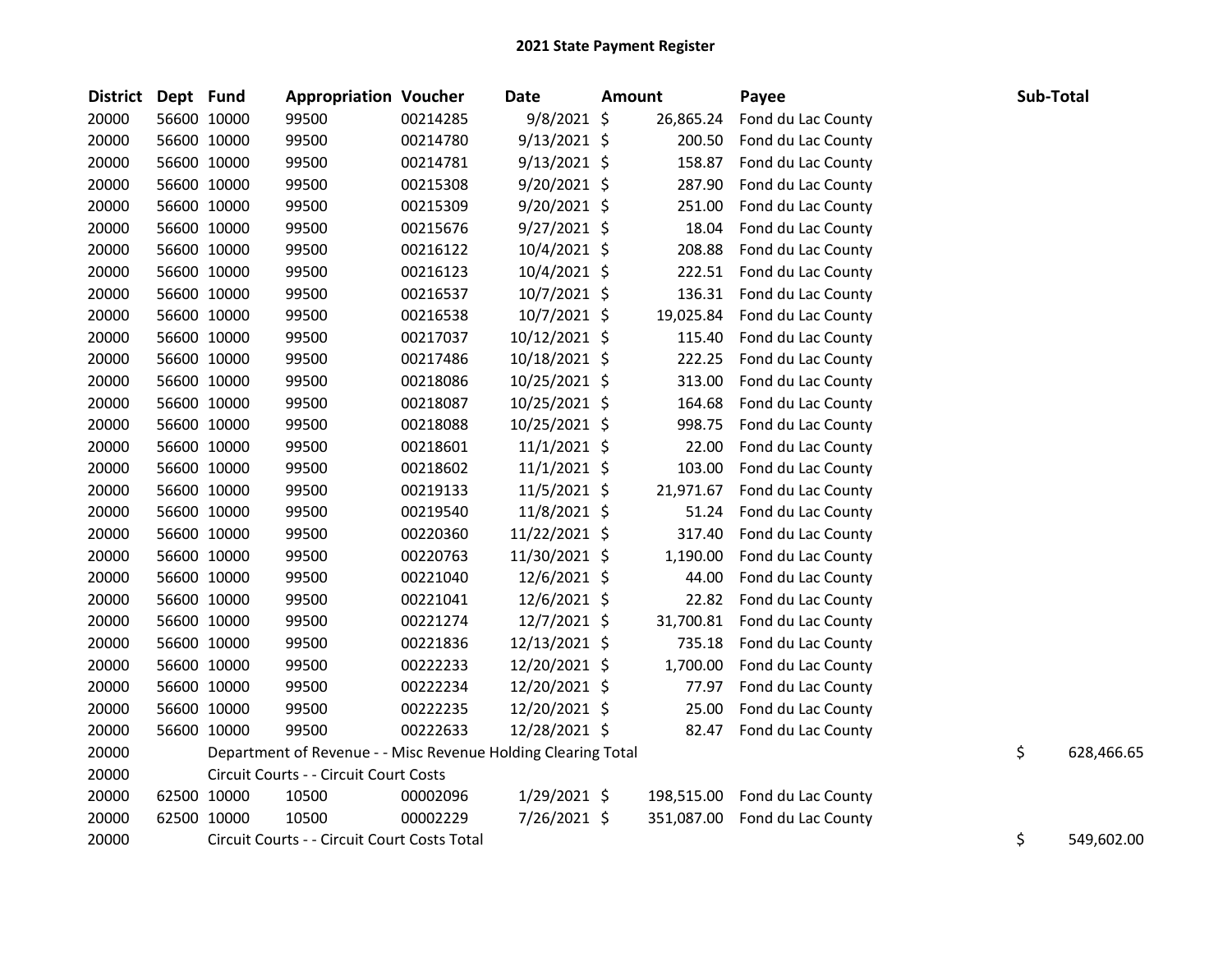| District | Dept Fund |             | <b>Appropriation Voucher</b>                                          |          | Date           | <b>Amount</b> | Payee                           |    | <b>Sub-Total</b> |
|----------|-----------|-------------|-----------------------------------------------------------------------|----------|----------------|---------------|---------------------------------|----|------------------|
| 20000    |           |             | Supreme Court - - Federal Aid                                         |          |                |               |                                 |    |                  |
| 20000    |           | 68000 10000 | 24100                                                                 | 00013478 | 8/31/2021 \$   | 246.00        | Fond du Lac County              |    |                  |
| 20000    |           |             | Supreme Court - - Federal Aid Total                                   |          |                |               |                                 | \$ | 246.00           |
| 20000    |           |             | Shared Revenue and Tax Relief - - County And Municipal Aid            |          |                |               |                                 |    |                  |
| 20000    |           | 83500 10000 | 10500                                                                 | 00081273 | 7/26/2021 \$   |               | 206,142.97 Fond du Lac County   |    |                  |
| 20000    |           | 83500 10000 | 10500                                                                 | 00088372 | 11/15/2021 \$  |               | 1,168,143.52 Fond du Lac County |    |                  |
| 20000    |           |             | Shared Revenue and Tax Relief - - County And Municipal Aid Total      |          |                |               |                                 | \$ | 1,374,286.49     |
| 20000    |           |             | Shared Revenue and Tax Relief - - Exempt Computer Aid                 |          |                |               |                                 |    |                  |
| 20000    |           | 83500 10000 | 10900                                                                 | 00083334 | 7/26/2021 \$   |               | 246,031.33 Fond du Lac County   |    |                  |
| 20000    |           |             | Shared Revenue and Tax Relief - - Exempt Computer Aid Total           |          |                |               |                                 | \$ | 246,031.33       |
| 20000    |           |             | Shared Revenue and Tax Relief - - Utility Aid                         |          |                |               |                                 |    |                  |
| 20000    |           | 83500 10000 | 11000                                                                 | 00081273 | 7/26/2021 \$   | 234,628.38    | Fond du Lac County              |    |                  |
| 20000    |           | 83500 10000 | 11000                                                                 | 00088372 | 11/15/2021 \$  | 1,379,998.86  | Fond du Lac County              |    |                  |
| 20000    |           |             | Shared Revenue and Tax Relief - - Utility Aid Total                   |          |                |               |                                 | \$ | 1,614,627.24     |
| 20000    |           |             | Shared Revenue and Tax Relief - - Personal Property Aid               |          |                |               |                                 |    |                  |
| 20000    |           | 83500 10000 | 11100                                                                 | 00076520 | $5/3/2021$ \$  |               | 365,674.55 Fond du Lac County   |    |                  |
| 20000    |           |             | Shared Revenue and Tax Relief - - Personal Property Aid Total         |          |                |               |                                 | \$ | 365,674.55       |
| 20000    |           |             | Shared Revenue and Tax Relief - - School Lvy Tx/First Dollar Cr       |          |                |               |                                 |    |                  |
| 20000    |           | 83500 10000 | 30200                                                                 | 00082658 | 7/26/2021 \$   |               | 8,325,051.36 Fond du Lac County |    |                  |
| 20000    |           | 83500 10000 | 30200                                                                 | 00086054 | 7/26/2021 \$   | 1,494,276.20  | Fond du Lac County              |    |                  |
| 20000    |           |             | Shared Revenue and Tax Relief - - School Lvy Tx/First Dollar Cr Total |          |                |               |                                 | \$ | 9,819,327.56     |
| 20000    |           |             | Shared Revenue and Tax Relief - - County Sales Tax Reptd/Distd        |          |                |               |                                 |    |                  |
| 20000    |           | 83500 10000 | 43100                                                                 | 00073878 | 1/29/2021 \$   | 768,829.19    | Fond du Lac County              |    |                  |
| 20000    |           | 83500 10000 | 43100                                                                 | 00073966 | 2/26/2021 \$   | 826,742.52    | Fond du Lac County              |    |                  |
| 20000    |           | 83500 10000 | 43100                                                                 | 00074679 | $3/31/2021$ \$ | 758,618.65    | Fond du Lac County              |    |                  |
| 20000    |           | 83500 10000 | 43100                                                                 | 00079122 | 4/30/2021 \$   | 769,838.99    | Fond du Lac County              |    |                  |
| 20000    |           | 83500 10000 | 43100                                                                 | 00079926 | 5/28/2021 \$   | 860,242.77    | Fond du Lac County              |    |                  |
| 20000    |           | 83500 10000 | 43100                                                                 | 00080657 | 6/30/2021 \$   | 974,977.00    | Fond du Lac County              |    |                  |
| 20000    |           | 83500 10000 | 43100                                                                 | 00086199 | 7/30/2021 \$   | 903,914.19    | Fond du Lac County              |    |                  |
| 20000    |           | 83500 10000 | 43100                                                                 | 00086762 | 8/31/2021 \$   | 805,785.43    | Fond du Lac County              |    |                  |
| 20000    |           | 83500 10000 | 43100                                                                 | 00087064 | 9/30/2021 \$   | 965,305.59    | Fond du Lac County              |    |                  |
| 20000    |           | 83500 10000 | 43100                                                                 | 00087753 | 10/29/2021 \$  | 877,957.47    | Fond du Lac County              |    |                  |
| 20000    |           | 83500 10000 | 43100                                                                 | 00089763 | 11/30/2021 \$  | 825,813.72    | Fond du Lac County              |    |                  |
| 20000    |           | 83500 10000 | 43100                                                                 | 00089847 | 12/30/2021 \$  | 991,472.04    | Fond du Lac County              |    |                  |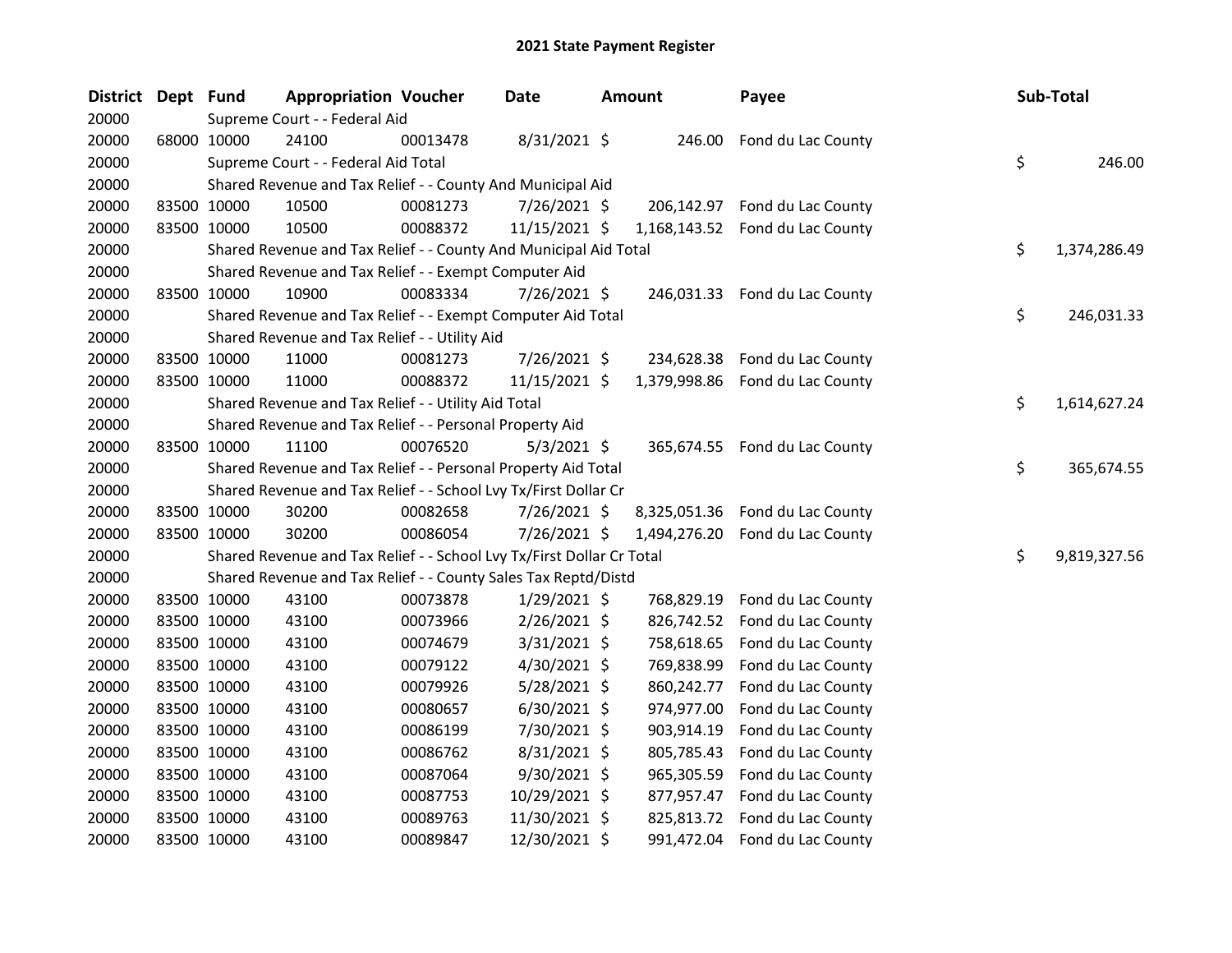| District Dept Fund |             | <b>Appropriation Voucher</b>                                         |          | Date         | Amount | Payee                           | Sub-Total     |
|--------------------|-------------|----------------------------------------------------------------------|----------|--------------|--------|---------------------------------|---------------|
| 20000              |             | Shared Revenue and Tax Relief - - County Sales Tax Reptd/Distd Total |          |              |        |                                 | 10,329,497.56 |
| 20000              |             | Shared Revenue and Tax Relief - - Lottery & Gaming Credit            |          |              |        |                                 |               |
| 20000              | 83500 52100 | 36300                                                                | 00074537 | 3/22/2021 \$ |        | 2,503,907.24 Fond du Lac County |               |
| 20000              |             | Shared Revenue and Tax Relief - - Lottery & Gaming Credit Total      |          |              |        |                                 | 2,503,907.24  |
| 20000 Total        |             |                                                                      |          |              |        |                                 | 55,164,409.72 |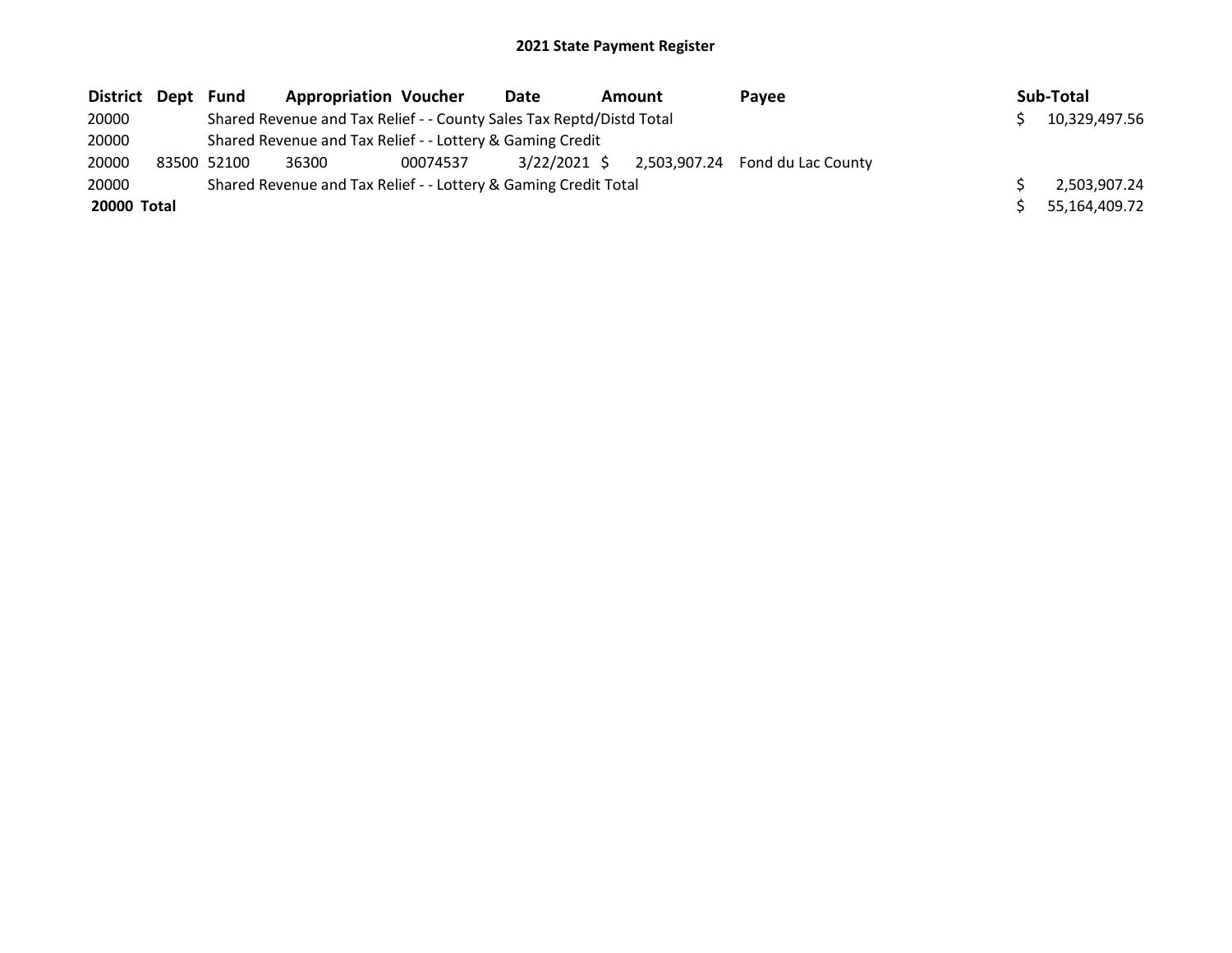| <b>District</b> | Dept Fund   |             | <b>Appropriation Voucher</b>                                       |          | <b>Date</b>    | <b>Amount</b> |          | Payee                  | Sub-Total |            |
|-----------------|-------------|-------------|--------------------------------------------------------------------|----------|----------------|---------------|----------|------------------------|-----------|------------|
| 20002           |             |             | Dept of Safety & Prof Services - - Fire Dues Distribution          |          |                |               |          |                        |           |            |
| 20002           |             | 16500 10000 | 22500                                                              | 00040740 | $7/16/2021$ \$ |               |          | 4,648.17 Town Of Alto  |           |            |
| 20002           |             |             | Dept of Safety & Prof Services - - Fire Dues Distribution Total    |          |                |               |          |                        | \$        | 4,648.17   |
| 20002           |             |             | Dept of Natural Resources - - Aids In Lieu Of Taxes - Gener        |          |                |               |          |                        |           |            |
| 20002           | 37000 10000 |             | 50300                                                              | 00458925 | 1/26/2021 \$   |               |          | 15,445.59 Town Of Alto |           |            |
| 20002           |             |             | Dept of Natural Resources - - Aids In Lieu Of Taxes - Gener Total  |          |                |               |          |                        | \$        | 15,445.59  |
| 20002           |             |             | Dept of Natural Resources - - Fin Asst For Responsible Units       |          |                |               |          |                        |           |            |
| 20002           |             | 37000 27400 | 67000                                                              | 00483642 | 5/21/2021 \$   |               |          | 953.38 Town Of Alto    |           |            |
| 20002           |             |             | Dept of Natural Resources - - Fin Asst For Responsible Units Total |          |                |               |          |                        | \$        | 953.38     |
| 20002           |             |             | WI Dept of Transportation - - Trns Aids To Mnc.-Sf                 |          |                |               |          |                        |           |            |
| 20002           |             | 39500 21100 | 19100                                                              | 00632182 | $1/4/2021$ \$  |               |          | 27,153.81 Town Of Alto |           |            |
| 20002           |             | 39500 21100 | 19100                                                              | 00667789 | $4/5/2021$ \$  |               |          | 27,153.81 Town Of Alto |           |            |
| 20002           |             | 39500 21100 | 19100                                                              | 00711277 | 7/6/2021 \$    |               |          | 27,153.81 Town Of Alto |           |            |
| 20002           | 39500 21100 |             | 19100                                                              | 00751836 | 10/4/2021 \$   |               |          | 27,153.81 Town Of Alto |           |            |
| 20002           |             |             | WI Dept of Transportation - - Trns Aids To Mnc.-Sf Total           |          |                |               |          |                        | \$        | 108,615.24 |
| 20002           |             |             | Department of Revenue - - Gifts And Grants                         |          |                |               |          |                        |           |            |
| 20002           |             | 56600 10000 | 12100                                                              | 00206623 | $6/25/2021$ \$ |               |          | 56,050.01 Town Of Alto |           |            |
| 20002           |             |             | Department of Revenue - - Gifts And Grants Total                   |          |                |               |          |                        | \$        | 56,050.01  |
| 20002           |             |             | Shared Revenue and Tax Relief - - County And Municipal Aid         |          |                |               |          |                        |           |            |
| 20002           | 83500 10000 |             | 10500                                                              | 00081241 | 7/26/2021 \$   |               | 4,232.03 | Town Of Alto           |           |            |
| 20002           | 83500 10000 |             | 10500                                                              | 00088340 | 11/15/2021 \$  |               |          | 23,981.48 Town Of Alto |           |            |
| 20002           |             |             | Shared Revenue and Tax Relief - - County And Municipal Aid Total   |          |                |               |          |                        | \$        | 28,213.51  |
| 20002           |             |             | Shared Revenue and Tax Relief - - Exempt Computer Aid              |          |                |               |          |                        |           |            |
| 20002           |             | 83500 10000 | 10900                                                              | 00083875 | 7/26/2021 \$   |               | 108.08   | Town Of Alto           |           |            |
| 20002           |             |             | Shared Revenue and Tax Relief - - Exempt Computer Aid Total        |          |                |               |          |                        | \$        | 108.08     |
| 20002           |             |             | Shared Revenue and Tax Relief - - Utility Aid                      |          |                |               |          |                        |           |            |
| 20002           | 83500 10000 |             | 11000                                                              | 00081241 | 7/26/2021 \$   |               | 1,147.38 | Town Of Alto           |           |            |
| 20002           |             | 83500 10000 | 11000                                                              | 00088340 | 11/15/2021 \$  |               |          | 6,595.07 Town Of Alto  |           |            |
| 20002           |             |             | Shared Revenue and Tax Relief - - Utility Aid Total                |          |                |               |          |                        | \$        | 7,742.45   |
| 20002           |             |             | Shared Revenue and Tax Relief - - Personal Property Aid            |          |                |               |          |                        |           |            |
| 20002           | 83500 10000 |             | 11100                                                              | 00077052 | $5/3/2021$ \$  |               |          | 649.23 Town Of Alto    |           |            |
| 20002           |             |             | Shared Revenue and Tax Relief - - Personal Property Aid Total      |          |                |               |          |                        | \$        | 649.23     |
| 20002 Total     |             |             |                                                                    |          |                |               |          |                        | \$        | 222,425.66 |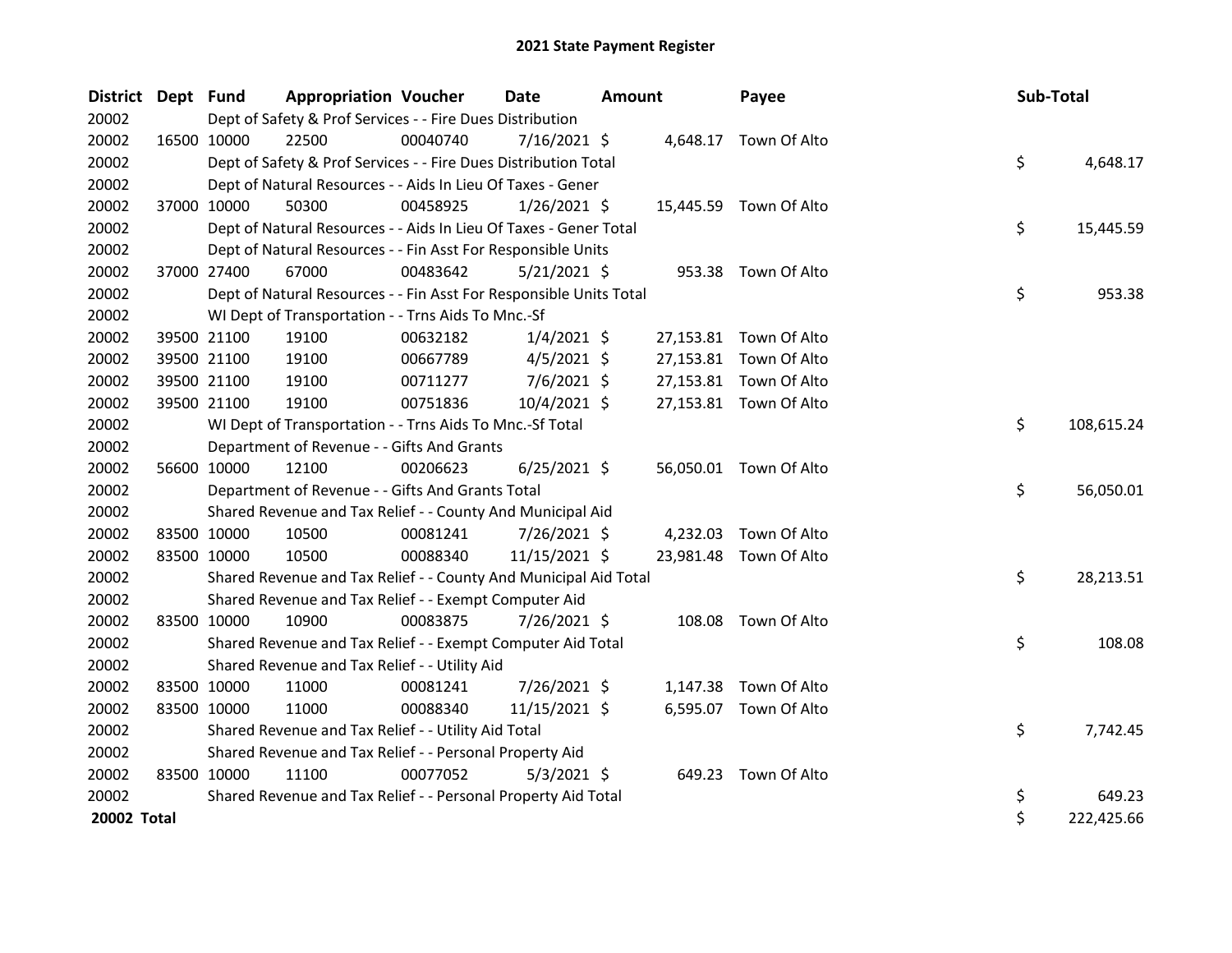| <b>District</b> | Dept Fund |             | <b>Appropriation Voucher</b>                                       |          | Date           | <b>Amount</b> |          | Payee                     | Sub-Total |            |
|-----------------|-----------|-------------|--------------------------------------------------------------------|----------|----------------|---------------|----------|---------------------------|-----------|------------|
| 20004           |           |             | Dept of Safety & Prof Services - - Fire Dues Distribution          |          |                |               |          |                           |           |            |
| 20004           |           | 16500 10000 | 22500                                                              | 00040741 | 7/16/2021 \$   |               |          | 7,448.14 Town Of Ashford  |           |            |
| 20004           |           |             | Dept of Safety & Prof Services - - Fire Dues Distribution Total    |          |                |               |          |                           | \$.       | 7,448.14   |
| 20004           |           |             | Dept of Natural Resources - - Aids In Lieu Of Taxes - Gener        |          |                |               |          |                           |           |            |
| 20004           |           | 37000 10000 | 50300                                                              | 00458848 | $1/26/2021$ \$ |               | 5,942.67 | Town Of Ashford           |           |            |
| 20004           |           | 37000 10000 | 50300                                                              | 00475438 | $4/21/2021$ \$ |               |          | 5.00 Town Of Ashford      |           |            |
| 20004           |           |             | Dept of Natural Resources - - Aids In Lieu Of Taxes - Gener Total  |          |                |               |          |                           | \$        | 5,947.67   |
| 20004           |           |             | Dept of Natural Resources - - Resaids - Cnty Forst, Cl & Mfl       |          |                |               |          |                           |           |            |
| 20004           |           | 37000 21200 | 57100                                                              | 00487701 | $6/14/2021$ \$ |               |          | 42.12 Town Of Ashford     |           |            |
| 20004           |           |             | Dept of Natural Resources - - Resaids - Cnty Forst, Cl & Mfl Total |          |                |               |          |                           | \$        | 42.12      |
| 20004           |           |             | Dept of Natural Resources - - Fin Asst For Responsible Units       |          |                |               |          |                           |           |            |
| 20004           |           | 37000 27400 | 67000                                                              | 00483228 | $5/21/2021$ \$ |               |          | 1,317.51 Town Of Ashford  |           |            |
| 20004           |           |             | Dept of Natural Resources - - Fin Asst For Responsible Units Total |          |                |               |          |                           | \$        | 1,317.51   |
| 20004           |           |             | WI Dept of Transportation - - Trns Aids To Mnc.-Sf                 |          |                |               |          |                           |           |            |
| 20004           |           | 39500 21100 | 19100                                                              | 00632183 | $1/4/2021$ \$  |               |          | 41,594.67 Town Of Ashford |           |            |
| 20004           |           | 39500 21100 | 19100                                                              | 00667790 | $4/5/2021$ \$  |               |          | 41,594.67 Town Of Ashford |           |            |
| 20004           |           | 39500 21100 | 19100                                                              | 00711278 | $7/6/2021$ \$  |               |          | 41,594.67 Town Of Ashford |           |            |
| 20004           |           | 39500 21100 | 19100                                                              | 00751837 | 10/4/2021 \$   |               |          | 41,594.67 Town Of Ashford |           |            |
| 20004           |           |             | WI Dept of Transportation - - Trns Aids To Mnc.-Sf Total           |          |                |               |          |                           | \$        | 166,378.68 |
| 20004           |           |             | Department of Revenue - - Gifts And Grants                         |          |                |               |          |                           |           |            |
| 20004           |           | 56600 10000 | 12100                                                              | 00206624 | $6/25/2021$ \$ |               |          | 92,108.33 Town Of Ashford |           |            |
| 20004           |           |             | Department of Revenue - - Gifts And Grants Total                   |          |                |               |          |                           | \$.       | 92,108.33  |
| 20004           |           |             | Shared Revenue and Tax Relief - - County And Municipal Aid         |          |                |               |          |                           |           |            |
| 20004           |           | 83500 10000 | 10500                                                              | 00081242 | 7/26/2021 \$   |               |          | 5,698.51 Town Of Ashford  |           |            |
| 20004           |           | 83500 10000 | 10500                                                              | 00088341 | 11/15/2021 \$  |               |          | 32,291.56 Town Of Ashford |           |            |
| 20004           |           |             | Shared Revenue and Tax Relief - - County And Municipal Aid Total   |          |                |               |          |                           | \$        | 37,990.07  |
| 20004           |           |             | Shared Revenue and Tax Relief - - Exempt Computer Aid              |          |                |               |          |                           |           |            |
| 20004           |           | 83500 10000 | 10900                                                              | 00083876 | 7/26/2021 \$   |               |          | 89.37 Town Of Ashford     |           |            |
| 20004           |           |             | Shared Revenue and Tax Relief - - Exempt Computer Aid Total        |          |                |               |          |                           | \$        | 89.37      |
| 20004           |           |             | Shared Revenue and Tax Relief - - Utility Aid                      |          |                |               |          |                           |           |            |
| 20004           |           | 83500 10000 | 11000                                                              | 00081242 | 7/26/2021 \$   |               |          | 217.50 Town Of Ashford    |           |            |
| 20004           |           | 83500 10000 | 11000                                                              | 00088341 | 11/15/2021 \$  |               |          | 1,261.48 Town Of Ashford  |           |            |
| 20004           |           |             | Shared Revenue and Tax Relief - - Utility Aid Total                |          |                |               |          |                           | \$        | 1,478.98   |
| 20004           |           |             | Shared Revenue and Tax Relief - - Personal Property Aid            |          |                |               |          |                           |           |            |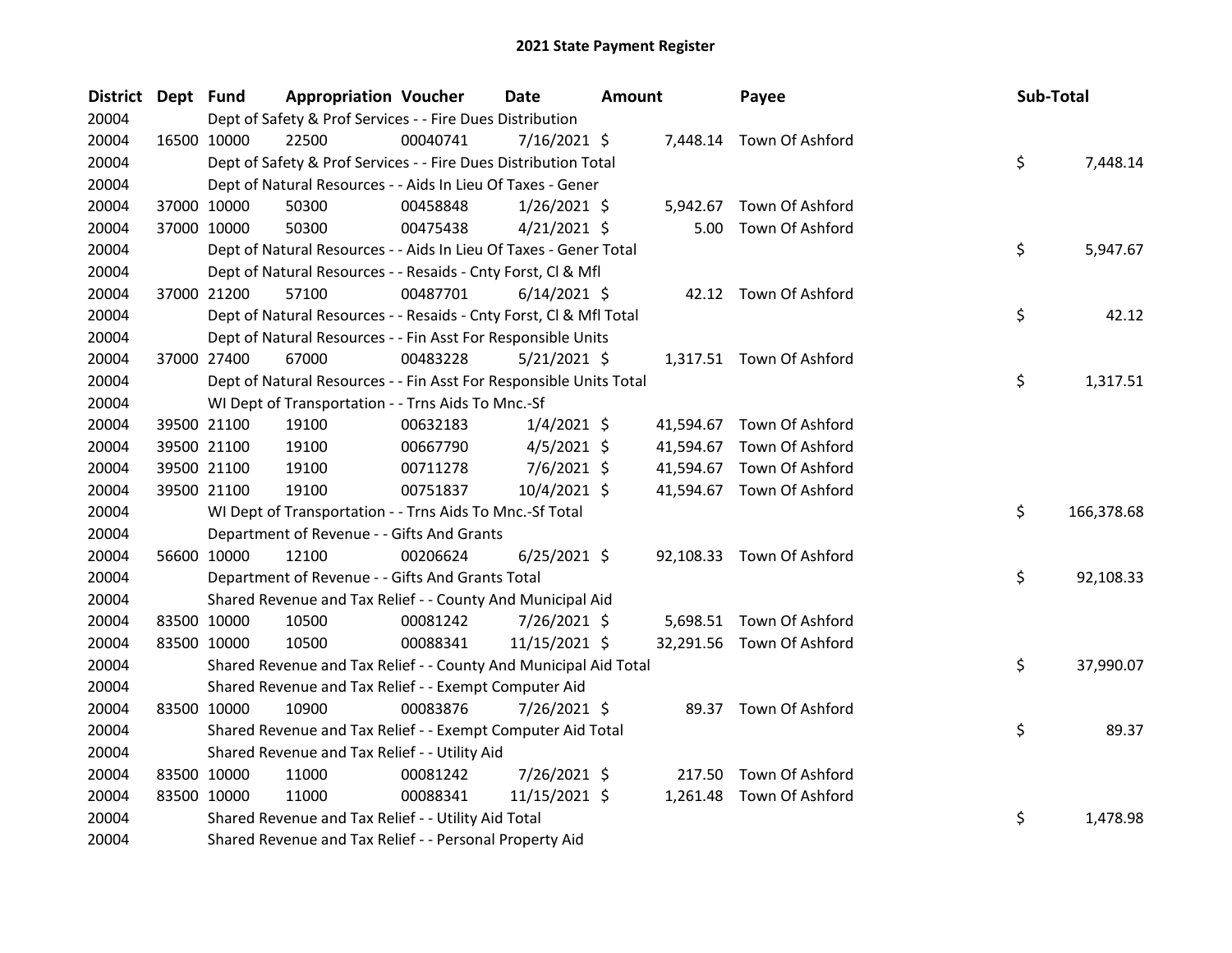| District Dept Fund |             | <b>Appropriation Voucher</b>                                    |          | Date           | Amount |          | <b>Pavee</b>    | Sub-Total  |
|--------------------|-------------|-----------------------------------------------------------------|----------|----------------|--------|----------|-----------------|------------|
| 20004              | 83500 10000 | 11100                                                           | 00077053 | $5/3/2021$ \$  |        | 1,893.04 | Town Of Ashford |            |
| 20004              |             | Shared Revenue and Tax Relief - - Personal Property Aid Total   |          |                |        |          |                 | 1,893.04   |
| 20004              |             | Shared Revenue and Tax Relief - - Lottery & Gaming Credit       |          |                |        |          |                 |            |
| 20004              | 83500 52100 | 36300                                                           | 00074161 | $3/22/2021$ \$ |        | 6,483.02 | Town Of Ashford |            |
| 20004              |             | Shared Revenue and Tax Relief - - Lottery & Gaming Credit Total |          |                |        |          |                 | 6,483.02   |
| 20004 Total        |             |                                                                 |          |                |        |          |                 | 321,176.93 |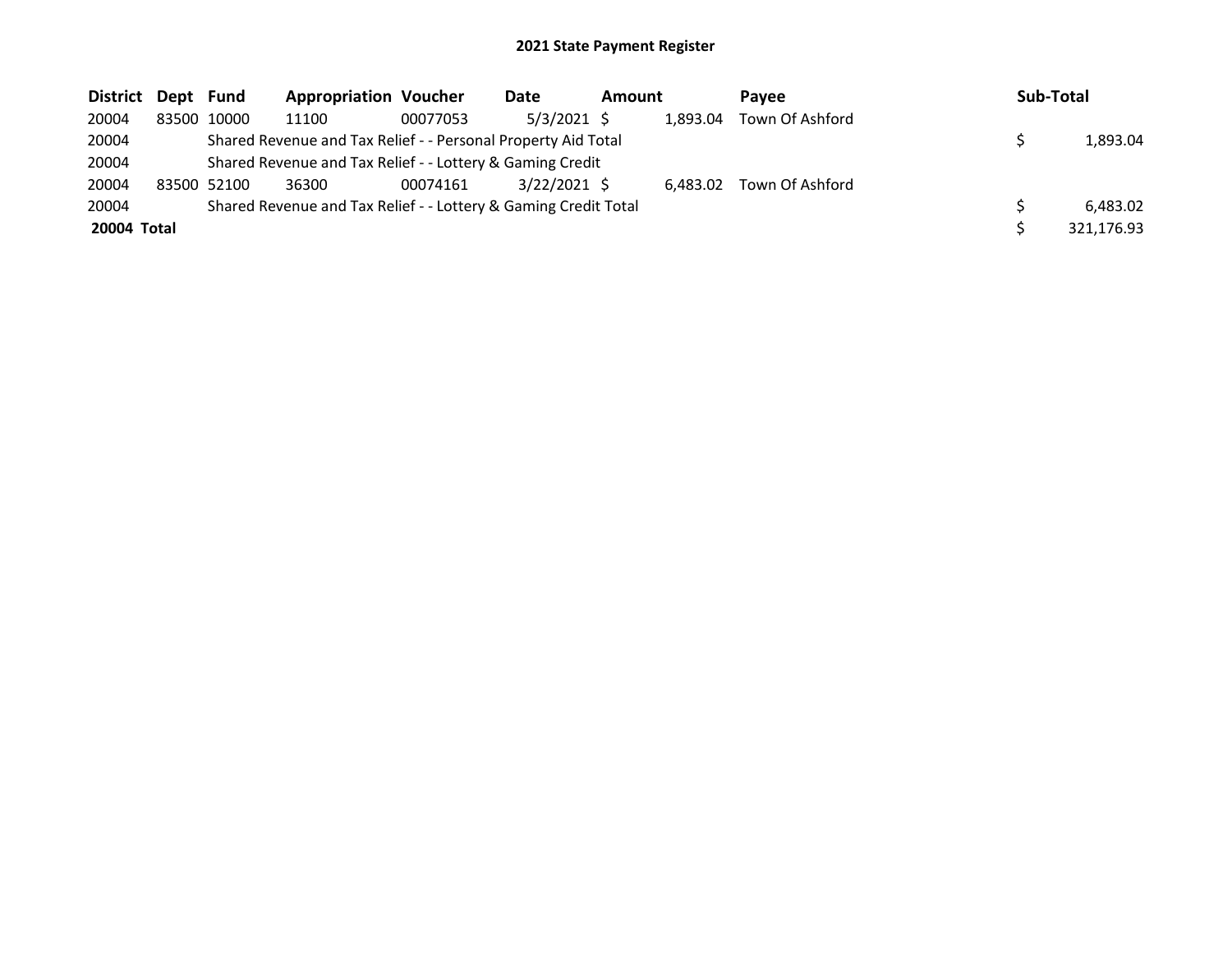| District Dept Fund |             |             | <b>Appropriation Voucher</b>                                       |          | <b>Date</b>    | <b>Amount</b> |           | Payee                     | Sub-Total |            |
|--------------------|-------------|-------------|--------------------------------------------------------------------|----------|----------------|---------------|-----------|---------------------------|-----------|------------|
| 20006              |             |             | Dept of Safety & Prof Services - - Fire Dues Distribution          |          |                |               |           |                           |           |            |
| 20006              |             | 16500 10000 | 22500                                                              | 00040742 | $7/16/2021$ \$ |               |           | 11,203.91 Town Of Auburn  |           |            |
| 20006              |             |             | Dept of Safety & Prof Services - - Fire Dues Distribution Total    |          |                |               |           |                           | \$        | 11,203.91  |
| 20006              |             |             | Dept of Natural Resources - - Aids In Lieu Of Taxes - Gener        |          |                |               |           |                           |           |            |
| 20006              |             | 37000 10000 | 50300                                                              | 00458887 | $1/26/2021$ \$ |               |           | 4,585.96 Town Of Auburn   |           |            |
| 20006              | 37000 10000 |             | 50300                                                              | 00458888 | $1/26/2021$ \$ |               |           | 2,330.18 Town Of Auburn   |           |            |
| 20006              |             |             | Dept of Natural Resources - - Aids In Lieu Of Taxes - Gener Total  |          |                |               |           |                           | \$        | 6,916.14   |
| 20006              |             |             | Dept of Natural Resources - - Resaids - Cnty Forst, Cl & Mfl       |          |                |               |           |                           |           |            |
| 20006              | 37000 21200 |             | 57100                                                              | 00487702 | $6/14/2021$ \$ |               |           | 69.65 Town Of Auburn      |           |            |
| 20006              |             |             | Dept of Natural Resources - - Resaids - Cnty Forst, CI & Mfl Total |          |                |               |           |                           | \$        | 69.65      |
| 20006              |             |             | Dept of Natural Resources - - Aids In Lieu Of Taxes - Sum S        |          |                |               |           |                           |           |            |
| 20006              |             | 37000 21200 | 57900                                                              | 00475799 | $4/21/2021$ \$ |               | 22.40     | Town Of Auburn            |           |            |
| 20006              | 37000 21200 |             | 57900                                                              | 00475800 | $4/21/2021$ \$ |               |           | 6,631.66 Town Of Auburn   |           |            |
| 20006              |             |             | Dept of Natural Resources - - Aids In Lieu Of Taxes - Sum S Total  |          |                |               |           |                           | \$        | 6,654.06   |
| 20006              |             |             | Dept of Natural Resources - - Ea - Invasive Aqu & Lake Mon         |          |                |               |           |                           |           |            |
| 20006              | 37000 21200 |             | 67800                                                              | 00471401 | $4/1/2021$ \$  |               |           | 12,968.52 Town Of Auburn  |           |            |
| 20006              |             |             | Dept of Natural Resources - - Ea - Invasive Aqu & Lake Mon Total   |          |                |               |           |                           | \$        | 12,968.52  |
| 20006              |             |             | Dept of Natural Resources - - Fin Asst For Responsible Units       |          |                |               |           |                           |           |            |
| 20006              | 37000 27400 |             | 67000                                                              | 00483555 | $5/21/2021$ \$ |               |           | 7,764.97 Town Of Auburn   |           |            |
| 20006              |             |             | Dept of Natural Resources - - Fin Asst For Responsible Units Total |          |                |               |           |                           | \$        | 7,764.97   |
| 20006              |             |             | WI Dept of Transportation - - Trns Aids To Mnc.-Sf                 |          |                |               |           |                           |           |            |
| 20006              |             | 39500 21100 | 19100                                                              | 00632184 | $1/4/2021$ \$  |               |           | 29,374.47 Town Of Auburn  |           |            |
| 20006              |             | 39500 21100 | 19100                                                              | 00667791 | $4/5/2021$ \$  |               | 29,374.47 | Town Of Auburn            |           |            |
| 20006              |             | 39500 21100 | 19100                                                              | 00711279 | 7/6/2021 \$    |               |           | 29,374.47 Town Of Auburn  |           |            |
| 20006              |             | 39500 21100 | 19100                                                              | 00751838 | $10/4/2021$ \$ |               |           | 29,374.47 Town Of Auburn  |           |            |
| 20006              |             |             | WI Dept of Transportation - - Trns Aids To Mnc.-Sf Total           |          |                |               |           |                           | \$        | 117,497.88 |
| 20006              |             |             | WI Dept of Transportation - - Loc Trns FacI Implfd                 |          |                |               |           |                           |           |            |
| 20006              | 39500 21100 |             | 27600                                                              | 00791420 | 12/27/2021 \$  |               |           | 140,000.00 Town Of Auburn |           |            |
| 20006              |             |             | WI Dept of Transportation - - Loc Trns Facl Implfd Total           |          |                |               |           |                           | \$        | 140,000.00 |
| 20006              |             |             | Department of Revenue - - Gifts And Grants                         |          |                |               |           |                           |           |            |
| 20006              | 56600 10000 |             | 12100                                                              | 00206625 | $6/25/2021$ \$ |               |           | 124,974.25 Town Of Auburn |           |            |
| 20006              |             |             | Department of Revenue - - Gifts And Grants Total                   |          |                |               |           |                           | \$        | 124,974.25 |
| 20006              |             |             | Shared Revenue and Tax Relief - - County And Municipal Aid         |          |                |               |           |                           |           |            |
| 20006              | 83500 10000 |             | 10500                                                              | 00081243 | 7/26/2021 \$   |               |           | 4,267.63 Town Of Auburn   |           |            |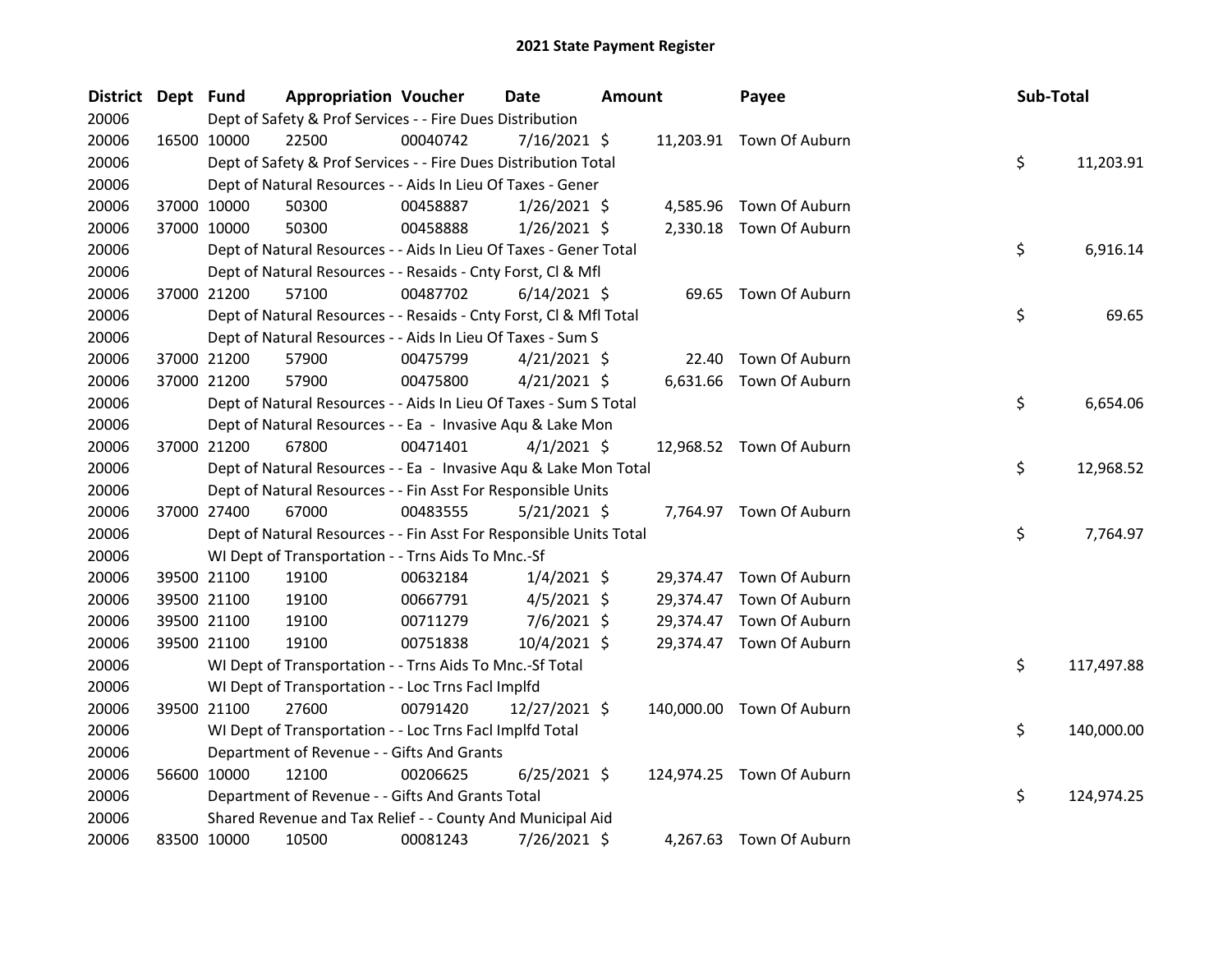| <b>District</b> | Dept Fund |             | <b>Appropriation Voucher</b>                                        |          | Date            | <b>Amount</b> |           | Payee          | Sub-Total       |
|-----------------|-----------|-------------|---------------------------------------------------------------------|----------|-----------------|---------------|-----------|----------------|-----------------|
| 20006           | 83500     | 10000       | 10500                                                               | 00088342 | $11/15/2021$ \$ |               | 24,183.25 | Town Of Auburn |                 |
| 20006           |           |             | Shared Revenue and Tax Relief - - County And Municipal Aid Total    |          |                 |               |           |                | \$<br>28,450.88 |
| 20006           |           |             | Shared Revenue and Tax Relief - - Exempt Computer Aid               |          |                 |               |           |                |                 |
| 20006           | 83500     | 10000       | 10900                                                               | 00083877 | 7/26/2021 \$    |               | 53.00     | Town Of Auburn |                 |
| 20006           |           |             | Shared Revenue and Tax Relief - - Exempt Computer Aid Total         |          |                 |               |           |                | \$<br>53.00     |
| 20006           |           |             | Shared Revenue and Tax Relief - - Utility Aid                       |          |                 |               |           |                |                 |
| 20006           | 83500     | 10000       | 11000                                                               | 00081243 | 7/26/2021 \$    |               | 1,223.47  | Town Of Auburn |                 |
| 20006           |           | 83500 10000 | 11000                                                               | 00088342 | 11/15/2021 \$   |               | 7,029.88  | Town Of Auburn |                 |
| 20006           |           |             | Shared Revenue and Tax Relief - - Utility Aid Total                 |          |                 |               |           |                | \$<br>8,253.35  |
| 20006           |           |             | Shared Revenue and Tax Relief - - Personal Property Aid             |          |                 |               |           |                |                 |
| 20006           | 83500     | 10000       | 11100                                                               | 00077054 | $5/3/2021$ \$   |               | 734.08    | Town Of Auburn |                 |
| 20006           |           |             | Shared Revenue and Tax Relief - - Personal Property Aid Total       |          |                 |               |           |                | \$<br>734.08    |
| 20006           |           |             | Shared Revenue and Tax Relief - - Payments For Municipal Svcs       |          |                 |               |           |                |                 |
| 20006           | 83500     | 10000       | 50100                                                               | 00073603 | $2/1/2021$ \$   |               | 1,015.47  | Town Of Auburn |                 |
| 20006           |           |             | Shared Revenue and Tax Relief - - Payments For Municipal Svcs Total |          |                 |               |           |                | 1,015.47        |
| 20006 Total     |           |             |                                                                     |          |                 |               |           |                | 466,556.16      |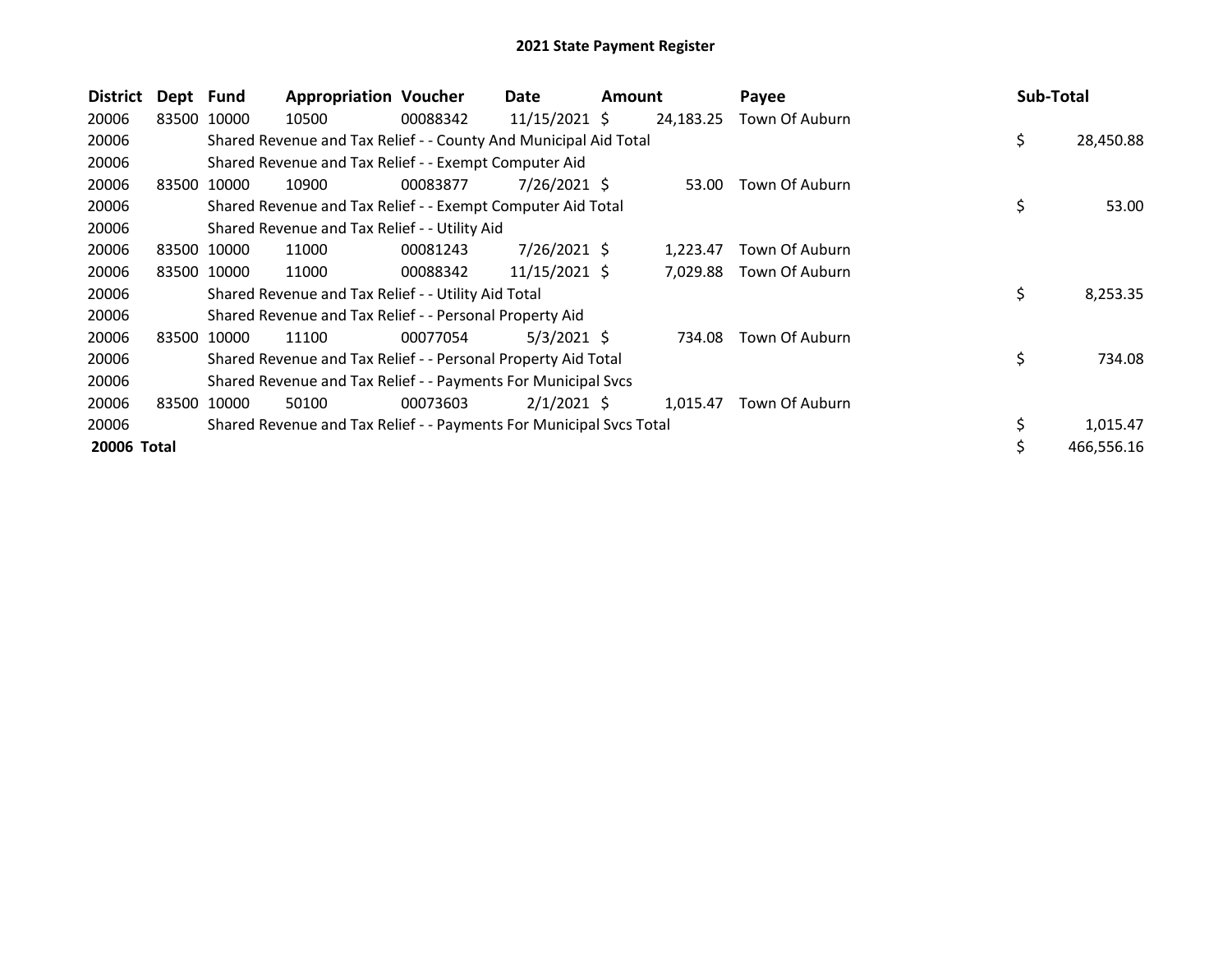| <b>District</b> | Dept Fund |             | <b>Appropriation Voucher</b>                                           |          | Date           | Amount |           | Payee                   | Sub-Total |            |
|-----------------|-----------|-------------|------------------------------------------------------------------------|----------|----------------|--------|-----------|-------------------------|-----------|------------|
| 20008           |           |             | Dept of Safety & Prof Services - - Fire Dues Distribution              |          |                |        |           |                         |           |            |
| 20008           |           | 16500 10000 | 22500                                                                  | 00040744 | 7/16/2021 \$   |        |           | 7,806.36 Town Of Byron  |           |            |
| 20008           |           |             | Dept of Safety & Prof Services - - Fire Dues Distribution Total        |          |                |        |           |                         | \$        | 7,806.36   |
| 20008           |           |             | Dept of Natural Resources - - Aids In Lieu Of Taxes - Gener            |          |                |        |           |                         |           |            |
| 20008           |           | 37000 10000 | 50300                                                                  | 00475599 | $4/21/2021$ \$ |        |           | 12.67 Town Of Byron     |           |            |
| 20008           |           |             | Dept of Natural Resources - - Aids In Lieu Of Taxes - Gener Total      |          |                |        |           |                         | \$        | 12.67      |
| 20008           |           |             | Dept of Natural Resources - - Resaids - Cnty Forst, Cl & Mfl           |          |                |        |           |                         |           |            |
| 20008           |           | 37000 21200 | 57100                                                                  | 00487703 | $6/14/2021$ \$ |        |           | 29.42 Town Of Byron     |           |            |
| 20008           |           |             | Dept of Natural Resources - - Resaids - Cnty Forst, Cl & Mfl Total     |          |                |        |           |                         | \$        | 29.42      |
| 20008           |           |             | Dept of Natural Resources - - Fin Asst For Responsible Units           |          |                |        |           |                         |           |            |
| 20008           |           | 37000 27400 | 67000                                                                  | 00483183 | $5/21/2021$ \$ |        |           | 3,605.11 Town Of Byron  |           |            |
| 20008           |           |             | Dept of Natural Resources - - Fin Asst For Responsible Units Total     |          |                |        |           |                         | \$        | 3,605.11   |
| 20008           |           |             | WI Dept of Transportation - - Trns Aids To Mnc.-Sf                     |          |                |        |           |                         |           |            |
| 20008           |           | 39500 21100 | 19100                                                                  | 00632185 | $1/4/2021$ \$  |        | 28,566.36 | Town Of Byron           |           |            |
| 20008           |           | 39500 21100 | 19100                                                                  | 00667792 | $4/5/2021$ \$  |        | 28,566.36 | Town Of Byron           |           |            |
| 20008           |           | 39500 21100 | 19100                                                                  | 00711280 | $7/6/2021$ \$  |        | 28,566.36 | Town Of Byron           |           |            |
| 20008           |           | 39500 21100 | 19100                                                                  | 00751839 | 10/4/2021 \$   |        |           | 28,566.36 Town Of Byron |           |            |
| 20008           |           |             | WI Dept of Transportation - - Trns Aids To Mnc.-Sf Total               |          |                |        |           |                         | \$        | 114,265.44 |
| 20008           |           |             | Department of Military Affairs - - Federal Aid, Local Assistance       |          |                |        |           |                         |           |            |
| 20008           |           | 46500 10000 | 34200                                                                  | 00091533 | $3/19/2021$ \$ |        |           | 347.55 Town Of Byron    |           |            |
| 20008           |           |             | Department of Military Affairs - - Federal Aid, Local Assistance Total |          |                |        |           |                         | \$        | 347.55     |
| 20008           |           |             | Department of Revenue - - Gifts And Grants                             |          |                |        |           |                         |           |            |
| 20008           |           | 56600 10000 | 12100                                                                  | 00206626 | $6/25/2021$ \$ |        |           | 85,723.55 Town Of Byron |           |            |
| 20008           |           |             | Department of Revenue - - Gifts And Grants Total                       |          |                |        |           |                         | \$        | 85,723.55  |
| 20008           |           |             | Shared Revenue and Tax Relief - - County And Municipal Aid             |          |                |        |           |                         |           |            |
| 20008           |           | 83500 10000 | 10500                                                                  | 00081244 | 7/26/2021 \$   |        |           | 4,872.53 Town Of Byron  |           |            |
| 20008           |           | 83500 10000 | 10500                                                                  | 00088343 | 11/15/2021 \$  |        |           | 27,611.03 Town Of Byron |           |            |
| 20008           |           |             | Shared Revenue and Tax Relief - - County And Municipal Aid Total       |          |                |        |           |                         | \$        | 32,483.56  |
| 20008           |           |             | Shared Revenue and Tax Relief - - Exempt Computer Aid                  |          |                |        |           |                         |           |            |
| 20008           |           | 83500 10000 | 10900                                                                  | 00083878 | 7/26/2021 \$   |        |           | 443.77 Town Of Byron    |           |            |
| 20008           |           |             | Shared Revenue and Tax Relief - - Exempt Computer Aid Total            |          |                |        |           |                         | \$        | 443.77     |
| 20008           |           |             | Shared Revenue and Tax Relief - - Utility Aid                          |          |                |        |           |                         |           |            |
| 20008           |           | 83500 10000 | 11000                                                                  | 00081244 | 7/26/2021 \$   |        | 9,305.49  | Town Of Byron           |           |            |
| 20008           |           | 83500 10000 | 11000                                                                  | 00088343 | 11/15/2021 \$  |        | 52,509.94 | Town Of Byron           |           |            |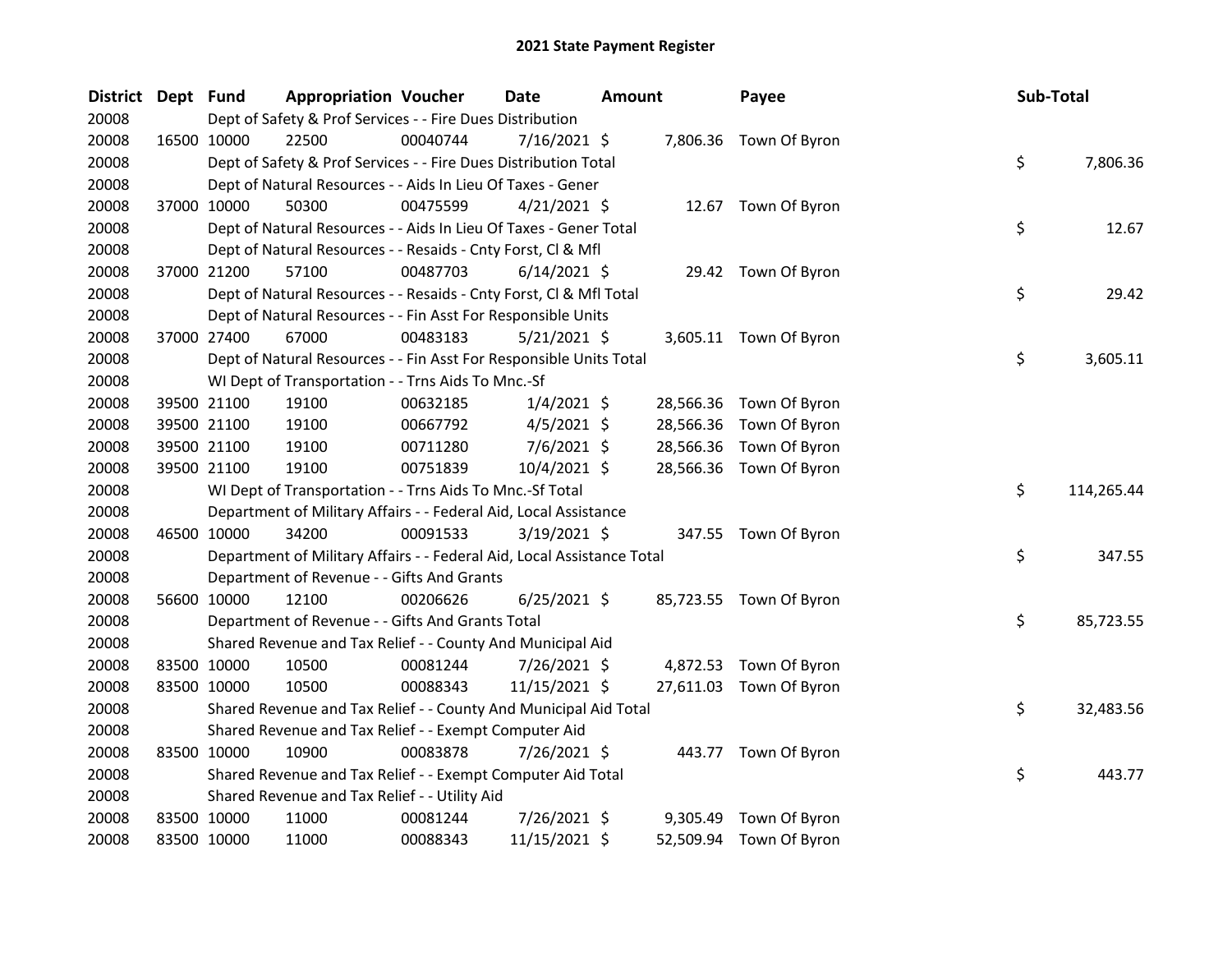| District Dept | Fund        | <b>Appropriation Voucher</b>                                  |          | Date          | Amount |        | Payee         | Sub-Total |            |
|---------------|-------------|---------------------------------------------------------------|----------|---------------|--------|--------|---------------|-----------|------------|
| 20008         |             | Shared Revenue and Tax Relief - - Utility Aid Total           |          |               |        |        |               |           | 61.815.43  |
| 20008         |             | Shared Revenue and Tax Relief - - Personal Property Aid       |          |               |        |        |               |           |            |
| 20008         | 83500 10000 | 11100                                                         | 00077055 | $5/3/2021$ \$ |        | 888.05 | Town Of Byron |           |            |
| 20008         |             | Shared Revenue and Tax Relief - - Personal Property Aid Total |          |               |        |        |               |           | 888.05     |
| 20008 Total   |             |                                                               |          |               |        |        |               |           | 307.420.91 |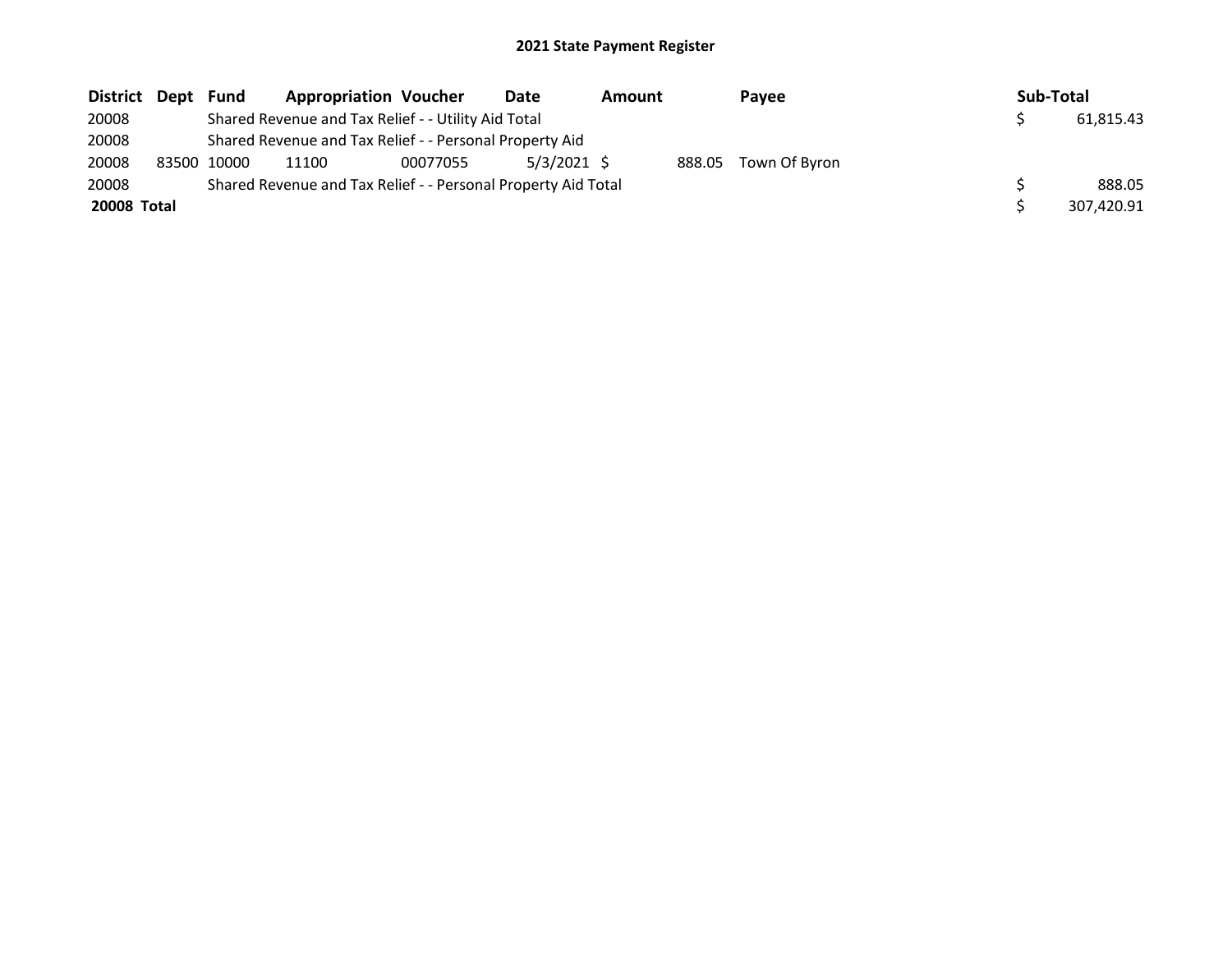| District Dept Fund |             | <b>Appropriation Voucher</b>                                       |          | Date           | Amount |           | Payee                      | Sub-Total |            |
|--------------------|-------------|--------------------------------------------------------------------|----------|----------------|--------|-----------|----------------------------|-----------|------------|
| 20010              |             | Dept of Safety & Prof Services - - Fire Dues Distribution          |          |                |        |           |                            |           |            |
| 20010              | 16500 10000 | 22500                                                              | 00040745 | 7/15/2021 \$   |        |           | 8,961.64 Town Of Calumet   |           |            |
| 20010              |             | Dept of Safety & Prof Services - - Fire Dues Distribution Total    |          |                |        |           |                            | \$        | 8,961.64   |
| 20010              |             | Dept of Natural Resources - - Resaids - Cnty Forst, Cl & Mfl       |          |                |        |           |                            |           |            |
| 20010              | 37000 21200 | 57100                                                              | 00487704 | $6/14/2021$ \$ |        |           | 91.30 Town Of Calumet      |           |            |
| 20010              |             | Dept of Natural Resources - - Resaids - Cnty Forst, Cl & Mfl Total |          |                |        |           |                            | \$        | 91.30      |
| 20010              |             | Dept of Natural Resources - - Aids In Lieu Of Taxes - Sum S        |          |                |        |           |                            |           |            |
| 20010              | 37000 21200 | 57900                                                              | 00475387 | $4/21/2021$ \$ |        |           | 3.61 Town Of Calumet       |           |            |
| 20010              |             | Dept of Natural Resources - - Aids In Lieu Of Taxes - Sum S Total  |          |                |        |           |                            | \$        | 3.61       |
| 20010              |             | Dept of Natural Resources - - Fin Asst For Responsible Units       |          |                |        |           |                            |           |            |
| 20010              | 37000 27400 | 67000                                                              | 00499432 | $8/5/2021$ \$  |        |           | 5,631.00 Town Of Calumet   |           |            |
| 20010              |             | Dept of Natural Resources - - Fin Asst For Responsible Units Total |          |                |        |           |                            | \$        | 5,631.00   |
| 20010              |             | WI Dept of Transportation - - Trns Aids To Mnc.-Sf                 |          |                |        |           |                            |           |            |
| 20010              | 39500 21100 | 19100                                                              | 00632186 | $1/4/2021$ \$  |        | 19,788.84 | Town Of Calumet            |           |            |
| 20010              | 39500 21100 | 19100                                                              | 00667793 | $4/5/2021$ \$  |        | 19,788.84 | Town Of Calumet            |           |            |
| 20010              | 39500 21100 | 19100                                                              | 00711281 | $7/6/2021$ \$  |        | 19,788.84 | Town Of Calumet            |           |            |
| 20010              | 39500 21100 | 19100                                                              | 00751840 | 10/4/2021 \$   |        |           | 19,788.84 Town Of Calumet  |           |            |
| 20010              |             | WI Dept of Transportation - - Trns Aids To Mnc.-Sf Total           |          |                |        |           |                            | \$        | 79,155.36  |
| 20010              |             | Department of Revenue - - Gifts And Grants                         |          |                |        |           |                            |           |            |
| 20010              | 56600 10000 | 12100                                                              | 00206627 | $6/25/2021$ \$ |        |           | 77,716.40 Town Of Calumet  |           |            |
| 20010              |             | Department of Revenue - - Gifts And Grants Total                   |          |                |        |           |                            | \$        | 77,716.40  |
| 20010              |             | Shared Revenue and Tax Relief - - County And Municipal Aid         |          |                |        |           |                            |           |            |
| 20010              | 83500 10000 | 10500                                                              | 00081245 | 7/26/2021 \$   |        |           | 3,572.50 Town Of Calumet   |           |            |
| 20010              | 83500 10000 | 10500                                                              | 00088344 | 11/15/2021 \$  |        |           | 20,244.19 Town Of Calumet  |           |            |
| 20010              |             | Shared Revenue and Tax Relief - - County And Municipal Aid Total   |          |                |        |           |                            | \$        | 23,816.69  |
| 20010              |             | Shared Revenue and Tax Relief - - Exempt Computer Aid              |          |                |        |           |                            |           |            |
| 20010              | 83500 10000 | 10900                                                              | 00083879 | 7/26/2021 \$   |        |           | 70.67 Town Of Calumet      |           |            |
| 20010              |             | Shared Revenue and Tax Relief - - Exempt Computer Aid Total        |          |                |        |           |                            | \$        | 70.67      |
| 20010              |             | Shared Revenue and Tax Relief - - Utility Aid                      |          |                |        |           |                            |           |            |
| 20010              | 83500 10000 | 11000                                                              | 00081245 | 7/26/2021 \$   |        |           | 18,178.67 Town Of Calumet  |           |            |
| 20010              | 83500 10000 | 11000                                                              | 00088344 | 11/15/2021 \$  |        |           | 102,832.16 Town Of Calumet |           |            |
| 20010              |             | Shared Revenue and Tax Relief - - Utility Aid Total                |          |                |        |           |                            | \$        | 121,010.83 |
| 20010              |             | Shared Revenue and Tax Relief - - Personal Property Aid            |          |                |        |           |                            |           |            |
| 20010              | 83500 10000 | 11100                                                              | 00077056 | $5/3/2021$ \$  |        |           | 914.76 Town Of Calumet     |           |            |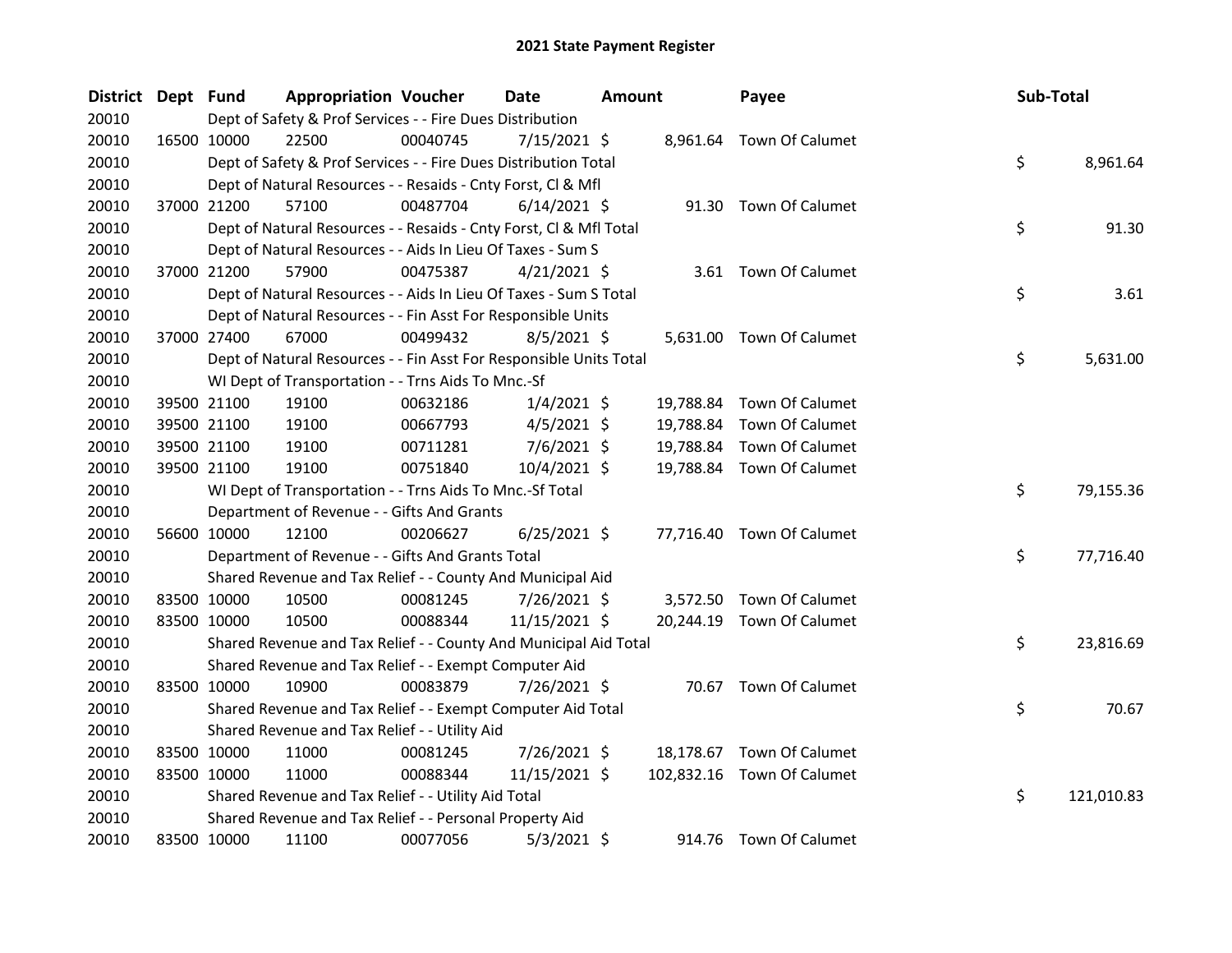| District Dept Fund |  | <b>Appropriation Voucher</b>                                  | Date | Amount | <b>Pavee</b> | Sub-Total |            |
|--------------------|--|---------------------------------------------------------------|------|--------|--------------|-----------|------------|
| 20010              |  | Shared Revenue and Tax Relief - - Personal Property Aid Total |      |        |              |           | 914.76     |
| 20010 Total        |  |                                                               |      |        |              |           | 317.372.26 |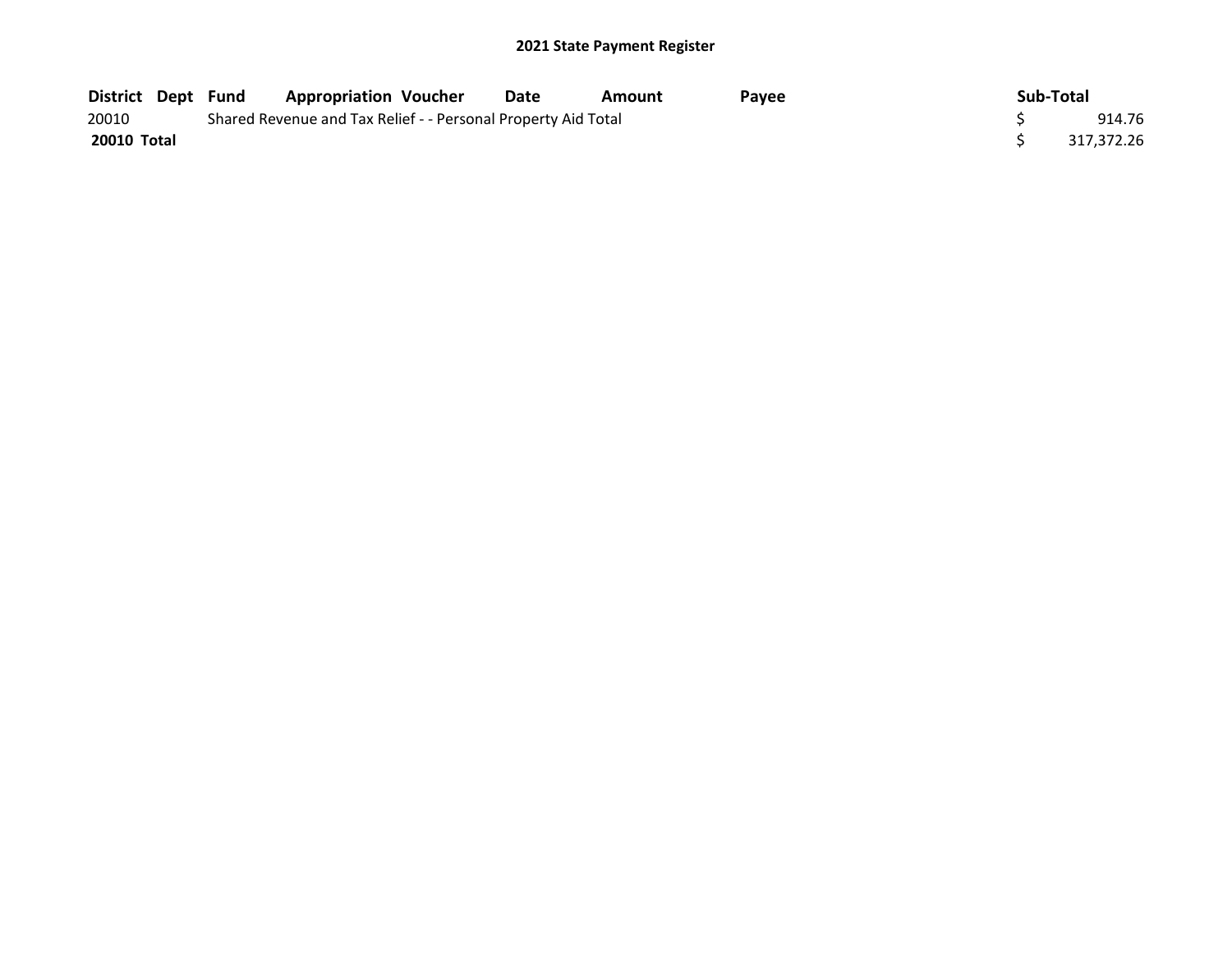| District Dept Fund |             | <b>Appropriation Voucher</b>                                       |          | Date           | <b>Amount</b> |           | Payee                  | Sub-Total |            |
|--------------------|-------------|--------------------------------------------------------------------|----------|----------------|---------------|-----------|------------------------|-----------|------------|
| 20012              |             | Dept of Safety & Prof Services - - Fire Dues Distribution          |          |                |               |           |                        |           |            |
| 20012              | 16500 10000 | 22500                                                              | 00040747 | $7/16/2021$ \$ |               |           | 4,725.15 Town Of Eden  |           |            |
| 20012              |             | Dept of Safety & Prof Services - - Fire Dues Distribution Total    |          |                |               |           |                        | \$        | 4,725.15   |
| 20012              |             | Dept of Natural Resources - - Aids In Lieu Of Taxes - Gener        |          |                |               |           |                        |           |            |
| 20012              | 37000 10000 | 50300                                                              | 00458886 | $1/26/2021$ \$ |               |           | 7,627.01 Town Of Eden  |           |            |
| 20012              |             | Dept of Natural Resources - - Aids In Lieu Of Taxes - Gener Total  |          |                |               |           |                        | \$        | 7,627.01   |
| 20012              |             | Dept of Natural Resources - - Resaids - Cnty Forst, Cl & Mfl       |          |                |               |           |                        |           |            |
| 20012              | 37000 21200 | 57100                                                              | 00487705 | $6/14/2021$ \$ |               |           | 45.54 Town Of Eden     |           |            |
| 20012              |             | Dept of Natural Resources - - Resaids - Cnty Forst, Cl & Mfl Total |          |                |               |           |                        | \$        | 45.54      |
| 20012              |             | Dept of Natural Resources - - Fin Asst For Responsible Units       |          |                |               |           |                        |           |            |
| 20012              | 37000 27400 | 67000                                                              | 00483716 | $5/21/2021$ \$ |               |           | 2,887.10 Town Of Eden  |           |            |
| 20012              |             | Dept of Natural Resources - - Fin Asst For Responsible Units Total |          |                |               |           |                        | \$        | 2,887.10   |
| 20012              |             | WI Dept of Transportation - - Trns Aids To Mnc.-Sf                 |          |                |               |           |                        |           |            |
| 20012              | 39500 21100 | 19100                                                              | 00632187 | $1/4/2021$ \$  |               | 25,734.69 | Town Of Eden           |           |            |
| 20012              | 39500 21100 | 19100                                                              | 00667794 | $4/5/2021$ \$  |               | 25,734.69 | Town Of Eden           |           |            |
| 20012              | 39500 21100 | 19100                                                              | 00711282 | $7/6/2021$ \$  |               | 25,734.69 | Town Of Eden           |           |            |
| 20012              | 39500 21100 | 19100                                                              | 00751841 | 10/4/2021 \$   |               | 25,734.69 | Town Of Eden           |           |            |
| 20012              |             | WI Dept of Transportation - - Trns Aids To Mnc.-Sf Total           |          |                |               |           |                        | \$        | 102,938.76 |
| 20012              |             | Department of Revenue - - Gifts And Grants                         |          |                |               |           |                        |           |            |
| 20012              | 56600 10000 | 12100                                                              | 00206628 | $6/25/2021$ \$ |               |           | 54,636.99 Town Of Eden |           |            |
| 20012              |             | Department of Revenue - - Gifts And Grants Total                   |          |                |               |           |                        | \$        | 54,636.99  |
| 20012              |             | Shared Revenue and Tax Relief - - County And Municipal Aid         |          |                |               |           |                        |           |            |
| 20012              | 83500 10000 | 10500                                                              | 00081246 | 7/26/2021 \$   |               |           | 2,312.44 Town Of Eden  |           |            |
| 20012              | 83500 10000 | 10500                                                              | 00088345 | 11/15/2021 \$  |               |           | 13,103.81 Town Of Eden |           |            |
| 20012              |             | Shared Revenue and Tax Relief - - County And Municipal Aid Total   |          |                |               |           |                        | \$        | 15,416.25  |
| 20012              |             | Shared Revenue and Tax Relief - - Exempt Computer Aid              |          |                |               |           |                        |           |            |
| 20012              | 83500 10000 | 10900                                                              | 00083880 | 7/26/2021 \$   |               |           | 348.15 Town Of Eden    |           |            |
| 20012              |             | Shared Revenue and Tax Relief - - Exempt Computer Aid Total        |          |                |               |           |                        | \$        | 348.15     |
| 20012              |             | Shared Revenue and Tax Relief - - Utility Aid                      |          |                |               |           |                        |           |            |
| 20012              | 83500 10000 | 11000                                                              | 00081246 | 7/26/2021 \$   |               | 11,784.19 | Town Of Eden           |           |            |
| 20012              | 83500 10000 | 11000                                                              | 00088345 | 11/15/2021 \$  |               |           | 67,485.01 Town Of Eden |           |            |
| 20012              |             | Shared Revenue and Tax Relief - - Utility Aid Total                |          |                |               |           |                        | \$        | 79,269.20  |
| 20012              |             | Shared Revenue and Tax Relief - - Personal Property Aid            |          |                |               |           |                        |           |            |
| 20012              | 83500 10000 | 11100                                                              | 00077057 | $5/3/2021$ \$  |               |           | 7,476.62 Town Of Eden  |           |            |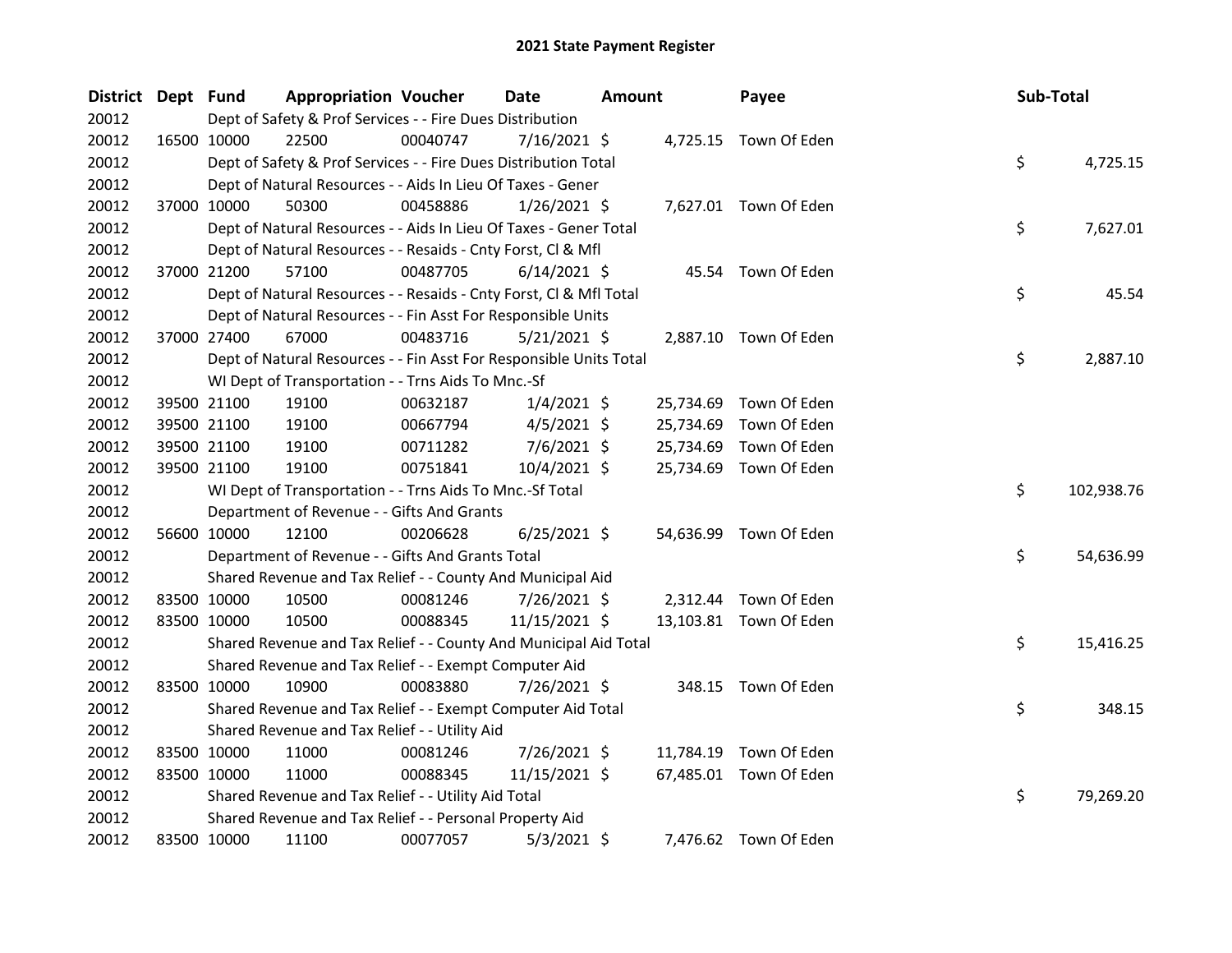|                    |  | District Dept Fund Appropriation Voucher                      | Date | Amount | <b>Pavee</b> | Sub-Total  |
|--------------------|--|---------------------------------------------------------------|------|--------|--------------|------------|
| 20012              |  | Shared Revenue and Tax Relief - - Personal Property Aid Total |      |        |              | 7.476.62   |
| <b>20012 Total</b> |  |                                                               |      |        |              | 275,370.77 |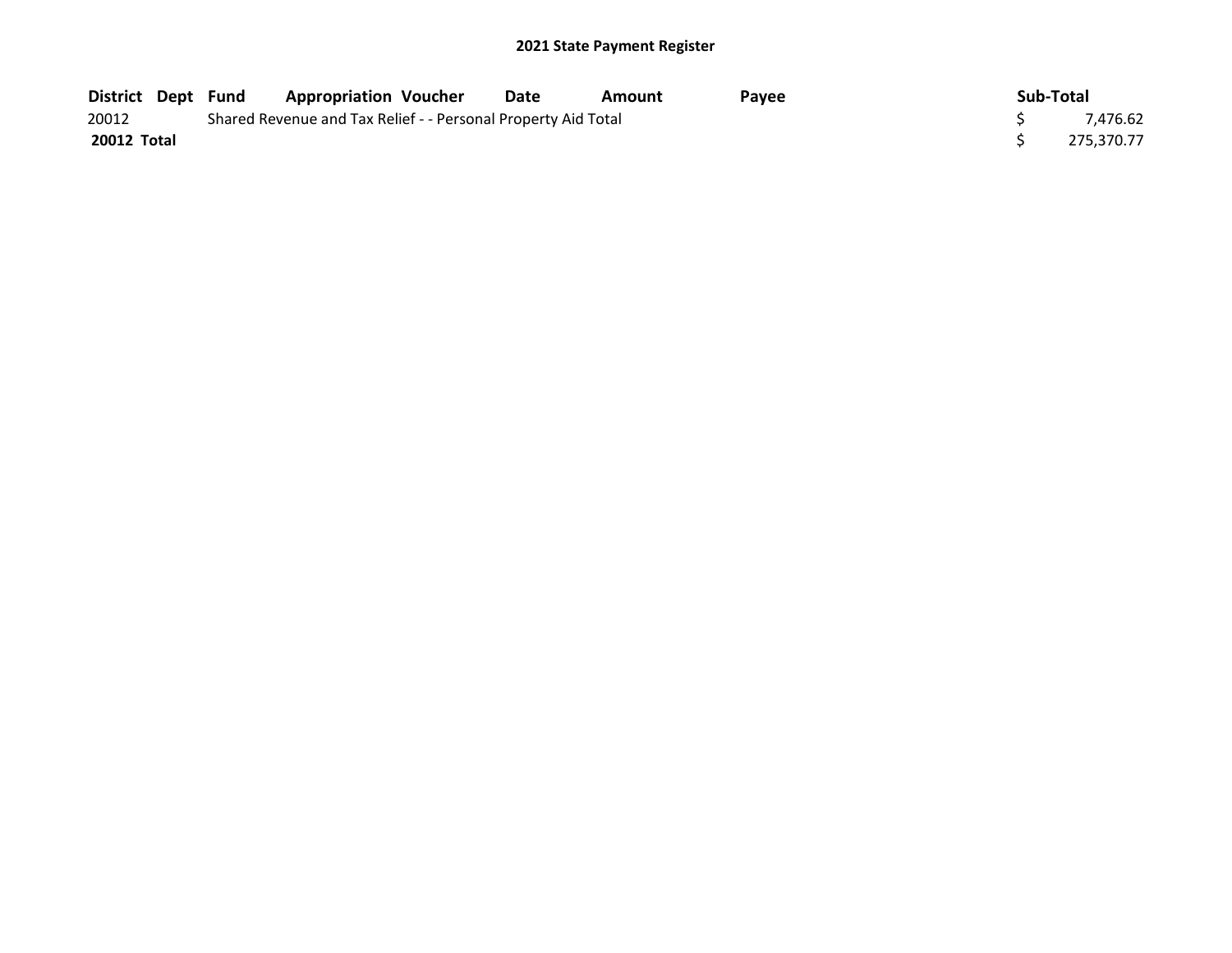| District Dept Fund |             | <b>Appropriation Voucher</b>                                       |          | <b>Date</b>    | <b>Amount</b> |           | Payee                      | Sub-Total |            |
|--------------------|-------------|--------------------------------------------------------------------|----------|----------------|---------------|-----------|----------------------------|-----------|------------|
| 20014              |             | Dept of Safety & Prof Services - - Fire Dues Distribution          |          |                |               |           |                            |           |            |
| 20014              | 16500 10000 | 22500                                                              | 00040749 | $7/16/2021$ \$ |               |           | 5,728.20 Town Of Eldorado  |           |            |
| 20014              |             | Dept of Safety & Prof Services - - Fire Dues Distribution Total    |          |                |               |           |                            | \$        | 5,728.20   |
| 20014              |             | Dept of Natural Resources - - Aids In Lieu Of Taxes - Gener        |          |                |               |           |                            |           |            |
| 20014              | 37000 10000 | 50300                                                              | 00458935 | $1/26/2021$ \$ |               |           | 288.51 Town Of Eldorado    |           |            |
| 20014              | 37000 10000 | 50300                                                              | 00458936 | $1/26/2021$ \$ |               | 7,524.34  | Town Of Eldorado           |           |            |
| 20014              | 37000 10000 | 50300                                                              | 00476212 | $4/21/2021$ \$ |               |           | 1,970.14 Town Of Eldorado  |           |            |
| 20014              |             | Dept of Natural Resources - - Aids In Lieu Of Taxes - Gener Total  |          |                |               |           |                            | \$        | 9,782.99   |
| 20014              |             | Dept of Natural Resources - - Taxes & Assessmts-Conserv Fund       |          |                |               |           |                            |           |            |
| 20014              | 37000 21200 | 16900                                                              | 00459227 | $1/28/2021$ \$ |               | 7.00      | Town Of Eldorado           |           |            |
| 20014              |             | Dept of Natural Resources - - Taxes & Assessmts-Conserv Fund Total |          |                |               |           |                            | \$        | 7.00       |
| 20014              |             | Dept of Natural Resources - - Resaids - Cnty Forst, Cl & Mfl       |          |                |               |           |                            |           |            |
| 20014              | 37000 21200 | 57100                                                              | 00487706 | $6/14/2021$ \$ |               |           | 32.02 Town Of Eldorado     |           |            |
| 20014              |             | Dept of Natural Resources - - Resaids - Cnty Forst, Cl & Mfl Total |          |                |               |           |                            | \$        | 32.02      |
| 20014              |             | Dept of Natural Resources - - Aids In Lieu Of Taxes - Sum S        |          |                |               |           |                            |           |            |
| 20014              | 37000 21200 | 57900                                                              | 00476211 | $4/21/2021$ \$ |               |           | 2,488.91 Town Of Eldorado  |           |            |
| 20014              |             | Dept of Natural Resources - - Aids In Lieu Of Taxes - Sum S Total  |          |                |               |           |                            | \$        | 2,488.91   |
| 20014              |             | WI Dept of Transportation - - Trns Aids To Mnc.-Sf                 |          |                |               |           |                            |           |            |
| 20014              | 39500 21100 | 19100                                                              | 00632188 | $1/4/2021$ \$  |               |           | 34,919.55 Town Of Eldorado |           |            |
| 20014              | 39500 21100 | 19100                                                              | 00667795 | $4/5/2021$ \$  |               |           | 34,919.55 Town Of Eldorado |           |            |
| 20014              | 39500 21100 | 19100                                                              | 00711283 | $7/6/2021$ \$  |               | 34,919.55 | Town Of Eldorado           |           |            |
| 20014              | 39500 21100 | 19100                                                              | 00751842 | 10/4/2021 \$   |               |           | 34,919.55 Town Of Eldorado |           |            |
| 20014              |             | WI Dept of Transportation - - Trns Aids To Mnc.-Sf Total           |          |                |               |           |                            | \$        | 139,678.20 |
| 20014              |             | Department of Revenue - - Gifts And Grants                         |          |                |               |           |                            |           |            |
| 20014              | 56600 10000 | 12100                                                              | 00206629 | $6/25/2021$ \$ |               |           | 76,565.05 Town Of Eldorado |           |            |
| 20014              |             | Department of Revenue - - Gifts And Grants Total                   |          |                |               |           |                            | \$        | 76,565.05  |
| 20014              |             | Shared Revenue and Tax Relief - - County And Municipal Aid         |          |                |               |           |                            |           |            |
| 20014              | 83500 10000 | 10500                                                              | 00081247 | 7/26/2021 \$   |               |           | 8,153.31 Town Of Eldorado  |           |            |
| 20014              | 83500 10000 | 10500                                                              | 00088346 | 11/15/2021 \$  |               |           | 46,202.11 Town Of Eldorado |           |            |
| 20014              |             | Shared Revenue and Tax Relief - - County And Municipal Aid Total   |          |                |               |           |                            | \$        | 54,355.42  |
| 20014              |             | Shared Revenue and Tax Relief - - Exempt Computer Aid              |          |                |               |           |                            |           |            |
| 20014              | 83500 10000 | 10900                                                              | 00083881 | 7/26/2021 \$   |               |           | 56.12 Town Of Eldorado     |           |            |
| 20014              |             | Shared Revenue and Tax Relief - - Exempt Computer Aid Total        |          |                |               |           |                            | \$        | 56.12      |
| 20014              |             | Shared Revenue and Tax Relief - - Personal Property Aid            |          |                |               |           |                            |           |            |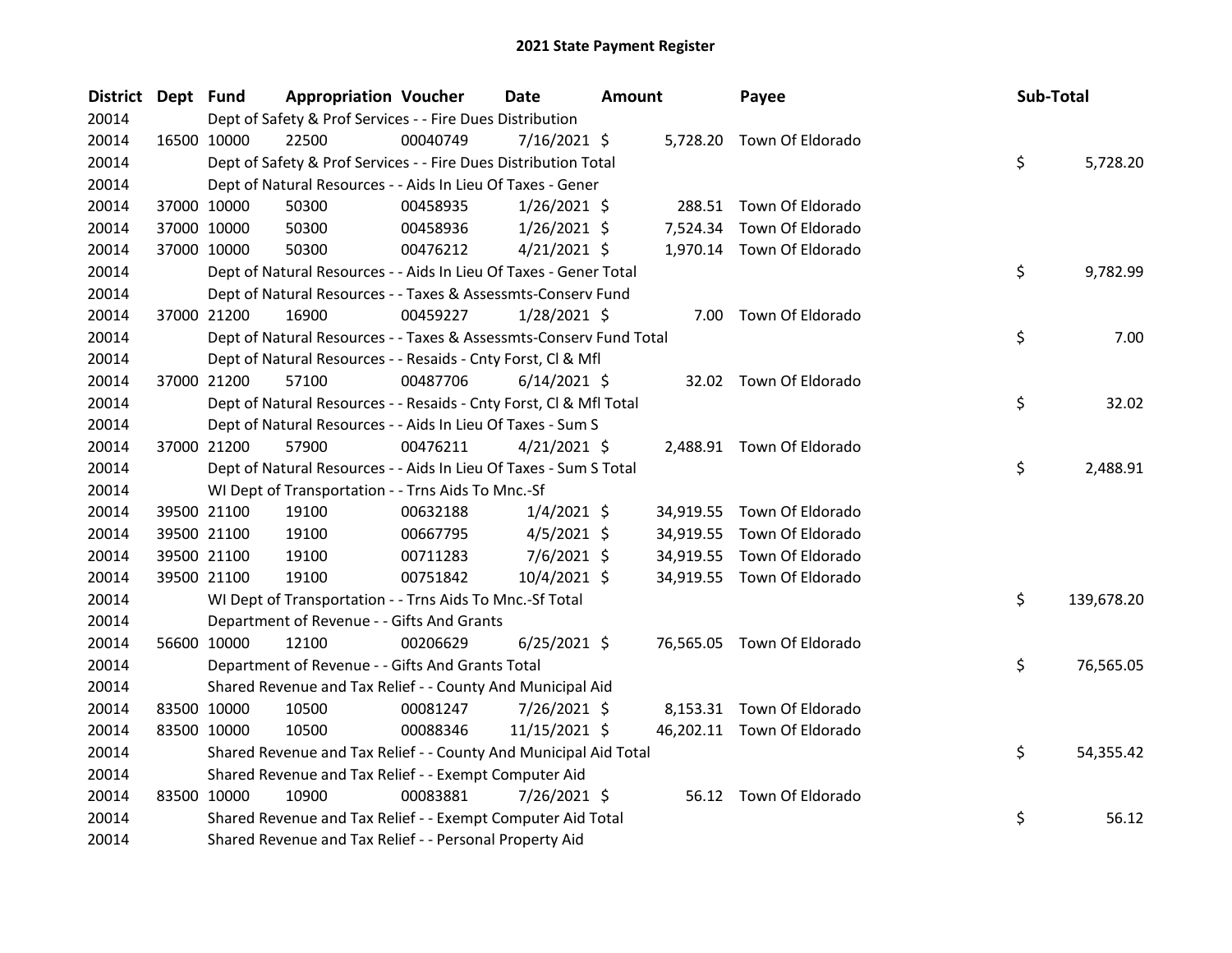| District Dept Fund |             | <b>Appropriation Voucher</b>                                                  |          | Date         | Amount |          | <b>Pavee</b>     | Sub-Total  |
|--------------------|-------------|-------------------------------------------------------------------------------|----------|--------------|--------|----------|------------------|------------|
| 20014              | 83500 10000 | 11100                                                                         | 00077058 | 5/3/2021 \$  |        | 1,152.16 | Town Of Eldorado |            |
| 20014              |             | Shared Revenue and Tax Relief - - Personal Property Aid Total                 |          |              |        |          |                  | 1,152.16   |
| 20014              |             | Shared Revenue and Tax Relief - - State Aid; Video Service Provider Fee       |          |              |        |          |                  |            |
| 20014              | 83500 10000 | 11200                                                                         | 00082921 | 7/26/2021 \$ |        | 1.002.17 | Town Of Eldorado |            |
| 20014              |             | Shared Revenue and Tax Relief - - State Aid; Video Service Provider Fee Total |          |              |        |          |                  | 1.002.17   |
| 20014 Total        |             |                                                                               |          |              |        |          |                  | 290,848.24 |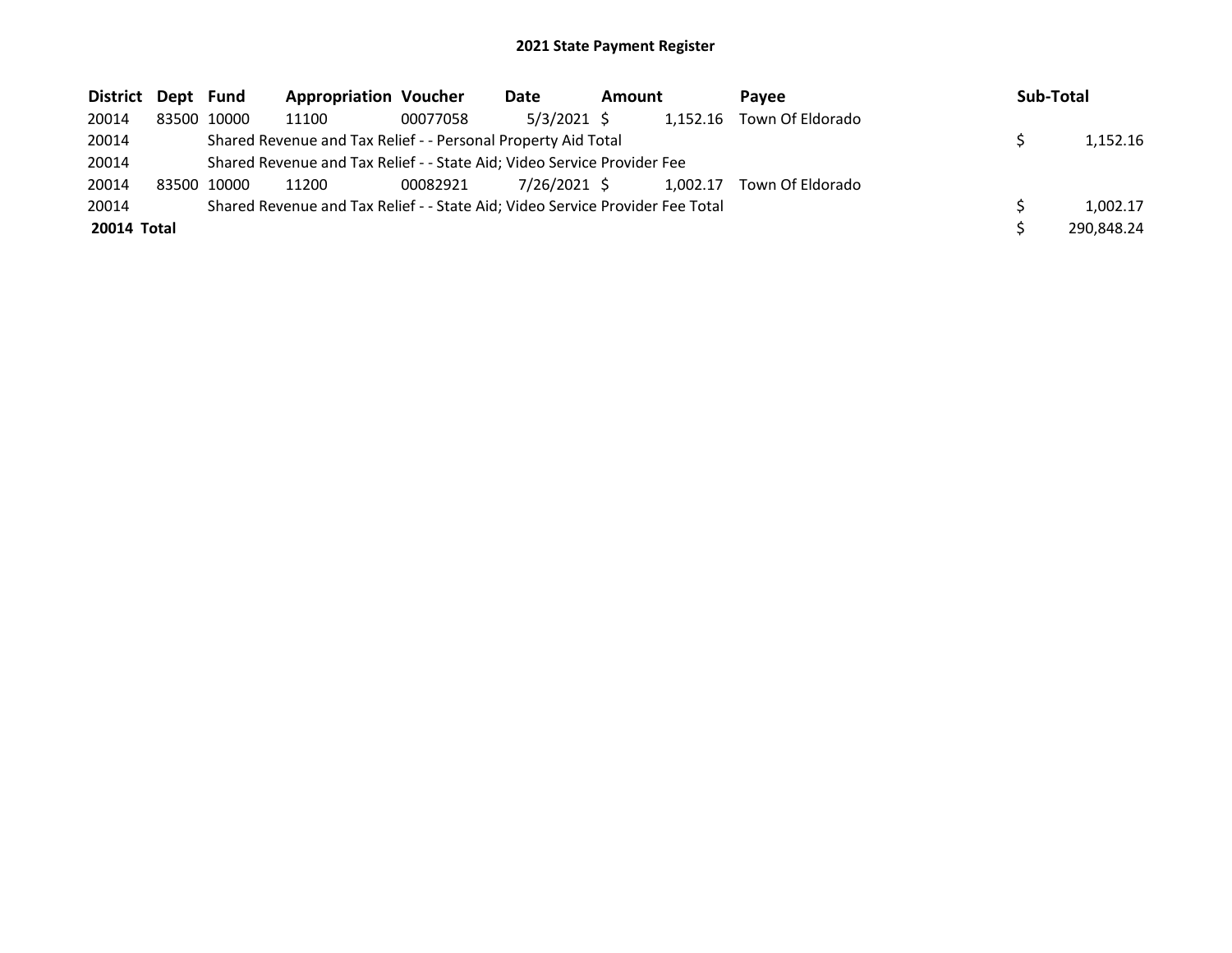| District Dept Fund |             | <b>Appropriation Voucher</b>                                       |          | Date           | <b>Amount</b> |           | Payee                     | <b>Sub-Total</b> |            |
|--------------------|-------------|--------------------------------------------------------------------|----------|----------------|---------------|-----------|---------------------------|------------------|------------|
| 20016              |             | Dept of Safety & Prof Services - - Fire Dues Distribution          |          |                |               |           |                           |                  |            |
| 20016              | 16500 10000 | 22500                                                              | 00040750 | 7/16/2021 \$   |               |           | 14,412.05 Town Of Empire  |                  |            |
| 20016              |             | Dept of Safety & Prof Services - - Fire Dues Distribution Total    |          |                |               |           |                           | \$               | 14,412.05  |
| 20016              |             | Dept of Natural Resources - - Resaids - Cnty Forst, Cl & Mfl       |          |                |               |           |                           |                  |            |
| 20016              | 37000 21200 | 57100                                                              | 00487707 | $6/14/2021$ \$ |               |           | 27.40 Town Of Empire      |                  |            |
| 20016              |             | Dept of Natural Resources - - Resaids - Cnty Forst, Cl & Mfl Total |          |                |               |           |                           | \$               | 27.40      |
| 20016              |             | Dept of Natural Resources - - Fin Asst For Responsible Units       |          |                |               |           |                           |                  |            |
| 20016              | 37000 27400 | 67000                                                              | 00483948 | $5/21/2021$ \$ |               |           | 3,611.45 Town Of Empire   |                  |            |
| 20016              |             | Dept of Natural Resources - - Fin Asst For Responsible Units Total |          |                |               |           |                           | \$               | 3,611.45   |
| 20016              |             | WI Dept of Transportation - - Trns Aids To Mnc.-Sf                 |          |                |               |           |                           |                  |            |
| 20016              | 39500 21100 | 19100                                                              | 00632189 | $1/4/2021$ \$  |               | 32,731.74 | Town Of Empire            |                  |            |
| 20016              | 39500 21100 | 19100                                                              | 00667796 | $4/5/2021$ \$  |               | 32,731.74 | Town Of Empire            |                  |            |
| 20016              | 39500 21100 | 19100                                                              | 00711284 | 7/6/2021 \$    |               | 32,731.74 | Town Of Empire            |                  |            |
| 20016              | 39500 21100 | 19100                                                              | 00751843 | 10/4/2021 \$   |               |           | 32,731.74 Town Of Empire  |                  |            |
| 20016              |             | WI Dept of Transportation - - Trns Aids To Mnc.-Sf Total           |          |                |               |           |                           | \$               | 130,926.96 |
| 20016              |             | Department of Revenue - - Gifts And Grants                         |          |                |               |           |                           |                  |            |
| 20016              | 56600 10000 | 12100                                                              | 00206630 | $6/25/2021$ \$ |               |           | 147,582.66 Town Of Empire |                  |            |
| 20016              |             | Department of Revenue - - Gifts And Grants Total                   |          |                |               |           |                           | \$               | 147,582.66 |
| 20016              |             | Shared Revenue and Tax Relief - - County And Municipal Aid         |          |                |               |           |                           |                  |            |
| 20016              | 83500 10000 | 10500                                                              | 00081248 | 7/26/2021 \$   |               |           | 4,878.02 Town Of Empire   |                  |            |
| 20016              | 83500 10000 | 10500                                                              | 00088347 | 11/15/2021 \$  |               |           | 27,642.08 Town Of Empire  |                  |            |
| 20016              |             | Shared Revenue and Tax Relief - - County And Municipal Aid Total   |          |                |               |           |                           | \$               | 32,520.10  |
| 20016              |             | Shared Revenue and Tax Relief - - Exempt Computer Aid              |          |                |               |           |                           |                  |            |
| 20016              | 83500 10000 | 10900                                                              | 00083882 | 7/26/2021 \$   |               |           | 59.24 Town Of Empire      |                  |            |
| 20016              |             | Shared Revenue and Tax Relief - - Exempt Computer Aid Total        |          |                |               |           |                           | \$               | 59.24      |
| 20016              |             | Shared Revenue and Tax Relief - - Utility Aid                      |          |                |               |           |                           |                  |            |
| 20016              | 83500 10000 | 11000                                                              | 00081248 | 7/26/2021 \$   |               |           | 8,852.91 Town Of Empire   |                  |            |
| 20016              | 83500 10000 | 11000                                                              | 00088347 | 11/15/2021 \$  |               |           | 50,177.06 Town Of Empire  |                  |            |
| 20016              |             | Shared Revenue and Tax Relief - - Utility Aid Total                |          |                |               |           |                           | \$               | 59,029.97  |
| 20016              |             | Shared Revenue and Tax Relief - - Personal Property Aid            |          |                |               |           |                           |                  |            |
| 20016              | 83500 10000 | 11100                                                              | 00077059 | $5/3/2021$ \$  |               |           | 922.07 Town Of Empire     |                  |            |
| 20016              |             | Shared Revenue and Tax Relief - - Personal Property Aid Total      |          |                |               |           |                           | \$               | 922.07     |
| 20016              |             | Shared Revenue and Tax Relief - - Payments For Municipal Svcs      |          |                |               |           |                           |                  |            |
| 20016              | 83500 10000 | 50100                                                              | 00073604 | $2/1/2021$ \$  |               |           | 105.95 Town Of Empire     |                  |            |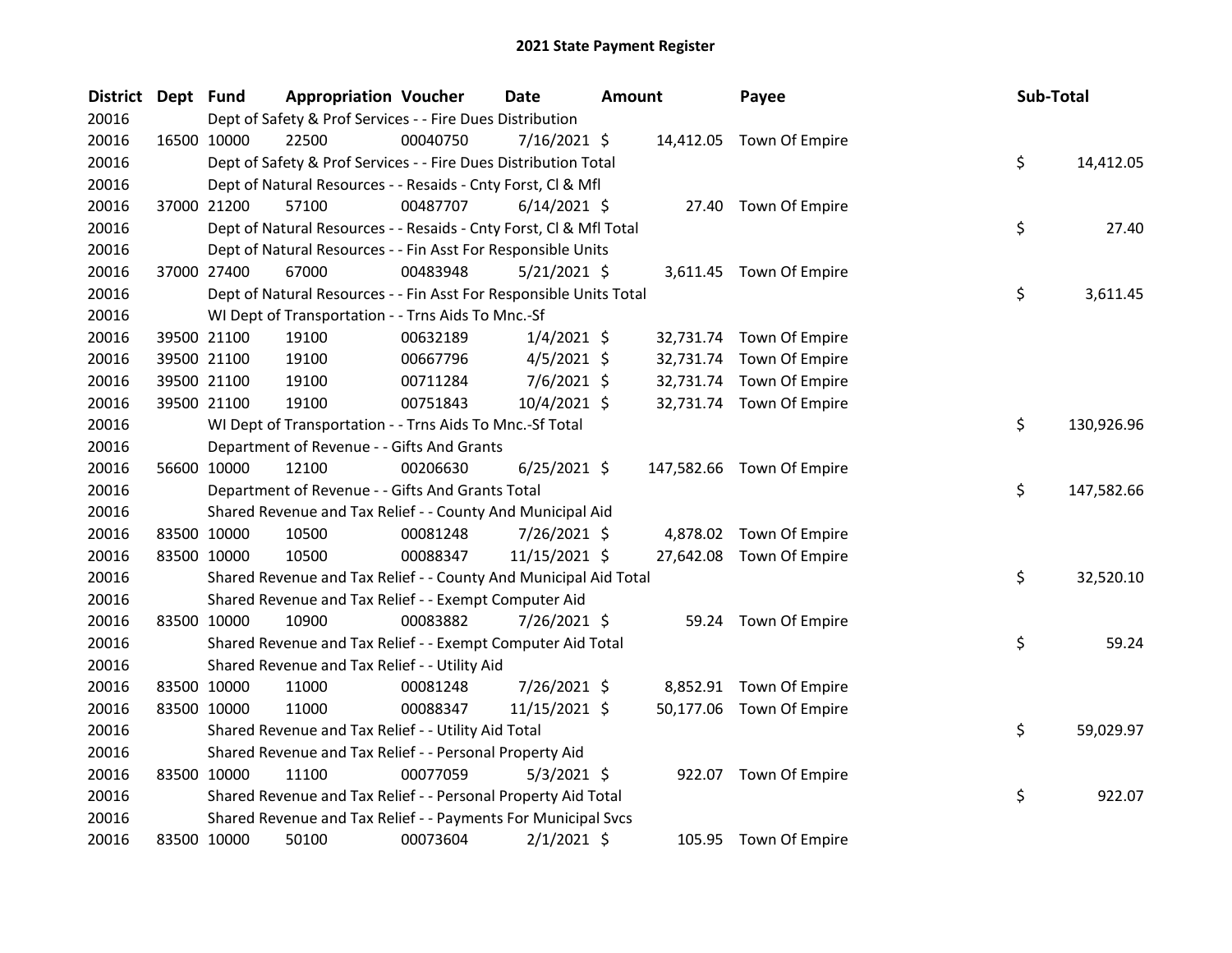| District Dept | Fund        | <b>Appropriation Voucher</b>                                        |          | Date         | Amount | <b>Pavee</b>            | Sub-Total  |
|---------------|-------------|---------------------------------------------------------------------|----------|--------------|--------|-------------------------|------------|
| 20016         |             | Shared Revenue and Tax Relief - - Payments For Municipal Svcs Total |          |              |        |                         | 105.95     |
| 20016         |             | Shared Revenue and Tax Relief - - Lottery & Gaming Credit           |          |              |        |                         |            |
| 20016         | 83500 52100 | 36300                                                               | 00074162 | 3/22/2021 \$ |        | 2,556.22 Town Of Empire |            |
| 20016         |             | Shared Revenue and Tax Relief - - Lottery & Gaming Credit Total     |          |              |        |                         | 2.556.22   |
| 20016 Total   |             |                                                                     |          |              |        |                         | 391,754.07 |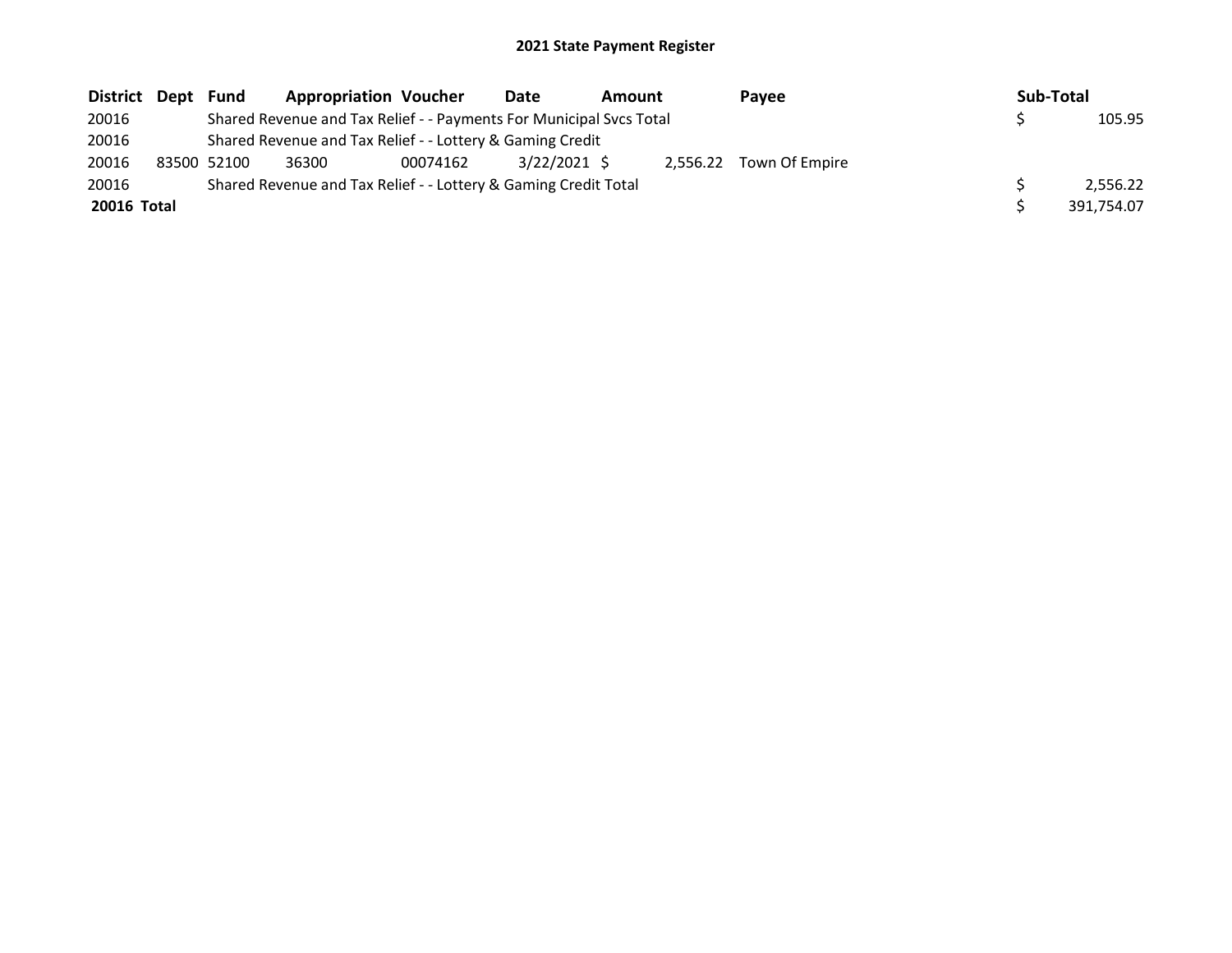| <b>District</b> | Dept Fund |             | <b>Appropriation Voucher</b>                                       |          | Date           | <b>Amount</b> |       | Payee                          | Sub-Total |            |
|-----------------|-----------|-------------|--------------------------------------------------------------------|----------|----------------|---------------|-------|--------------------------------|-----------|------------|
| 20018           |           |             | Dept of Safety & Prof Services - - Fire Dues Distribution          |          |                |               |       |                                |           |            |
| 20018           |           | 16500 10000 | 22500                                                              | 00040753 | 7/16/2021 \$   |               |       | 16,521.88 Town Of Fond Du Lac  |           |            |
| 20018           |           |             | Dept of Safety & Prof Services - - Fire Dues Distribution Total    |          |                |               |       |                                | \$        | 16,521.88  |
| 20018           |           |             | Dept of Natural Resources - - Aids In Lieu Of Taxes - Gener        |          |                |               |       |                                |           |            |
| 20018           |           | 37000 10000 | 50300                                                              | 00458883 | $1/27/2021$ \$ |               |       | 195.71 Town Of Fond Du Lac     |           |            |
| 20018           |           | 37000 10000 | 50300                                                              | 00475724 | $4/22/2021$ \$ |               | 21.49 | Town Of Fond Du Lac            |           |            |
| 20018           |           |             | Dept of Natural Resources - - Aids In Lieu Of Taxes - Gener Total  |          |                |               |       |                                | \$        | 217.20     |
| 20018           |           |             | Dept of Natural Resources - - Resaids - Cnty Forst, Cl & Mfl       |          |                |               |       |                                |           |            |
| 20018           |           | 37000 21200 | 57100                                                              | 00487708 | $6/15/2021$ \$ |               |       | 17.46 Town Of Fond Du Lac      |           |            |
| 20018           |           |             | Dept of Natural Resources - - Resaids - Cnty Forst, CI & Mfl Total |          |                |               |       |                                | \$        | 17.46      |
| 20018           |           |             | Dept of Natural Resources - - Fin Asst For Responsible Units       |          |                |               |       |                                |           |            |
| 20018           |           | 37000 27400 | 67000                                                              | 00483722 | $5/24/2021$ \$ |               |       | 6,541.34 Town Of Fond Du Lac   |           |            |
| 20018           |           |             | Dept of Natural Resources - - Fin Asst For Responsible Units Total |          |                |               |       |                                | \$        | 6,541.34   |
| 20018           |           |             | WI Dept of Transportation - - Trns Aids To Mnc.-Sf                 |          |                |               |       |                                |           |            |
| 20018           |           | 39500 21100 | 19100                                                              | 00632190 | $1/4/2021$ \$  |               |       | 21,194.82 Town Of Fond Du Lac  |           |            |
| 20018           |           | 39500 21100 | 19100                                                              | 00667797 | $4/5/2021$ \$  |               |       | 21,194.82 Town Of Fond Du Lac  |           |            |
| 20018           |           | 39500 21100 | 19100                                                              | 00711285 | $7/6/2021$ \$  |               |       | 21,194.82 Town Of Fond Du Lac  |           |            |
| 20018           |           | 39500 21100 | 19100                                                              | 00751844 | 10/4/2021 \$   |               |       | 21,194.82 Town Of Fond Du Lac  |           |            |
| 20018           |           |             | WI Dept of Transportation - - Trns Aids To Mnc.-Sf Total           |          |                |               |       |                                | \$        | 84,779.28  |
| 20018           |           |             | Department of Revenue - - Gifts And Grants                         |          |                |               |       |                                |           |            |
| 20018           |           | 56600 10000 | 12100                                                              | 00206631 | $6/25/2021$ \$ |               |       | 217,344.25 Town Of Fond Du Lac |           |            |
| 20018           |           |             | Department of Revenue - - Gifts And Grants Total                   |          |                |               |       |                                | \$        | 217,344.25 |
| 20018           |           |             | Shared Revenue and Tax Relief - - County And Municipal Aid         |          |                |               |       |                                |           |            |
| 20018           |           | 83500 10000 | 10500                                                              | 00081249 | 7/26/2021 \$   |               |       | 7,418.47 Town Of Fond Du Lac   |           |            |
| 20018           |           | 83500 10000 | 10500                                                              | 00088348 | 11/15/2021 \$  |               |       | 42,038.00 Town Of Fond Du Lac  |           |            |
| 20018           |           |             | Shared Revenue and Tax Relief - - County And Municipal Aid Total   |          |                |               |       |                                | \$.       | 49,456.47  |
| 20018           |           |             | Shared Revenue and Tax Relief - - Exempt Computer Aid              |          |                |               |       |                                |           |            |
| 20018           |           | 83500 10000 | 10900                                                              | 00083883 | 7/26/2021 \$   |               |       | 1,412.35 Town Of Fond Du Lac   |           |            |
| 20018           |           |             | Shared Revenue and Tax Relief - - Exempt Computer Aid Total        |          |                |               |       |                                | \$        | 1,412.35   |
| 20018           |           |             | Shared Revenue and Tax Relief - - Utility Aid                      |          |                |               |       |                                |           |            |
| 20018           |           | 83500 10000 | 11000                                                              | 00081249 | 7/26/2021 \$   |               |       | 48,982.32 Town Of Fond Du Lac  |           |            |
| 20018           |           | 83500 10000 | 11000                                                              | 00088348 | 11/15/2021 \$  |               |       | 296,186.28 Town Of Fond Du Lac |           |            |
| 20018           |           |             | Shared Revenue and Tax Relief - - Utility Aid Total                |          |                |               |       |                                | \$        | 345,168.60 |
| 20018           |           |             | Shared Revenue and Tax Relief - - Personal Property Aid            |          |                |               |       |                                |           |            |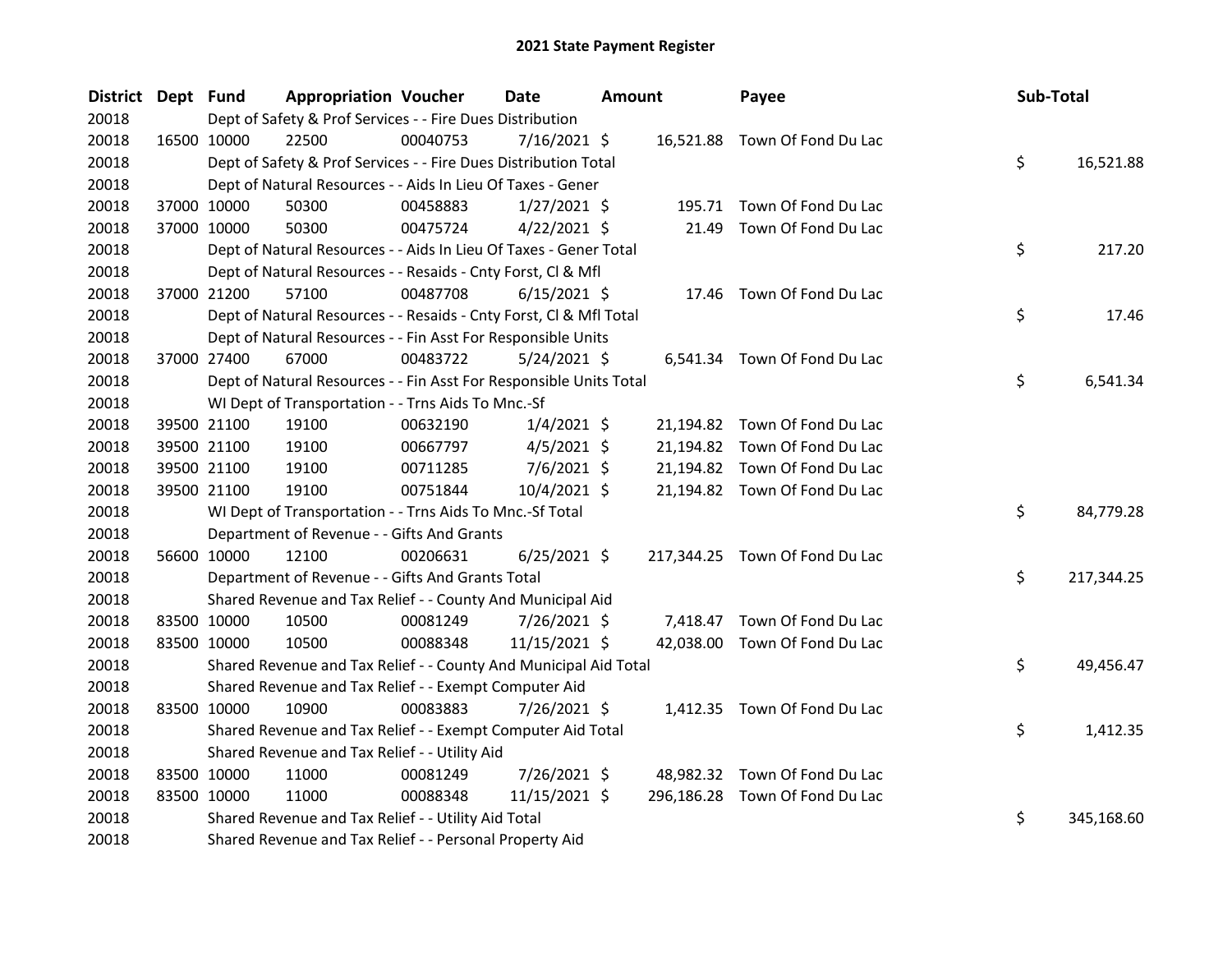| <b>District</b> | Dept Fund   |             | <b>Appropriation Voucher</b>                                                  |          | Date           | <b>Amount</b> |           | Payee               |    | Sub-Total  |  |
|-----------------|-------------|-------------|-------------------------------------------------------------------------------|----------|----------------|---------------|-----------|---------------------|----|------------|--|
| 20018           |             | 83500 10000 | 11100                                                                         | 00077060 | $5/3/2021$ \$  |               | 28,104.70 | Town Of Fond Du Lac |    |            |  |
| 20018           |             |             | Shared Revenue and Tax Relief - - Personal Property Aid Total                 |          |                |               |           |                     |    | 28,104.70  |  |
| 20018           |             |             | Shared Revenue and Tax Relief - - State Aid; Video Service Provider Fee       |          |                |               |           |                     |    |            |  |
| 20018           | 83500 10000 |             | 11200                                                                         | 00082922 | $7/26/2021$ \$ |               | 10.098.26 | Town Of Fond Du Lac |    |            |  |
| 20018           |             | 83500 10000 | 11200                                                                         | 00087027 | $9/27/2021$ \$ |               | 765.24    | Town Of Fond Du Lac |    |            |  |
| 20018           |             |             | Shared Revenue and Tax Relief - - State Aid; Video Service Provider Fee Total |          |                |               |           |                     | S. | 10,863.50  |  |
| 20018           |             |             | Shared Revenue and Tax Relief - - Lottery & Gaming Credit                     |          |                |               |           |                     |    |            |  |
| 20018           | 83500 52100 |             | 36300                                                                         | 00074163 | $3/22/2021$ \$ |               | 1.340.28  | Town Of Fond Du Lac |    |            |  |
| 20018           |             |             | Shared Revenue and Tax Relief - - Lottery & Gaming Credit Total               |          |                |               |           |                     |    | 1,340.28   |  |
| 20018 Total     |             |             |                                                                               |          |                |               |           |                     |    | 761,767.31 |  |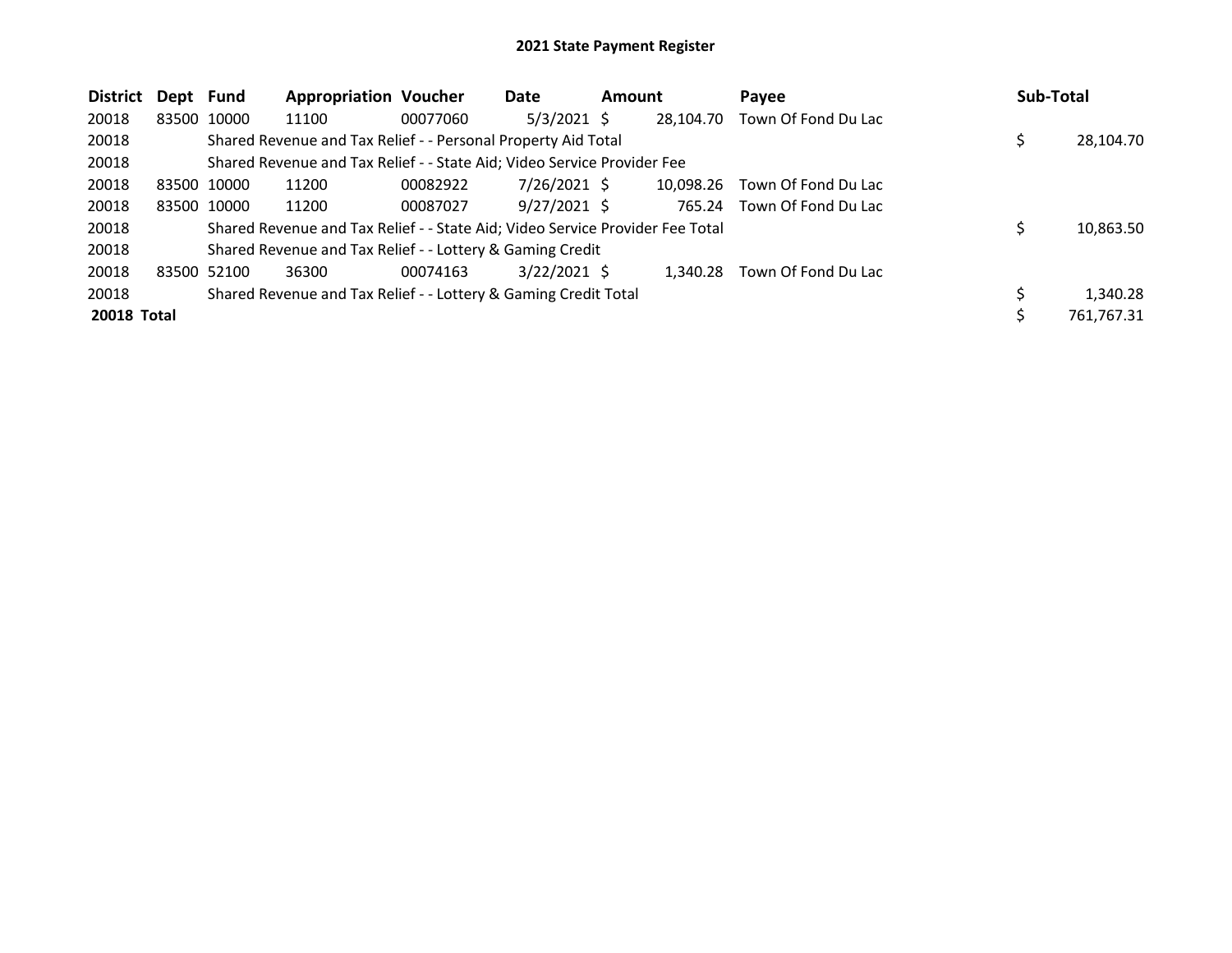| District Dept Fund |             | <b>Appropriation Voucher</b>                                       |          | <b>Date</b><br><b>Amount</b> |  | Payee     | Sub-Total                 |    |            |
|--------------------|-------------|--------------------------------------------------------------------|----------|------------------------------|--|-----------|---------------------------|----|------------|
| 20020              |             | Dept of Safety & Prof Services - - Fire Dues Distribution          |          |                              |  |           |                           |    |            |
| 20020              | 16500 10000 | 22500                                                              | 00040754 | $7/16/2021$ \$               |  |           | 5,105.81 Forest, Town of  |    |            |
| 20020              |             | Dept of Safety & Prof Services - - Fire Dues Distribution Total    |          |                              |  |           |                           | \$ | 5,105.81   |
| 20020              |             | Dept of Natural Resources - - Aids In Lieu Of Taxes - Gener        |          |                              |  |           |                           |    |            |
| 20020              | 37000 10000 | 50300                                                              | 00458907 | $1/26/2021$ \$               |  |           | 719.17 Forest, Town of    |    |            |
| 20020              | 37000 10000 | 50300                                                              | 00476003 | $4/21/2021$ \$               |  |           | 1,499.85 Forest, Town of  |    |            |
| 20020              |             | Dept of Natural Resources - - Aids In Lieu Of Taxes - Gener Total  |          |                              |  |           |                           | \$ | 2,219.02   |
| 20020              |             | Dept of Natural Resources - - Resaids - Cnty Forst, Cl & Mfl       |          |                              |  |           |                           |    |            |
| 20020              | 37000 21200 | 57100                                                              | 00487709 | $6/14/2021$ \$               |  |           | 65.16 Forest, Town of     |    |            |
| 20020              |             | Dept of Natural Resources - - Resaids - Cnty Forst, CI & Mfl Total |          |                              |  |           |                           | \$ | 65.16      |
| 20020              |             | Dept of Natural Resources - - Aids In Lieu Of Taxes - Sum S        |          |                              |  |           |                           |    |            |
| 20020              | 37000 21200 | 57900                                                              | 00476002 | $4/21/2021$ \$               |  |           | 340.53 Forest, Town of    |    |            |
| 20020              |             | Dept of Natural Resources - - Aids In Lieu Of Taxes - Sum S Total  |          |                              |  |           |                           | \$ | 340.53     |
| 20020              |             | Dept of Natural Resources - - Fin Asst For Responsible Units       |          |                              |  |           |                           |    |            |
| 20020              | 37000 27400 | 67000                                                              | 00483113 | $5/21/2021$ \$               |  |           | 1,450.29 Forest, Town of  |    |            |
| 20020              |             | Dept of Natural Resources - - Fin Asst For Responsible Units Total |          |                              |  |           |                           | \$ | 1,450.29   |
| 20020              |             | WI Dept of Transportation - - Trns Aids To Mnc.-Sf                 |          |                              |  |           |                           |    |            |
| 20020              | 39500 21100 | 19100                                                              | 00632191 | $1/4/2021$ \$                |  |           | 32,390.10 Forest, Town of |    |            |
| 20020              | 39500 21100 | 19100                                                              | 00667798 | $4/5/2021$ \$                |  | 32,390.10 | Forest, Town of           |    |            |
| 20020              | 39500 21100 | 19100                                                              | 00711286 | $7/6/2021$ \$                |  | 32,390.10 | Forest, Town of           |    |            |
| 20020              | 39500 21100 | 19100                                                              | 00751845 | 10/4/2021 \$                 |  | 32,390.10 | Forest, Town of           |    |            |
| 20020              |             | WI Dept of Transportation - - Trns Aids To Mnc.-Sf Total           |          |                              |  |           |                           | \$ | 129,560.40 |
| 20020              |             | Department of Revenue - - Gifts And Grants                         |          |                              |  |           |                           |    |            |
| 20020              | 56600 10000 | 12100                                                              | 00206632 | $6/25/2021$ \$               |  |           | 56,521.02 Forest, Town of |    |            |
| 20020              |             | Department of Revenue - - Gifts And Grants Total                   |          |                              |  |           |                           | \$ | 56,521.02  |
| 20020              |             | Shared Revenue and Tax Relief - - County And Municipal Aid         |          |                              |  |           |                           |    |            |
| 20020              | 83500 10000 | 10500                                                              | 00081250 | 7/26/2021 \$                 |  |           | 3,465.05 Forest, Town of  |    |            |
| 20020              | 83500 10000 | 10500                                                              | 00088349 | 11/15/2021 \$                |  |           | 19,635.28 Forest, Town of |    |            |
| 20020              |             | Shared Revenue and Tax Relief - - County And Municipal Aid Total   |          |                              |  |           |                           | \$ | 23,100.33  |
| 20020              |             | Shared Revenue and Tax Relief - - Exempt Computer Aid              |          |                              |  |           |                           |    |            |
| 20020              | 83500 10000 | 10900                                                              | 00083884 | 7/26/2021 \$                 |  | 78.99     | Forest, Town of           |    |            |
| 20020              |             | Shared Revenue and Tax Relief - - Exempt Computer Aid Total        |          |                              |  |           |                           | \$ | 78.99      |
| 20020              |             | Shared Revenue and Tax Relief - - Utility Aid                      |          |                              |  |           |                           |    |            |
| 20020              | 83500 10000 | 11000                                                              | 00081250 | 7/26/2021 \$                 |  |           | 70.52 Forest, Town of     |    |            |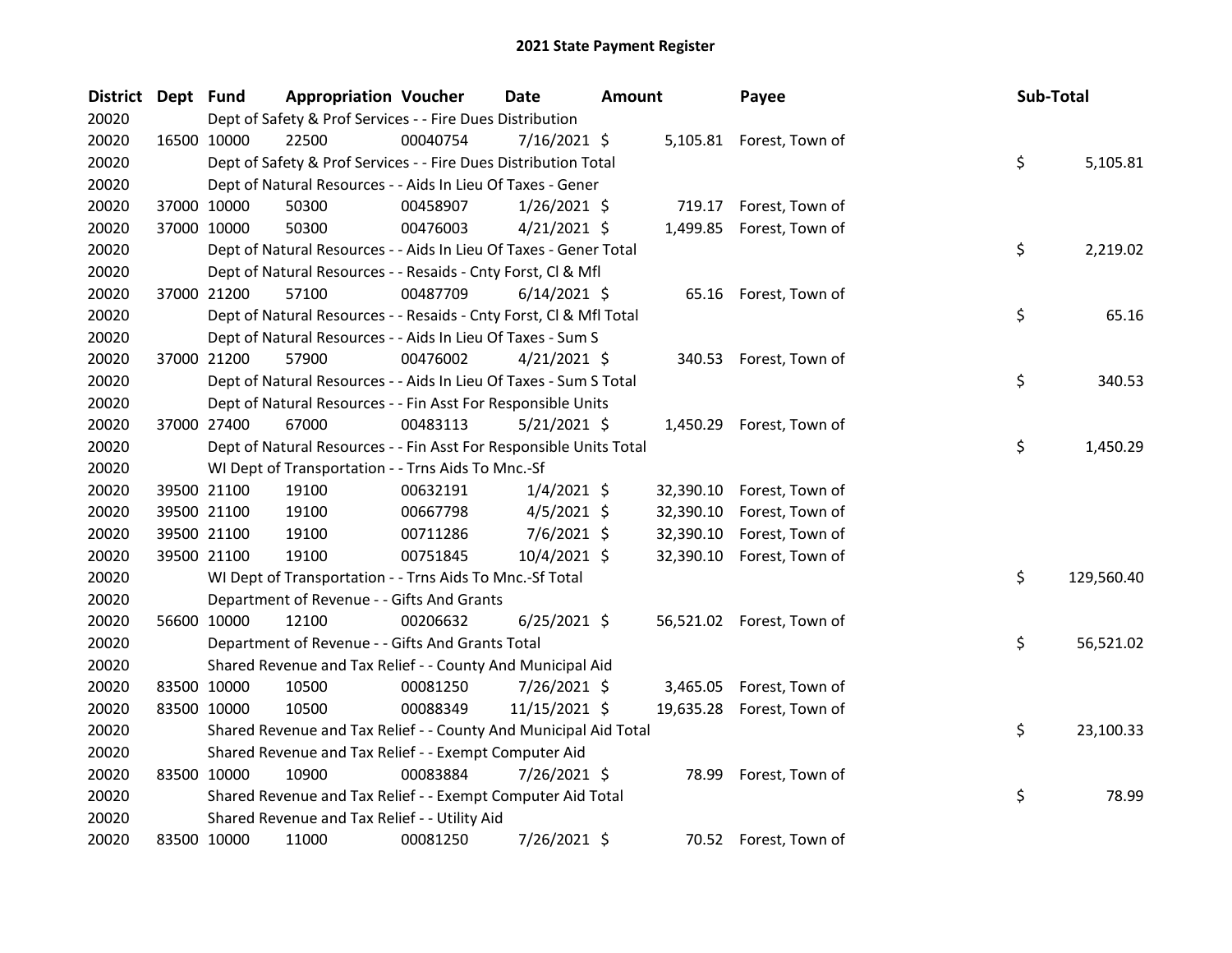| District Dept Fund |             | <b>Appropriation Voucher</b>                                  |          | Date          | Amount | Pavee                  | Sub-Total  |
|--------------------|-------------|---------------------------------------------------------------|----------|---------------|--------|------------------------|------------|
| 20020              | 83500 10000 | 11000                                                         | 00088349 | 11/15/2021 \$ |        | 570.35 Forest, Town of |            |
| 20020              |             | Shared Revenue and Tax Relief - - Utility Aid Total           |          |               |        |                        | 640.87     |
| 20020              |             | Shared Revenue and Tax Relief - - Personal Property Aid       |          |               |        |                        |            |
| 20020              | 83500 10000 | 11100                                                         | 00077061 | $5/3/2021$ \$ |        | 873.88 Forest, Town of |            |
| 20020              |             | Shared Revenue and Tax Relief - - Personal Property Aid Total |          |               |        |                        | 873.88     |
| 20020 Total        |             |                                                               |          |               |        |                        | 219,956.30 |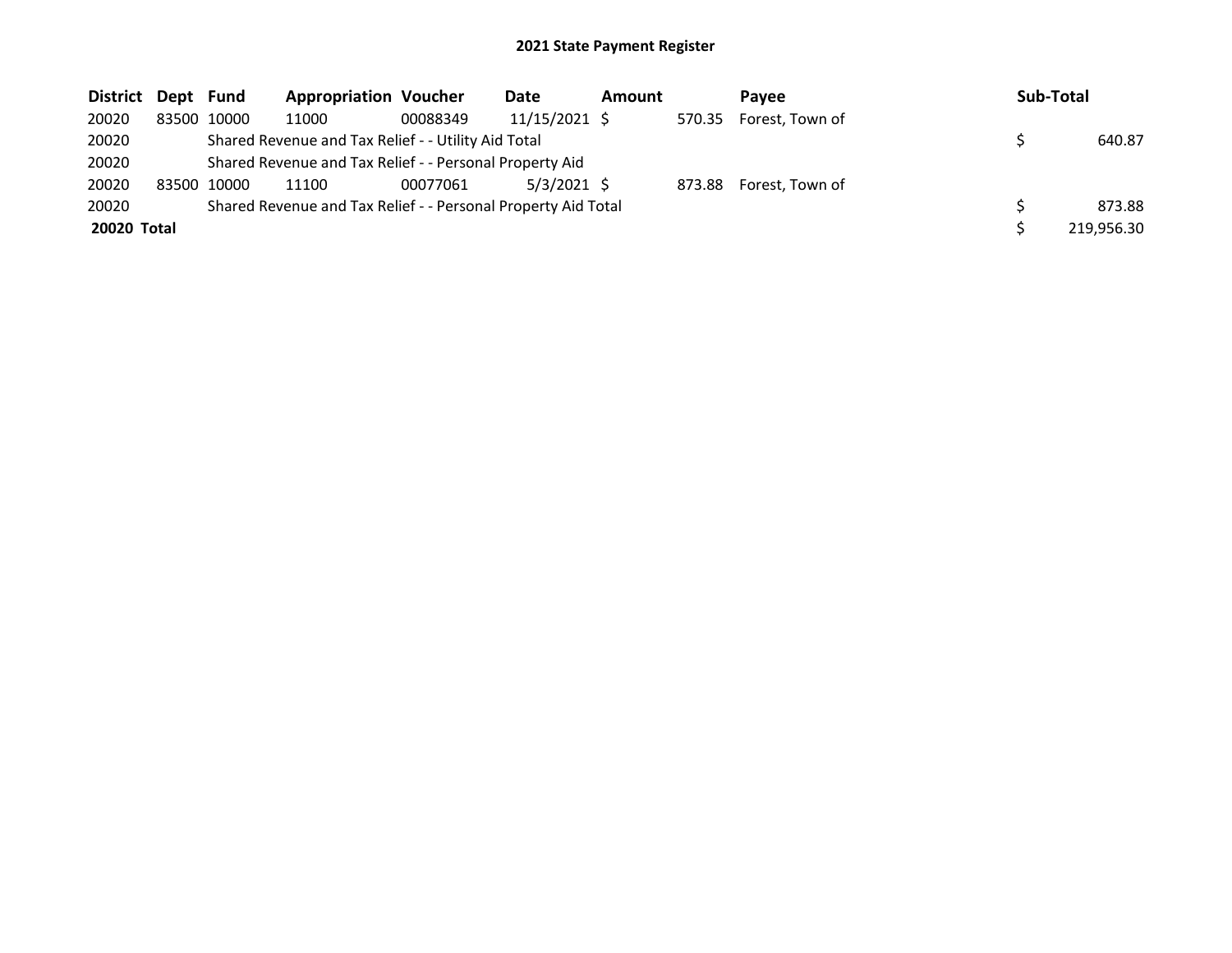| <b>District</b> | Dept Fund |                                                                               | <b>Appropriation Voucher</b>                             |          | Date<br>Amount |  | Payee     |                               | Sub-Total |    |            |
|-----------------|-----------|-------------------------------------------------------------------------------|----------------------------------------------------------|----------|----------------|--|-----------|-------------------------------|-----------|----|------------|
| 20022           |           | Dept of Safety & Prof Services - - Fire Dues Distribution                     |                                                          |          |                |  |           |                               |           |    |            |
| 20022           |           | 16500 10000<br>22500                                                          |                                                          | 00040755 | 7/15/2021 \$   |  |           | 7,212.82 Town Of Friendship   |           |    |            |
| 20022           |           | Dept of Safety & Prof Services - - Fire Dues Distribution Total               |                                                          |          |                |  |           |                               |           | \$ | 7,212.82   |
| 20022           |           | Dept of Natural Resources - - Resaids - Cnty Forst, Cl & Mfl                  |                                                          |          |                |  |           |                               |           |    |            |
| 20022           |           | 57100<br>37000 21200                                                          |                                                          | 00487710 | $6/14/2021$ \$ |  |           | 15.55 Town Of Friendship      |           |    |            |
| 20022           |           | Dept of Natural Resources - - Resaids - Cnty Forst, Cl & Mfl Total            |                                                          |          |                |  |           |                               |           | \$ | 15.55      |
| 20022           |           | Dept of Natural Resources - - Fin Asst For Responsible Units                  |                                                          |          |                |  |           |                               |           |    |            |
| 20022           |           | 67000<br>37000 27400                                                          |                                                          | 00483652 | $5/21/2021$ \$ |  |           | 8,013.82 Town Of Friendship   |           |    |            |
| 20022           |           | Dept of Natural Resources - - Fin Asst For Responsible Units Total            |                                                          |          |                |  |           |                               |           | \$ | 8,013.82   |
| 20022           |           | WI Dept of Transportation - - Trns Aids To Mnc.-Sf                            |                                                          |          |                |  |           |                               |           |    |            |
| 20022           |           | 39500 21100<br>19100                                                          |                                                          | 00632192 | $1/4/2021$ \$  |  | 15,045.30 | Town Of Friendship            |           |    |            |
| 20022           |           | 39500 21100<br>19100                                                          |                                                          | 00667799 | $4/5/2021$ \$  |  | 15,045.30 | Town Of Friendship            |           |    |            |
| 20022           |           | 39500 21100<br>19100                                                          |                                                          | 00711287 | 7/6/2021 \$    |  | 15,045.30 | Town Of Friendship            |           |    |            |
| 20022           |           | 39500 21100<br>19100                                                          |                                                          | 00751846 | 10/4/2021 \$   |  |           | 15,045.30 Town Of Friendship  |           |    |            |
| 20022           |           |                                                                               | WI Dept of Transportation - - Trns Aids To Mnc.-Sf Total |          |                |  |           |                               |           | \$ | 60,181.20  |
| 20022           |           | Department of Revenue - - Gifts And Grants                                    |                                                          |          |                |  |           |                               |           |    |            |
| 20022           |           | 56600 10000<br>12100                                                          |                                                          | 00206633 | $6/25/2021$ \$ |  |           | 138,476.50 Town Of Friendship |           |    |            |
| 20022           |           | Department of Revenue - - Gifts And Grants Total                              |                                                          |          |                |  |           |                               |           | \$ | 138,476.50 |
| 20022           |           | Shared Revenue and Tax Relief - - County And Municipal Aid                    |                                                          |          |                |  |           |                               |           |    |            |
| 20022           |           | 83500 10000<br>10500                                                          |                                                          | 00081251 | $7/26/2021$ \$ |  |           | 17,086.58 Town Of Friendship  |           |    |            |
| 20022           |           | 83500 10000<br>10500                                                          |                                                          | 00088350 | 11/15/2021 \$  |  |           | 96,823.93 Town Of Friendship  |           |    |            |
| 20022           |           | Shared Revenue and Tax Relief - - County And Municipal Aid Total              |                                                          |          |                |  |           |                               |           | \$ | 113,910.51 |
| 20022           |           | Shared Revenue and Tax Relief - - Exempt Computer Aid                         |                                                          |          |                |  |           |                               |           |    |            |
| 20022           |           | 83500 10000<br>10900                                                          |                                                          | 00083885 | 7/26/2021 \$   |  |           | 137.18 Town Of Friendship     |           |    |            |
| 20022           |           | Shared Revenue and Tax Relief - - Exempt Computer Aid Total                   |                                                          |          |                |  |           |                               |           | \$ | 137.18     |
| 20022           |           | Shared Revenue and Tax Relief - - Utility Aid                                 |                                                          |          |                |  |           |                               |           |    |            |
| 20022           |           | 83500 10000<br>11000                                                          |                                                          | 00081251 | 7/26/2021 \$   |  |           | 1.62 Town Of Friendship       |           |    |            |
| 20022           |           | Shared Revenue and Tax Relief - - Utility Aid Total                           |                                                          |          |                |  |           |                               |           | \$ | 1.62       |
| 20022           |           | Shared Revenue and Tax Relief - - Personal Property Aid                       |                                                          |          |                |  |           |                               |           |    |            |
| 20022           |           | 83500 10000<br>11100                                                          |                                                          | 00077062 | $5/3/2021$ \$  |  |           | 737.52 Town Of Friendship     |           |    |            |
| 20022           |           | Shared Revenue and Tax Relief - - Personal Property Aid Total                 |                                                          |          |                |  |           |                               |           | \$ | 737.52     |
| 20022           |           | Shared Revenue and Tax Relief - - State Aid; Video Service Provider Fee       |                                                          |          |                |  |           |                               |           |    |            |
| 20022           |           | 83500 10000<br>11200                                                          |                                                          | 00082923 | 7/26/2021 \$   |  | 6,486.74  | Town Of Friendship            |           |    |            |
| 20022           |           | Shared Revenue and Tax Relief - - State Aid; Video Service Provider Fee Total |                                                          |          |                |  |           |                               |           | \$ | 6,486.74   |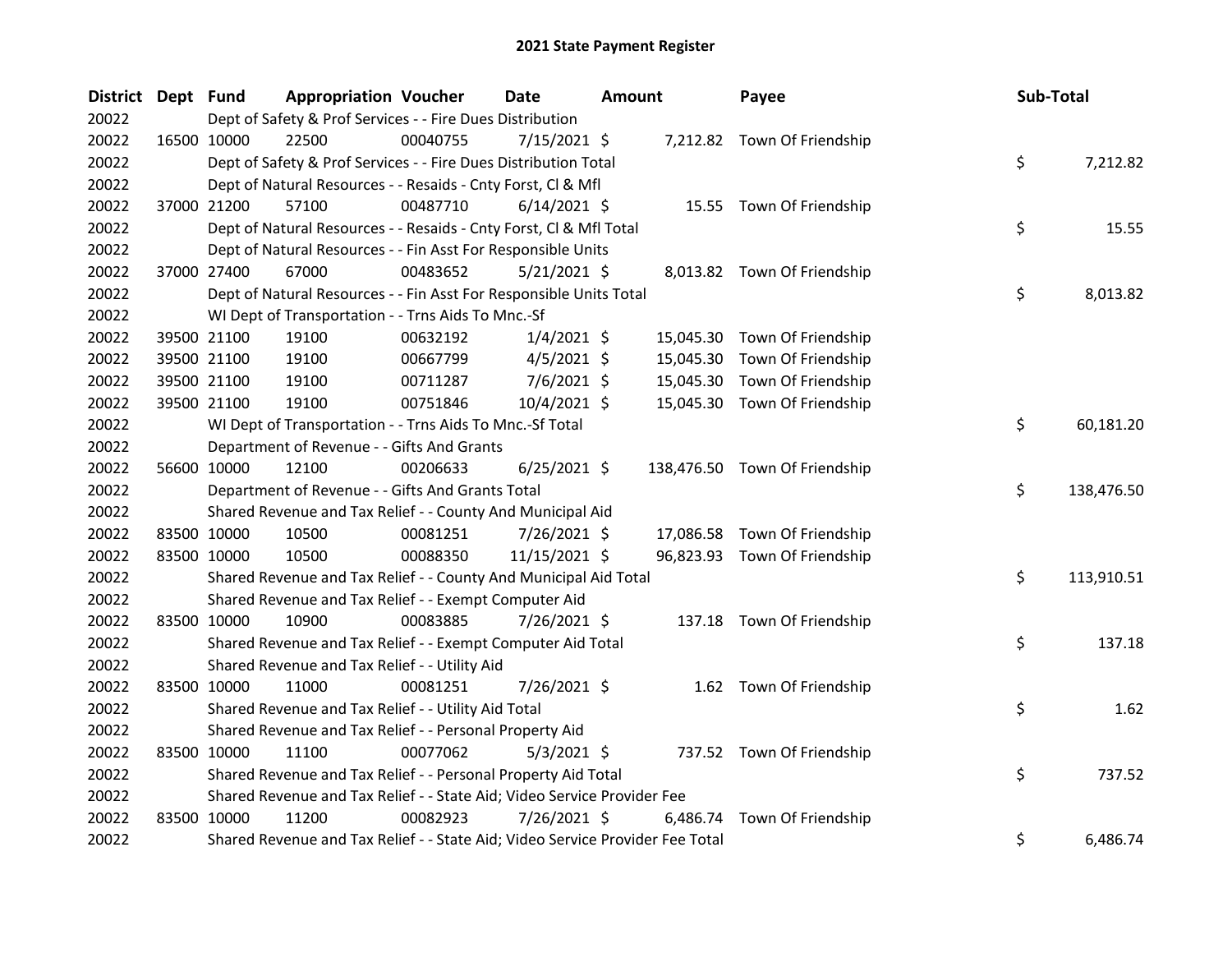| District Dept | Fund        | <b>Appropriation Voucher</b>                                    |          | Date         | Amount |  | Pavee                        |  | Sub-Total  |  |
|---------------|-------------|-----------------------------------------------------------------|----------|--------------|--------|--|------------------------------|--|------------|--|
| 20022         |             | Shared Revenue and Tax Relief - - Lottery & Gaming Credit       |          |              |        |  |                              |  |            |  |
| 20022         | 83500 52100 | 36300                                                           | 00074164 | 3/22/2021 \$ |        |  | 60.442.92 Town Of Friendship |  |            |  |
| 20022         |             | Shared Revenue and Tax Relief - - Lottery & Gaming Credit Total |          |              |        |  |                              |  | 60.442.92  |  |
| 20022 Total   |             |                                                                 |          |              |        |  |                              |  | 395.616.38 |  |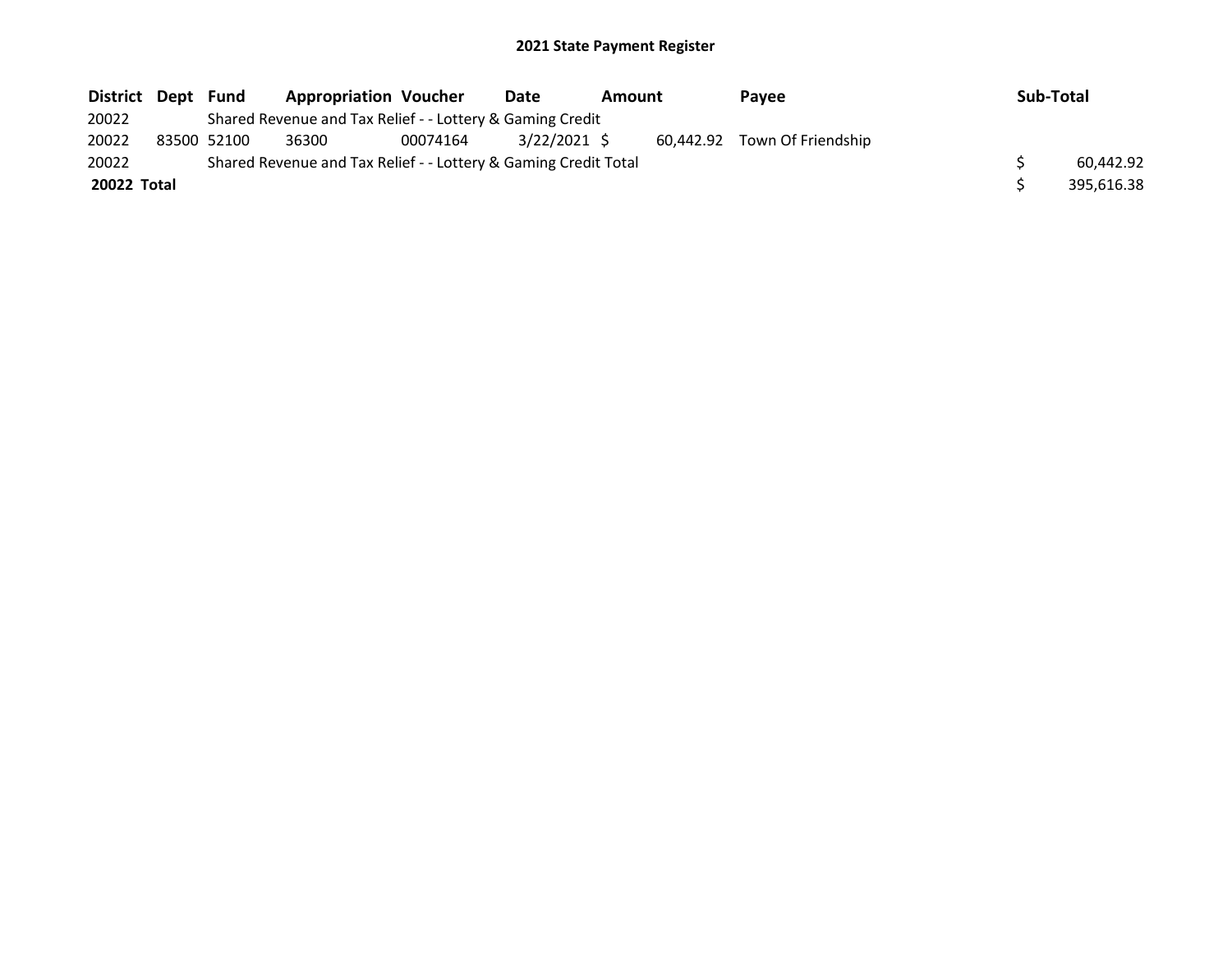| <b>District</b> | Dept Fund |             | <b>Appropriation Voucher</b>                                       |          | <b>Date</b><br>Amount |  | Payee     | Sub-Total                   |    |            |
|-----------------|-----------|-------------|--------------------------------------------------------------------|----------|-----------------------|--|-----------|-----------------------------|----|------------|
| 20024           |           |             | Dept of Safety & Prof Services - - Fire Dues Distribution          |          |                       |  |           |                             |    |            |
| 20024           |           | 16500 10000 | 22500                                                              | 00040756 | $7/16/2021$ \$        |  |           | 6,665.54 Town Of Lamartine  |    |            |
| 20024           |           |             | Dept of Safety & Prof Services - - Fire Dues Distribution Total    |          |                       |  |           |                             | \$ | 6,665.54   |
| 20024           |           |             | Dept of Natural Resources - - Aids In Lieu Of Taxes - Gener        |          |                       |  |           |                             |    |            |
| 20024           |           | 37000 10000 | 50300                                                              | 00458994 | $1/26/2021$ \$        |  |           | 100.80 Town Of Lamartine    |    |            |
| 20024           |           | 37000 10000 | 50300                                                              | 00458995 | $1/26/2021$ \$        |  | 19,714.57 | Town Of Lamartine           |    |            |
| 20024           |           | 37000 10000 | 50300                                                              | 00476737 | $4/21/2021$ \$        |  |           | 762.14 Town Of Lamartine    |    |            |
| 20024           |           |             | Dept of Natural Resources - - Aids In Lieu Of Taxes - Gener Total  |          |                       |  |           |                             | \$ | 20,577.51  |
| 20024           |           |             | Dept of Natural Resources - - Resaids - Cnty Forst, Cl & Mfl       |          |                       |  |           |                             |    |            |
| 20024           |           | 37000 21200 | 57100                                                              | 00487711 | $6/14/2021$ \$        |  | 5.80      | Town Of Lamartine           |    |            |
| 20024           |           |             | Dept of Natural Resources - - Resaids - Cnty Forst, Cl & Mfl Total |          |                       |  |           |                             | \$ | 5.80       |
| 20024           |           |             | Dept of Natural Resources - - Aids In Lieu Of Taxes - Sum S        |          |                       |  |           |                             |    |            |
| 20024           |           | 37000 21200 | 57900                                                              | 00476736 | $4/21/2021$ \$        |  |           | 591.92 Town Of Lamartine    |    |            |
| 20024           |           |             | Dept of Natural Resources - - Aids In Lieu Of Taxes - Sum S Total  |          |                       |  |           |                             | \$ | 591.92     |
| 20024           |           |             | Dept of Natural Resources - - Fin Asst For Responsible Units       |          |                       |  |           |                             |    |            |
| 20024           |           | 37000 27400 | 67000                                                              | 00483659 | $5/21/2021$ \$        |  |           | 2,410.01 Town Of Lamartine  |    |            |
| 20024           |           |             | Dept of Natural Resources - - Fin Asst For Responsible Units Total |          |                       |  |           |                             | \$ | 2,410.01   |
| 20024           |           |             | WI Dept of Transportation - - Trns Aids To Mnc.-Sf                 |          |                       |  |           |                             |    |            |
| 20024           |           | 39500 21100 | 19100                                                              | 00632193 | $1/4/2021$ \$         |  |           | 28,480.95 Town Of Lamartine |    |            |
| 20024           |           | 39500 21100 | 19100                                                              | 00667800 | $4/5/2021$ \$         |  | 28,480.95 | Town Of Lamartine           |    |            |
| 20024           |           | 39500 21100 | 19100                                                              | 00711288 | 7/6/2021 \$           |  | 28,480.95 | Town Of Lamartine           |    |            |
| 20024           |           | 39500 21100 | 19100                                                              | 00751847 | 10/4/2021 \$          |  |           | 28,480.95 Town Of Lamartine |    |            |
| 20024           |           |             | WI Dept of Transportation - - Trns Aids To Mnc.-Sf Total           |          |                       |  |           |                             | \$ | 113,923.80 |
| 20024           |           |             | Department of Revenue - - Gifts And Grants                         |          |                       |  |           |                             |    |            |
| 20024           |           | 56600 10000 | 12100                                                              | 00206634 | $6/25/2021$ \$        |  |           | 92,160.66 Town Of Lamartine |    |            |
| 20024           |           |             | Department of Revenue - - Gifts And Grants Total                   |          |                       |  |           |                             | \$ | 92,160.66  |
| 20024           |           |             | Shared Revenue and Tax Relief - - County And Municipal Aid         |          |                       |  |           |                             |    |            |
| 20024           |           | 83500 10000 | 10500                                                              | 00081252 | 7/26/2021 \$          |  | 5,006.46  | Town Of Lamartine           |    |            |
| 20024           |           | 83500 10000 | 10500                                                              | 00088351 | 11/15/2021 \$         |  |           | 28,369.96 Town Of Lamartine |    |            |
| 20024           |           |             | Shared Revenue and Tax Relief - - County And Municipal Aid Total   |          |                       |  |           |                             | \$ | 33,376.42  |
| 20024           |           |             | Shared Revenue and Tax Relief - - Exempt Computer Aid              |          |                       |  |           |                             |    |            |
| 20024           |           | 83500 10000 | 10900                                                              | 00083886 | 7/26/2021 \$          |  |           | 200.58 Town Of Lamartine    |    |            |
| 20024           |           |             | Shared Revenue and Tax Relief - - Exempt Computer Aid Total        |          |                       |  |           |                             | \$ | 200.58     |
| 20024           |           |             | Shared Revenue and Tax Relief - - Utility Aid                      |          |                       |  |           |                             |    |            |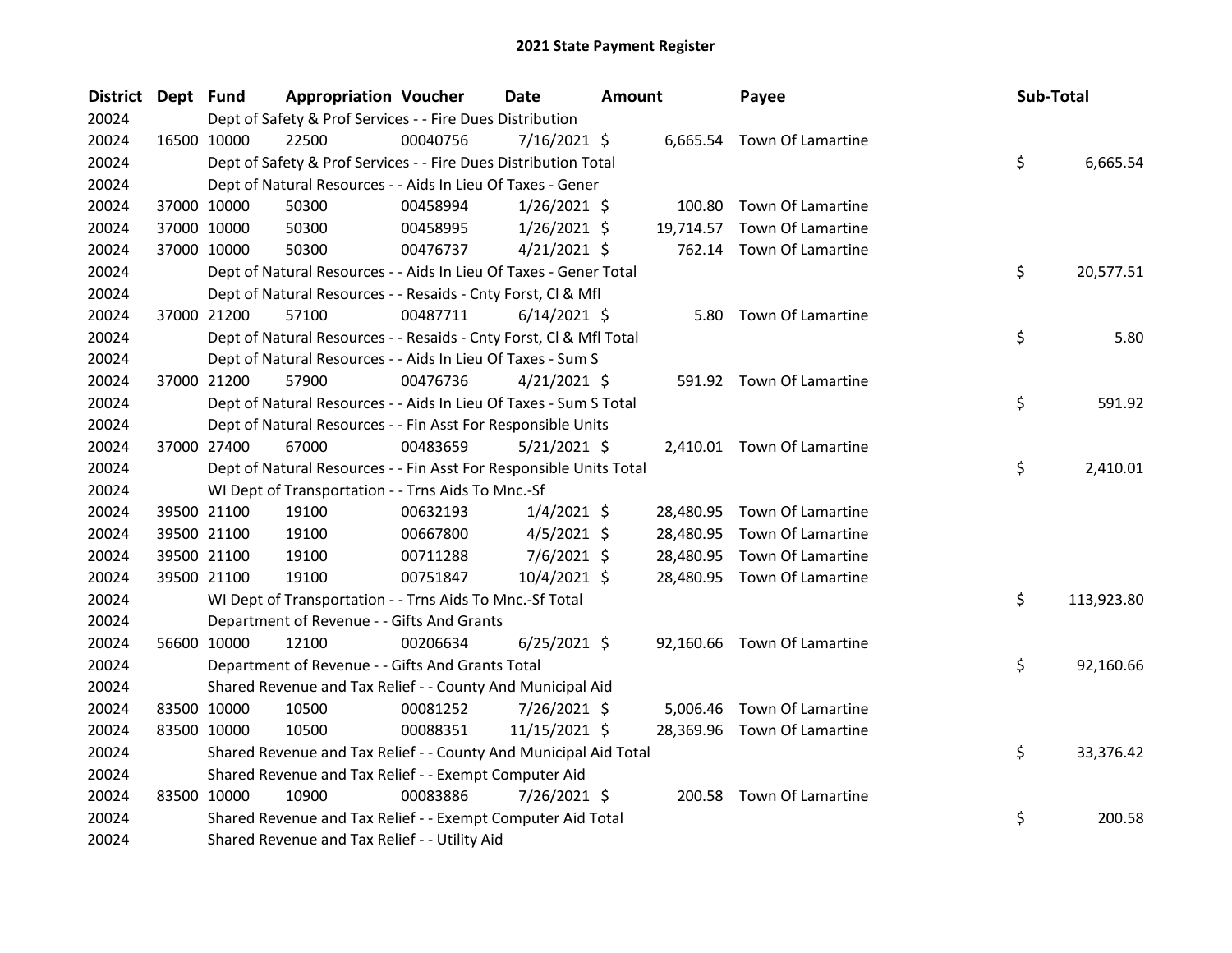| District Dept Fund |             |             | <b>Appropriation Voucher</b>                                  |          | <b>Date</b>     | <b>Amount</b> |           | Pavee             | Sub-Total |            |
|--------------------|-------------|-------------|---------------------------------------------------------------|----------|-----------------|---------------|-----------|-------------------|-----------|------------|
| 20024              |             | 83500 10000 | 11000                                                         | 00081252 | 7/26/2021 \$    |               | 1.019.37  | Town Of Lamartine |           |            |
| 20024              |             | 83500 10000 | 11000                                                         | 00088351 | $11/15/2021$ \$ |               | 5.903.91  | Town Of Lamartine |           |            |
| 20024              |             |             | Shared Revenue and Tax Relief - - Utility Aid Total           |          |                 |               |           |                   |           | 6,923.28   |
| 20024              |             |             | Shared Revenue and Tax Relief - - Personal Property Aid       |          |                 |               |           |                   |           |            |
| 20024              | 83500 10000 |             | 11100                                                         | 00077063 | $5/3/2021$ \$   |               | 10.165.94 | Town Of Lamartine |           |            |
| 20024              |             |             | Shared Revenue and Tax Relief - - Personal Property Aid Total |          |                 |               |           |                   |           | 10,165.94  |
| 20024 Total        |             |             |                                                               |          |                 |               |           |                   |           | 287,001.46 |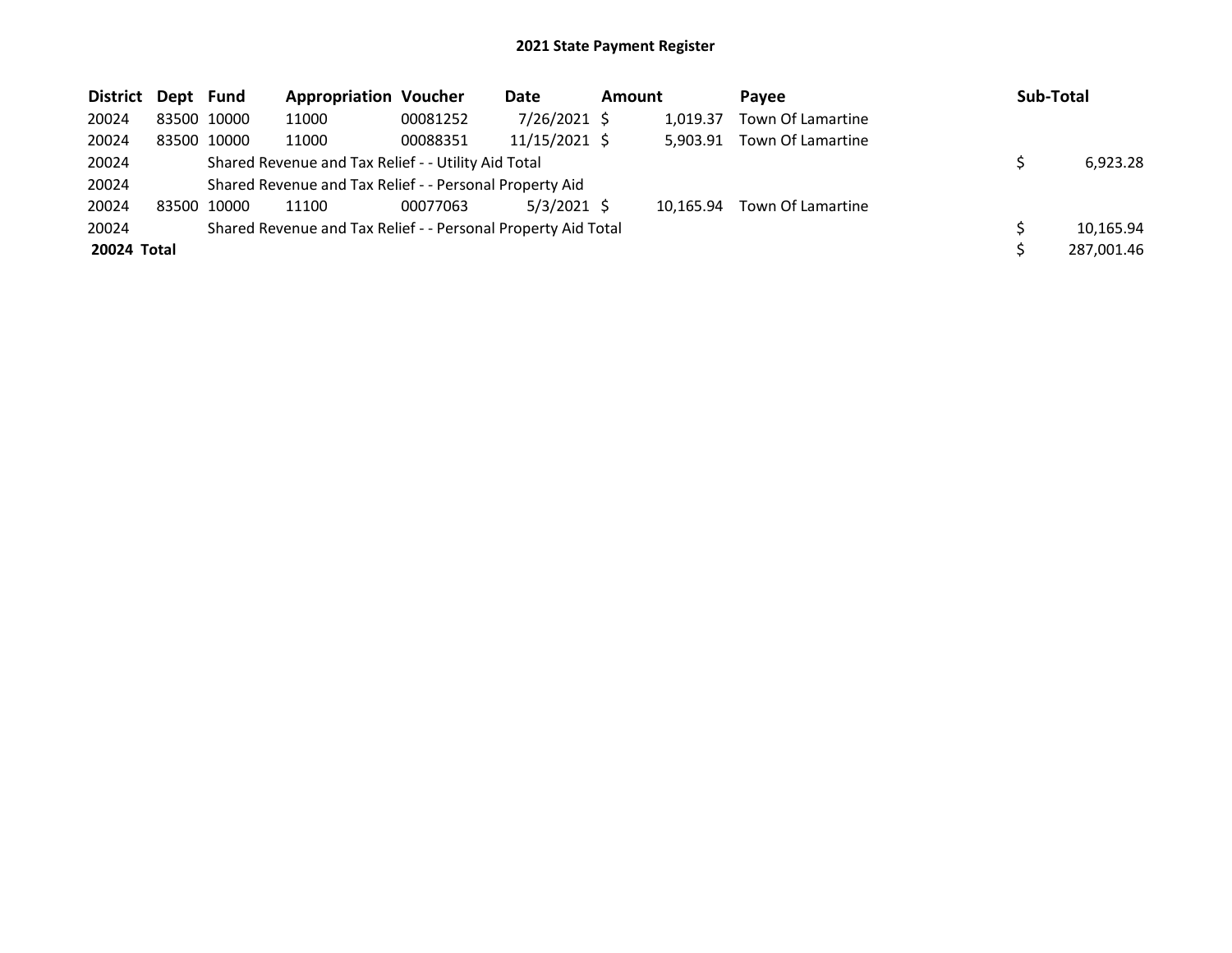| District Dept Fund |             | <b>Appropriation Voucher</b>                                       |          | Date           | <b>Amount</b> |           | Payee                        | Sub-Total |            |
|--------------------|-------------|--------------------------------------------------------------------|----------|----------------|---------------|-----------|------------------------------|-----------|------------|
| 20026              |             | Dept of Safety & Prof Services - - Fire Dues Distribution          |          |                |               |           |                              |           |            |
| 20026              | 16500 10000 | 22500                                                              | 00040757 | $7/16/2021$ \$ |               |           | 5,250.57 Town Of Marshfield  |           |            |
| 20026              |             | Dept of Safety & Prof Services - - Fire Dues Distribution Total    |          |                |               |           |                              | \$        | 5,250.57   |
| 20026              |             | Dept of Natural Resources - - Resaids - Cnty Forst, Cl & Mfl       |          |                |               |           |                              |           |            |
| 20026              | 37000 21200 | 57100                                                              | 00487712 | $6/14/2021$ \$ |               |           | 79.47 Town Of Marshfield     |           |            |
| 20026              |             | Dept of Natural Resources - - Resaids - Cnty Forst, Cl & Mfl Total |          |                |               |           |                              | \$        | 79.47      |
| 20026              |             | Dept of Natural Resources - - Fin Asst For Responsible Units       |          |                |               |           |                              |           |            |
| 20026              | 37000 27400 | 67000                                                              | 00483093 | $5/21/2021$ \$ |               |           | 1,480.40 Town Of Marshfield  |           |            |
| 20026              |             | Dept of Natural Resources - - Fin Asst For Responsible Units Total |          |                |               |           |                              | \$        | 1,480.40   |
| 20026              |             | WI Dept of Transportation - - Disastr Damag Aid Sf                 |          |                |               |           |                              |           |            |
| 20026              | 39500 21100 | 17400                                                              | 00736357 | $8/19/2021$ \$ |               |           | 55,074.44 Town Of Marshfield |           |            |
| 20026              |             | WI Dept of Transportation - - Disastr Damag Aid Sf Total           |          |                |               |           |                              | \$        | 55,074.44  |
| 20026              |             | WI Dept of Transportation - - Trns Aids To Mnc.-Sf                 |          |                |               |           |                              |           |            |
| 20026              | 39500 21100 | 19100                                                              | 00632194 | $1/4/2021$ \$  |               | 26,667.63 | Town Of Marshfield           |           |            |
| 20026              | 39500 21100 | 19100                                                              | 00667801 | $4/5/2021$ \$  |               | 26,667.63 | Town Of Marshfield           |           |            |
| 20026              | 39500 21100 | 19100                                                              | 00711289 | $7/6/2021$ \$  |               | 26,667.63 | Town Of Marshfield           |           |            |
| 20026              | 39500 21100 | 19100                                                              | 00751848 | 10/4/2021 \$   |               |           | 26,667.63 Town Of Marshfield |           |            |
| 20026              |             | WI Dept of Transportation - - Trns Aids To Mnc.-Sf Total           |          |                |               |           |                              | \$        | 106,670.52 |
| 20026              |             | WI Dept of Transportation - - Loc Rd Imp Prg St Fd                 |          |                |               |           |                              |           |            |
| 20026              | 39500 21100 | 27800                                                              | 00778576 | 11/29/2021 \$  |               |           | 30,836.87 Town Of Marshfield |           |            |
| 20026              |             | WI Dept of Transportation - - Loc Rd Imp Prg St Fd Total           |          |                |               |           |                              | \$        | 30,836.87  |
| 20026              |             | Elections Commission - - General Program Ops, GPR                  |          |                |               |           |                              |           |            |
| 20026              | 51000 10000 | 10100                                                              | 00005128 | $1/8/2021$ \$  |               |           | 304.80 Town Of Marshfield    |           |            |
| 20026              |             | Elections Commission - - General Program Ops, GPR Total            |          |                |               |           |                              | \$        | 304.80     |
| 20026              |             | Department of Revenue - - Gifts And Grants                         |          |                |               |           |                              |           |            |
| 20026              | 56600 10000 | 12100                                                              | 00206635 | $6/25/2021$ \$ |               |           | 60,079.75 Town Of Marshfield |           |            |
| 20026              |             | Department of Revenue - - Gifts And Grants Total                   |          |                |               |           |                              | \$        | 60,079.75  |
| 20026              |             | Shared Revenue and Tax Relief - - County And Municipal Aid         |          |                |               |           |                              |           |            |
| 20026              | 83500 10000 | 10500                                                              | 00081253 | 7/26/2021 \$   |               | 2,602.14  | Town Of Marshfield           |           |            |
| 20026              | 83500 10000 | 10500                                                              | 00088352 | 11/15/2021 \$  |               |           | 14,745.47 Town Of Marshfield |           |            |
| 20026              |             | Shared Revenue and Tax Relief - - County And Municipal Aid Total   |          |                |               |           |                              | \$        | 17,347.61  |
| 20026              |             | Shared Revenue and Tax Relief - - Exempt Computer Aid              |          |                |               |           |                              |           |            |
| 20026              | 83500 10000 | 10900                                                              | 00083887 | 7/26/2021 \$   |               | 22.86     | <b>Town Of Marshfield</b>    |           |            |
| 20026              |             | Shared Revenue and Tax Relief - - Exempt Computer Aid Total        |          |                |               |           |                              | \$        | 22.86      |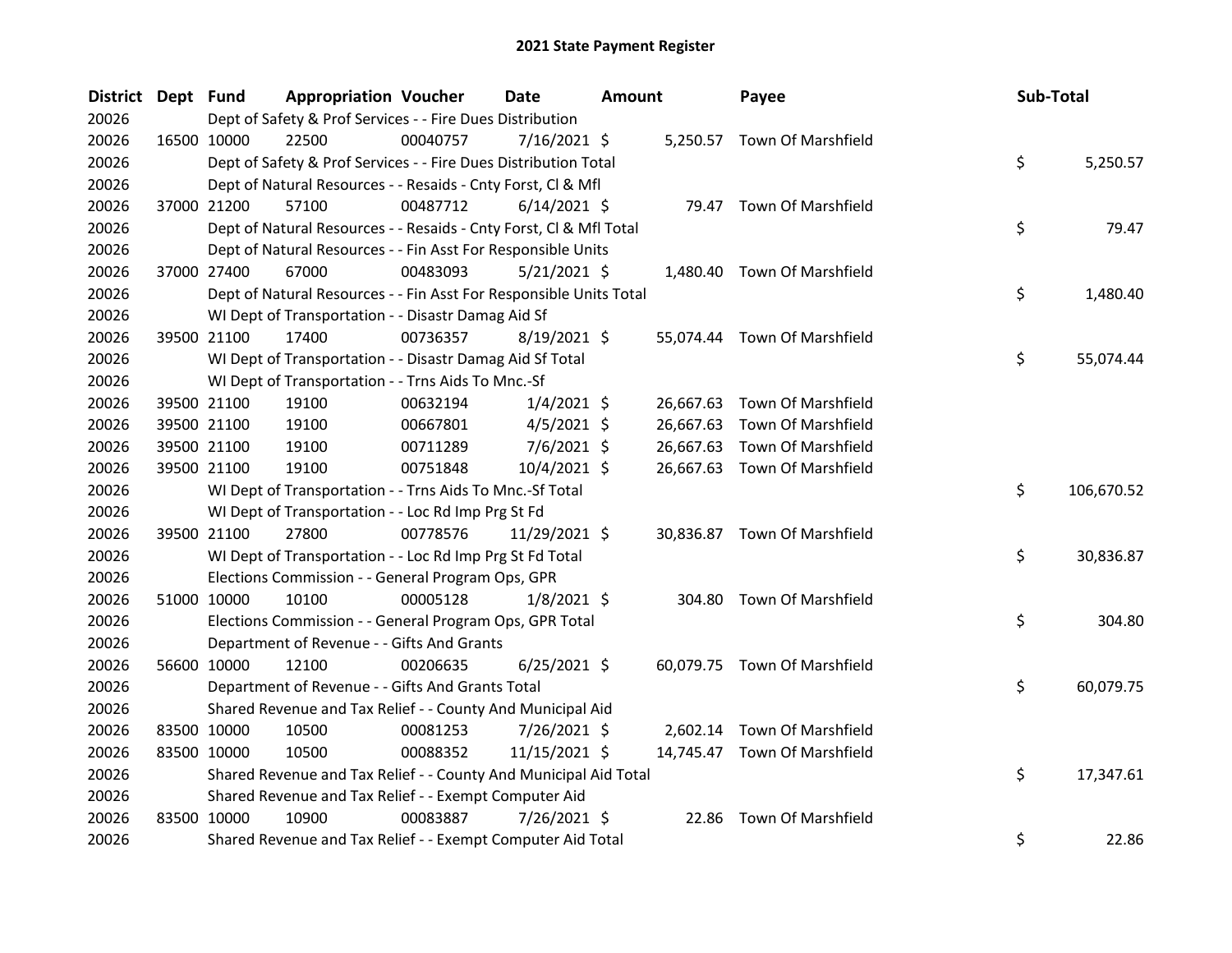| <b>District</b> | Dept | Fund        | <b>Appropriation Voucher</b>                                                  |          | Date            | <b>Amount</b> |            | Payee              |  | Sub-Total  |  |  |
|-----------------|------|-------------|-------------------------------------------------------------------------------|----------|-----------------|---------------|------------|--------------------|--|------------|--|--|
| 20026           |      |             | Shared Revenue and Tax Relief - - Utility Aid                                 |          |                 |               |            |                    |  |            |  |  |
| 20026           |      | 83500 10000 | 11000                                                                         | 00081253 | $7/26/2021$ \$  |               | 20.070.76  | Town Of Marshfield |  |            |  |  |
| 20026           |      | 83500 10000 | 11000                                                                         | 00088352 | $11/15/2021$ \$ |               | 113.901.64 | Town Of Marshfield |  |            |  |  |
| 20026           |      |             | Shared Revenue and Tax Relief - - Utility Aid Total                           |          | 133,972.40      |               |            |                    |  |            |  |  |
| 20026           |      |             | Shared Revenue and Tax Relief - - Personal Property Aid                       |          |                 |               |            |                    |  |            |  |  |
| 20026           |      | 83500 10000 | 11100                                                                         | 00077064 | $5/3/2021$ \$   |               | 977.05     | Town Of Marshfield |  |            |  |  |
| 20026           |      |             | Shared Revenue and Tax Relief - - Personal Property Aid Total                 |          |                 |               |            |                    |  | 977.05     |  |  |
| 20026           |      |             | Shared Revenue and Tax Relief - - State Aid; Video Service Provider Fee       |          |                 |               |            |                    |  |            |  |  |
| 20026           |      | 83500 10000 | 11200                                                                         | 00082924 | 7/26/2021 \$    |               | 1,543.81   | Town Of Marshfield |  |            |  |  |
| 20026           |      |             | Shared Revenue and Tax Relief - - State Aid; Video Service Provider Fee Total |          |                 |               |            |                    |  | 1,543.81   |  |  |
| 20026 Total     |      |             |                                                                               |          |                 |               |            |                    |  | 413,640.55 |  |  |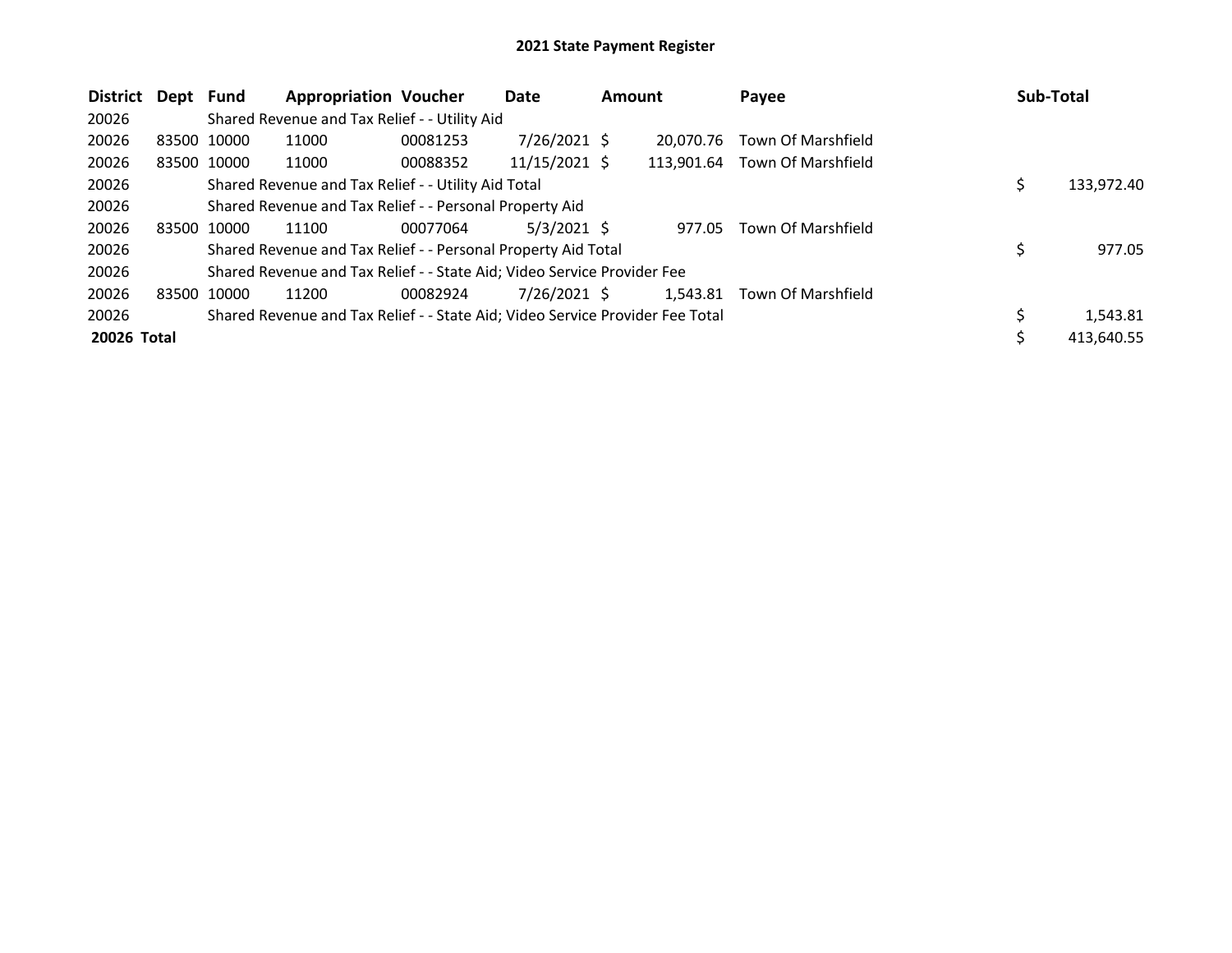| District Dept Fund |             | <b>Appropriation Voucher</b>                                        |          | <b>Date</b>    | <b>Amount</b> |           | Payee                     | Sub-Total |            |
|--------------------|-------------|---------------------------------------------------------------------|----------|----------------|---------------|-----------|---------------------------|-----------|------------|
| 20028              |             | Dept of Safety & Prof Services - - Fire Dues Distribution           |          |                |               |           |                           |           |            |
| 20028              | 16500 10000 | 22500                                                               | 00040758 | $7/16/2021$ \$ |               |           | 2,871.12 Town Of Metomen  |           |            |
| 20028              |             | Dept of Safety & Prof Services - - Fire Dues Distribution Total     |          |                |               |           |                           | \$        | 2,871.12   |
| 20028              |             | Dept of Natural Resources - - Aids In Lieu Of Taxes - Gener         |          |                |               |           |                           |           |            |
| 20028              | 37000 10000 | 50300                                                               | 00458879 | $1/26/2021$ \$ |               |           | 4,623.36 Town Of Metomen  |           |            |
| 20028              |             | Dept of Natural Resources - - Aids In Lieu Of Taxes - Gener Total   |          |                |               |           |                           | \$        | 4,623.36   |
| 20028              |             | Dept of Natural Resources - - Fin Asst For Responsible Units        |          |                |               |           |                           |           |            |
| 20028              | 37000 27400 | 67000                                                               | 00483671 | $5/21/2021$ \$ |               |           | 682.35 Town Of Metomen    |           |            |
| 20028              |             | Dept of Natural Resources - - Fin Asst For Responsible Units Total  |          |                |               |           |                           | \$        | 682.35     |
| 20028              |             | WI Dept of Transportation - - Trns Aids To Mnc.-Sf                  |          |                |               |           |                           |           |            |
| 20028              | 39500 21100 | 19100                                                               | 00632195 | $1/4/2021$ \$  |               | 31,056.39 | Town Of Metomen           |           |            |
| 20028              | 39500 21100 | 19100                                                               | 00667802 | $4/5/2021$ \$  |               | 31,056.39 | Town Of Metomen           |           |            |
| 20028              | 39500 21100 | 19100                                                               | 00711290 | $7/6/2021$ \$  |               | 31,056.39 | Town Of Metomen           |           |            |
| 20028              | 39500 21100 | 19100                                                               | 00751849 | 10/4/2021 \$   |               |           | 31,056.39 Town Of Metomen |           |            |
| 20028              |             | WI Dept of Transportation - - Trns Aids To Mnc.-Sf Total            |          |                |               |           |                           | \$        | 124,225.56 |
| 20028              |             | WI Dept of Transportation - - Loc Rd Imp Prg St Fd                  |          |                |               |           |                           |           |            |
| 20028              | 39500 21100 | 27800                                                               | 00776853 | 11/23/2021 \$  |               |           | 68,619.96 Town Of Metomen |           |            |
| 20028              |             | WI Dept of Transportation - - Loc Rd Imp Prg St Fd Total            |          |                |               |           |                           | \$        | 68,619.96  |
| 20028              |             | Department of Military Affairs - - Major Disaster Assist; Pif       |          |                |               |           |                           |           |            |
| 20028              | 46500 27200 | 36500                                                               | 00104102 | 12/21/2021 \$  |               |           | 8,062.91 Town Of Metomen  |           |            |
| 20028              |             | Department of Military Affairs - - Major Disaster Assist; Pif Total |          |                |               |           |                           | \$        | 8,062.91   |
| 20028              |             | Department of Revenue - - Gifts And Grants                          |          |                |               |           |                           |           |            |
| 20028              | 56600 10000 | 12100                                                               | 00206636 | $6/25/2021$ \$ |               |           | 38,413.36 Town Of Metomen |           |            |
| 20028              |             | Department of Revenue - - Gifts And Grants Total                    |          |                |               |           |                           | \$        | 38,413.36  |
| 20028              |             | Shared Revenue and Tax Relief - - County And Municipal Aid          |          |                |               |           |                           |           |            |
| 20028              | 83500 10000 | 10500                                                               | 00081254 | 7/26/2021 \$   |               |           | 1,333.57 Town Of Metomen  |           |            |
| 20028              | 83500 10000 | 10500                                                               | 00088353 | 11/15/2021 \$  |               |           | 7,556.90 Town Of Metomen  |           |            |
| 20028              |             | Shared Revenue and Tax Relief - - County And Municipal Aid Total    |          |                |               |           |                           | \$        | 8,890.47   |
| 20028              |             | Shared Revenue and Tax Relief - - Exempt Computer Aid               |          |                |               |           |                           |           |            |
| 20028              | 83500 10000 | 10900                                                               | 00083888 | 7/26/2021 \$   |               |           | 56.12 Town Of Metomen     |           |            |
| 20028              |             | Shared Revenue and Tax Relief - - Exempt Computer Aid Total         |          |                |               |           |                           | \$        | 56.12      |
| 20028              |             | Shared Revenue and Tax Relief - - Utility Aid                       |          |                |               |           |                           |           |            |
| 20028              | 83500 10000 | 11000                                                               | 00081254 | 7/26/2021 \$   |               | 1,594.75  | Town Of Metomen           |           |            |
| 20028              | 83500 10000 | 11000                                                               | 00088353 | 11/15/2021 \$  |               | 8,958.89  | Town Of Metomen           |           |            |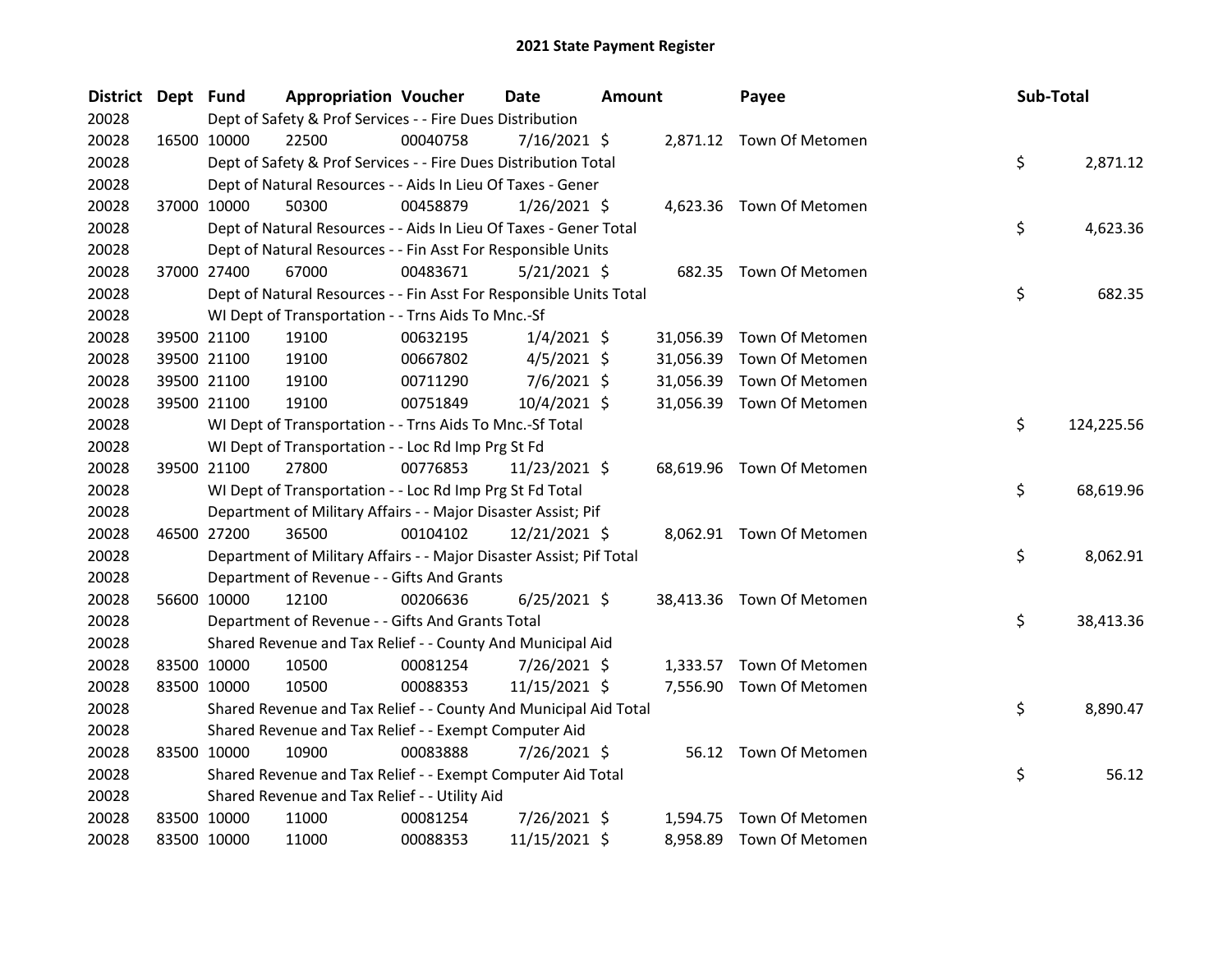| District Dept | Fund        | <b>Appropriation Voucher</b>                                  |          | <b>Date</b>   | Amount |          | Payee           | Sub-Total |            |
|---------------|-------------|---------------------------------------------------------------|----------|---------------|--------|----------|-----------------|-----------|------------|
| 20028         |             | Shared Revenue and Tax Relief - - Utility Aid Total           |          |               |        |          |                 |           | 10,553.64  |
| 20028         |             | Shared Revenue and Tax Relief - - Personal Property Aid       |          |               |        |          |                 |           |            |
| 20028         | 83500 10000 | 11100                                                         | 00077065 | $5/3/2021$ \$ |        | 3.408.01 | Town Of Metomen |           |            |
| 20028         |             | Shared Revenue and Tax Relief - - Personal Property Aid Total |          |               |        |          |                 |           | 3.408.01   |
| 20028 Total   |             |                                                               |          |               |        |          |                 |           | 270.406.86 |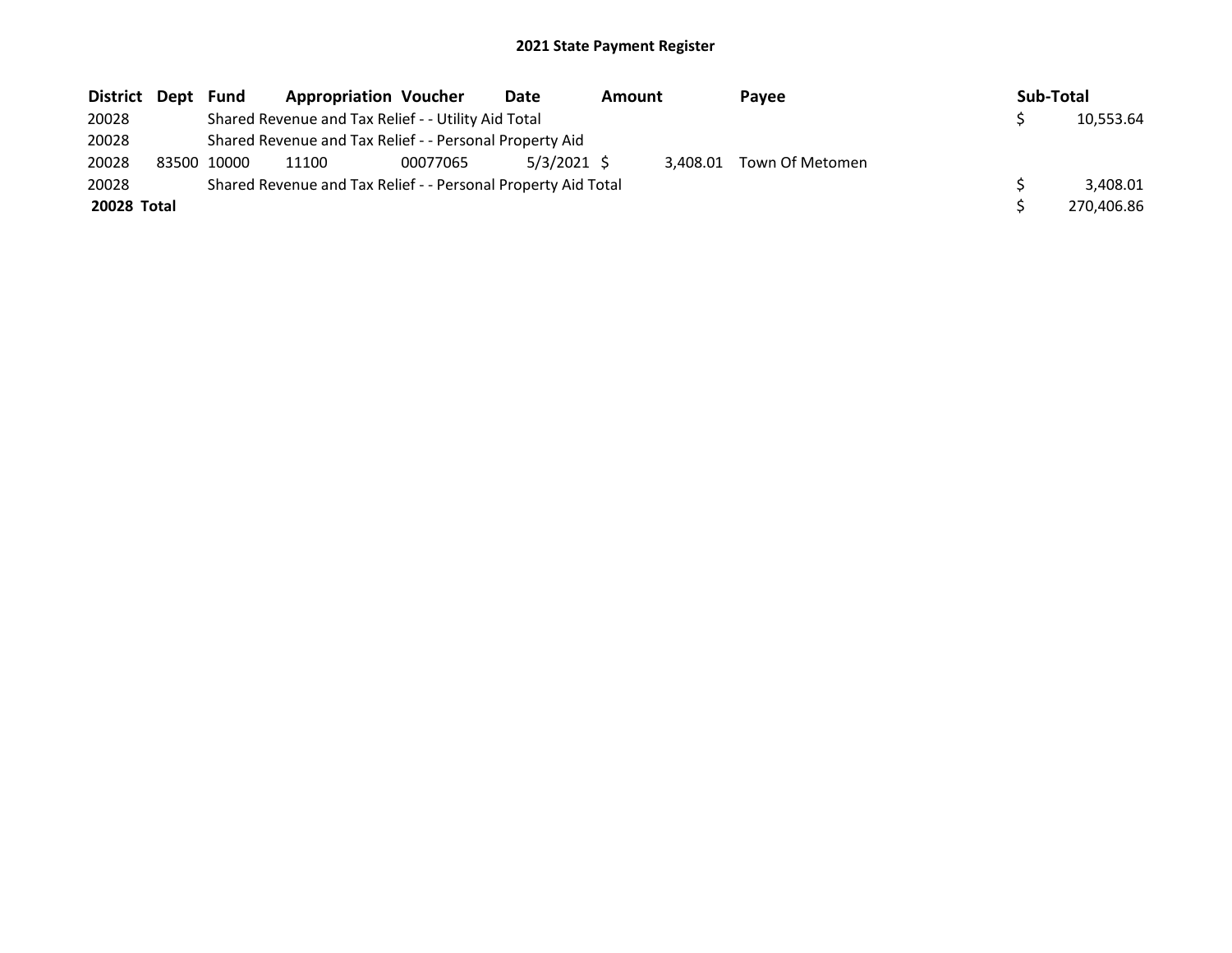| District Dept Fund |             |             | <b>Appropriation Voucher</b>                                       |          | <b>Date</b>    | <b>Amount</b> |           | Payee                      | Sub-Total |           |
|--------------------|-------------|-------------|--------------------------------------------------------------------|----------|----------------|---------------|-----------|----------------------------|-----------|-----------|
| 20030              |             |             | Dept of Safety & Prof Services - - Fire Dues Distribution          |          |                |               |           |                            |           |           |
| 20030              |             | 16500 10000 | 22500                                                              | 00040761 | $7/16/2021$ \$ |               |           | 2,648.34 Town Of Oakfield  |           |           |
| 20030              |             |             | Dept of Safety & Prof Services - - Fire Dues Distribution Total    |          |                |               |           |                            | \$        | 2,648.34  |
| 20030              |             |             | Dept of Natural Resources - - Aids In Lieu Of Taxes - Gener        |          |                |               |           |                            |           |           |
| 20030              |             | 37000 10000 | 50300                                                              | 00458953 | $1/26/2021$ \$ |               |           | 1,512.38 Town Of Oakfield  |           |           |
| 20030              |             | 37000 10000 | 50300                                                              | 00458954 | $1/26/2021$ \$ |               | 50,577.22 | Town Of Oakfield           |           |           |
| 20030              |             | 37000 10000 | 50300                                                              | 00476370 | $4/21/2021$ \$ |               |           | 183.41 Town Of Oakfield    |           |           |
| 20030              |             |             | Dept of Natural Resources - - Aids In Lieu Of Taxes - Gener Total  |          |                |               |           |                            | \$        | 52,273.01 |
| 20030              |             |             | Dept of Natural Resources - - Resaids - Cnty Forst, Cl & Mfl       |          |                |               |           |                            |           |           |
| 20030              |             | 37000 21200 | 57100                                                              | 00487713 | $6/14/2021$ \$ |               |           | 59.20 Town Of Oakfield     |           |           |
| 20030              |             |             | Dept of Natural Resources - - Resaids - Cnty Forst, Cl & Mfl Total |          |                |               |           |                            | \$        | 59.20     |
| 20030              |             |             | Dept of Natural Resources - - Fin Asst For Responsible Units       |          |                |               |           |                            |           |           |
| 20030              |             | 37000 27400 | 67000                                                              | 00483498 | $5/21/2021$ \$ |               |           | 2,442.40 Town Of Oakfield  |           |           |
| 20030              |             |             | Dept of Natural Resources - - Fin Asst For Responsible Units Total |          |                |               |           |                            | \$        | 2,442.40  |
| 20030              |             |             | WI Dept of Transportation - - Trns Aids To Mnc.-Sf                 |          |                |               |           |                            |           |           |
| 20030              |             | 39500 21100 | 19100                                                              | 00632196 | $1/4/2021$ \$  |               |           | 23,592.87 Town Of Oakfield |           |           |
| 20030              |             | 39500 21100 | 19100                                                              | 00667803 | $4/5/2021$ \$  |               |           | 23,592.87 Town Of Oakfield |           |           |
| 20030              |             | 39500 21100 | 19100                                                              | 00711291 | $7/6/2021$ \$  |               |           | 23,592.87 Town Of Oakfield |           |           |
| 20030              |             | 39500 21100 | 19100                                                              | 00751850 | 10/4/2021 \$   |               |           | 23,592.87 Town Of Oakfield |           |           |
| 20030              |             |             | WI Dept of Transportation - - Trns Aids To Mnc.-Sf Total           |          |                |               |           |                            | \$        | 94,371.48 |
| 20030              |             |             | Department of Justice - - Officer training reimbursement           |          |                |               |           |                            |           |           |
| 20030              |             | 45500 10000 | 21400                                                              | 00105682 | 11/22/2021 \$  |               |           | 320.00 Town Of Oakfield    |           |           |
| 20030              |             |             | Department of Justice - - Officer training reimbursement Total     |          |                |               |           |                            | \$        | 320.00    |
| 20030              |             |             | Department of Revenue - - Gifts And Grants                         |          |                |               |           |                            |           |           |
| 20030              |             | 56600 10000 | 12100                                                              | 00206637 | $6/25/2021$ \$ |               |           | 37,733.01 Town Of Oakfield |           |           |
| 20030              |             |             | Department of Revenue - - Gifts And Grants Total                   |          |                |               |           |                            | \$        | 37,733.01 |
| 20030              |             |             | Shared Revenue and Tax Relief - - County And Municipal Aid         |          |                |               |           |                            |           |           |
| 20030              | 83500 10000 |             | 10500                                                              | 00081255 | 7/26/2021 \$   |               |           | 4,096.81 Town Of Oakfield  |           |           |
| 20030              |             | 83500 10000 | 10500                                                              | 00088354 | 11/15/2021 \$  |               |           | 23,215.24 Town Of Oakfield |           |           |
| 20030              |             |             | Shared Revenue and Tax Relief - - County And Municipal Aid Total   |          |                |               |           |                            | \$        | 27,312.05 |
| 20030              |             |             | Shared Revenue and Tax Relief - - Exempt Computer Aid              |          |                |               |           |                            |           |           |
| 20030              |             | 83500 10000 | 10900                                                              | 00083889 | 7/26/2021 \$   |               |           | 47.81 Town Of Oakfield     |           |           |
| 20030              |             |             | Shared Revenue and Tax Relief - - Exempt Computer Aid Total        |          |                |               |           |                            | \$        | 47.81     |
| 20030              |             |             | Shared Revenue and Tax Relief - - Utility Aid                      |          |                |               |           |                            |           |           |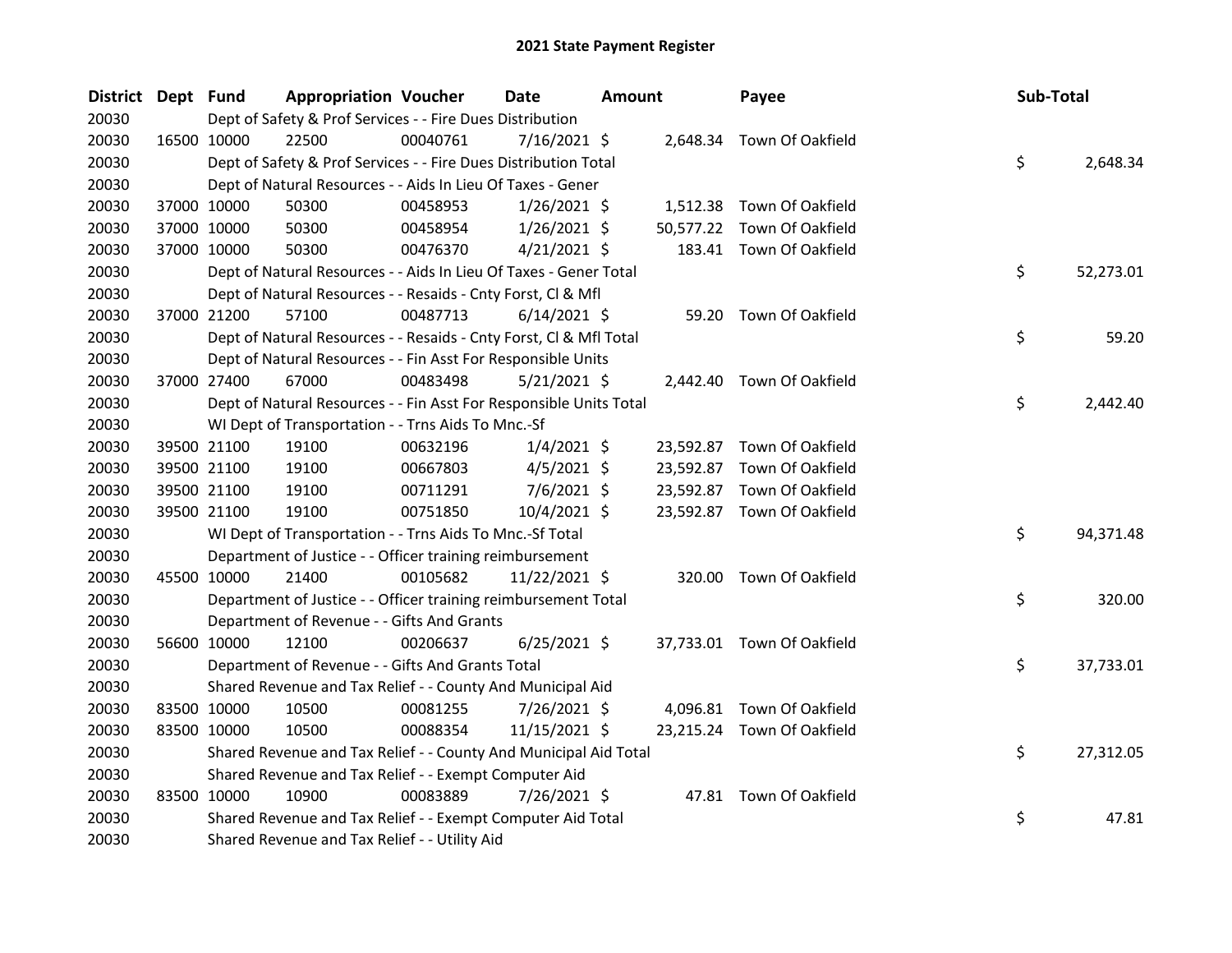| District Dept Fund |             | <b>Appropriation Voucher</b>                                  |          | Date            | <b>Amount</b> |           | <b>Pavee</b>     | <b>Sub-Total</b> |
|--------------------|-------------|---------------------------------------------------------------|----------|-----------------|---------------|-----------|------------------|------------------|
| 20030              | 83500 10000 | 11000                                                         | 00081255 | 7/26/2021 \$    |               | 6,839.86  | Town Of Oakfield |                  |
| 20030              | 83500 10000 | 11000                                                         | 00088354 | $11/15/2021$ \$ |               | 38.982.78 | Town Of Oakfield |                  |
| 20030              |             | Shared Revenue and Tax Relief - - Utility Aid Total           |          |                 |               |           |                  | 45.822.64        |
| 20030              |             | Shared Revenue and Tax Relief - - Personal Property Aid       |          |                 |               |           |                  |                  |
| 20030              | 83500 10000 | 11100                                                         | 00077066 | $5/3/2021$ \$   |               | 441.57    | Town Of Oakfield |                  |
| 20030              |             | Shared Revenue and Tax Relief - - Personal Property Aid Total |          |                 |               |           |                  | 441.57           |
| 20030 Total        |             |                                                               |          |                 |               |           |                  | 263,471.51       |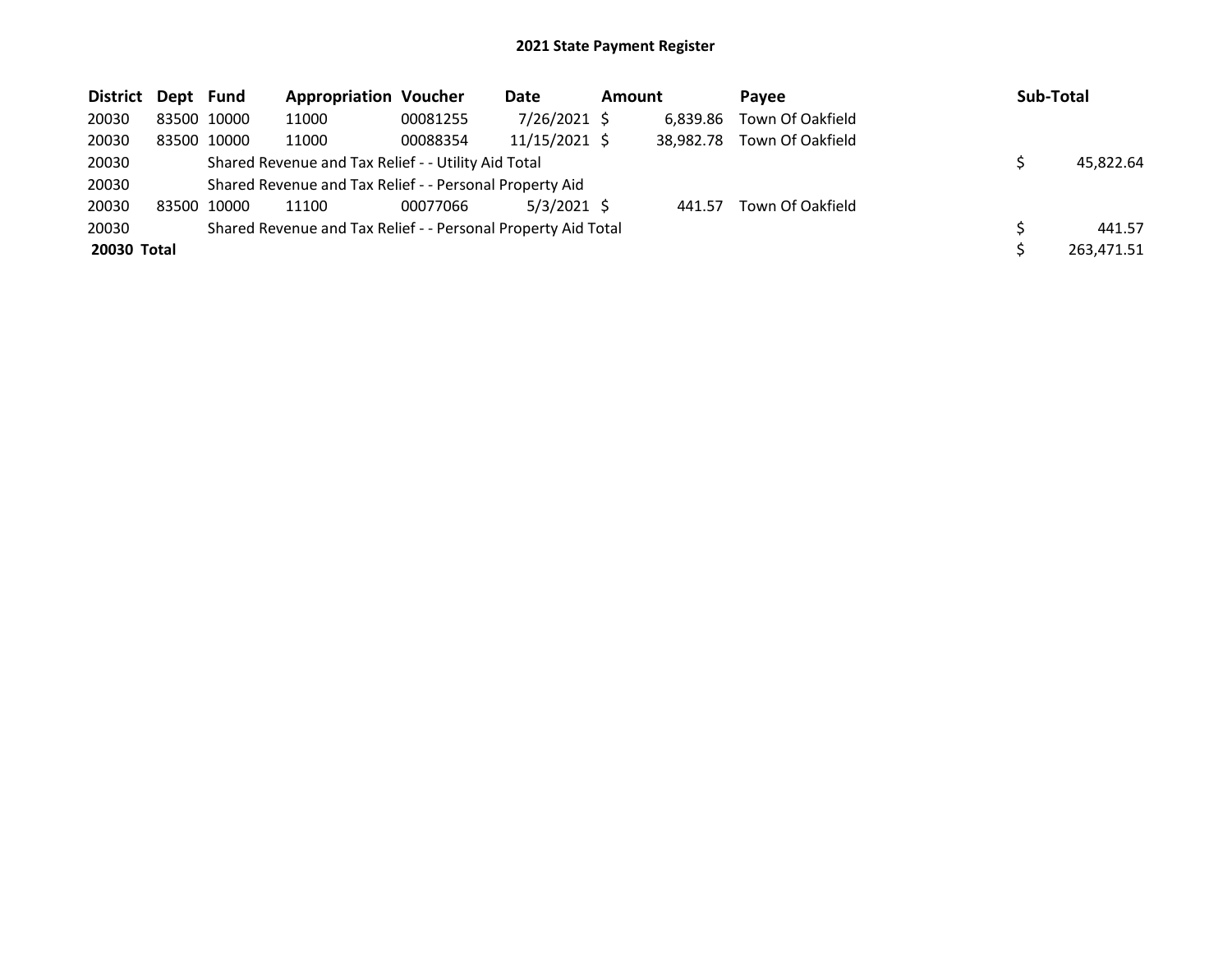| District Dept Fund |             | <b>Appropriation Voucher</b>                                       |          | <b>Date</b>    | Amount |           | Payee                     | Sub-Total |            |
|--------------------|-------------|--------------------------------------------------------------------|----------|----------------|--------|-----------|---------------------------|-----------|------------|
| 20032              |             | Dept of Safety & Prof Services - - Fire Dues Distribution          |          |                |        |           |                           |           |            |
| 20032              |             | 16500 10000<br>22500                                               | 00040763 | $7/16/2021$ \$ |        |           | 8,710.34 Town Of Osceola  |           |            |
| 20032              |             | Dept of Safety & Prof Services - - Fire Dues Distribution Total    |          |                |        |           |                           | \$        | 8,710.34   |
| 20032              |             | Dept of Natural Resources - - Aids In Lieu Of Taxes - Gener        |          |                |        |           |                           |           |            |
| 20032              |             | 50300<br>37000 10000                                               | 00458890 | 1/26/2021 \$   |        |           | 903.66 Town Of Osceola    |           |            |
| 20032              |             | Dept of Natural Resources - - Aids In Lieu Of Taxes - Gener Total  |          |                |        |           |                           | \$        | 903.66     |
| 20032              |             | Dept of Natural Resources - - GPO -Federal Funds                   |          |                |        |           |                           |           |            |
| 20032              |             | 38100<br>37000 21200                                               | 00466871 | $3/12/2021$ \$ |        |           | 2,726.76 Town Of Osceola  |           |            |
| 20032              |             | Dept of Natural Resources - - GPO -Federal Funds Total             |          |                |        |           |                           | \$        | 2,726.76   |
| 20032              |             | Dept of Natural Resources - - Enf A - Boating Enforcement          |          |                |        |           |                           |           |            |
| 20032              |             | 37000 21200<br>55000                                               | 00466871 | $3/12/2021$ \$ |        |           | 5,617.26 Town Of Osceola  |           |            |
| 20032              |             | Dept of Natural Resources - - Enf A - Boating Enforcement Total    |          |                |        |           |                           | \$        | 5,617.26   |
| 20032              |             | Dept of Natural Resources - - Resaids - Cnty Forst, Cl & Mfl       |          |                |        |           |                           |           |            |
| 20032              |             | 37000 21200<br>57100                                               | 00487714 | $6/14/2021$ \$ |        |           | 94.40 Town Of Osceola     |           |            |
| 20032              |             | Dept of Natural Resources - - Resaids - Cnty Forst, Cl & Mfl Total |          |                |        |           |                           | \$        | 94.40      |
| 20032              |             | Dept of Natural Resources - - Aids In Lieu Of Taxes - Sum S        |          |                |        |           |                           |           |            |
| 20032              |             | 37000 21200<br>57900                                               | 00475818 | $4/21/2021$ \$ |        |           | 3,103.56 Town Of Osceola  |           |            |
| 20032              |             | Dept of Natural Resources - - Aids In Lieu Of Taxes - Sum S Total  |          |                |        |           |                           | \$        | 3,103.56   |
| 20032              |             | Dept of Natural Resources - - Fin Asst For Responsible Units       |          |                |        |           |                           |           |            |
| 20032              |             | 37000 27400<br>67000                                               | 00483487 | $5/21/2021$ \$ |        |           | 1,695.96 Town Of Osceola  |           |            |
| 20032              |             | Dept of Natural Resources - - Fin Asst For Responsible Units Total |          |                |        |           |                           | \$        | 1,695.96   |
| 20032              |             | WI Dept of Transportation - - Trns Aids To Mnc.-Sf                 |          |                |        |           |                           |           |            |
| 20032              |             | 39500 21100<br>19100                                               | 00632197 | $1/4/2021$ \$  |        | 27,889.65 | Town Of Osceola           |           |            |
| 20032              |             | 39500 21100<br>19100                                               | 00667804 | $4/5/2021$ \$  |        | 27,889.65 | Town Of Osceola           |           |            |
| 20032              |             | 39500 21100<br>19100                                               | 00711292 | 7/6/2021 \$    |        | 27,889.65 | Town Of Osceola           |           |            |
| 20032              |             | 19100<br>39500 21100                                               | 00751851 | 10/4/2021 \$   |        |           | 27,889.65 Town Of Osceola |           |            |
| 20032              |             | WI Dept of Transportation - - Trns Aids To Mnc.-Sf Total           |          |                |        |           |                           | \$        | 111,558.60 |
| 20032              |             | Department of Justice - - Officer training reimbursement           |          |                |        |           |                           |           |            |
| 20032              |             | 45500 10000<br>21400                                               | 00105891 | 11/24/2021 \$  |        |           | 640.00 Town Of Osceola    |           |            |
| 20032              |             | Department of Justice - - Officer training reimbursement Total     |          |                |        |           |                           | \$        | 640.00     |
| 20032              |             | Department of Revenue - - Gifts And Grants                         |          |                |        |           |                           |           |            |
| 20032              | 56600 10000 | 12100                                                              | 00206638 | $6/25/2021$ \$ |        |           | 96,399.74 Town Of Osceola |           |            |
| 20032              |             | Department of Revenue - - Gifts And Grants Total                   |          |                |        |           |                           | \$        | 96,399.74  |
| 20032              |             | Shared Revenue and Tax Relief - - County And Municipal Aid         |          |                |        |           |                           |           |            |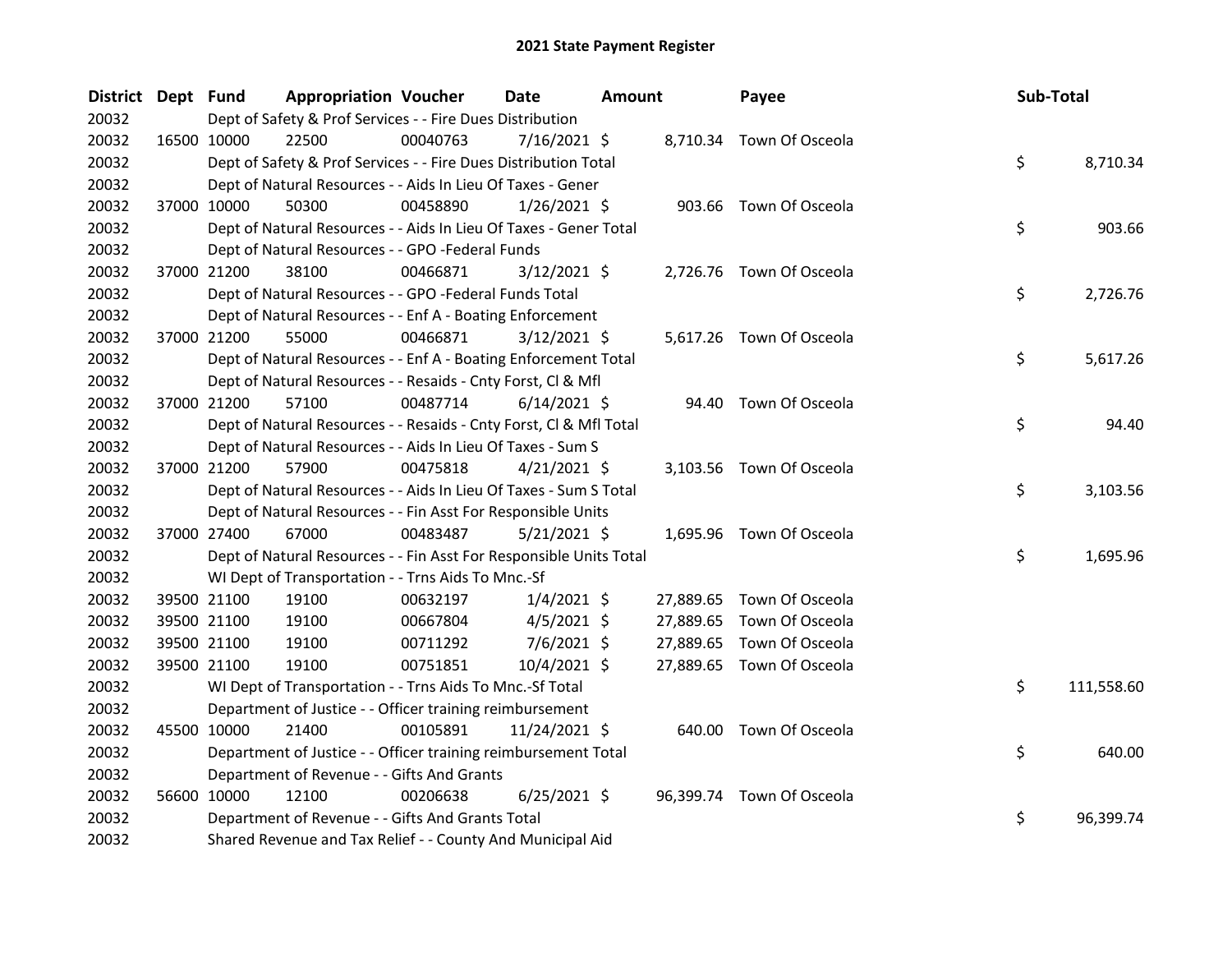| <b>District</b> | Dept Fund |             | <b>Appropriation Voucher</b>                                        |          | Date            | <b>Amount</b> |           | Payee           | <b>Sub-Total</b> |
|-----------------|-----------|-------------|---------------------------------------------------------------------|----------|-----------------|---------------|-----------|-----------------|------------------|
| 20032           |           | 83500 10000 | 10500                                                               | 00081256 | $7/26/2021$ \$  |               | 3,297.19  | Town Of Osceola |                  |
| 20032           |           | 83500 10000 | 10500                                                               | 00088355 | 11/15/2021 \$   |               | 18,684.07 | Town Of Osceola |                  |
| 20032           |           |             | Shared Revenue and Tax Relief - - County And Municipal Aid Total    |          |                 |               |           |                 | \$<br>21,981.26  |
| 20032           |           |             | Shared Revenue and Tax Relief - - Exempt Computer Aid               |          |                 |               |           |                 |                  |
| 20032           |           | 83500 10000 | 10900                                                               | 00083890 | $7/26/2021$ \$  |               | 49.89     | Town Of Osceola |                  |
| 20032           |           |             | Shared Revenue and Tax Relief - - Exempt Computer Aid Total         |          |                 |               |           |                 | \$<br>49.89      |
| 20032           |           |             | Shared Revenue and Tax Relief - - Utility Aid                       |          |                 |               |           |                 |                  |
| 20032           |           | 83500 10000 | 11000                                                               | 00081256 | $7/26/2021$ \$  |               | 15.66     | Town Of Osceola |                  |
| 20032           |           | 83500 10000 | 11000                                                               | 00088355 | $11/15/2021$ \$ |               | 180.90    | Town Of Osceola |                  |
| 20032           |           |             | Shared Revenue and Tax Relief - - Utility Aid Total                 |          |                 |               |           |                 | \$<br>196.56     |
| 20032           |           |             | Shared Revenue and Tax Relief - - Personal Property Aid             |          |                 |               |           |                 |                  |
| 20032           | 83500     | 10000       | 11100                                                               | 00077067 | $5/3/2021$ \$   |               | 305.27    | Town Of Osceola |                  |
| 20032           |           |             | Shared Revenue and Tax Relief - - Personal Property Aid Total       |          |                 |               |           |                 | \$<br>305.27     |
| 20032           |           |             | Shared Revenue and Tax Relief - - Payments For Municipal Svcs       |          |                 |               |           |                 |                  |
| 20032           |           | 83500 10000 | 50100                                                               | 00073605 | $2/1/2021$ \$   |               | 429.50    | Town Of Osceola |                  |
| 20032           |           |             | Shared Revenue and Tax Relief - - Payments For Municipal Svcs Total |          |                 |               |           |                 | 429.50           |
| 20032 Total     |           |             |                                                                     |          |                 |               |           |                 | 254,412.76       |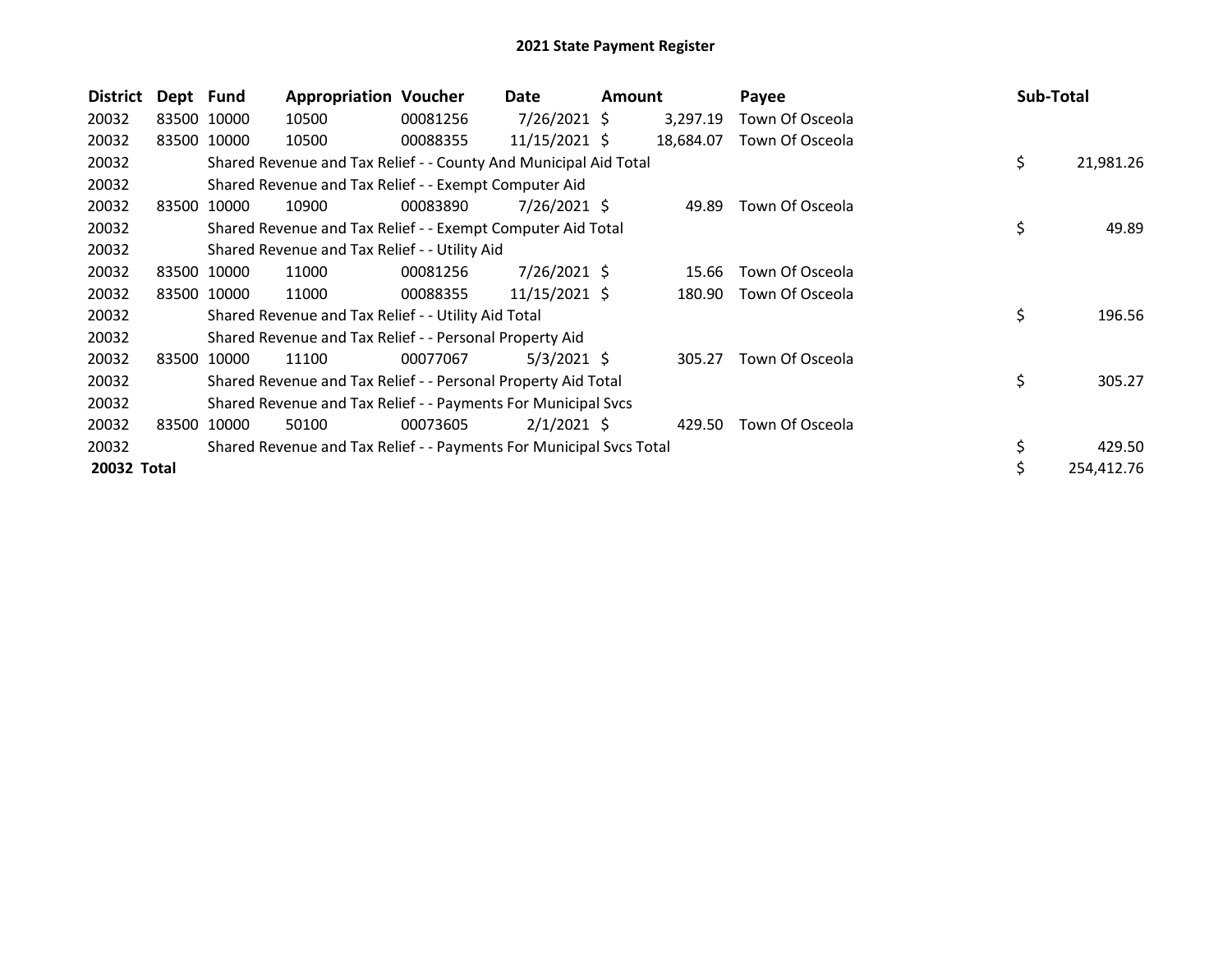| <b>District</b> | Dept Fund |             | <b>Appropriation Voucher</b>                                       |          | Date           | <b>Amount</b> |           | Payee                   | Sub-Total |            |
|-----------------|-----------|-------------|--------------------------------------------------------------------|----------|----------------|---------------|-----------|-------------------------|-----------|------------|
| 20034           |           |             | Dept of Safety & Prof Services - - Fire Dues Distribution          |          |                |               |           |                         |           |            |
| 20034           |           | 16500 10000 | 22500                                                              | 00040765 | 7/16/2021 \$   |               |           | 4,856.90 Town of Ripon  |           |            |
| 20034           |           |             | Dept of Safety & Prof Services - - Fire Dues Distribution Total    |          |                |               |           |                         | \$        | 4,856.90   |
| 20034           |           |             | Dept of Natural Resources - - Aids In Lieu Of Taxes - Gener        |          |                |               |           |                         |           |            |
| 20034           |           | 37000 10000 | 50300                                                              | 00458960 | $1/26/2021$ \$ |               |           | 1,927.80 Town of Ripon  |           |            |
| 20034           |           |             | Dept of Natural Resources - - Aids In Lieu Of Taxes - Gener Total  |          |                |               |           |                         | \$        | 1,927.80   |
| 20034           |           |             | Dept of Natural Resources - - Aids In Lieu Of Taxes - Sum S        |          |                |               |           |                         |           |            |
| 20034           |           | 37000 21200 | 57900                                                              | 00476429 | $4/21/2021$ \$ |               |           | 14.87 Town of Ripon     |           |            |
| 20034           |           |             | Dept of Natural Resources - - Aids In Lieu Of Taxes - Sum S Total  |          |                |               |           |                         | \$        | 14.87      |
| 20034           |           |             | Dept of Natural Resources - - Fin Asst For Responsible Units       |          |                |               |           |                         |           |            |
| 20034           |           | 37000 27400 | 67000                                                              | 00483969 | 5/21/2021 \$   |               |           | 3,116.93 Town of Ripon  |           |            |
| 20034           |           |             | Dept of Natural Resources - - Fin Asst For Responsible Units Total |          |                |               |           |                         | \$        | 3,116.93   |
| 20034           |           |             | WI Dept of Transportation - - Trns Aids To Mnc.-Sf                 |          |                |               |           |                         |           |            |
| 20034           |           | 39500 21100 | 19100                                                              | 00632198 | $1/4/2021$ \$  |               |           | 27,961.92 Town of Ripon |           |            |
| 20034           |           | 39500 21100 | 19100                                                              | 00667805 | $4/5/2021$ \$  |               |           | 27,961.92 Town of Ripon |           |            |
| 20034           |           | 39500 21100 | 19100                                                              | 00711293 | $7/6/2021$ \$  |               |           | 27,961.92 Town of Ripon |           |            |
| 20034           |           | 39500 21100 | 19100                                                              | 00751852 | 10/4/2021 \$   |               |           | 27,961.92 Town of Ripon |           |            |
| 20034           |           |             | WI Dept of Transportation - - Trns Aids To Mnc.-Sf Total           |          |                |               |           |                         | \$        | 111,847.68 |
| 20034           |           |             | Department of Justice - - Officer training reimbursement           |          |                |               |           |                         |           |            |
| 20034           |           | 45500 10000 | 21400                                                              | 00105874 | 11/24/2021 \$  |               |           | 480.00 Town of Ripon    |           |            |
| 20034           |           |             | Department of Justice - - Officer training reimbursement Total     |          |                |               |           |                         | \$        | 480.00     |
| 20034           |           |             | Department of Revenue - - Gifts And Grants                         |          |                |               |           |                         |           |            |
| 20034           |           | 56600 10000 | 12100                                                              | 00206639 | $6/25/2021$ \$ |               |           | 72,273.64 Town of Ripon |           |            |
| 20034           |           |             | Department of Revenue - - Gifts And Grants Total                   |          |                |               |           |                         | \$        | 72,273.64  |
| 20034           |           |             | Shared Revenue and Tax Relief - - County And Municipal Aid         |          |                |               |           |                         |           |            |
| 20034           |           | 83500 10000 | 10500                                                              | 00081257 | 7/26/2021 \$   |               |           | 4,875.25 Town of Ripon  |           |            |
| 20034           |           | 83500 10000 | 10500                                                              | 00088356 | 11/15/2021 \$  |               | 27,626.44 | Town of Ripon           |           |            |
| 20034           |           |             | Shared Revenue and Tax Relief - - County And Municipal Aid Total   |          |                |               |           |                         | \$        | 32,501.69  |
| 20034           |           |             | Shared Revenue and Tax Relief - - Exempt Computer Aid              |          |                |               |           |                         |           |            |
| 20034           |           | 83500 10000 | 10900                                                              | 00083891 | 7/26/2021 \$   |               |           | 697.34 Town of Ripon    |           |            |
| 20034           |           |             | Shared Revenue and Tax Relief - - Exempt Computer Aid Total        |          |                |               |           |                         | \$        | 697.34     |
| 20034           |           |             | Shared Revenue and Tax Relief - - Personal Property Aid            |          |                |               |           |                         |           |            |
| 20034           |           | 83500 10000 | 11100                                                              | 00077068 | $5/3/2021$ \$  |               |           | 1,231.22 Town of Ripon  |           |            |
| 20034           |           |             | Shared Revenue and Tax Relief - - Personal Property Aid Total      |          |                |               |           |                         | \$        | 1,231.22   |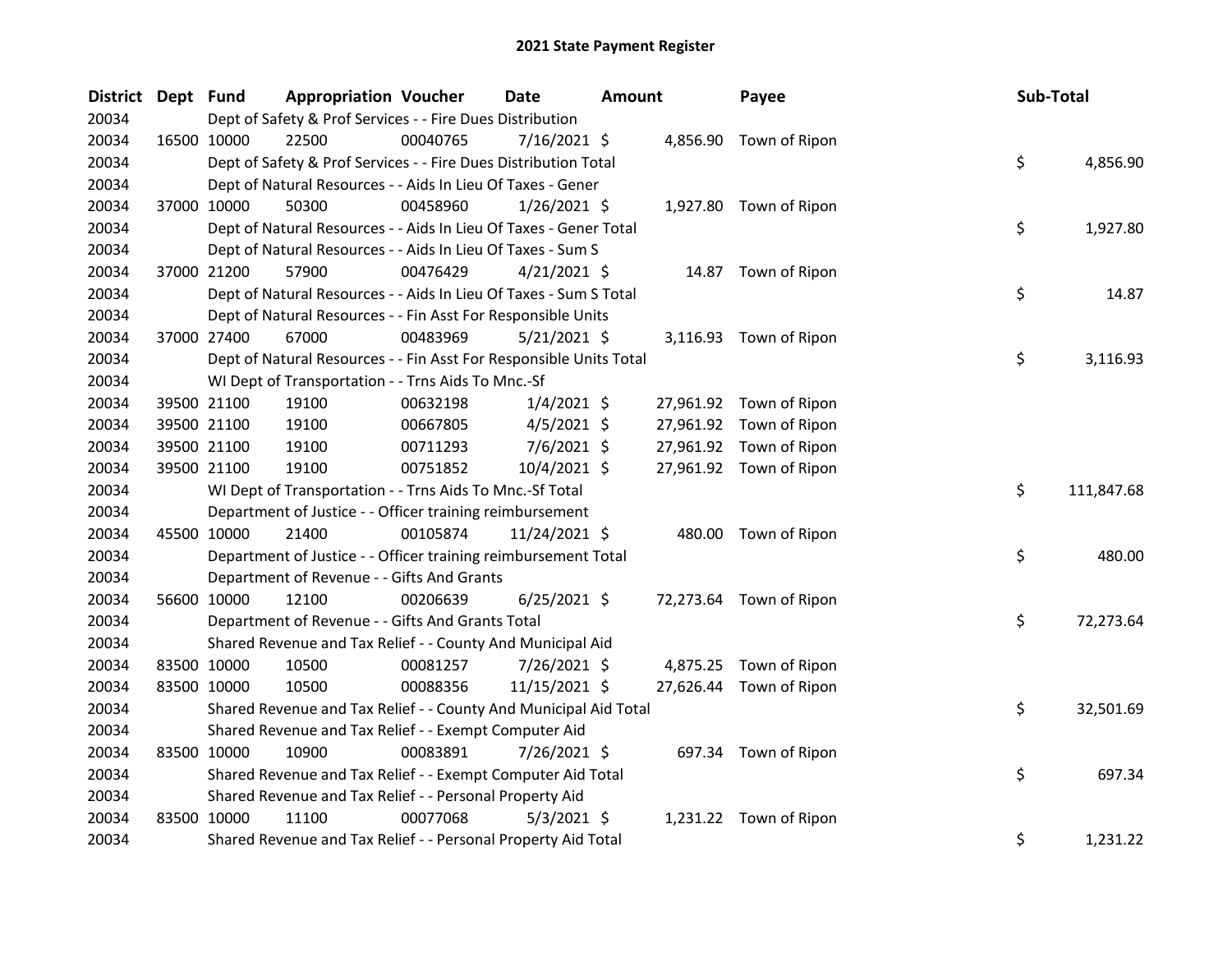| District Dept Fund |             | <b>Appropriation Voucher</b>                                                  |          | Date         | Amount |          | Pavee         | Sub-Total |            |
|--------------------|-------------|-------------------------------------------------------------------------------|----------|--------------|--------|----------|---------------|-----------|------------|
| 20034              |             | Shared Revenue and Tax Relief - - State Aid; Video Service Provider Fee       |          |              |        |          |               |           |            |
| 20034              | 83500 10000 | 11200                                                                         | 00082925 | 7/26/2021 \$ |        | 1.846.27 | Town of Ripon |           |            |
| 20034              |             | Shared Revenue and Tax Relief - - State Aid; Video Service Provider Fee Total |          |              |        |          |               |           | 1.846.27   |
| 20034 Total        |             |                                                                               |          |              |        |          |               |           | 230.794.34 |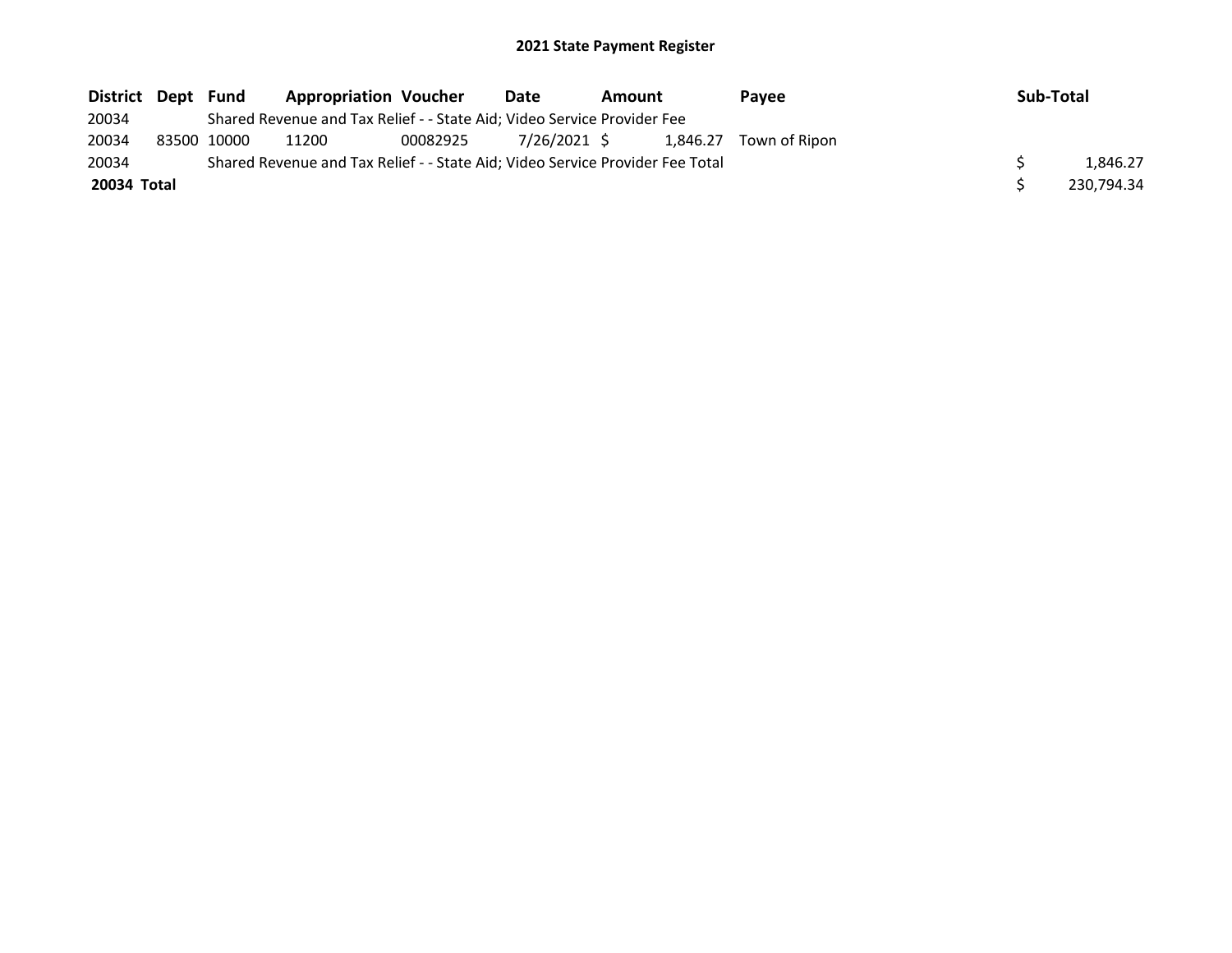| District Dept Fund |             | <b>Appropriation Voucher</b>                                       |          | <b>Date</b>    | <b>Amount</b> |           | Payee                       | Sub-Total |            |
|--------------------|-------------|--------------------------------------------------------------------|----------|----------------|---------------|-----------|-----------------------------|-----------|------------|
| 20036              |             | Dept of Safety & Prof Services - - Fire Dues Distribution          |          |                |               |           |                             |           |            |
| 20036              | 16500 10000 | 22500                                                              | 00040766 | $7/16/2021$ \$ |               |           | 3,254.60 Town Of Rosendale  |           |            |
| 20036              |             | Dept of Safety & Prof Services - - Fire Dues Distribution Total    |          |                |               |           |                             | \$        | 3,254.60   |
| 20036              |             | Dept of Natural Resources - - Aids In Lieu Of Taxes - Gener        |          |                |               |           |                             |           |            |
| 20036              | 37000 10000 | 50300                                                              | 00458857 | $1/26/2021$ \$ |               |           | 109.70 Town Of Rosendale    |           |            |
| 20036              | 37000 10000 | 50300                                                              | 00458858 | $1/26/2021$ \$ |               |           | 14,941.71 Town Of Rosendale |           |            |
| 20036              |             | Dept of Natural Resources - - Aids In Lieu Of Taxes - Gener Total  |          |                |               |           |                             | \$        | 15,051.41  |
| 20036              |             | Dept of Natural Resources - - Resaids - Cnty Forst, Cl & Mfl       |          |                |               |           |                             |           |            |
| 20036              | 37000 21200 | 57100                                                              | 00487715 | $6/14/2021$ \$ |               | 25.64     | Town Of Rosendale           |           |            |
| 20036              |             | Dept of Natural Resources - - Resaids - Cnty Forst, CI & Mfl Total |          |                |               |           |                             | \$        | 25.64      |
| 20036              |             | Dept of Natural Resources - - Fin Asst For Responsible Units       |          |                |               |           |                             |           |            |
| 20036              | 37000 27400 | 67000                                                              | 00483033 | $5/21/2021$ \$ |               |           | 2,542.36 Town Of Rosendale  |           |            |
| 20036              |             | Dept of Natural Resources - - Fin Asst For Responsible Units Total |          |                |               |           |                             | \$        | 2,542.36   |
| 20036              |             | WI Dept of Transportation - - Trns Aids To Mnc.-Sf                 |          |                |               |           |                             |           |            |
| 20036              | 39500 21100 | 19100                                                              | 00632199 | $1/4/2021$ \$  |               | 27,889.65 | Town Of Rosendale           |           |            |
| 20036              | 39500 21100 | 19100                                                              | 00667806 | $4/5/2021$ \$  |               | 27,889.65 | Town Of Rosendale           |           |            |
| 20036              | 39500 21100 | 19100                                                              | 00711294 | 7/6/2021 \$    |               | 27,889.65 | Town Of Rosendale           |           |            |
| 20036              | 39500 21100 | 19100                                                              | 00751853 | 10/4/2021 \$   |               |           | 27,889.65 Town Of Rosendale |           |            |
| 20036              |             | WI Dept of Transportation - - Trns Aids To Mnc.-Sf Total           |          |                |               |           |                             | \$        | 111,558.60 |
| 20036              |             | Department of Revenue - - Gifts And Grants                         |          |                |               |           |                             |           |            |
| 20036              | 56600 10000 | 12100                                                              | 00206640 | $6/25/2021$ \$ |               |           | 36,476.99 Town Of Rosendale |           |            |
| 20036              |             | Department of Revenue - - Gifts And Grants Total                   |          |                |               |           |                             | \$        | 36,476.99  |
| 20036              |             | Shared Revenue and Tax Relief - - County And Municipal Aid         |          |                |               |           |                             |           |            |
| 20036              | 83500 10000 | 10500                                                              | 00081258 | 7/26/2021 \$   |               |           | 1,662.77 Town Of Rosendale  |           |            |
| 20036              | 83500 10000 | 10500                                                              | 00088357 | 11/15/2021 \$  |               |           | 9,422.39 Town Of Rosendale  |           |            |
| 20036              |             | Shared Revenue and Tax Relief - - County And Municipal Aid Total   |          |                |               |           |                             | \$        | 11,085.16  |
| 20036              |             | Shared Revenue and Tax Relief - - Exempt Computer Aid              |          |                |               |           |                             |           |            |
| 20036              | 83500 10000 | 10900                                                              | 00083892 | 7/26/2021 \$   |               |           | 3.11 Town Of Rosendale      |           |            |
| 20036              |             | Shared Revenue and Tax Relief - - Exempt Computer Aid Total        |          |                |               |           |                             | \$        | 3.11       |
| 20036              |             | Shared Revenue and Tax Relief - - Personal Property Aid            |          |                |               |           |                             |           |            |
| 20036              | 83500 10000 | 11100                                                              | 00077069 | $5/3/2021$ \$  |               |           | 1,218.94 Town Of Rosendale  |           |            |
| 20036              |             | Shared Revenue and Tax Relief - - Personal Property Aid Total      |          |                |               |           |                             | \$        | 1,218.94   |
| 20036 Total        |             |                                                                    |          |                |               |           |                             | \$        | 181,216.81 |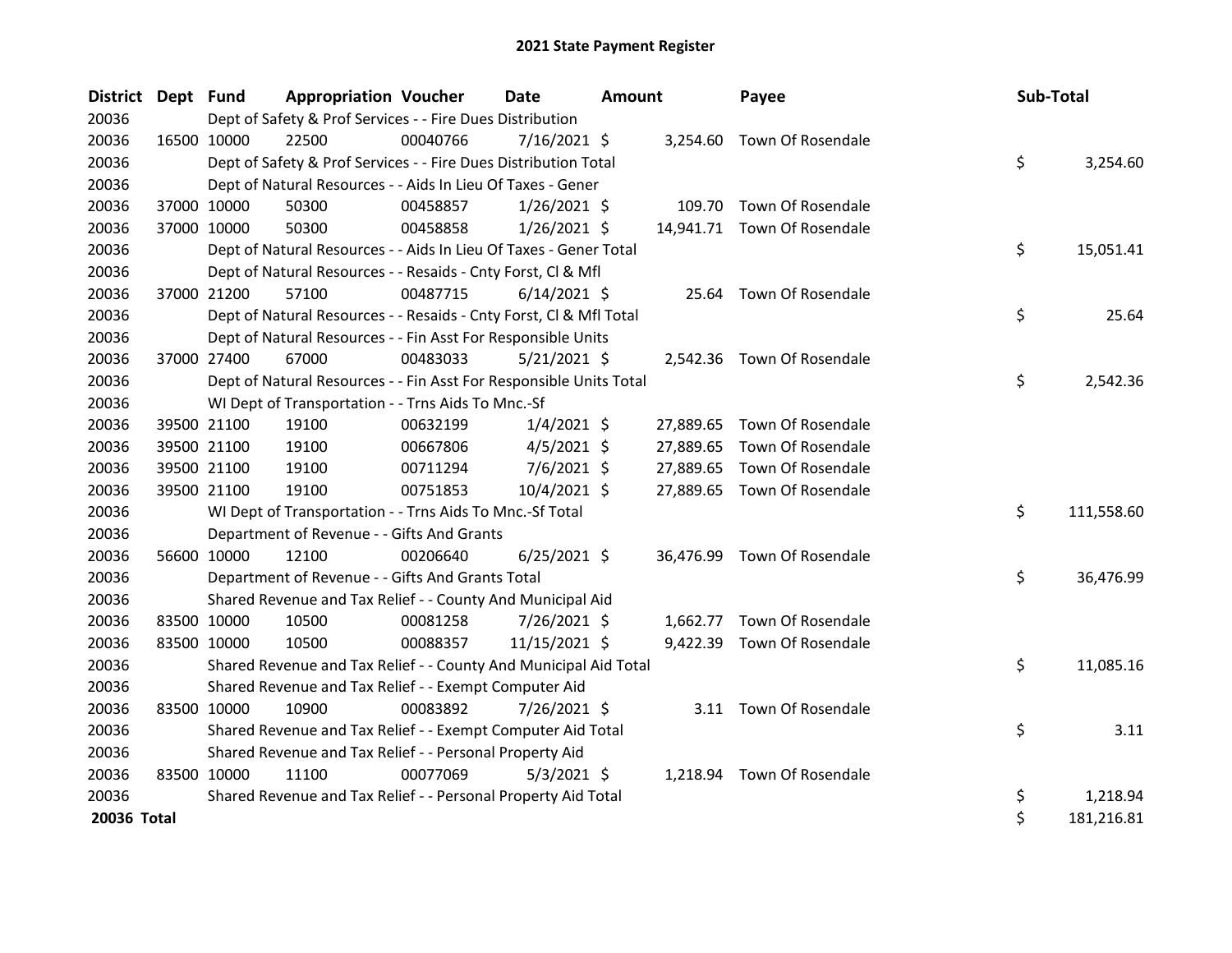| District Dept Fund |             | <b>Appropriation Voucher</b>                                       |          | <b>Date</b>    | <b>Amount</b> |           | Payee                        | Sub-Total |           |
|--------------------|-------------|--------------------------------------------------------------------|----------|----------------|---------------|-----------|------------------------------|-----------|-----------|
| 20038              |             | Dept of Safety & Prof Services - - Fire Dues Distribution          |          |                |               |           |                              |           |           |
| 20038              | 16500 10000 | 22500                                                              | 00040769 | $7/16/2021$ \$ |               |           | 2,547.56 Town Of Springvale  |           |           |
| 20038              |             | Dept of Safety & Prof Services - - Fire Dues Distribution Total    |          |                |               |           |                              | \$        | 2,547.56  |
| 20038              |             | Dept of Natural Resources - - Aids In Lieu Of Taxes - Gener        |          |                |               |           |                              |           |           |
| 20038              | 37000 10000 | 50300                                                              | 00458865 | $1/26/2021$ \$ |               |           | 5,446.42 Town Of Springvale  |           |           |
| 20038              | 37000 10000 | 50300                                                              | 00475572 | $4/21/2021$ \$ |               |           | 2.50 Town Of Springvale      |           |           |
| 20038              |             | Dept of Natural Resources - - Aids In Lieu Of Taxes - Gener Total  |          |                |               |           |                              | \$        | 5,448.92  |
| 20038              |             | Dept of Natural Resources - - Resaids - Cnty Forst, Cl & Mfl       |          |                |               |           |                              |           |           |
| 20038              | 37000 21200 | 57100                                                              | 00487716 | $6/14/2021$ \$ |               | 5.80      | Town Of Springvale           |           |           |
| 20038              |             | Dept of Natural Resources - - Resaids - Cnty Forst, Cl & Mfl Total |          |                |               |           |                              | \$        | 5.80      |
| 20038              |             | Dept of Natural Resources - - Aids In Lieu Of Taxes - Sum S        |          |                |               |           |                              |           |           |
| 20038              | 37000 21200 | 57900                                                              | 00475571 | $4/21/2021$ \$ |               |           | 59.40 Town Of Springvale     |           |           |
| 20038              |             | Dept of Natural Resources - - Aids In Lieu Of Taxes - Sum S Total  |          |                |               |           |                              | \$        | 59.40     |
| 20038              |             | Dept of Natural Resources - - Fin Asst For Responsible Units       |          |                |               |           |                              |           |           |
| 20038              | 37000 27400 | 67000                                                              | 00483274 | $5/21/2021$ \$ |               | 498.49    | Town Of Springvale           |           |           |
| 20038              |             | Dept of Natural Resources - - Fin Asst For Responsible Units Total |          |                |               |           |                              | \$        | 498.49    |
| 20038              |             | WI Dept of Transportation - - Disastr Damag Aid Sf                 |          |                |               |           |                              |           |           |
| 20038              | 39500 21100 | 17400                                                              | 00639060 | $1/13/2021$ \$ |               |           | 14,117.86 Town Of Springvale |           |           |
| 20038              |             | WI Dept of Transportation - - Disastr Damag Aid Sf Total           |          |                |               |           |                              | \$        | 14,117.86 |
| 20038              |             | WI Dept of Transportation - - Trns Aids To Mnc.-Sf                 |          |                |               |           |                              |           |           |
| 20038              | 39500 21100 | 19100                                                              | 00632200 | $1/4/2021$ \$  |               | 24,624.36 | Town Of Springvale           |           |           |
| 20038              | 39500 21100 | 19100                                                              | 00667807 | $4/5/2021$ \$  |               | 24,624.36 | Town Of Springvale           |           |           |
| 20038              | 39500 21100 | 19100                                                              | 00711295 | 7/6/2021 \$    |               | 24,624.36 | Town Of Springvale           |           |           |
| 20038              | 39500 21100 | 19100                                                              | 00751854 | 10/4/2021 \$   |               |           | 24,624.36 Town Of Springvale |           |           |
| 20038              |             | WI Dept of Transportation - - Trns Aids To Mnc.-Sf Total           |          |                |               |           |                              | \$        | 98,497.44 |
| 20038              |             | Department of Revenue - - Gifts And Grants                         |          |                |               |           |                              |           |           |
| 20038              | 56600 10000 | 12100                                                              | 00206641 | $6/25/2021$ \$ |               |           | 36,633.99 Town Of Springvale |           |           |
| 20038              |             | Department of Revenue - - Gifts And Grants Total                   |          |                |               |           |                              | \$        | 36,633.99 |
| 20038              |             | Shared Revenue and Tax Relief - - County And Municipal Aid         |          |                |               |           |                              |           |           |
| 20038              | 83500 10000 | 10500                                                              | 00081259 | 7/26/2021 \$   |               | 2,953.88  | Town Of Springvale           |           |           |
| 20038              | 83500 10000 | 10500                                                              | 00088358 | 11/15/2021 \$  |               | 16,738.68 | Town Of Springvale           |           |           |
| 20038              |             | Shared Revenue and Tax Relief - - County And Municipal Aid Total   |          |                |               |           |                              | \$        | 19,692.56 |
| 20038              |             | Shared Revenue and Tax Relief - - Exempt Computer Aid              |          |                |               |           |                              |           |           |
| 20038              | 83500 10000 | 10900                                                              | 00083893 | 7/26/2021 \$   |               | 2.08      | Town Of Springvale           |           |           |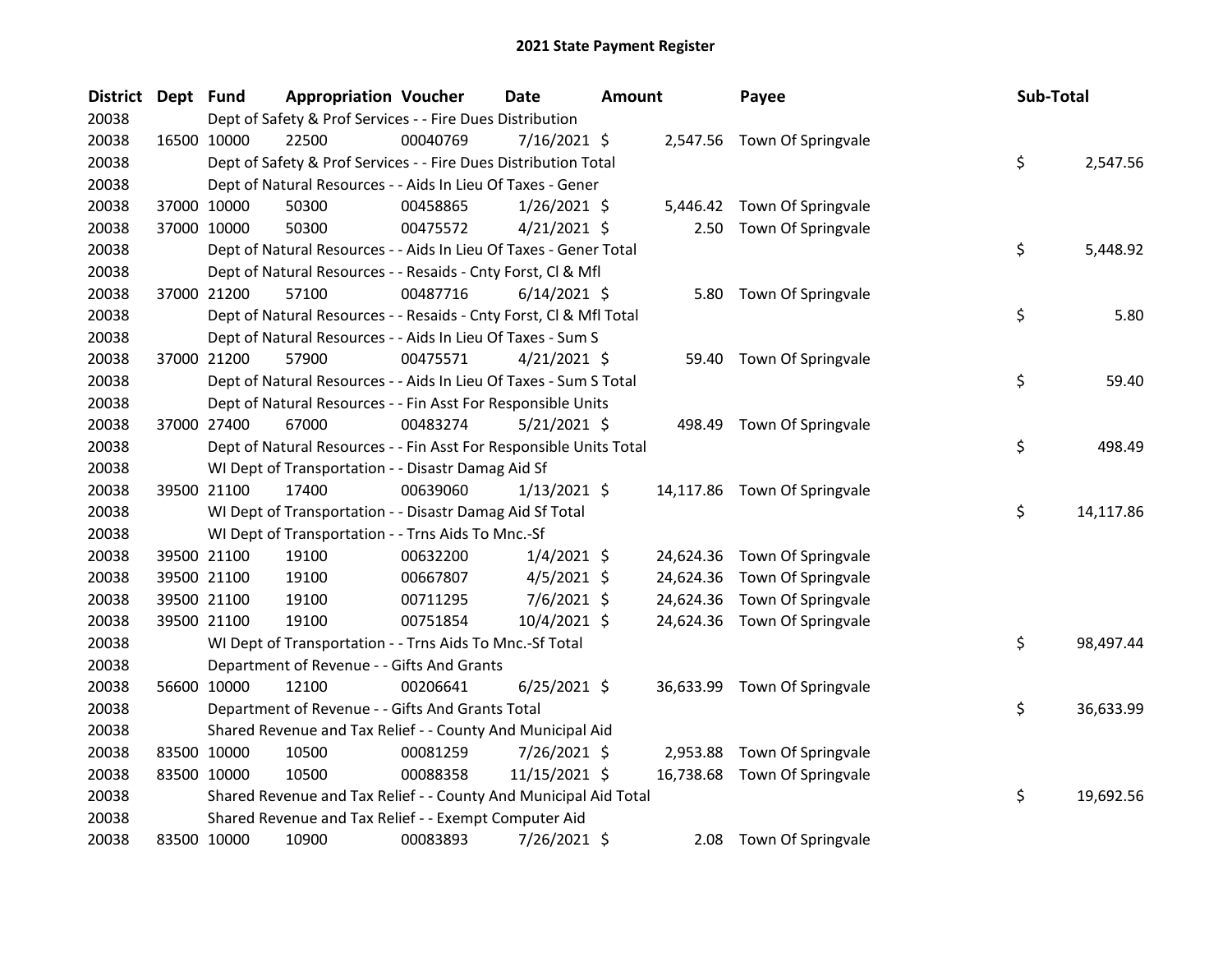| <b>District</b> | Dept        | <b>Fund</b> | <b>Appropriation Voucher</b>                                  |          | <b>Date</b>     | <b>Amount</b> |          | Payee              | Sub-Total |            |
|-----------------|-------------|-------------|---------------------------------------------------------------|----------|-----------------|---------------|----------|--------------------|-----------|------------|
| 20038           |             |             | Shared Revenue and Tax Relief - - Exempt Computer Aid Total   |          |                 |               |          |                    |           | 2.08       |
| 20038           |             |             | Shared Revenue and Tax Relief - - Utility Aid                 |          |                 |               |          |                    |           |            |
| 20038           | 83500 10000 |             | 11000                                                         | 00081259 | 7/26/2021 \$    |               | 94.04    | Town Of Springvale |           |            |
| 20038           |             | 83500 10000 | 11000                                                         | 00088358 | $11/15/2021$ \$ |               | 541.27   | Town Of Springvale |           |            |
| 20038           |             |             | Shared Revenue and Tax Relief - - Utility Aid Total           |          |                 |               |          |                    |           | 635.31     |
| 20038           |             |             | Shared Revenue and Tax Relief - - Personal Property Aid       |          |                 |               |          |                    |           |            |
| 20038           | 83500 10000 |             | 11100                                                         | 00077070 | $5/3/2021$ \$   |               | 1.142.95 | Town Of Springvale |           |            |
| 20038           |             |             | Shared Revenue and Tax Relief - - Personal Property Aid Total |          |                 |               |          |                    |           | 1.142.95   |
| 20038 Total     |             |             |                                                               |          |                 |               |          |                    |           | 179,282.36 |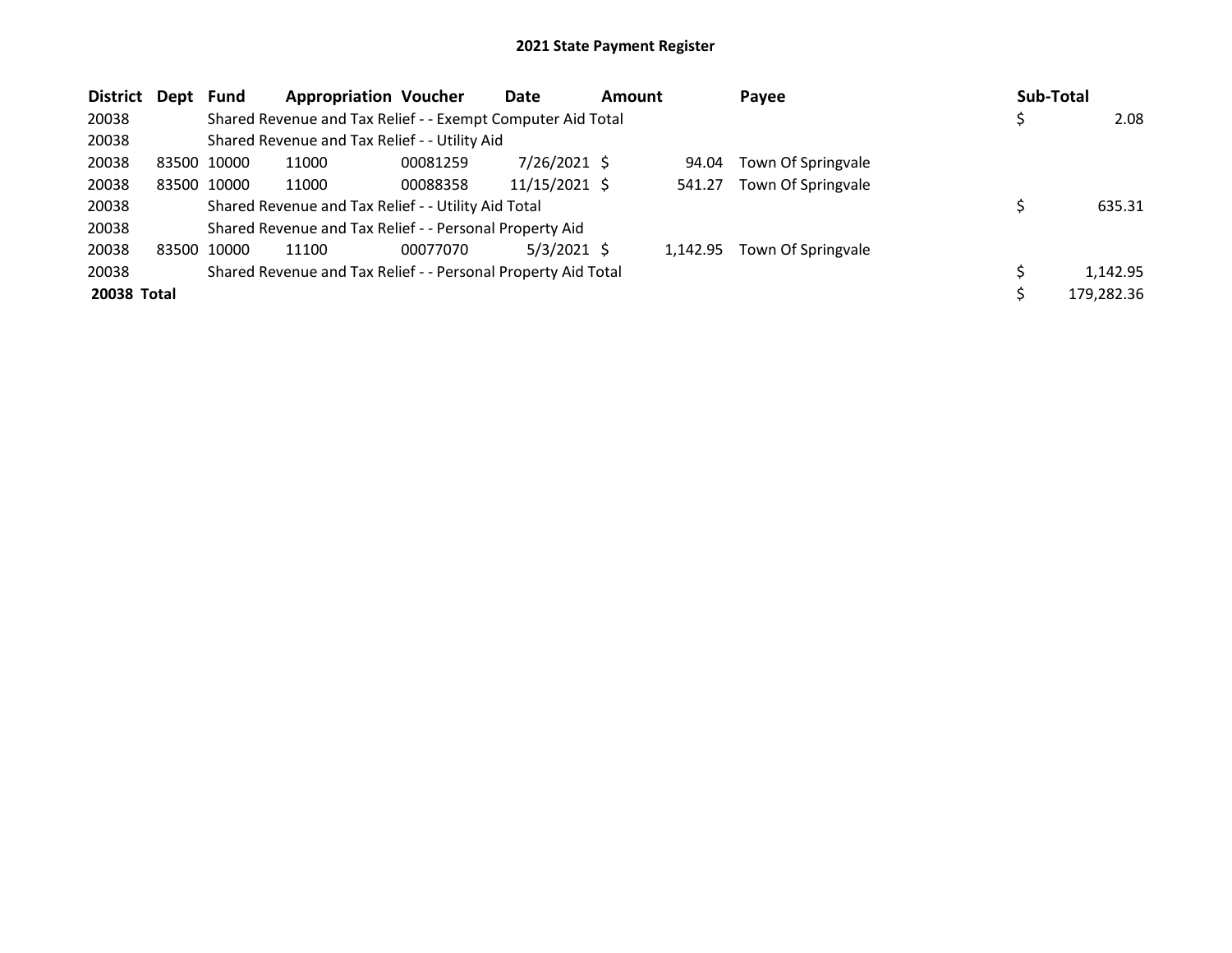| <b>District</b> | Dept Fund   |             | <b>Appropriation Voucher</b>                                                  |          | <b>Date</b>    | Amount |           | Payee                         | Sub-Total |            |
|-----------------|-------------|-------------|-------------------------------------------------------------------------------|----------|----------------|--------|-----------|-------------------------------|-----------|------------|
| 20040           |             |             | Dept of Safety & Prof Services - - Fire Dues Distribution                     |          |                |        |           |                               |           |            |
| 20040           | 16500 10000 |             | 22500                                                                         | 00040770 | $7/16/2021$ \$ |        |           | 23,224.19 Town Of Taycheedah  |           |            |
| 20040           |             |             | Dept of Safety & Prof Services - - Fire Dues Distribution Total               |          |                |        |           |                               | \$        | 23,224.19  |
| 20040           |             |             | Dept of Natural Resources - - Resaids - Cnty Forst, Cl & Mfl                  |          |                |        |           |                               |           |            |
| 20040           |             | 37000 21200 | 57100                                                                         | 00487717 | $6/14/2021$ \$ |        | 19.00     | Town Of Taycheedah            |           |            |
| 20040           |             |             | Dept of Natural Resources - - Resaids - Cnty Forst, CI & Mfl Total            |          |                |        |           |                               | \$        | 19.00      |
| 20040           |             |             | Dept of Natural Resources - - Fin Asst For Responsible Units                  |          |                |        |           |                               |           |            |
| 20040           | 37000 27400 |             | 67000                                                                         | 00483282 | $5/21/2021$ \$ |        |           | 6,989.11 Town Of Taycheedah   |           |            |
| 20040           |             |             | Dept of Natural Resources - - Fin Asst For Responsible Units Total            |          |                |        |           |                               | \$        | 6,989.11   |
| 20040           |             |             | WI Dept of Transportation - - Trns Aids To Mnc.-Sf                            |          |                |        |           |                               |           |            |
| 20040           |             | 39500 21100 | 19100                                                                         | 00632201 | $1/4/2021$ \$  |        | 43,368.57 | Town Of Taycheedah            |           |            |
| 20040           |             | 39500 21100 | 19100                                                                         | 00667808 | $4/5/2021$ \$  |        | 43,368.57 | Town Of Taycheedah            |           |            |
| 20040           |             | 39500 21100 | 19100                                                                         | 00711296 | 7/6/2021 \$    |        | 43,368.57 | Town Of Taycheedah            |           |            |
| 20040           | 39500 21100 |             | 19100                                                                         | 00751855 | 10/4/2021 \$   |        |           | 43,368.57 Town Of Taycheedah  |           |            |
| 20040           |             |             | WI Dept of Transportation - - Trns Aids To Mnc.-Sf Total                      |          |                |        |           |                               | \$        | 173,474.28 |
| 20040           |             |             | Department of Revenue - - Gifts And Grants                                    |          |                |        |           |                               |           |            |
| 20040           | 56600 10000 |             | 12100                                                                         | 00206642 | $6/25/2021$ \$ |        |           | 238,801.31 Town Of Taycheedah |           |            |
| 20040           |             |             | Department of Revenue - - Gifts And Grants Total                              |          |                |        |           |                               | \$        | 238,801.31 |
| 20040           |             |             | Shared Revenue and Tax Relief - - County And Municipal Aid                    |          |                |        |           |                               |           |            |
| 20040           | 83500 10000 |             | 10500                                                                         | 00081260 | 7/26/2021 \$   |        |           | 6,385.50 Town Of Taycheedah   |           |            |
| 20040           | 83500 10000 |             | 10500                                                                         | 00088359 | 11/15/2021 \$  |        | 38,670.49 | Town Of Taycheedah            |           |            |
| 20040           |             |             | Shared Revenue and Tax Relief - - County And Municipal Aid Total              |          |                |        |           |                               | \$        | 45,055.99  |
| 20040           |             |             | Shared Revenue and Tax Relief - - Exempt Computer Aid                         |          |                |        |           |                               |           |            |
| 20040           | 83500 10000 |             | 10900                                                                         | 00083894 | $7/26/2021$ \$ |        |           | 205.77 Town Of Taycheedah     |           |            |
| 20040           |             |             | Shared Revenue and Tax Relief - - Exempt Computer Aid Total                   |          |                |        |           |                               | \$        | 205.77     |
| 20040           |             |             | Shared Revenue and Tax Relief - - Personal Property Aid                       |          |                |        |           |                               |           |            |
| 20040           | 83500 10000 |             | 11100                                                                         | 00077071 | $5/3/2021$ \$  |        | 2,609.98  | Town Of Taycheedah            |           |            |
| 20040           |             |             | Shared Revenue and Tax Relief - - Personal Property Aid Total                 |          |                |        |           |                               | \$        | 2,609.98   |
| 20040           |             |             | Shared Revenue and Tax Relief - - State Aid; Video Service Provider Fee       |          |                |        |           |                               |           |            |
| 20040           | 83500 10000 |             | 11200                                                                         | 00082926 | $7/26/2021$ \$ |        | 12,065.55 | Town Of Taycheedah            |           |            |
| 20040           |             |             | Shared Revenue and Tax Relief - - State Aid; Video Service Provider Fee Total |          |                |        |           |                               | \$        | 12,065.55  |
| 20040 Total     |             |             |                                                                               |          |                |        |           |                               | \$        | 502,445.18 |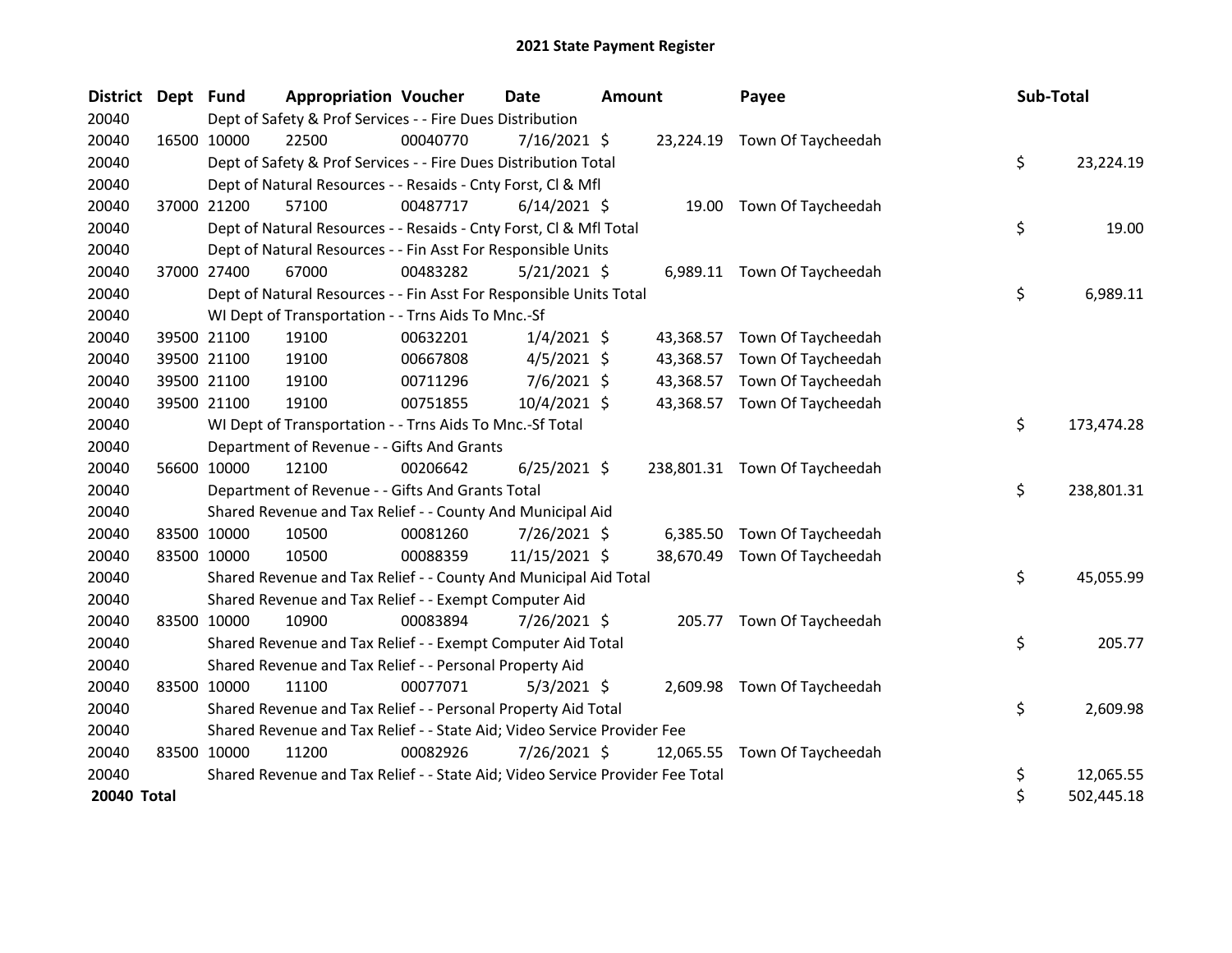| <b>District</b> | Dept Fund |             | <b>Appropriation Voucher</b>                                       |          | <b>Date</b>    | <b>Amount</b> |           | Payee                    | Sub-Total |            |
|-----------------|-----------|-------------|--------------------------------------------------------------------|----------|----------------|---------------|-----------|--------------------------|-----------|------------|
| 20042           |           |             | Dept of Safety & Prof Services - - Fire Dues Distribution          |          |                |               |           |                          |           |            |
| 20042           |           | 16500 10000 | 22500                                                              | 00040771 | 7/16/2021 \$   |               |           | 5,909.88 Town Of Waupun  |           |            |
| 20042           |           |             | Dept of Safety & Prof Services - - Fire Dues Distribution Total    |          |                |               |           |                          | \$        | 5,909.88   |
| 20042           |           |             | Dept of Natural Resources - - Aids In Lieu Of Taxes - Gener        |          |                |               |           |                          |           |            |
| 20042           |           | 37000 10000 | 50300                                                              | 00458863 | $1/26/2021$ \$ |               | 127.93    | Town Of Waupun           |           |            |
| 20042           |           | 37000 10000 | 50300                                                              | 00458864 | $1/26/2021$ \$ |               | 17,520.48 | Town Of Waupun           |           |            |
| 20042           |           | 37000 10000 | 50300                                                              | 00475566 | $4/21/2021$ \$ |               | 19.11     | Town Of Waupun           |           |            |
| 20042           |           | 37000 10000 | 50300                                                              | 00475567 | $4/21/2021$ \$ |               | 47.58     | Town Of Waupun           |           |            |
| 20042           |           |             | Dept of Natural Resources - - Aids In Lieu Of Taxes - Gener Total  |          |                |               |           |                          | \$        | 17,715.10  |
| 20042           |           |             | Dept of Natural Resources - - Resaids - Cnty Forst, Cl & Mfl       |          |                |               |           |                          |           |            |
| 20042           |           | 37000 21200 | 57100                                                              | 00487718 | $6/14/2021$ \$ |               |           | 4.60 Town Of Waupun      |           |            |
| 20042           |           |             | Dept of Natural Resources - - Resaids - Cnty Forst, Cl & Mfl Total |          |                |               |           |                          | \$        | 4.60       |
| 20042           |           |             | Dept of Natural Resources - - Aids In Lieu Of Taxes - Sum S        |          |                |               |           |                          |           |            |
| 20042           |           | 37000 21200 | 57900                                                              | 00475565 | $4/21/2021$ \$ |               |           | 120.14 Town Of Waupun    |           |            |
| 20042           |           |             | Dept of Natural Resources - - Aids In Lieu Of Taxes - Sum S Total  |          |                |               |           |                          | \$        | 120.14     |
| 20042           |           |             | Dept of Natural Resources - - Fin Asst For Responsible Units       |          |                |               |           |                          |           |            |
| 20042           |           | 37000 27400 | 67000                                                              | 00483635 | 5/21/2021 \$   |               | 968.44    | Town Of Waupun           |           |            |
| 20042           |           |             | Dept of Natural Resources - - Fin Asst For Responsible Units Total |          |                |               |           |                          | \$        | 968.44     |
| 20042           |           |             | WI Dept of Transportation - - Trns Aids To Mnc.-Sf                 |          |                |               |           |                          |           |            |
| 20042           |           | 39500 21100 | 19100                                                              | 00632202 | $1/4/2021$ \$  |               |           | 31,601.70 Town Of Waupun |           |            |
| 20042           |           | 39500 21100 | 19100                                                              | 00667809 | $4/5/2021$ \$  |               | 31,601.70 | Town Of Waupun           |           |            |
| 20042           |           | 39500 21100 | 19100                                                              | 00711297 | $7/6/2021$ \$  |               | 31,601.70 | Town Of Waupun           |           |            |
| 20042           |           | 39500 21100 | 19100                                                              | 00751856 | 10/4/2021 \$   |               |           | 31,601.70 Town Of Waupun |           |            |
| 20042           |           |             | WI Dept of Transportation - - Trns Aids To Mnc.-Sf Total           |          |                |               |           |                          | \$        | 126,406.80 |
| 20042           |           |             | Department of Revenue - - Gifts And Grants                         |          |                |               |           |                          |           |            |
| 20042           |           | 56600 10000 | 12100                                                              | 00206643 | $6/25/2021$ \$ |               |           | 70,912.95 Town Of Waupun |           |            |
| 20042           |           |             | Department of Revenue - - Gifts And Grants Total                   |          |                |               |           |                          | \$        | 70,912.95  |
| 20042           |           |             | Shared Revenue and Tax Relief - - County And Municipal Aid         |          |                |               |           |                          |           |            |
| 20042           |           | 83500 10000 | 10500                                                              | 00081261 | $7/26/2021$ \$ |               |           | 2,657.91 Town Of Waupun  |           |            |
| 20042           |           | 83500 10000 | 10500                                                              | 00088360 | 11/15/2021 \$  |               |           | 15,061.48 Town Of Waupun |           |            |
| 20042           |           |             | Shared Revenue and Tax Relief - - County And Municipal Aid Total   |          |                |               |           |                          | \$        | 17,719.39  |
| 20042           |           |             | Shared Revenue and Tax Relief - - Exempt Computer Aid              |          |                |               |           |                          |           |            |
| 20042           |           | 83500 10000 | 10900                                                              | 00083895 | 7/26/2021 \$   |               | 15.59     | Town Of Waupun           |           |            |
| 20042           |           |             | Shared Revenue and Tax Relief - - Exempt Computer Aid Total        |          |                |               |           |                          | \$        | 15.59      |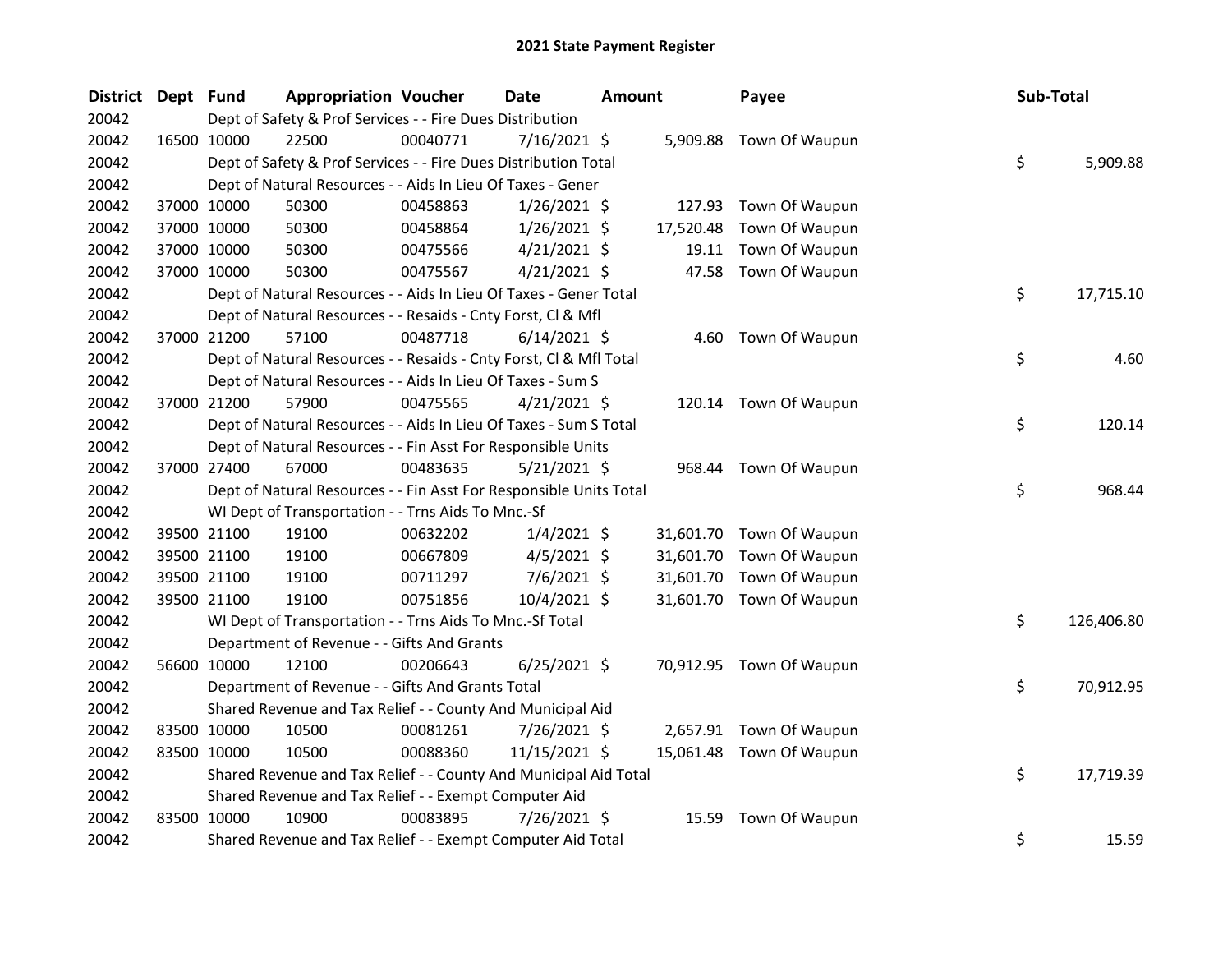| District Dept Fund |             |             | <b>Appropriation Voucher</b>                                  |          | Date            | <b>Amount</b> |          | Payee          | Sub-Total  |
|--------------------|-------------|-------------|---------------------------------------------------------------|----------|-----------------|---------------|----------|----------------|------------|
| 20042              |             |             | Shared Revenue and Tax Relief - - Utility Aid                 |          |                 |               |          |                |            |
| 20042              |             | 83500 10000 | 11000                                                         | 00081261 | $7/26/2021$ \$  |               | 981.10   | Town Of Waupun |            |
| 20042              |             | 83500 10000 | 11000                                                         | 00088360 | $11/15/2021$ \$ |               | 5,556.08 | Town Of Waupun |            |
| 20042              |             |             | Shared Revenue and Tax Relief - - Utility Aid Total           |          |                 |               |          |                | 6,537.18   |
| 20042              |             |             | Shared Revenue and Tax Relief - - Personal Property Aid       |          |                 |               |          |                |            |
| 20042              | 83500 10000 |             | 11100                                                         | 00077072 | $5/3/2021$ \$   |               | 894.03   | Town Of Waupun |            |
| 20042              |             |             | Shared Revenue and Tax Relief - - Personal Property Aid Total |          |                 |               |          |                | 894.03     |
| 20042 Total        |             |             |                                                               |          |                 |               |          |                | 247,204.10 |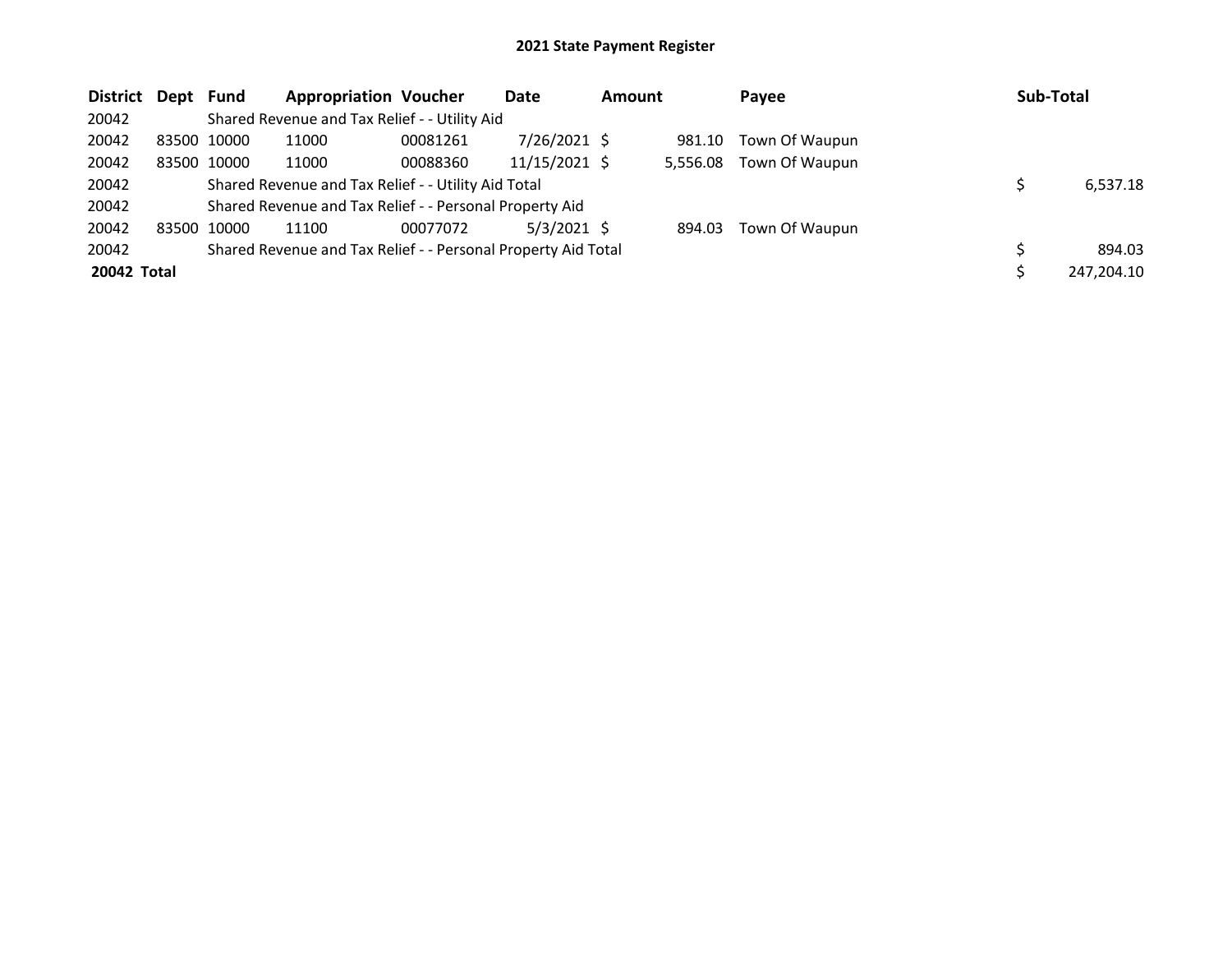| District Dept Fund |             |             | <b>Appropriation Voucher</b>                                           |          | Date           | <b>Amount</b> |  | Payee                         | Sub-Total |           |
|--------------------|-------------|-------------|------------------------------------------------------------------------|----------|----------------|---------------|--|-------------------------------|-----------|-----------|
| 20106              |             |             | Dept of Safety & Prof Services - - Fire Dues Distribution              |          |                |               |  |                               |           |           |
| 20106              |             | 16500 10000 | 22500                                                                  | 00040743 | $7/16/2021$ \$ |               |  | 2,205.50 Village Of Brandon   |           |           |
| 20106              |             |             | Dept of Safety & Prof Services - - Fire Dues Distribution Total        |          |                |               |  |                               | \$        | 2,205.50  |
| 20106              |             |             | Dept of Natural Resources - - Resaids - Urban Forestry Grant           |          |                |               |  |                               |           |           |
| 20106              |             | 37000 21200 | 58700                                                                  | 00523591 | $12/7/2021$ \$ |               |  | 5,000.00 Village Of Brandon   |           |           |
| 20106              |             |             | Dept of Natural Resources - - Resaids - Urban Forestry Grant Total     |          |                |               |  |                               | \$        | 5,000.00  |
| 20106              |             |             | Dept of Natural Resources - - Fin Asst For Responsible Units           |          |                |               |  |                               |           |           |
| 20106              |             | 37000 27400 | 67000                                                                  | 00483172 | $5/21/2021$ \$ |               |  | 3,161.31 Village Of Brandon   |           |           |
| 20106              |             |             | Dept of Natural Resources - - Fin Asst For Responsible Units Total     |          |                |               |  |                               | \$        | 3,161.31  |
| 20106              |             |             | WI Dept of Transportation - - Trns Aids To Mnc.-Sf                     |          |                |               |  |                               |           |           |
| 20106              |             | 39500 21100 | 19100                                                                  | 00632203 | $1/4/2021$ \$  |               |  | 9,473.60 Village Of Brandon   |           |           |
| 20106              |             | 39500 21100 | 19100                                                                  | 00667810 | $4/5/2021$ \$  |               |  | 9,473.60 Village Of Brandon   |           |           |
| 20106              |             | 39500 21100 | 19100                                                                  | 00711298 | $7/6/2021$ \$  |               |  | 9,473.60 Village Of Brandon   |           |           |
| 20106              |             | 39500 21100 | 19100                                                                  | 00751857 | 10/4/2021 \$   |               |  | 9,473.62 Village Of Brandon   |           |           |
| 20106              |             |             | WI Dept of Transportation - - Trns Aids To Mnc.-Sf Total               |          |                |               |  |                               | \$        | 37,894.42 |
| 20106              |             |             | Department of Justice - - Officer training reimbursement               |          |                |               |  |                               |           |           |
| 20106              |             | 45500 10000 | 21400                                                                  | 00104895 | 11/12/2021 \$  |               |  | 160.00 Village Of Brandon     |           |           |
| 20106              |             |             | Department of Justice - - Officer training reimbursement Total         |          |                |               |  |                               | \$        | 160.00    |
| 20106              |             |             | Department of Military Affairs - - Federal Aid, Local Assistance       |          |                |               |  |                               |           |           |
| 20106              |             | 46500 10000 | 34200                                                                  | 00092975 | $4/23/2021$ \$ |               |  | 515.67 Village Of Brandon     |           |           |
| 20106              |             |             | Department of Military Affairs - - Federal Aid, Local Assistance Total |          |                |               |  |                               | \$        | 515.67    |
| 20106              |             |             | Commissioners of Public Lands - - Balsht Common School Fund            |          |                |               |  |                               |           |           |
| 20106              |             | 50700 37400 | 57700                                                                  | 00003553 | $3/2/2021$ \$  |               |  | 26,450.00 Village Of Brandon  |           |           |
| 20106              |             | 50700 37400 | 57700                                                                  | 00003621 | $4/20/2021$ \$ |               |  | 25,000.00 Village Of Brandon  |           |           |
| 20106              |             |             | Commissioners of Public Lands - - Balsht Common School Fund Total      |          |                |               |  |                               | \$        | 51,450.00 |
| 20106              |             |             | Department of Revenue - - Gifts And Grants                             |          |                |               |  |                               |           |           |
| 20106              |             | 56600 10000 | 12100                                                                  | 00206644 | $6/25/2021$ \$ |               |  | 44,641.14 Village Of Brandon  |           |           |
| 20106              |             |             | Department of Revenue - - Gifts And Grants Total                       |          |                |               |  |                               | \$        | 44,641.14 |
| 20106              |             |             | Shared Revenue and Tax Relief - - Expenditure Restraint Program        |          |                |               |  |                               |           |           |
| 20106              |             | 83500 10000 | 10100                                                                  | 00081262 | 7/26/2021 \$   |               |  | 7,873.36 Village Of Brandon   |           |           |
| 20106              |             |             | Shared Revenue and Tax Relief - - Expenditure Restraint Program Total  |          |                |               |  |                               | \$        | 7,873.36  |
| 20106              |             |             | Shared Revenue and Tax Relief - - County And Municipal Aid             |          |                |               |  |                               |           |           |
| 20106              |             | 83500 10000 | 10500                                                                  | 00081262 | $7/26/2021$ \$ |               |  | 28,679.98 Village Of Brandon  |           |           |
| 20106              | 83500 10000 |             | 10500                                                                  | 00088361 | 11/15/2021 \$  |               |  | 162,519.86 Village Of Brandon |           |           |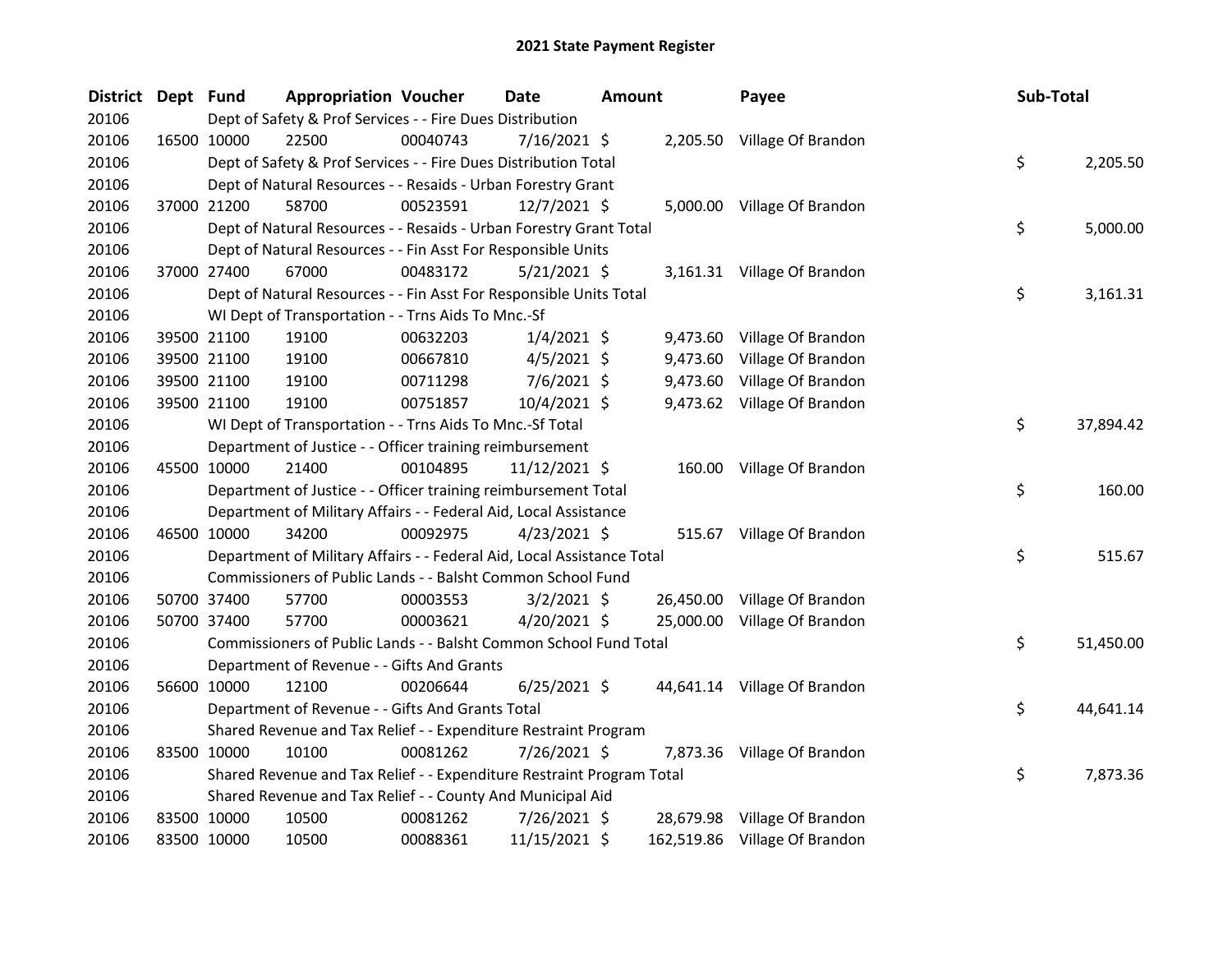| District<br>Dept | <b>Fund</b> | <b>Appropriation Voucher</b>                                                  |          | <b>Date</b>    | <b>Amount</b> |          | Payee              | Sub-Total |            |
|------------------|-------------|-------------------------------------------------------------------------------|----------|----------------|---------------|----------|--------------------|-----------|------------|
| 20106            |             | Shared Revenue and Tax Relief - - County And Municipal Aid Total              |          |                |               |          |                    | \$.       | 191,199.84 |
| 20106            |             | Shared Revenue and Tax Relief - - Exempt Computer Aid                         |          |                |               |          |                    |           |            |
| 20106            | 83500 10000 | 10900                                                                         | 00083896 | 7/26/2021 \$   |               | 999.26   | Village Of Brandon |           |            |
| 20106            |             | Shared Revenue and Tax Relief - - Exempt Computer Aid Total                   |          |                |               |          |                    |           | 999.26     |
| 20106            |             | Shared Revenue and Tax Relief - - Personal Property Aid                       |          |                |               |          |                    |           |            |
| 20106            | 83500 10000 | 11100                                                                         | 00078847 | $5/3/2021$ \$  |               | 3.874.90 | Village Of Brandon |           |            |
| 20106            |             | Shared Revenue and Tax Relief - - Personal Property Aid Total                 |          |                |               |          |                    | Ś         | 3,874.90   |
| 20106            |             | Shared Revenue and Tax Relief - - State Aid; Video Service Provider Fee       |          |                |               |          |                    |           |            |
| 20106            | 83500 10000 | 11200                                                                         | 00082927 | $7/26/2021$ \$ |               | 2,369.65 | Village Of Brandon |           |            |
| 20106            |             | Shared Revenue and Tax Relief - - State Aid; Video Service Provider Fee Total |          |                |               |          |                    |           | 2,369.65   |
| 20106 Total      |             |                                                                               |          |                |               |          |                    |           | 351,345.05 |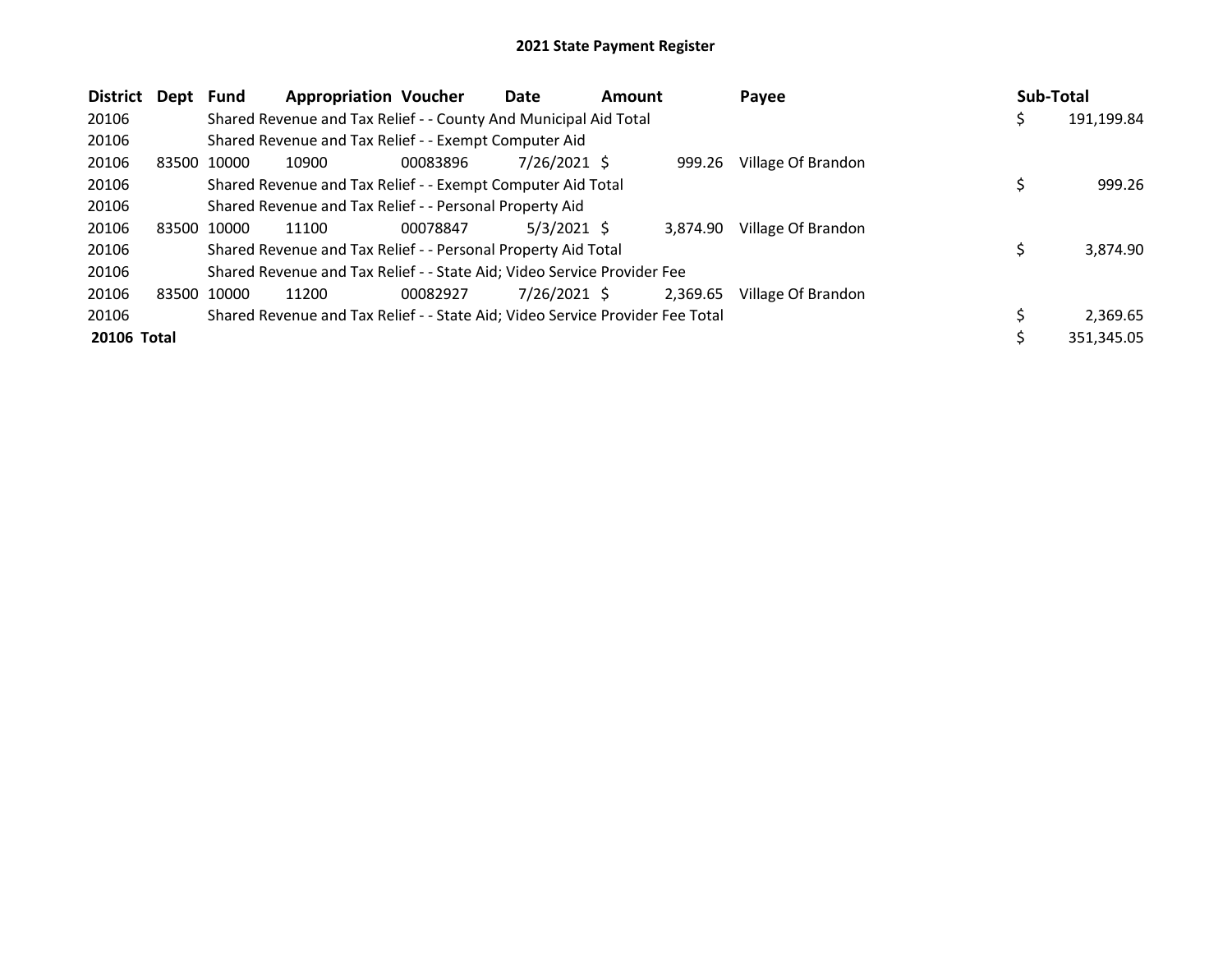| District Dept Fund |             |             | <b>Appropriation Voucher</b>                                                    |           | <b>Date</b>    | <b>Amount</b> |           | Payee                               | Sub-Total       |
|--------------------|-------------|-------------|---------------------------------------------------------------------------------|-----------|----------------|---------------|-----------|-------------------------------------|-----------------|
| 20111              |             |             | Dept of Safety & Prof Services - - Fire Dues Distribution                       |           |                |               |           |                                     |                 |
| 20111              | 16500 10000 |             | 22500                                                                           | 00040746  | 7/16/2021 \$   |               |           | 5,586.41 Campbellsport, Village of  |                 |
| 20111              |             |             | Dept of Safety & Prof Services - - Fire Dues Distribution Total                 |           |                |               |           |                                     | \$<br>5,586.41  |
| 20111              |             |             | Dept of Natural Resources - - Aids In Lieu Of Taxes - Gener                     |           |                |               |           |                                     |                 |
| 20111              | 37000 10000 |             | 50300                                                                           | 00458972  | $1/26/2021$ \$ |               |           | 1,241.38 Campbellsport, Village of  |                 |
| 20111              |             |             | Dept of Natural Resources - - Aids In Lieu Of Taxes - Gener Total               |           |                |               |           |                                     | \$<br>1,241.38  |
| 20111              |             |             | Dept of Natural Resources - - Rec & Resource Aids, Fed                          |           |                |               |           |                                     |                 |
| 20111              | 37000 21200 |             | 58300                                                                           | 00459419  | $1/27/2021$ \$ |               |           | 3,477.94 Campbellsport, Village of  |                 |
| 20111              |             |             | Dept of Natural Resources - - Rec & Resource Aids, Fed Total                    |           |                |               |           |                                     | \$<br>3,477.94  |
| 20111              |             |             | Dept of Natural Resources - - Fin Asst For Responsible Units                    |           |                |               |           |                                     |                 |
| 20111              | 37000 27400 |             | 67000                                                                           | 00483644  | $5/21/2021$ \$ |               |           | 7,261.08 Campbellsport, Village of  |                 |
| 20111              |             |             | Dept of Natural Resources - - Fin Asst For Responsible Units Total              |           |                |               |           |                                     | \$<br>7,261.08  |
| 20111              |             |             | WI Dept of Transportation - - Trns Aids To Mnc.-Sf                              |           |                |               |           |                                     |                 |
| 20111              |             | 39500 21100 | 19100                                                                           | 00632204  | $1/4/2021$ \$  |               | 20,034.55 | Campbellsport, Village of           |                 |
| 20111              | 39500 21100 |             | 19100                                                                           | 00667811  | $4/5/2021$ \$  |               | 20,034.55 | Campbellsport, Village of           |                 |
| 20111              | 39500 21100 |             | 19100                                                                           | 00711299  | $7/6/2021$ \$  |               | 20,034.55 | Campbellsport, Village of           |                 |
| 20111              |             | 39500 21100 | 19100                                                                           | 00751858  | 10/4/2021 \$   |               |           | 20,034.58 Campbellsport, Village of |                 |
| 20111              |             |             | WI Dept of Transportation - - Trns Aids To Mnc.-Sf Total                        |           |                |               |           |                                     | \$<br>80,138.23 |
| 20111              |             |             | Department of Health Services - - Prepaid Medical Transport Reimbursement       |           |                |               |           |                                     |                 |
| 20111              | 43500 10000 |             | 16300                                                                           | AMBULANCE | 11/15/2021 \$  |               |           | 2,857.49 Campbellsport, Village of  |                 |
| 20111              |             |             | Department of Health Services - - Prepaid Medical Transport Reimbursement Total |           |                |               |           |                                     | \$<br>2,857.49  |
| 20111              |             |             | Department of Justice - - Officer training reimbursement                        |           |                |               |           |                                     |                 |
| 20111              | 45500 10000 |             | 21400                                                                           | 00105038  | 11/12/2021 \$  |               | 320.00    | Campbellsport, Village of           |                 |
| 20111              |             |             | Department of Justice - - Officer training reimbursement Total                  |           |                |               |           |                                     | \$<br>320.00    |
| 20111              |             |             | Department of Justice - - Crim Hist Srch, Fingenprt Id                          |           |                |               |           |                                     |                 |
| 20111              | 45500 10000 |             | 23600                                                                           | 00102009  | 8/24/2021 \$   |               | 483.00    | Campbellsport, Village of           |                 |
| 20111              |             |             | Department of Justice - - Crim Hist Srch, Fingenprt Id Total                    |           |                |               |           |                                     | \$<br>483.00    |
| 20111              |             |             | Department of Revenue - - Gifts And Grants                                      |           |                |               |           |                                     |                 |
| 20111              |             | 56600 10000 | 12100                                                                           | 00206645  | $6/25/2021$ \$ |               |           | 95,614.72 Campbellsport, Village of |                 |
| 20111              |             |             | Department of Revenue - - Gifts And Grants Total                                |           |                |               |           |                                     | \$<br>95,614.72 |
| 20111              |             |             | Department of Revenue - - Misc Revenue Holding Clearing                         |           |                |               |           |                                     |                 |
| 20111              | 56600 10000 |             | 99500                                                                           | 00192553  | $3/1/2021$ \$  |               | 5,457.00  | Campbellsport, Village of           |                 |
| 20111              | 56600 10000 |             | 99500                                                                           | 00194036  | $3/8/2021$ \$  |               | 145.00    | Campbellsport, Village of           |                 |
| 20111              | 56600 10000 |             | 99500                                                                           | 00194890  | 3/15/2021 \$   |               |           | 862.62 Campbellsport, Village of    |                 |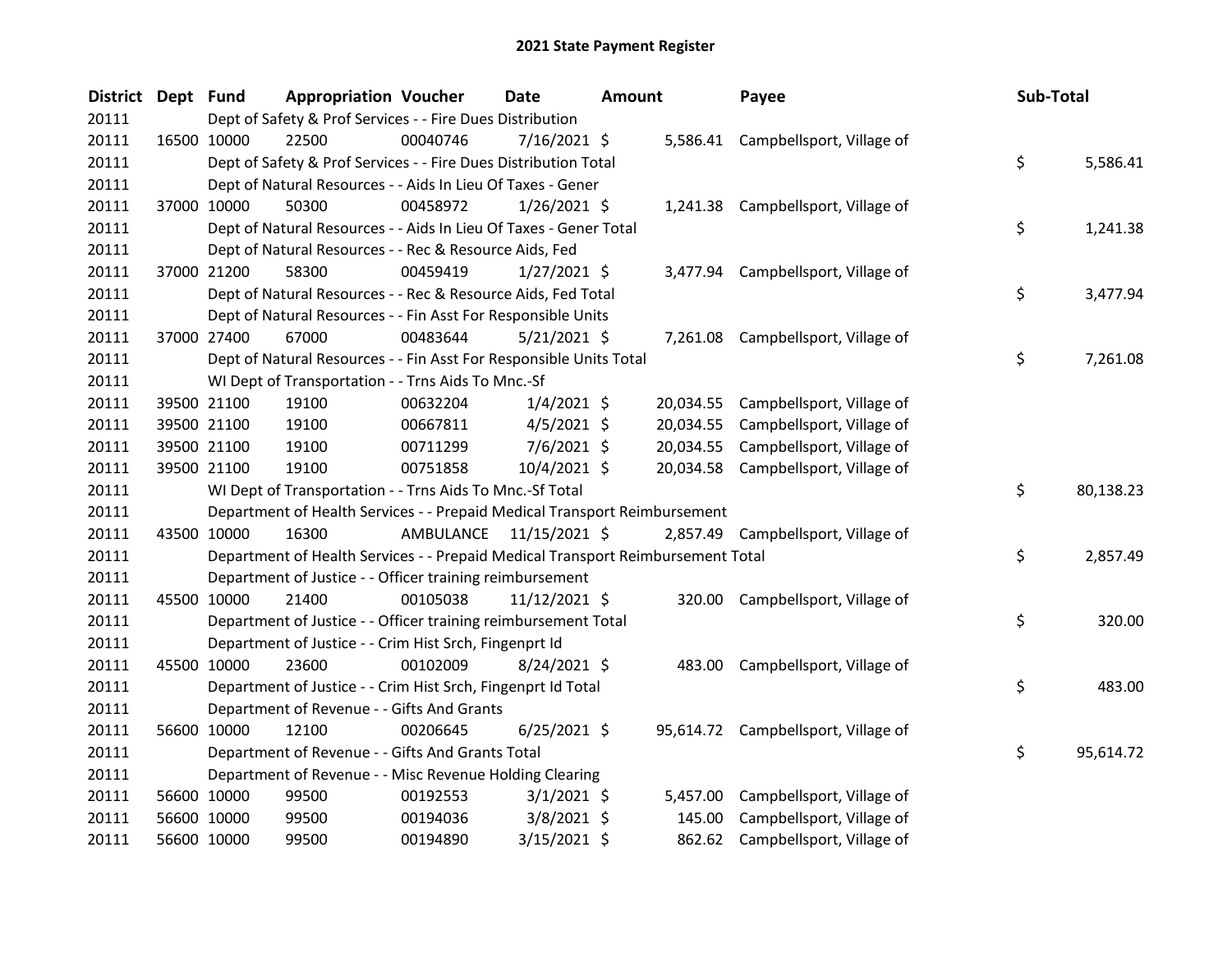| <b>District</b> | Dept Fund |             | <b>Appropriation Voucher</b>                                                  |          | <b>Date</b>    | <b>Amount</b> |           | Payee                                | Sub-Total        |
|-----------------|-----------|-------------|-------------------------------------------------------------------------------|----------|----------------|---------------|-----------|--------------------------------------|------------------|
| 20111           |           | 56600 10000 | 99500                                                                         | 00195732 | 3/22/2021 \$   |               | 1,532.77  | Campbellsport, Village of            |                  |
| 20111           |           | 56600 10000 | 99500                                                                         | 00196421 | 3/29/2021 \$   |               | 723.00    | Campbellsport, Village of            |                  |
| 20111           |           | 56600 10000 | 99500                                                                         | 00198378 | $4/12/2021$ \$ |               | 119.00    | Campbellsport, Village of            |                  |
| 20111           |           | 56600 10000 | 99500                                                                         | 00199120 | 4/20/2021 \$   |               | 1,520.58  | Campbellsport, Village of            |                  |
| 20111           |           | 56600 10000 | 99500                                                                         | 00199751 | $4/26/2021$ \$ |               | 1,304.60  | Campbellsport, Village of            |                  |
| 20111           |           | 56600 10000 | 99500                                                                         | 00200374 | $5/3/2021$ \$  |               | 2,691.83  | Campbellsport, Village of            |                  |
| 20111           |           | 56600 10000 | 99500                                                                         | 00201570 | $5/10/2021$ \$ |               | 35.00     | Campbellsport, Village of            |                  |
| 20111           |           | 56600 10000 | 99500                                                                         | 00202198 | $5/17/2021$ \$ |               | 679.28    | Campbellsport, Village of            |                  |
| 20111           |           | 56600 10000 | 99500                                                                         | 00202899 | $5/24/2021$ \$ |               | 1,058.55  | Campbellsport, Village of            |                  |
| 20111           |           | 56600 10000 | 99500                                                                         | 00203622 | $6/1/2021$ \$  |               | 707.25    | Campbellsport, Village of            |                  |
| 20111           |           | 56600 10000 | 99500                                                                         | 00208049 | $6/28/2021$ \$ |               | 127.00    | Campbellsport, Village of            |                  |
| 20111           |           | 56600 10000 | 99500                                                                         | 00208491 | $7/6/2021$ \$  |               | 201.00    | Campbellsport, Village of            |                  |
| 20111           |           | 56600 10000 | 99500                                                                         | 00218085 | 10/25/2021 \$  |               | 483.00    | Campbellsport, Village of            |                  |
| 20111           |           |             | Department of Revenue - - Misc Revenue Holding Clearing Total                 |          |                |               |           |                                      | \$<br>17,647.48  |
| 20111           |           |             | Shared Revenue and Tax Relief - - Expenditure Restraint Program               |          |                |               |           |                                      |                  |
| 20111           |           | 83500 10000 | 10100                                                                         | 00081263 | 7/26/2021 \$   |               | 34,058.37 | Campbellsport, Village of            |                  |
| 20111           |           |             | Shared Revenue and Tax Relief - - Expenditure Restraint Program Total         |          |                |               |           |                                      | \$<br>34,058.37  |
| 20111           |           |             | Shared Revenue and Tax Relief - - County And Municipal Aid                    |          |                |               |           |                                      |                  |
| 20111           |           | 83500 10000 | 10500                                                                         | 00081263 | 7/26/2021 \$   |               |           | 41,840.33 Campbellsport, Village of  |                  |
| 20111           |           | 83500 10000 | 10500                                                                         | 00088362 | 11/15/2021 \$  |               |           | 234,237.74 Campbellsport, Village of |                  |
| 20111           |           |             | Shared Revenue and Tax Relief - - County And Municipal Aid Total              |          |                |               |           |                                      | \$<br>276,078.07 |
| 20111           |           |             | Shared Revenue and Tax Relief - - Exempt Computer Aid                         |          |                |               |           |                                      |                  |
| 20111           |           | 83500 10000 | 10900                                                                         | 00083897 | 7/26/2021 \$   |               | 2,847.56  | Campbellsport, Village of            |                  |
| 20111           |           | 83500 10000 | 10900                                                                         | 00085754 | 7/26/2021 \$   |               | 297.89    | Campbellsport, Village of            |                  |
| 20111           |           |             | Shared Revenue and Tax Relief - - Exempt Computer Aid Total                   |          |                |               |           |                                      | \$<br>3,145.45   |
| 20111           |           |             | Shared Revenue and Tax Relief - - Personal Property Aid                       |          |                |               |           |                                      |                  |
| 20111           |           | 83500 10000 | 11100                                                                         | 00077073 | $5/3/2021$ \$  |               |           | 9,210.50 Campbellsport, Village of   |                  |
| 20111           |           |             | Shared Revenue and Tax Relief - - Personal Property Aid Total                 |          |                |               |           |                                      | \$<br>9,210.50   |
| 20111           |           |             | Shared Revenue and Tax Relief - - State Aid; Video Service Provider Fee       |          |                |               |           |                                      |                  |
| 20111           |           | 83500 10000 | 11200                                                                         | 00082928 | 7/26/2021 \$   |               | 4,845.12  | Campbellsport, Village of            |                  |
| 20111           |           |             | Shared Revenue and Tax Relief - - State Aid; Video Service Provider Fee Total |          |                |               |           |                                      | \$<br>4,845.12   |
| 20111           |           |             | Shared Revenue and Tax Relief - - Lottery & Gaming Credit                     |          |                |               |           |                                      |                  |
| 20111           |           | 83500 52100 | 36300                                                                         | 00074165 | $3/22/2021$ \$ |               |           | 326.42 Campbellsport, Village of     |                  |
| 20111           |           |             | Shared Revenue and Tax Relief - - Lottery & Gaming Credit Total               |          |                |               |           |                                      | \$<br>326.42     |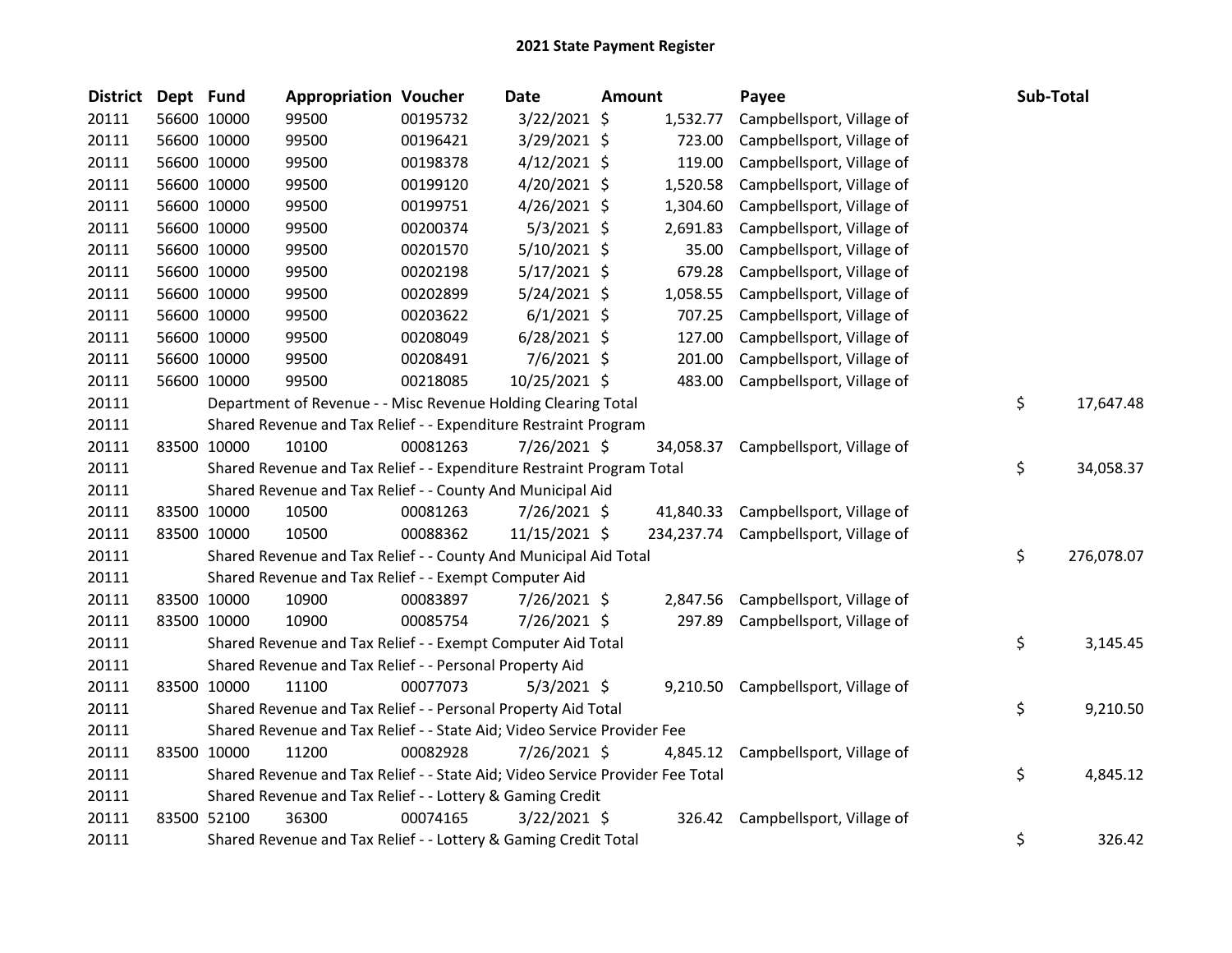| District Dept Fund | <b>Appropriation Voucher</b> | Date | Amount | Payee | Sub-Total  |
|--------------------|------------------------------|------|--------|-------|------------|
| 20111 Total        |                              |      |        |       | 542,291.66 |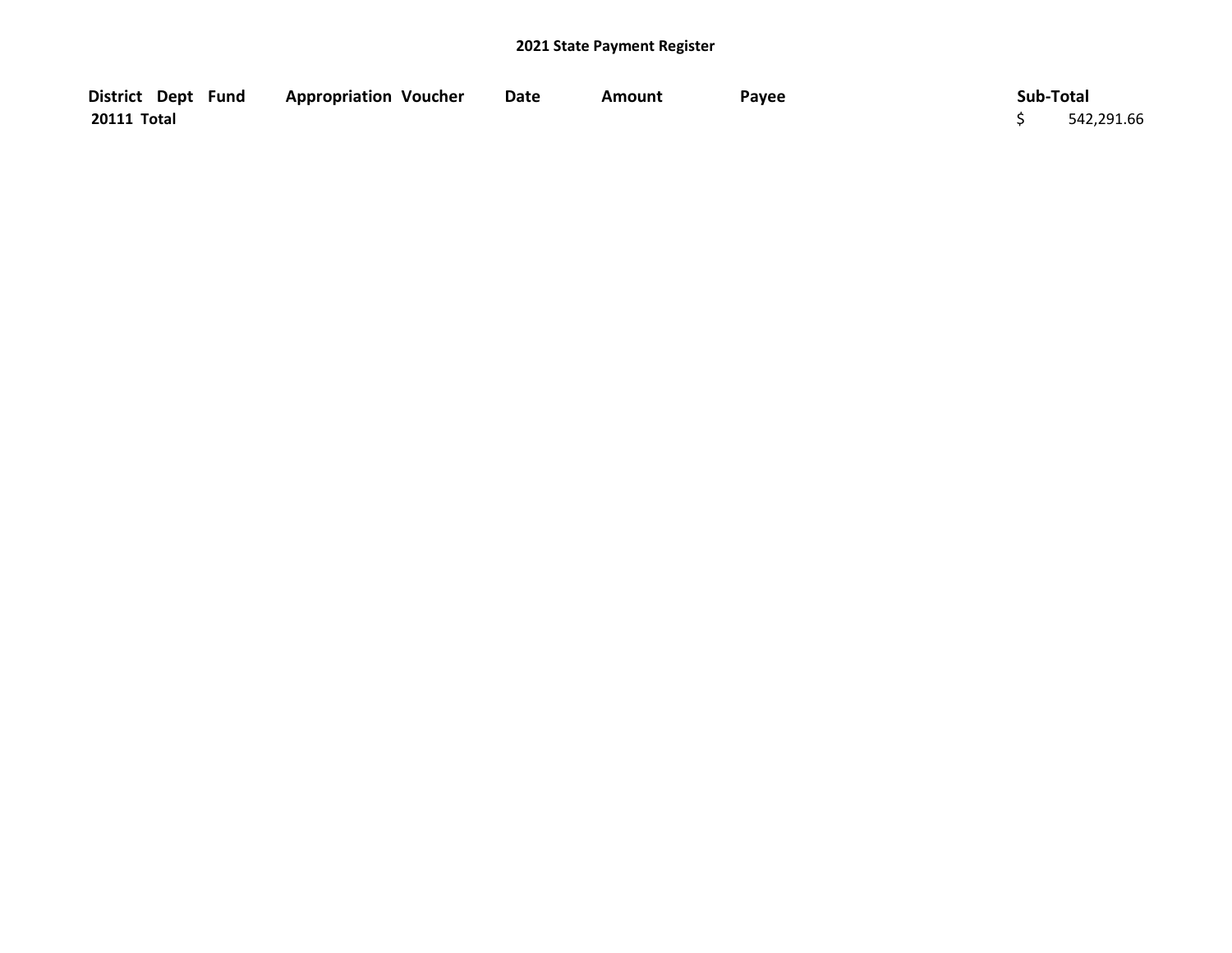| <b>District</b> | Dept Fund   |             | <b>Appropriation Voucher</b>                                                  |          | <b>Date</b>    | <b>Amount</b> |          | Payee                     | Sub-Total |            |
|-----------------|-------------|-------------|-------------------------------------------------------------------------------|----------|----------------|---------------|----------|---------------------------|-----------|------------|
| 20121           |             |             | Dept of Safety & Prof Services - - Fire Dues Distribution                     |          |                |               |          |                           |           |            |
| 20121           |             | 16500 10000 | 22500                                                                         | 00040748 | $7/16/2021$ \$ |               |          | 2,226.32 Village Of Eden  |           |            |
| 20121           |             |             | Dept of Safety & Prof Services - - Fire Dues Distribution Total               |          |                |               |          |                           | \$        | 2,226.32   |
| 20121           |             |             | Dept of Natural Resources - - Aids In Lieu Of Taxes - Gener                   |          |                |               |          |                           |           |            |
| 20121           |             | 37000 10000 | 50300                                                                         | 00459000 | 1/26/2021 \$   |               |          | 321.34 Village Of Eden    |           |            |
| 20121           |             |             | Dept of Natural Resources - - Aids In Lieu Of Taxes - Gener Total             |          |                |               |          |                           | \$        | 321.34     |
| 20121           |             |             | Dept of Natural Resources - - Fin Asst For Responsible Units                  |          |                |               |          |                           |           |            |
| 20121           |             | 37000 27400 | 67000                                                                         | 00483196 | $5/21/2021$ \$ |               |          | 1,984.43 Village Of Eden  |           |            |
| 20121           |             |             | Dept of Natural Resources - - Fin Asst For Responsible Units Total            |          |                |               |          |                           | \$        | 1,984.43   |
| 20121           |             |             | WI Dept of Transportation - - Trns Aids To Mnc.-Sf                            |          |                |               |          |                           |           |            |
| 20121           |             | 39500 21100 | 19100                                                                         | 00632205 | $1/4/2021$ \$  |               |          | 3,380.07 Village Of Eden  |           |            |
| 20121           |             | 39500 21100 | 19100                                                                         | 00667812 | $4/5/2021$ \$  |               | 3,380.07 | Village Of Eden           |           |            |
| 20121           |             | 39500 21100 | 19100                                                                         | 00711300 | 7/6/2021 \$    |               | 3,380.07 | Village Of Eden           |           |            |
| 20121           |             | 39500 21100 | 19100                                                                         | 00751859 | $10/4/2021$ \$ |               | 3,380.08 | Village Of Eden           |           |            |
| 20121           |             |             | WI Dept of Transportation - - Trns Aids To Mnc.-Sf Total                      |          |                |               |          |                           | \$        | 13,520.29  |
| 20121           |             |             | Department of Revenue - - Gifts And Grants                                    |          |                |               |          |                           |           |            |
| 20121           |             | 56600 10000 | 12100                                                                         | 00206646 | $6/25/2021$ \$ |               |          | 48,775.55 Village Of Eden |           |            |
| 20121           |             |             | Department of Revenue - - Gifts And Grants Total                              |          |                |               |          |                           | \$        | 48,775.55  |
| 20121           |             |             | Shared Revenue and Tax Relief - - County And Municipal Aid                    |          |                |               |          |                           |           |            |
| 20121           |             | 83500 10000 | 10500                                                                         | 00081264 | 7/26/2021 \$   |               |          | 16,027.17 Village Of Eden |           |            |
| 20121           | 83500 10000 |             | 10500                                                                         | 00088363 | 11/15/2021 \$  |               |          | 90,820.65 Village Of Eden |           |            |
| 20121           |             |             | Shared Revenue and Tax Relief - - County And Municipal Aid Total              |          |                |               |          |                           | \$        | 106,847.82 |
| 20121           |             |             | Shared Revenue and Tax Relief - - Exempt Computer Aid                         |          |                |               |          |                           |           |            |
| 20121           |             | 83500 10000 | 10900                                                                         | 00083898 | 7/26/2021 \$   |               |          | 86.26 Village Of Eden     |           |            |
| 20121           |             |             | Shared Revenue and Tax Relief - - Exempt Computer Aid Total                   |          |                |               |          |                           | \$        | 86.26      |
| 20121           |             |             | Shared Revenue and Tax Relief - - Personal Property Aid                       |          |                |               |          |                           |           |            |
| 20121           | 83500 10000 |             | 11100                                                                         | 00077074 | $5/3/2021$ \$  |               |          | 1,549.47 Village Of Eden  |           |            |
| 20121           |             |             | Shared Revenue and Tax Relief - - Personal Property Aid Total                 |          |                |               |          |                           | \$        | 1,549.47   |
| 20121           |             |             | Shared Revenue and Tax Relief - - State Aid; Video Service Provider Fee       |          |                |               |          |                           |           |            |
| 20121           | 83500 10000 |             | 11200                                                                         | 00082929 | 7/26/2021 \$   |               | 2,198.79 | Village Of Eden           |           |            |
| 20121           |             |             | Shared Revenue and Tax Relief - - State Aid; Video Service Provider Fee Total |          |                |               |          |                           | \$        | 2,198.79   |
| 20121           |             |             | Shared Revenue and Tax Relief - - Lottery & Gaming Credit                     |          |                |               |          |                           |           |            |
| 20121           | 83500 52100 |             | 36300                                                                         | 00074166 | $3/22/2021$ \$ |               |          | 2,891.70 Village Of Eden  |           |            |
| 20121           |             |             | Shared Revenue and Tax Relief - - Lottery & Gaming Credit Total               |          |                |               |          |                           | \$        | 2,891.70   |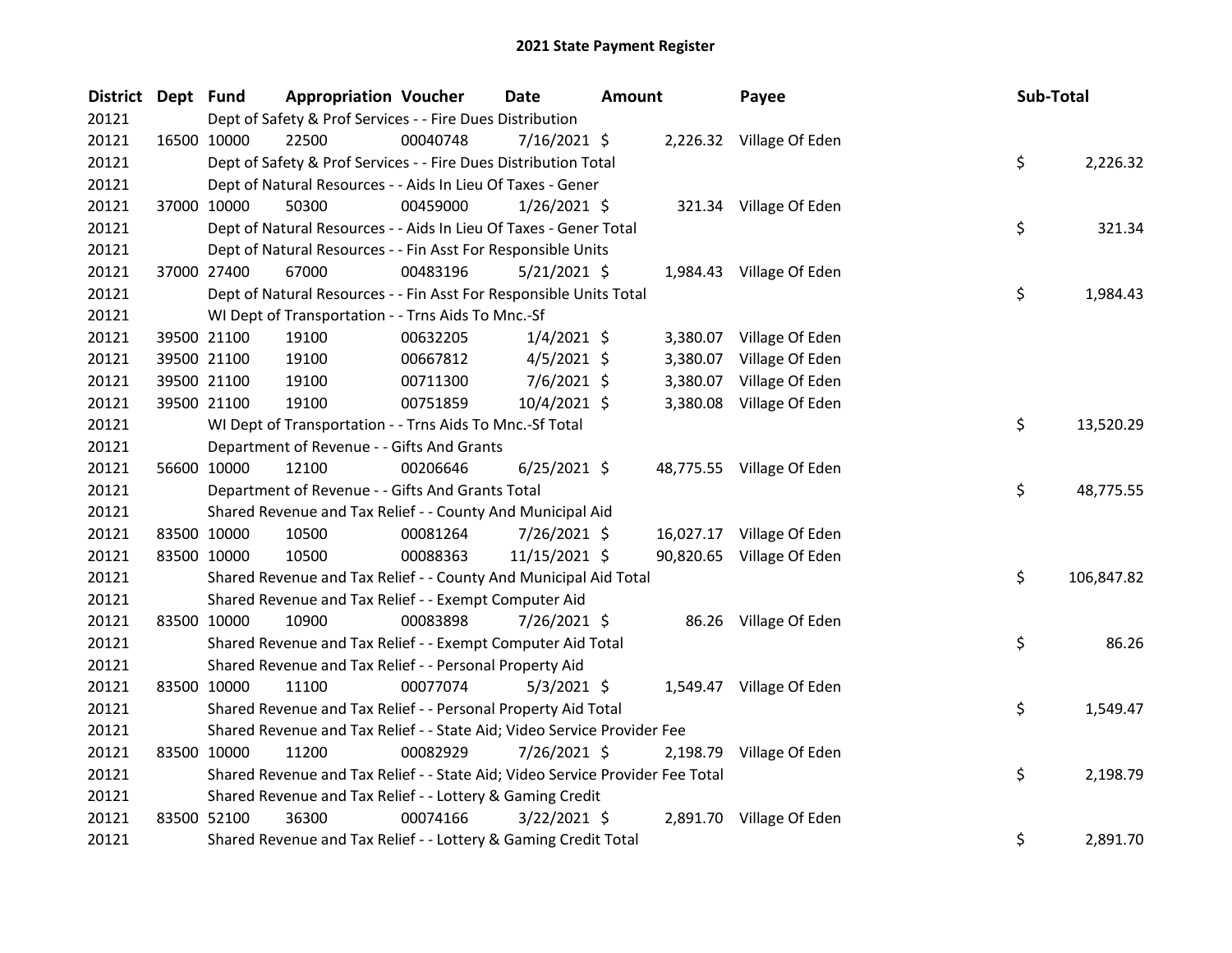| District Dept Fund | <b>Appropriation Voucher</b> | <b>Date</b> | Amount | Payee | Sub-Total  |
|--------------------|------------------------------|-------------|--------|-------|------------|
| 20121 Total        |                              |             |        |       | 180,401.97 |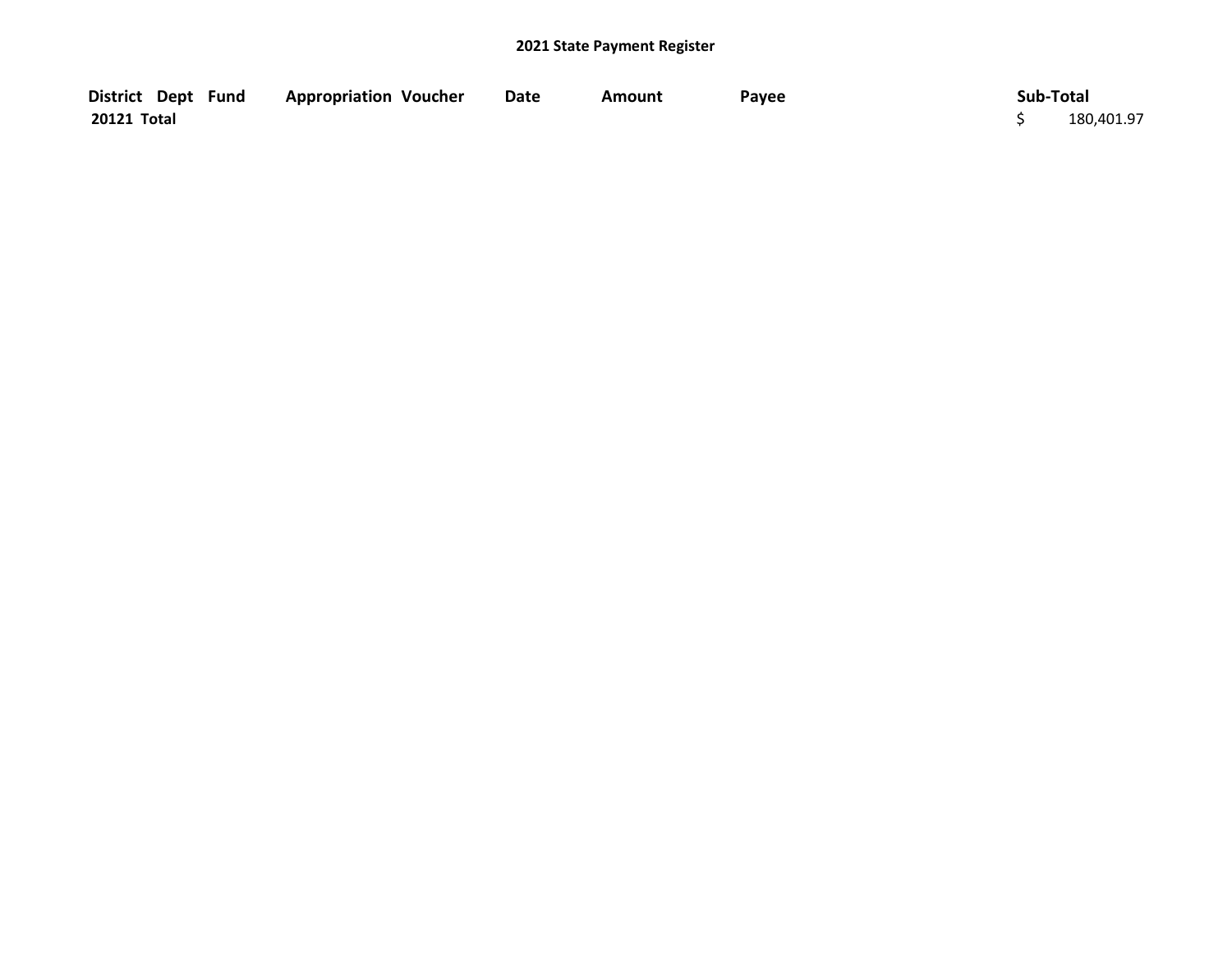| <b>District</b> | Dept Fund   |                                                                       | <b>Appropriation Voucher</b> |          | <b>Date</b>    | <b>Amount</b> |          | Payee                          | Sub-Total |           |
|-----------------|-------------|-----------------------------------------------------------------------|------------------------------|----------|----------------|---------------|----------|--------------------------------|-----------|-----------|
| 20126           |             | Dept of Safety & Prof Services - - Fire Dues Distribution             |                              |          |                |               |          |                                |           |           |
| 20126           |             | 16500 10000<br>22500                                                  |                              | 00040751 | 7/16/2021 \$   |               |          | 1,024.33 Village Of Fairwater  |           |           |
| 20126           |             | Dept of Safety & Prof Services - - Fire Dues Distribution Total       |                              |          |                |               |          |                                | \$        | 1,024.33  |
| 20126           |             | Dept of Natural Resources - - Fin Asst For Responsible Units          |                              |          |                |               |          |                                |           |           |
| 20126           |             | 37000 27400<br>67000                                                  |                              | 00483242 | $5/21/2021$ \$ |               |          | 1,016.79 Village Of Fairwater  |           |           |
| 20126           |             | Dept of Natural Resources - - Fin Asst For Responsible Units Total    |                              |          |                |               |          |                                | \$        | 1,016.79  |
| 20126           |             | WI Dept of Transportation - - Trns Aids To Mnc.-Sf                    |                              |          |                |               |          |                                |           |           |
| 20126           |             | 39500 21100<br>19100                                                  |                              | 00632206 | $1/4/2021$ \$  |               |          | 1,215.45 Village Of Fairwater  |           |           |
| 20126           |             | 39500 21100<br>19100                                                  |                              | 00667813 | $4/5/2021$ \$  |               | 1,215.45 | Village Of Fairwater           |           |           |
| 20126           |             | 39500 21100<br>19100                                                  |                              | 00711301 | 7/6/2021 \$    |               |          | 1,215.45 Village Of Fairwater  |           |           |
| 20126           |             | 39500 21100<br>19100                                                  |                              | 00751860 | 10/4/2021 \$   |               |          | 1,215.45 Village Of Fairwater  |           |           |
| 20126           |             | WI Dept of Transportation - - Trns Aids To Mnc.-Sf Total              |                              |          |                |               |          |                                | \$        | 4,861.80  |
| 20126           |             | Elections Commission - - General Program Ops, GPR                     |                              |          |                |               |          |                                |           |           |
| 20126           |             | 51000 10000<br>10100                                                  |                              | 00005172 | $1/11/2021$ \$ |               |          | 114.40 Village Of Fairwater    |           |           |
| 20126           |             | Elections Commission - - General Program Ops, GPR Total               |                              |          |                |               |          |                                | \$        | 114.40    |
| 20126           |             | Department of Revenue - - Gifts And Grants                            |                              |          |                |               |          |                                |           |           |
| 20126           |             | 56600 10000<br>12100                                                  |                              | 00206647 | $6/25/2021$ \$ |               |          | 18,683.34 Village Of Fairwater |           |           |
| 20126           |             | Department of Revenue - - Gifts And Grants Total                      |                              |          |                |               |          |                                | \$        | 18,683.34 |
| 20126           |             | Shared Revenue and Tax Relief - - Expenditure Restraint Program       |                              |          |                |               |          |                                |           |           |
| 20126           |             | 83500 10000<br>10100                                                  |                              | 00081265 | 7/26/2021 \$   |               |          | 542.42 Village Of Fairwater    |           |           |
| 20126           |             | Shared Revenue and Tax Relief - - Expenditure Restraint Program Total |                              |          |                |               |          |                                | \$        | 542.42    |
| 20126           |             | Shared Revenue and Tax Relief - - County And Municipal Aid            |                              |          |                |               |          |                                |           |           |
| 20126           |             | 83500 10000<br>10500                                                  |                              | 00081265 | 7/26/2021 \$   |               |          | 10,916.81 Village Of Fairwater |           |           |
| 20126           |             | 83500 10000<br>10500                                                  |                              | 00088364 | 11/15/2021 \$  |               |          | 61,861.95 Village Of Fairwater |           |           |
| 20126           |             | Shared Revenue and Tax Relief - - County And Municipal Aid Total      |                              |          |                |               |          |                                | \$        | 72,778.76 |
| 20126           |             | Shared Revenue and Tax Relief - - Exempt Computer Aid                 |                              |          |                |               |          |                                |           |           |
| 20126           | 83500 10000 | 10900                                                                 |                              | 00083899 | 7/26/2021 \$   |               |          | 71.70 Village Of Fairwater     |           |           |
| 20126           |             | Shared Revenue and Tax Relief - - Exempt Computer Aid Total           |                              |          |                |               |          |                                | \$        | 71.70     |
| 20126           |             | Shared Revenue and Tax Relief - - Utility Aid                         |                              |          |                |               |          |                                |           |           |
| 20126           |             | 83500 10000<br>11000                                                  |                              | 00081265 | 7/26/2021 \$   |               |          | 2,657.79 Village Of Fairwater  |           |           |
| 20126           | 83500 10000 | 11000                                                                 |                              | 00088364 | 11/15/2021 \$  |               |          | 15,419.33 Village Of Fairwater |           |           |
| 20126           |             | Shared Revenue and Tax Relief - - Utility Aid Total                   |                              |          |                |               |          |                                | \$        | 18,077.12 |
| 20126           |             | Shared Revenue and Tax Relief - - Personal Property Aid               |                              |          |                |               |          |                                |           |           |
| 20126           | 83500 10000 | 11100                                                                 |                              | 00077075 | $5/3/2021$ \$  |               |          | 2,499.70 Village Of Fairwater  |           |           |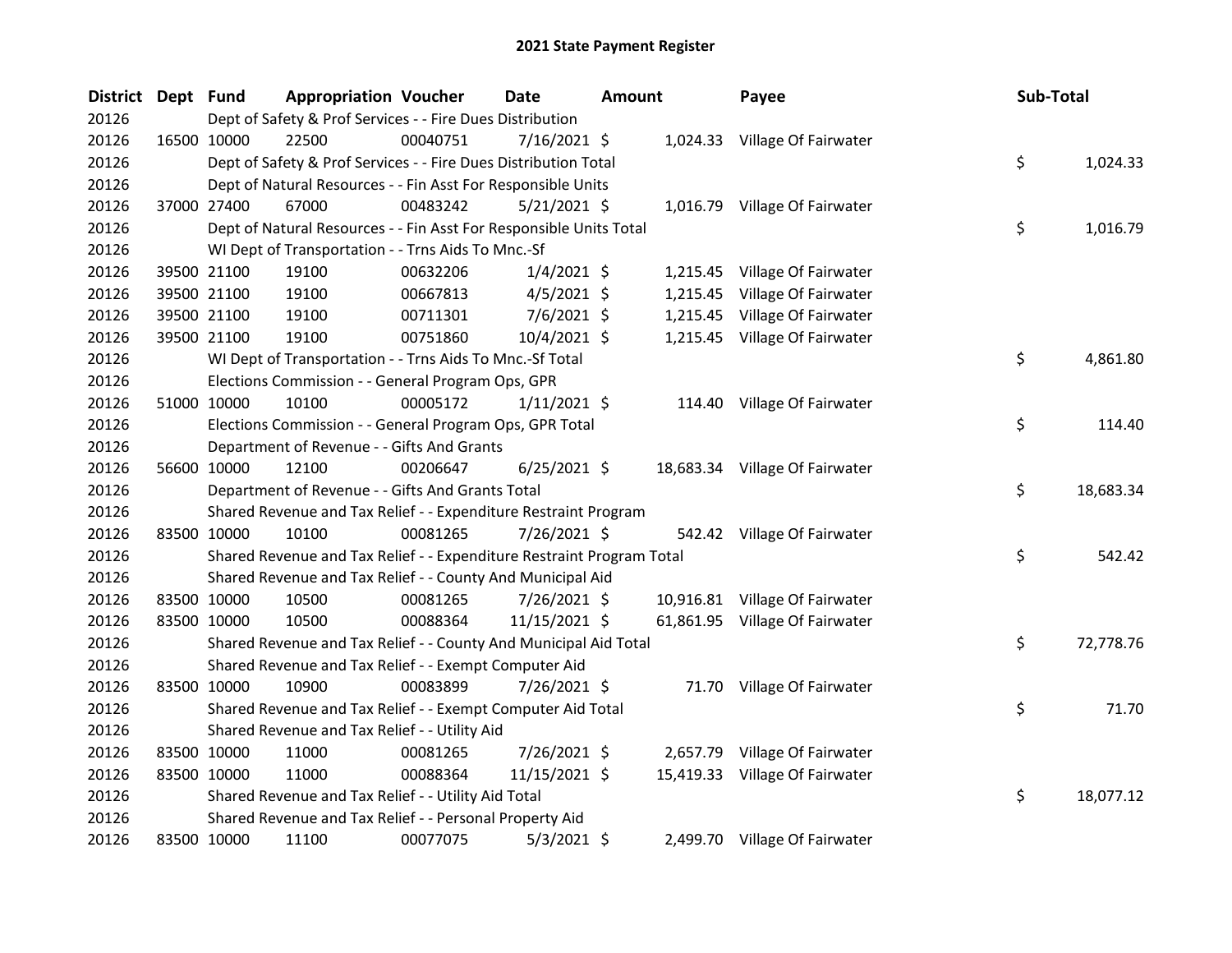| District Dept | Fund        | <b>Appropriation Voucher</b>                                    |          | Date           | Amount |       | Payee                |  | Sub-Total |            |  |
|---------------|-------------|-----------------------------------------------------------------|----------|----------------|--------|-------|----------------------|--|-----------|------------|--|
| 20126         |             | Shared Revenue and Tax Relief - - Personal Property Aid Total   |          |                |        |       |                      |  |           | 2,499.70   |  |
| 20126         |             | Shared Revenue and Tax Relief - - Lottery & Gaming Credit       |          |                |        |       |                      |  |           |            |  |
| 20126         | 83500 52100 | 36300                                                           | 00074167 | $3/22/2021$ \$ |        | 86.66 | Village Of Fairwater |  |           |            |  |
| 20126         |             | Shared Revenue and Tax Relief - - Lottery & Gaming Credit Total |          |                |        |       |                      |  |           | 86.66      |  |
| 20126 Total   |             |                                                                 |          |                |        |       |                      |  |           | 119,757.02 |  |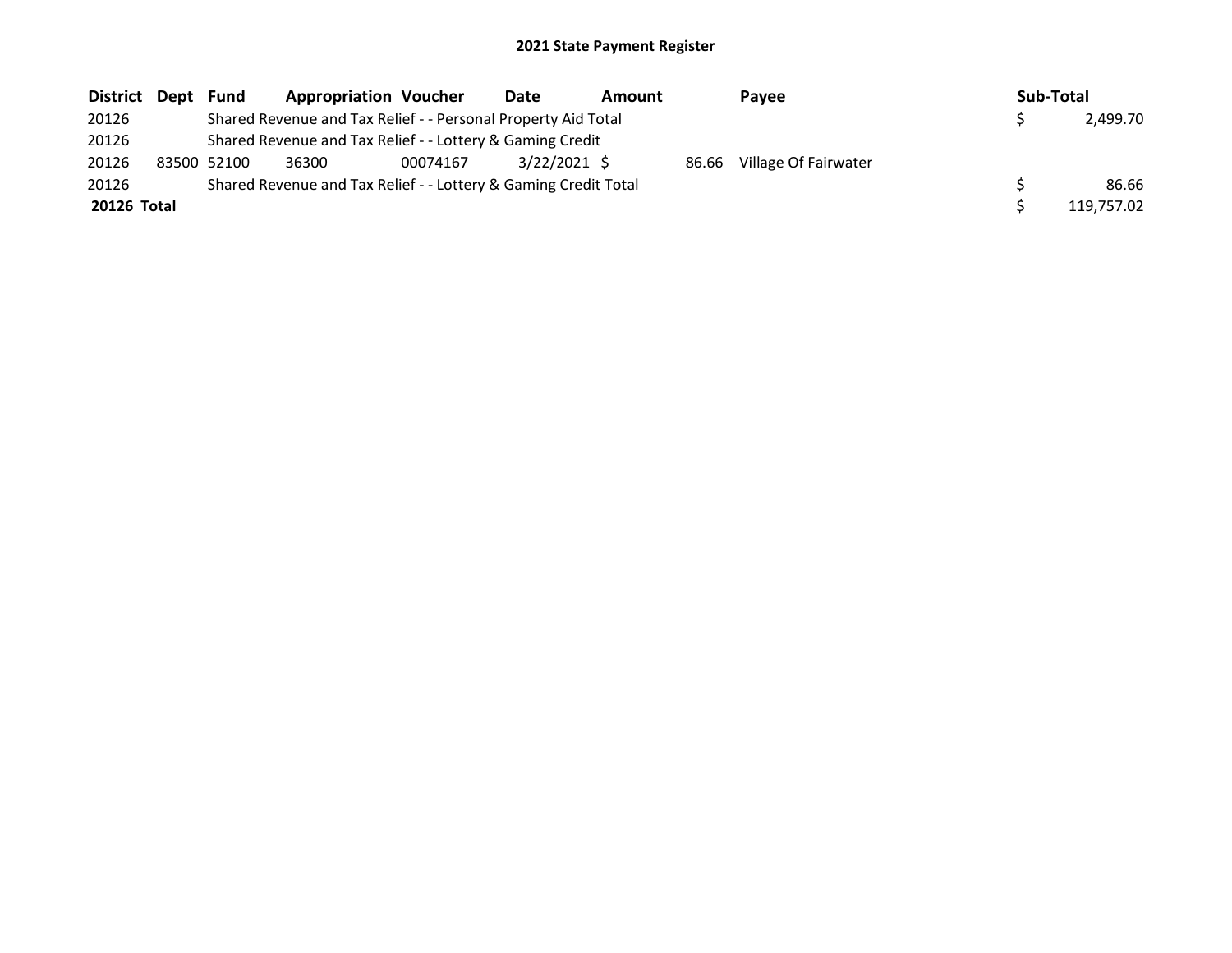| District Dept Fund |             | <b>Appropriation Voucher</b>                                       |          | Date           | <b>Amount</b> |          | Payee                                                                                                   | Sub-Total |          |
|--------------------|-------------|--------------------------------------------------------------------|----------|----------------|---------------|----------|---------------------------------------------------------------------------------------------------------|-----------|----------|
| 20142              |             | Dept of Natural Resources - - General Program Operations --        |          |                |               |          |                                                                                                         |           |          |
| 20142              | 37000 21200 | 25400                                                              | 00482923 | 5/26/2021 \$   |               |          | 767.50 Village of Kewaskum                                                                              |           |          |
| 20142              |             | Dept of Natural Resources - - General Program Operations -- Total  |          |                |               |          |                                                                                                         | \$        | 767.50   |
| 20142              |             | Dept of Natural Resources - - Resaids - Urban Forestry Grant       |          |                |               |          |                                                                                                         |           |          |
| 20142              | 37000 21200 | 58700                                                              | 00517928 | 11/8/2021 \$   |               |          | 4,058.07 Village of Kewaskum                                                                            |           |          |
| 20142              |             | Dept of Natural Resources - - Resaids - Urban Forestry Grant Total |          |                |               |          |                                                                                                         | \$        | 4,058.07 |
| 20142              |             | Department of Justice - - Officer training reimbursement           |          |                |               |          |                                                                                                         |           |          |
| 20142              | 45500 10000 | 21400                                                              | 00105396 | 11/17/2021 \$  |               |          | 1,280.00 Village of Kewaskum                                                                            |           |          |
| 20142              |             | Department of Justice - - Officer training reimbursement Total     |          |                |               |          |                                                                                                         | \$        | 1,280.00 |
| 20142              |             |                                                                    |          |                |               |          | Public Defender Board - - Transcript, Discovery and Records Provided to the Public Defender Board       |           |          |
| 20142              | 55000 10000 | 10600                                                              | 00275575 | $1/26/2021$ \$ |               |          | 10.00 Village of Kewaskum                                                                               |           |          |
| 20142              | 55000 10000 | 10600                                                              | 00278895 | $2/22/2021$ \$ |               | 10.00    | Village of Kewaskum                                                                                     |           |          |
| 20142              | 55000 10000 | 10600                                                              | 00287709 | $4/30/2021$ \$ |               | 5.00     | Village of Kewaskum                                                                                     |           |          |
| 20142              | 55000 10000 | 10600                                                              | 00299187 | $7/1/2021$ \$  |               | 5.00     | Village of Kewaskum                                                                                     |           |          |
| 20142              | 55000 10000 | 10600                                                              | 00303131 | 7/30/2021 \$   |               | 5.00     | Village of Kewaskum                                                                                     |           |          |
| 20142              | 55000 10000 | 10600                                                              | 00303132 | 7/30/2021 \$   |               | 15.00    | Village of Kewaskum                                                                                     |           |          |
| 20142              |             |                                                                    |          |                |               |          | Public Defender Board - - Transcript, Discovery and Records Provided to the Public Defender Board Total | \$        | 50.00    |
| 20142              |             | Department of Revenue - - Misc Revenue Holding Clearing            |          |                |               |          |                                                                                                         |           |          |
| 20142              | 56600 10000 | 99500                                                              | 00193003 | $3/1/2021$ \$  |               | 110.00   | Village of Kewaskum                                                                                     |           |          |
| 20142              | 56600 10000 | 99500                                                              | 00193006 | $3/1/2021$ \$  |               | 1,706.97 | Village of Kewaskum                                                                                     |           |          |
| 20142              | 56600 10000 | 99500                                                              | 00194361 | $3/8/2021$ \$  |               | 36.00    | Village of Kewaskum                                                                                     |           |          |
| 20142              | 56600 10000 | 99500                                                              | 00195225 | $3/15/2021$ \$ |               | 1,549.80 | Village of Kewaskum                                                                                     |           |          |
| 20142              | 56600 10000 | 99500                                                              | 00196016 | $3/22/2021$ \$ |               | 1,044.17 | Village of Kewaskum                                                                                     |           |          |
| 20142              | 56600 10000 | 99500                                                              | 00196693 | 3/29/2021 \$   |               | 35.00    | Village of Kewaskum                                                                                     |           |          |
| 20142              | 56600 10000 | 99500                                                              | 00196695 | 3/29/2021 \$   |               | 967.74   | Village of Kewaskum                                                                                     |           |          |
| 20142              | 56600 10000 | 99500                                                              | 00197439 | $4/5/2021$ \$  |               | 993.63   | Village of Kewaskum                                                                                     |           |          |
| 20142              | 56600 10000 | 99500                                                              | 00199364 | 4/20/2021 \$   |               | 278.39   | Village of Kewaskum                                                                                     |           |          |
| 20142              | 56600 10000 | 99500                                                              | 00200005 | $4/26/2021$ \$ |               | 197.40   | Village of Kewaskum                                                                                     |           |          |
| 20142              | 56600 10000 | 99500                                                              | 00201767 | 5/10/2021 \$   |               | 340.00   | Village of Kewaskum                                                                                     |           |          |
| 20142              | 56600 10000 | 99500                                                              | 00203171 | $5/24/2021$ \$ |               | 701.74   | Village of Kewaskum                                                                                     |           |          |
| 20142              | 56600 10000 | 99500                                                              | 00208599 | $7/6/2021$ \$  |               | 662.00   | Village of Kewaskum                                                                                     |           |          |
| 20142              | 56600 10000 | 99500                                                              | 00210260 | 7/19/2021 \$   |               | 819.00   | Village of Kewaskum                                                                                     |           |          |
| 20142              | 56600 10000 | 99500                                                              | 00218168 | 10/25/2021 \$  |               | 170.03   | Village of Kewaskum                                                                                     |           |          |
| 20142              |             | Department of Revenue - - Misc Revenue Holding Clearing Total      |          |                |               |          |                                                                                                         | \$        | 9,611.87 |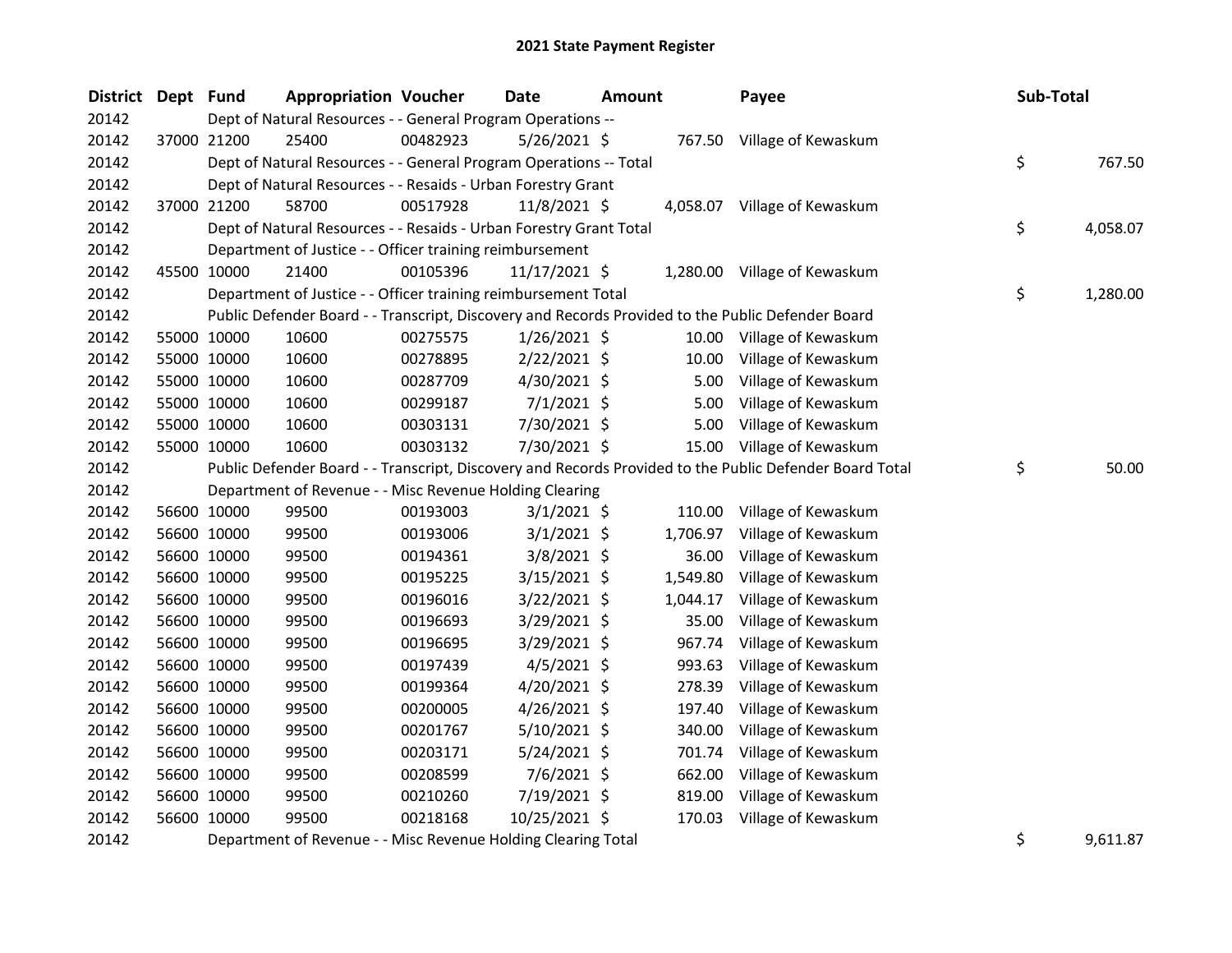|             | District Dept Fund Appropriation Voucher |  | Date | Amount | Payee | Sub-Total |           |
|-------------|------------------------------------------|--|------|--------|-------|-----------|-----------|
| 20142 Total |                                          |  |      |        |       |           | 15,767.44 |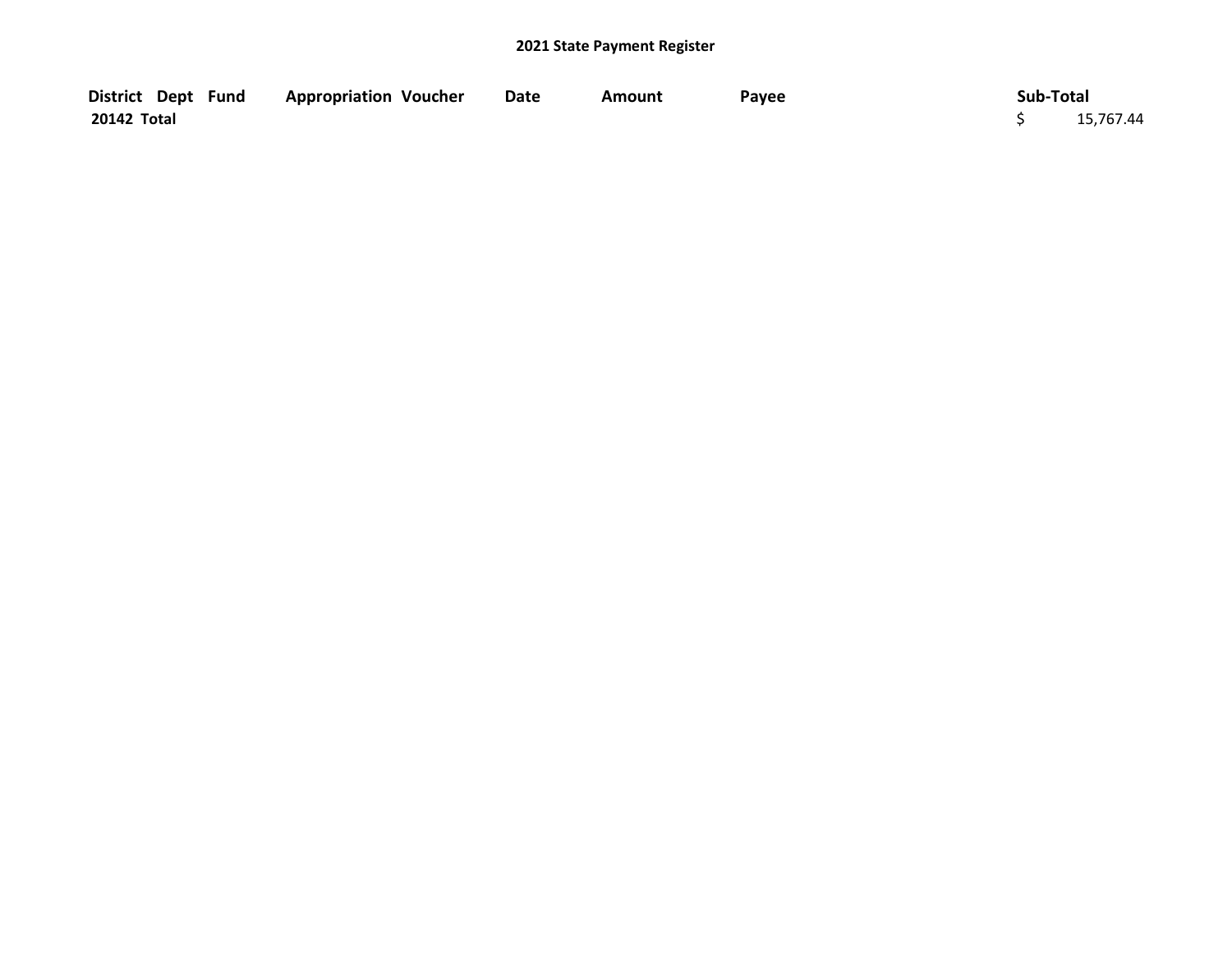| <b>District</b> | Dept Fund |             | <b>Appropriation Voucher</b>                                       |          | Date           | <b>Amount</b> |           | Payee                              | Sub-Total |           |
|-----------------|-----------|-------------|--------------------------------------------------------------------|----------|----------------|---------------|-----------|------------------------------------|-----------|-----------|
| 20151           |           |             | Dept of Safety & Prof Services - - Fire Dues Distribution          |          |                |               |           |                                    |           |           |
| 20151           |           | 16500 10000 | 22500                                                              | 00040759 | $7/16/2021$ \$ |               |           | 1,714.18 Village Of Mount Calvary  |           |           |
| 20151           |           |             | Dept of Safety & Prof Services - - Fire Dues Distribution Total    |          |                |               |           |                                    | \$        | 1,714.18  |
| 20151           |           |             | Dept of Natural Resources - - Fin Asst For Responsible Units       |          |                |               |           |                                    |           |           |
| 20151           |           | 37000 27400 | 67000                                                              | 00483828 | $5/21/2021$ \$ |               |           | 1,406.70 Village Of Mount Calvary  |           |           |
| 20151           |           |             | Dept of Natural Resources - - Fin Asst For Responsible Units Total |          |                |               |           |                                    | \$        | 1,406.70  |
| 20151           |           |             | WI Dept of Transportation - - Trns Aids To Mnc.-Sf                 |          |                |               |           |                                    |           |           |
| 20151           |           | 39500 21100 | 19100                                                              | 00632207 | $1/4/2021$ \$  |               | 2,496.60  | Village Of Mount Calvary           |           |           |
| 20151           |           | 39500 21100 | 19100                                                              | 00667814 | $4/5/2021$ \$  |               | 2,496.60  | Village Of Mount Calvary           |           |           |
| 20151           |           | 39500 21100 | 19100                                                              | 00711302 | $7/6/2021$ \$  |               | 2,496.60  | Village Of Mount Calvary           |           |           |
| 20151           |           | 39500 21100 | 19100                                                              | 00751861 | 10/4/2021 \$   |               |           | 2,496.60 Village Of Mount Calvary  |           |           |
| 20151           |           |             | WI Dept of Transportation - - Trns Aids To Mnc.-Sf Total           |          |                |               |           |                                    | \$        | 9,986.40  |
| 20151           |           |             | WI Dept of Transportation - - Loc Rd Imp Prg St Fd                 |          |                |               |           |                                    |           |           |
| 20151           |           | 39500 21100 | 27800                                                              | 00769285 | $11/2/2021$ \$ |               |           | 48,905.60 Village Of Mount Calvary |           |           |
| 20151           |           |             | WI Dept of Transportation - - Loc Rd Imp Prg St Fd Total           |          |                |               |           |                                    | \$        | 48,905.60 |
| 20151           |           |             | Department of Revenue - - Gifts And Grants                         |          |                |               |           |                                    |           |           |
| 20151           |           | 56600 10000 | 12100                                                              | 00206648 | $6/25/2021$ \$ |               |           | 39,407.71 Village Of Mount Calvary |           |           |
| 20151           |           |             | Department of Revenue - - Gifts And Grants Total                   |          |                |               |           |                                    | \$        | 39,407.71 |
| 20151           |           |             | Department of Revenue - - Misc Revenue Holding Clearing            |          |                |               |           |                                    |           |           |
| 20151           |           | 56600 10000 | 99500                                                              | 00192551 | $3/1/2021$ \$  |               | 1,511.24  | Village Of Mount Calvary           |           |           |
| 20151           |           | 56600 10000 | 99500                                                              | 00194034 | $3/8/2021$ \$  |               | 801.00    | Village Of Mount Calvary           |           |           |
| 20151           |           | 56600 10000 | 99500                                                              | 00194888 | $3/15/2021$ \$ |               | 11.00     | Village Of Mount Calvary           |           |           |
| 20151           |           | 56600 10000 | 99500                                                              | 00195730 | $3/22/2021$ \$ |               | 518.74    | Village Of Mount Calvary           |           |           |
| 20151           |           | 56600 10000 | 99500                                                              | 00199118 | $4/20/2021$ \$ |               | 27.10     | Village Of Mount Calvary           |           |           |
| 20151           |           | 56600 10000 | 99500                                                              | 00199749 | 4/26/2021 \$   |               | 275.00    | Village Of Mount Calvary           |           |           |
| 20151           |           | 56600 10000 | 99500                                                              | 00202897 | $5/24/2021$ \$ |               | 572.54    | Village Of Mount Calvary           |           |           |
| 20151           |           | 56600 10000 | 99500                                                              | 00216121 | 10/4/2021 \$   |               | 893.00    | Village Of Mount Calvary           |           |           |
| 20151           |           |             | Department of Revenue - - Misc Revenue Holding Clearing Total      |          |                |               |           |                                    | \$        | 4,609.62  |
| 20151           |           |             | Shared Revenue and Tax Relief - - County And Municipal Aid         |          |                |               |           |                                    |           |           |
| 20151           |           | 83500 10000 | 10500                                                              | 00081266 | 7/26/2021 \$   |               | 12,287.05 | Village Of Mount Calvary           |           |           |
| 20151           |           | 83500 10000 | 10500                                                              | 00088365 | 11/15/2021 \$  |               | 69,626.60 | Village Of Mount Calvary           |           |           |
| 20151           |           |             | Shared Revenue and Tax Relief - - County And Municipal Aid Total   |          |                |               |           |                                    | \$        | 81,913.65 |
| 20151           |           |             | Shared Revenue and Tax Relief - - Exempt Computer Aid              |          |                |               |           |                                    |           |           |
| 20151           |           | 83500 10000 | 10900                                                              | 00083900 | 7/26/2021 \$   |               |           | 165.24 Village Of Mount Calvary    |           |           |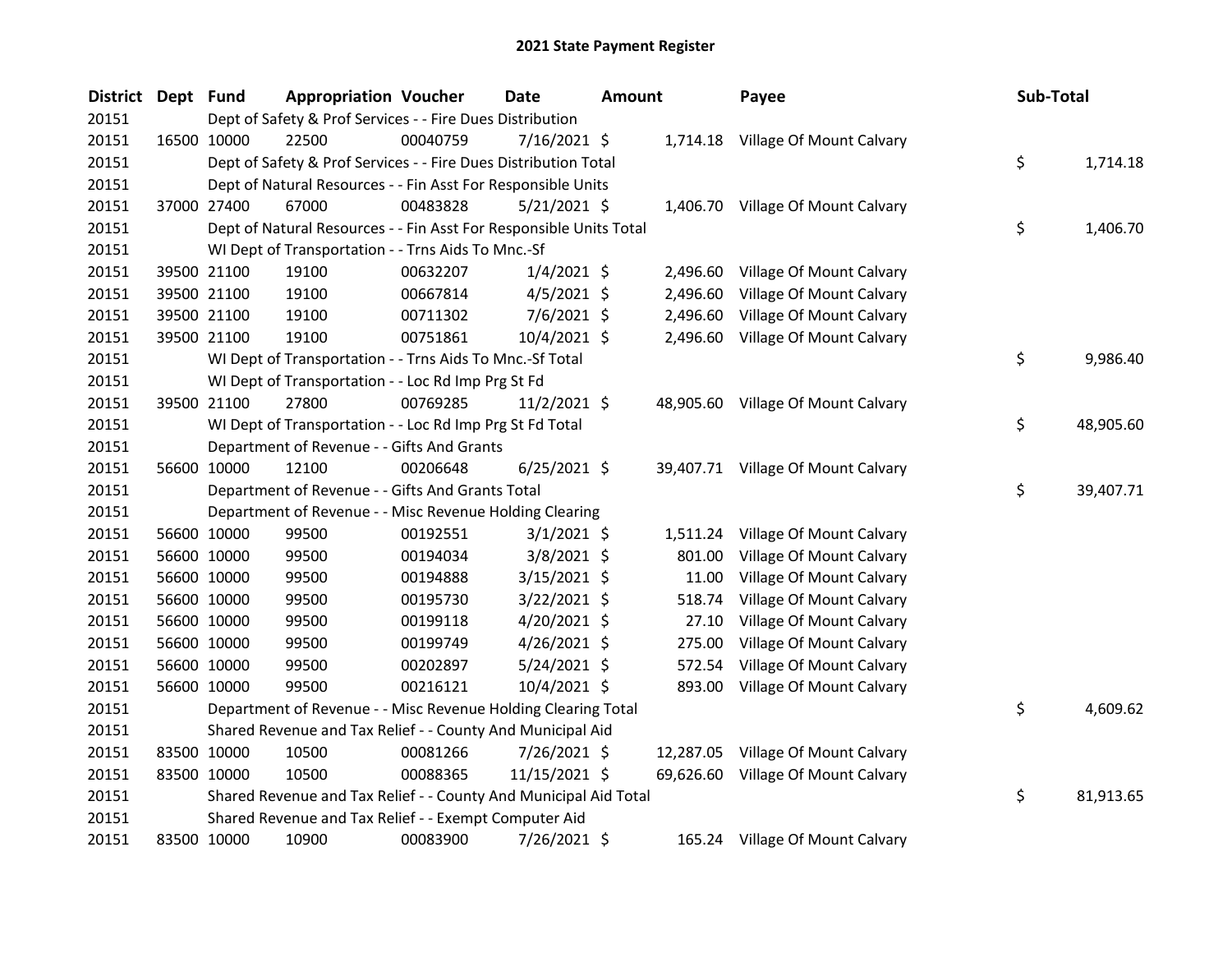| District Dept | Fund        | <b>Appropriation Voucher</b>                                  |          | Date          | Amount |          | Payee                    | Sub-Total |            |
|---------------|-------------|---------------------------------------------------------------|----------|---------------|--------|----------|--------------------------|-----------|------------|
| 20151         |             | Shared Revenue and Tax Relief - - Exempt Computer Aid Total   |          |               |        |          |                          |           | 165.24     |
| 20151         |             | Shared Revenue and Tax Relief - - Personal Property Aid       |          |               |        |          |                          |           |            |
| 20151         | 83500 10000 | 11100                                                         | 00077076 | $5/3/2021$ \$ |        | 2.272.76 | Village Of Mount Calvary |           |            |
| 20151         |             | Shared Revenue and Tax Relief - - Personal Property Aid Total |          |               |        |          |                          |           | 2.272.76   |
| 20151 Total   |             |                                                               |          |               |        |          |                          |           | 190,381.86 |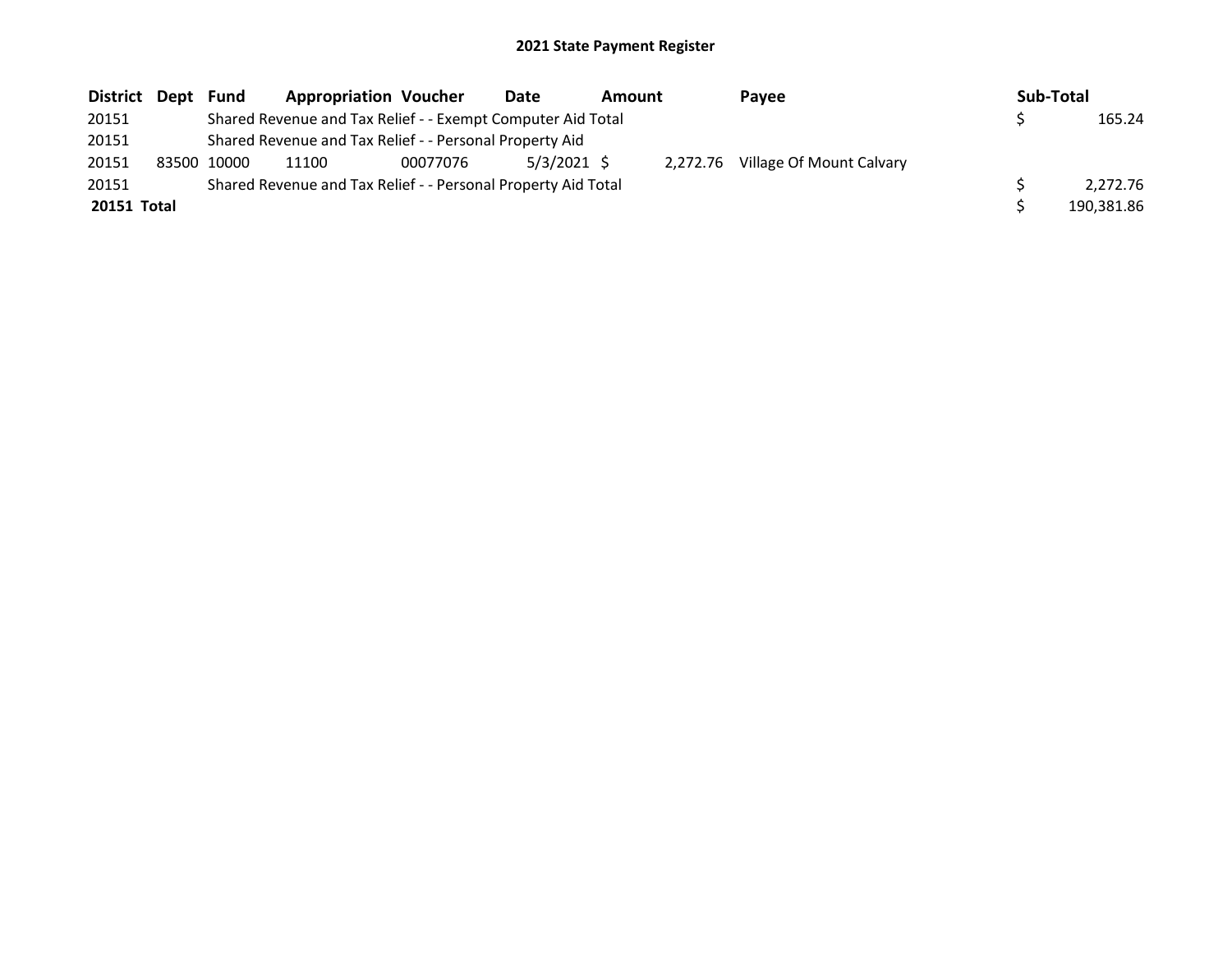| <b>District</b> | Dept Fund   |             | <b>Appropriation Voucher</b>                                                    |                         | <b>Date</b>    | <b>Amount</b> |           | Payee                                   | Sub-Total        |
|-----------------|-------------|-------------|---------------------------------------------------------------------------------|-------------------------|----------------|---------------|-----------|-----------------------------------------|------------------|
| 20161           |             |             | Dept of Safety & Prof Services - - Fire Dues Distribution                       |                         |                |               |           |                                         |                  |
| 20161           | 16500 10000 |             | 22500                                                                           | 00040760                | $7/15/2021$ \$ |               |           | 9,912.96 Village Of North Fond Du Lac   |                  |
| 20161           |             |             | Dept of Safety & Prof Services - - Fire Dues Distribution Total                 |                         |                |               |           |                                         | \$<br>9,912.96   |
| 20161           |             |             | Dept of Natural Resources - - Fin Asst For Responsible Units                    |                         |                |               |           |                                         |                  |
| 20161           |             | 37000 27400 | 67000                                                                           | 00483795                | $5/21/2021$ \$ |               |           | 16,431.02 Village Of North Fond Du Lac  |                  |
| 20161           |             |             | Dept of Natural Resources - - Fin Asst For Responsible Units Total              |                         |                |               |           |                                         | \$<br>16,431.02  |
| 20161           |             |             | Dept of Natural Resources - - Urban Nonpoint Source Cost-Sha                    |                         |                |               |           |                                         |                  |
| 20161           | 37000 36300 |             | TH100                                                                           | 00467183                | $3/11/2021$ \$ |               |           | 77,105.00 Village Of North Fond Du Lac  |                  |
| 20161           |             |             | Dept of Natural Resources - - Urban Nonpoint Source Cost-Sha Total              |                         |                |               |           |                                         | \$<br>77,105.00  |
| 20161           |             |             | WI Dept of Transportation - - Trns Aids To Mnc.-Sf                              |                         |                |               |           |                                         |                  |
| 20161           |             | 39500 21100 | 19100                                                                           | 00632208                | $1/4/2021$ \$  |               | 69,010.32 | Village Of North Fond Du Lac            |                  |
| 20161           |             | 39500 21100 | 19100                                                                           | 00667815                | $4/5/2021$ \$  |               |           | 69,010.32 Village Of North Fond Du Lac  |                  |
| 20161           |             | 39500 21100 | 19100                                                                           | 00711303                | $7/6/2021$ \$  |               |           | 69,010.32 Village Of North Fond Du Lac  |                  |
| 20161           | 39500 21100 |             | 19100                                                                           | 00751862                | 10/4/2021 \$   |               |           | 69,010.33 Village Of North Fond Du Lac  |                  |
| 20161           |             |             | WI Dept of Transportation - - Trns Aids To Mnc.-Sf Total                        |                         |                |               |           |                                         | \$<br>276,041.29 |
| 20161           |             |             | Department of Health Services - - State/Federal Aids                            |                         |                |               |           |                                         |                  |
| 20161           | 43500 10000 |             | 00000                                                                           | 92204                   | $10/1/2021$ \$ |               |           | 4,300.00 Village Of North Fond Du Lac   |                  |
| 20161           |             |             | Department of Health Services - - State/Federal Aids Total                      |                         |                |               |           |                                         | \$<br>4,300.00   |
| 20161           |             |             | Department of Health Services - - Prepaid Medical Transport Reimbursement       |                         |                |               |           |                                         |                  |
| 20161           |             | 43500 10000 | 16300                                                                           | AMBULANCE 11/15/2021 \$ |                |               |           | 15,684.47 Village Of North Fond Du Lac  |                  |
| 20161           |             |             | Department of Health Services - - Prepaid Medical Transport Reimbursement Total |                         |                |               |           |                                         | \$<br>15,684.47  |
| 20161           |             |             | Department of Justice - - Officer training reimbursement                        |                         |                |               |           |                                         |                  |
| 20161           | 45500 10000 |             | 21400                                                                           | 00105675                | 11/19/2021 \$  |               |           | 1,440.00 Village Of North Fond Du Lac   |                  |
| 20161           |             |             | Department of Justice - - Officer training reimbursement Total                  |                         |                |               |           |                                         | \$<br>1,440.00   |
| 20161           |             |             | Department of Revenue - - Gifts And Grants                                      |                         |                |               |           |                                         |                  |
| 20161           | 56600 10000 |             | 12100                                                                           | 00206649                | $6/25/2021$ \$ |               |           | 265,910.46 Village Of North Fond Du Lac |                  |
| 20161           |             |             | Department of Revenue - - Gifts And Grants Total                                |                         |                |               |           |                                         | \$<br>265,910.46 |
| 20161           |             |             | Department of Revenue - - Misc Revenue Holding Clearing                         |                         |                |               |           |                                         |                  |
| 20161           | 56600 10000 |             | 99500                                                                           | 00188806                | $1/8/2021$ \$  |               | 23,409.77 | Village Of North Fond Du Lac            |                  |
| 20161           | 56600 10000 |             | 99500                                                                           | 00190459                | $2/1/2021$ \$  |               | 40.65     | Village Of North Fond Du Lac            |                  |
| 20161           | 56600 10000 |             | 99500                                                                           | 00190873                | $2/5/2021$ \$  |               | 20,865.15 | Village Of North Fond Du Lac            |                  |
| 20161           | 56600 10000 |             | 99500                                                                           | 00191621                | $2/16/2021$ \$ |               | 52.31     | Village Of North Fond Du Lac            |                  |
| 20161           | 56600 10000 |             | 99500                                                                           | 00191980                | $2/22/2021$ \$ |               | 23.00     | Village Of North Fond Du Lac            |                  |
| 20161           | 56600 10000 |             | 99500                                                                           | 00192549                | $3/1/2021$ \$  |               | 2,778.06  | Village Of North Fond Du Lac            |                  |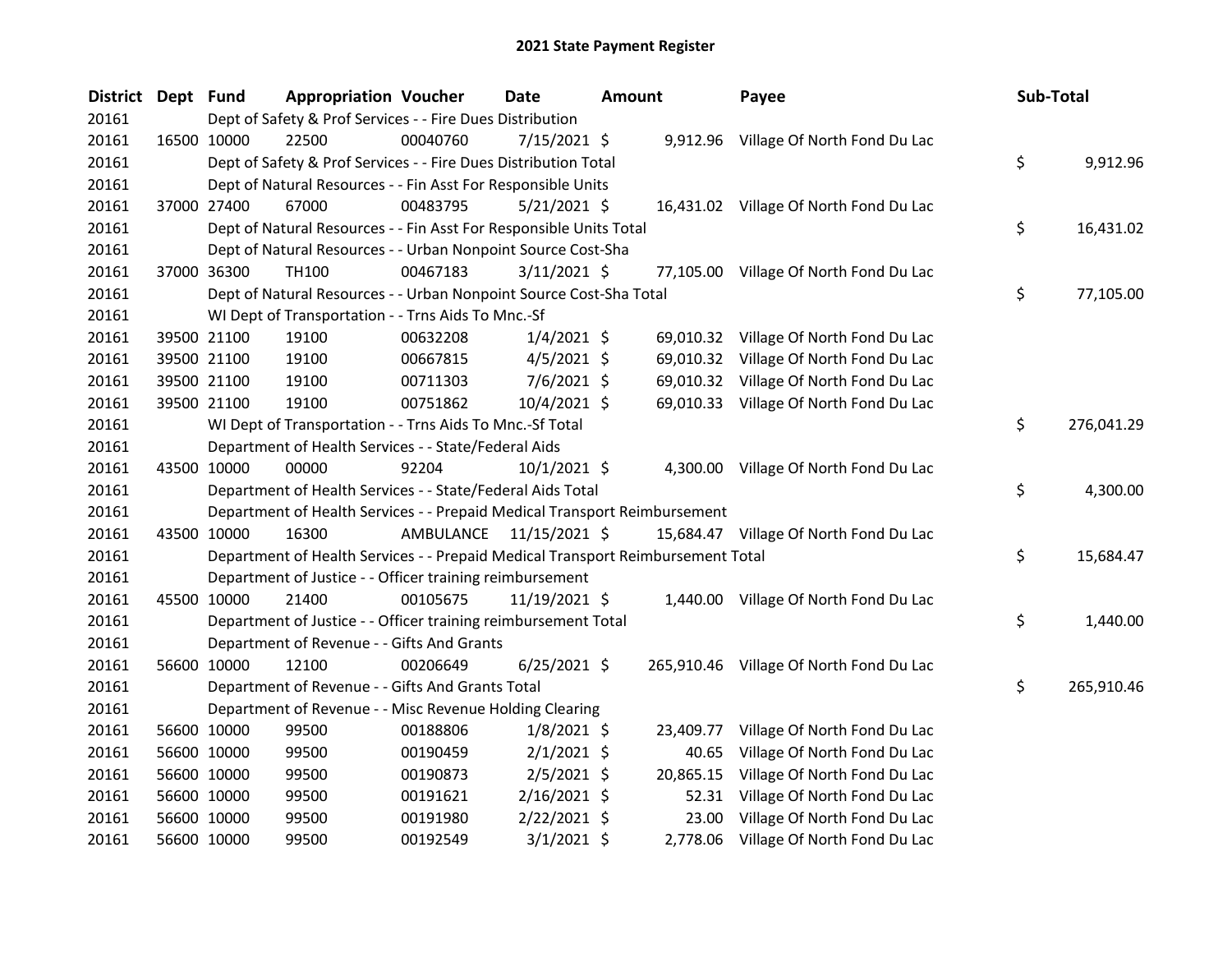| <b>District</b> | Dept Fund |             | <b>Appropriation Voucher</b> |          | <b>Date</b>    | <b>Amount</b> | Payee                        | Sub-Total |
|-----------------|-----------|-------------|------------------------------|----------|----------------|---------------|------------------------------|-----------|
| 20161           |           | 56600 10000 | 99500                        | 00192550 | 3/1/2021 \$    | 4,243.61      | Village Of North Fond Du Lac |           |
| 20161           |           | 56600 10000 | 99500                        | 00192552 | $3/1/2021$ \$  | 3,612.27      | Village Of North Fond Du Lac |           |
| 20161           |           | 56600 10000 | 99500                        | 00193466 | 3/5/2021 \$    | 59,118.27     | Village Of North Fond Du Lac |           |
| 20161           |           | 56600 10000 | 99500                        | 00194033 | 3/8/2021 \$    | 433.06        | Village Of North Fond Du Lac |           |
| 20161           |           | 56600 10000 | 99500                        | 00194035 | 3/8/2021 \$    | 953.62        | Village Of North Fond Du Lac |           |
| 20161           |           | 56600 10000 | 99500                        | 00194886 | 3/15/2021 \$   | 601.00        | Village Of North Fond Du Lac |           |
| 20161           |           | 56600 10000 | 99500                        | 00194887 | 3/15/2021 \$   | 1,354.12      | Village Of North Fond Du Lac |           |
| 20161           |           | 56600 10000 | 99500                        | 00194889 | $3/15/2021$ \$ | 499.68        | Village Of North Fond Du Lac |           |
| 20161           |           | 56600 10000 | 99500                        | 00195728 | $3/22/2021$ \$ | 130.00        | Village Of North Fond Du Lac |           |
| 20161           |           | 56600 10000 | 99500                        | 00195729 | 3/22/2021 \$   | 605.00        | Village Of North Fond Du Lac |           |
| 20161           |           | 56600 10000 | 99500                        | 00195731 | $3/22/2021$ \$ | 270.75        | Village Of North Fond Du Lac |           |
| 20161           |           | 56600 10000 | 99500                        | 00196418 | 3/29/2021 \$   | 67.70         | Village Of North Fond Du Lac |           |
| 20161           |           | 56600 10000 | 99500                        | 00196419 | 3/29/2021 \$   | 268.06        | Village Of North Fond Du Lac |           |
| 20161           |           | 56600 10000 | 99500                        | 00196420 | 3/29/2021 \$   | 404.18        | Village Of North Fond Du Lac |           |
| 20161           |           | 56600 10000 | 99500                        | 00197159 | 4/5/2021 \$    | 435.00        | Village Of North Fond Du Lac |           |
| 20161           |           | 56600 10000 | 99500                        | 00197160 | $4/5/2021$ \$  | 1,639.50      | Village Of North Fond Du Lac |           |
| 20161           |           | 56600 10000 | 99500                        | 00197161 | $4/5/2021$ \$  | 1,800.51      | Village Of North Fond Du Lac |           |
| 20161           |           | 56600 10000 | 99500                        | 00197737 | $4/7/2021$ \$  | 69,598.70     | Village Of North Fond Du Lac |           |
| 20161           |           | 56600 10000 | 99500                        | 00198375 | $4/12/2021$ \$ | 234.00        | Village Of North Fond Du Lac |           |
| 20161           |           | 56600 10000 | 99500                        | 00198376 | $4/12/2021$ \$ | 2,914.41      | Village Of North Fond Du Lac |           |
| 20161           |           | 56600 10000 | 99500                        | 00198377 | $4/12/2021$ \$ | 586.27        | Village Of North Fond Du Lac |           |
| 20161           |           | 56600 10000 | 99500                        | 00199116 | 4/20/2021 \$   | 510.64        | Village Of North Fond Du Lac |           |
| 20161           |           | 56600 10000 | 99500                        | 00199117 | 4/20/2021 \$   | 2,501.31      | Village Of North Fond Du Lac |           |
| 20161           |           | 56600 10000 | 99500                        | 00199119 | 4/20/2021 \$   | 139.37        | Village Of North Fond Du Lac |           |
| 20161           |           | 56600 10000 | 99500                        | 00199748 | 4/26/2021 \$   | 114.00        | Village Of North Fond Du Lac |           |
| 20161           |           | 56600 10000 | 99500                        | 00199750 | $4/26/2021$ \$ | 1,847.68      | Village Of North Fond Du Lac |           |
| 20161           |           | 56600 10000 | 99500                        | 00200372 | $5/3/2021$ \$  | 416.06        | Village Of North Fond Du Lac |           |
| 20161           |           | 56600 10000 | 99500                        | 00200373 | $5/3/2021$ \$  | 361.00        | Village Of North Fond Du Lac |           |
| 20161           |           | 56600 10000 | 99500                        | 00201110 | 5/7/2021 \$    | 45,904.69     | Village Of North Fond Du Lac |           |
| 20161           |           | 56600 10000 | 99500                        | 00201568 | $5/10/2021$ \$ | 301.12        | Village Of North Fond Du Lac |           |
| 20161           |           | 56600 10000 | 99500                        | 00201569 | 5/10/2021 \$   | 268.17        | Village Of North Fond Du Lac |           |
| 20161           |           | 56600 10000 | 99500                        | 00202197 | $5/17/2021$ \$ | 144.24        | Village Of North Fond Du Lac |           |
| 20161           |           | 56600 10000 | 99500                        | 00202896 | $5/24/2021$ \$ | 1,595.15      | Village Of North Fond Du Lac |           |
| 20161           |           | 56600 10000 | 99500                        | 00202898 | 5/24/2021 \$   | 1,268.47      | Village Of North Fond Du Lac |           |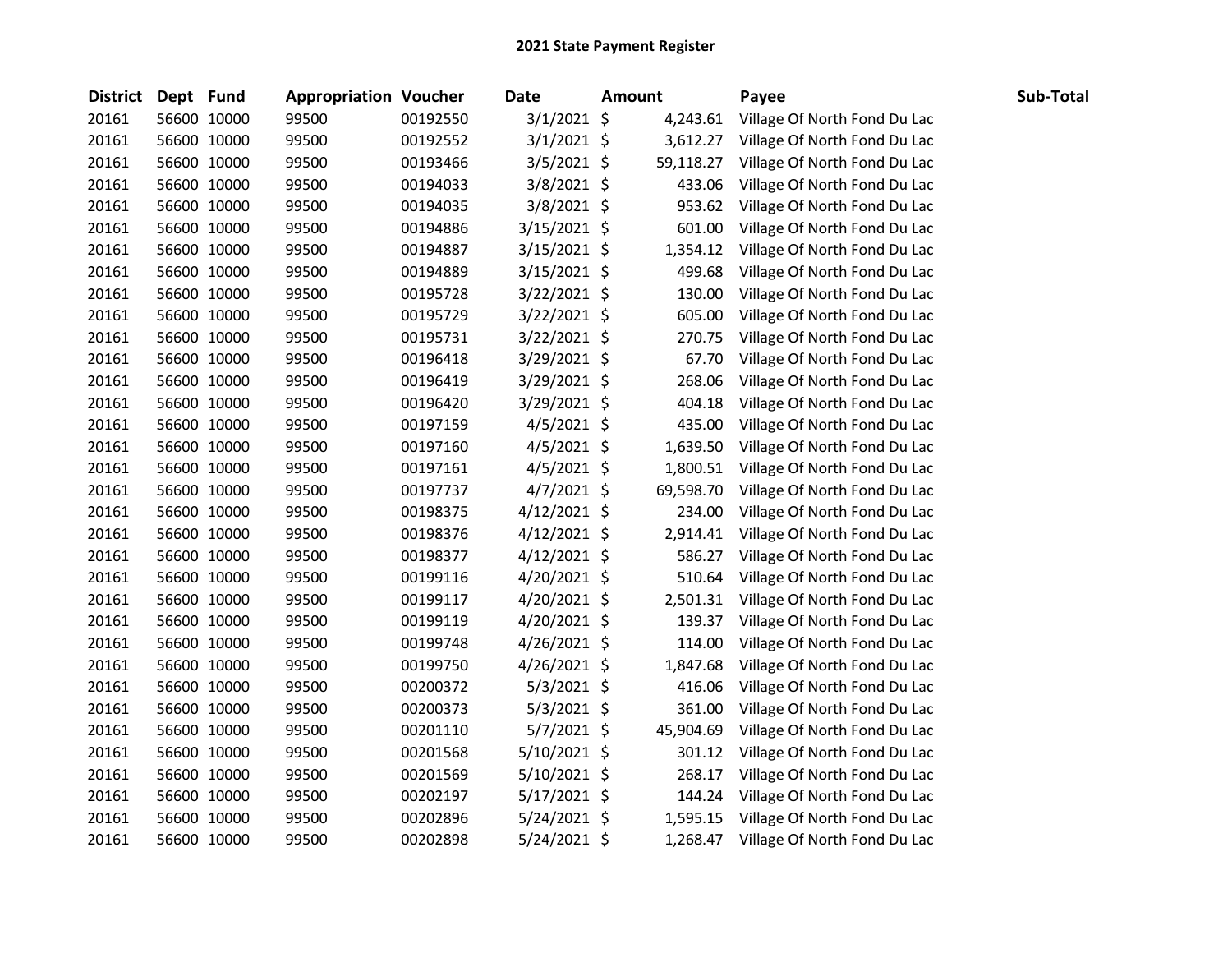| <b>District</b> | Dept Fund |             | <b>Appropriation Voucher</b>                                          |          | Date           | <b>Amount</b> | Payee                                 | Sub-Total          |
|-----------------|-----------|-------------|-----------------------------------------------------------------------|----------|----------------|---------------|---------------------------------------|--------------------|
| 20161           |           | 56600 10000 | 99500                                                                 | 00203620 | $6/1/2021$ \$  | 954.98        | Village Of North Fond Du Lac          |                    |
| 20161           |           | 56600 10000 | 99500                                                                 | 00203621 | $6/1/2021$ \$  | 1,061.83      | Village Of North Fond Du Lac          |                    |
| 20161           |           | 56600 10000 | 99500                                                                 | 00204337 | $6/7/2021$ \$  | 27,577.51     | Village Of North Fond Du Lac          |                    |
| 20161           |           | 56600 10000 | 99500                                                                 | 00204727 | $6/7/2021$ \$  | 39.88         | Village Of North Fond Du Lac          |                    |
| 20161           |           | 56600 10000 | 99500                                                                 | 00205825 | $6/21/2021$ \$ | 327.00        | Village Of North Fond Du Lac          |                    |
| 20161           |           | 56600 10000 | 99500                                                                 | 00208047 | $6/28/2021$ \$ | 112.53        | Village Of North Fond Du Lac          |                    |
| 20161           |           | 56600 10000 | 99500                                                                 | 00208048 | $6/28/2021$ \$ | 463.37        | Village Of North Fond Du Lac          |                    |
| 20161           |           | 56600 10000 | 99500                                                                 | 00208489 | 7/6/2021 \$    | 257.58        | Village Of North Fond Du Lac          |                    |
| 20161           |           | 56600 10000 | 99500                                                                 | 00208490 | $7/6/2021$ \$  | 846.00        | Village Of North Fond Du Lac          |                    |
| 20161           |           | 56600 10000 | 99500                                                                 | 00208920 | 7/8/2021 \$    | 19,953.38     | Village Of North Fond Du Lac          |                    |
| 20161           |           | 56600 10000 | 99500                                                                 | 00210776 | 7/26/2021 \$   | 43.91         | Village Of North Fond Du Lac          |                    |
| 20161           |           | 56600 10000 | 99500                                                                 | 00211675 | 8/6/2021 \$    | 26,399.07     | Village Of North Fond Du Lac          |                    |
| 20161           |           | 56600 10000 | 99500                                                                 | 00212619 | $8/16/2021$ \$ | 147.35        | Village Of North Fond Du Lac          |                    |
| 20161           |           | 56600 10000 | 99500                                                                 | 00213535 | 8/30/2021 \$   | 406.81        | Village Of North Fond Du Lac          |                    |
| 20161           |           | 56600 10000 | 99500                                                                 | 00214282 | $9/8/2021$ \$  | 24,342.10     | Village Of North Fond Du Lac          |                    |
| 20161           |           | 56600 10000 | 99500                                                                 | 00216534 | 10/7/2021 \$   | 18,698.42     | Village Of North Fond Du Lac          |                    |
| 20161           |           | 56600 10000 | 99500                                                                 | 00217485 | 10/18/2021 \$  | 755.00        | Village Of North Fond Du Lac          |                    |
| 20161           |           | 56600 10000 | 99500                                                                 | 00218084 | 10/25/2021 \$  | 160.75        | Village Of North Fond Du Lac          |                    |
| 20161           |           | 56600 10000 | 99500                                                                 | 00219130 | 11/5/2021 \$   | 18,415.61     | Village Of North Fond Du Lac          |                    |
| 20161           |           | 56600 10000 | 99500                                                                 | 00221271 | 12/7/2021 \$   | 24,547.13     | Village Of North Fond Du Lac          |                    |
| 20161           |           | 56600 10000 | 99500                                                                 | 00221834 | 12/13/2021 \$  | 1,101.21      | Village Of North Fond Du Lac          |                    |
| 20161           |           |             | Department of Revenue - - Misc Revenue Holding Clearing Total         |          |                |               |                                       | \$<br>418,921.97   |
| 20161           |           |             | Shared Revenue and Tax Relief - - Expenditure Restraint Program       |          |                |               |                                       |                    |
| 20161           |           | 83500 10000 | 10100                                                                 | 00081267 | 7/26/2021 \$   | 44,004.33     | Village Of North Fond Du Lac          |                    |
| 20161           |           |             | Shared Revenue and Tax Relief - - Expenditure Restraint Program Total |          |                |               |                                       | \$<br>44,004.33    |
| 20161           |           |             | Shared Revenue and Tax Relief - - County And Municipal Aid            |          |                |               |                                       |                    |
| 20161           |           | 83500 10000 | 10500                                                                 | 00081267 | 7/26/2021 \$   | 206,432.00    | Village Of North Fond Du Lac          |                    |
| 20161           |           | 83500 10000 | 10500                                                                 | 00088366 | 11/15/2021 \$  | 1,154,096.87  | Village Of North Fond Du Lac          |                    |
| 20161           |           |             | Shared Revenue and Tax Relief - - County And Municipal Aid Total      |          |                |               |                                       | \$<br>1,360,528.87 |
| 20161           |           |             | Shared Revenue and Tax Relief - - Exempt Computer Aid                 |          |                |               |                                       |                    |
| 20161           |           | 83500 10000 | 10900                                                                 | 00083901 | 7/26/2021 \$   | 956.11        | Village Of North Fond Du Lac          |                    |
| 20161           |           | 83500 10000 | 10900                                                                 | 00085755 | 7/26/2021 \$   |               | 2,820.98 Village Of North Fond Du Lac |                    |
| 20161           |           |             | Shared Revenue and Tax Relief - - Exempt Computer Aid Total           |          |                |               |                                       | \$<br>3,777.09     |
| 20161           |           |             | Shared Revenue and Tax Relief - - Utility Aid                         |          |                |               |                                       |                    |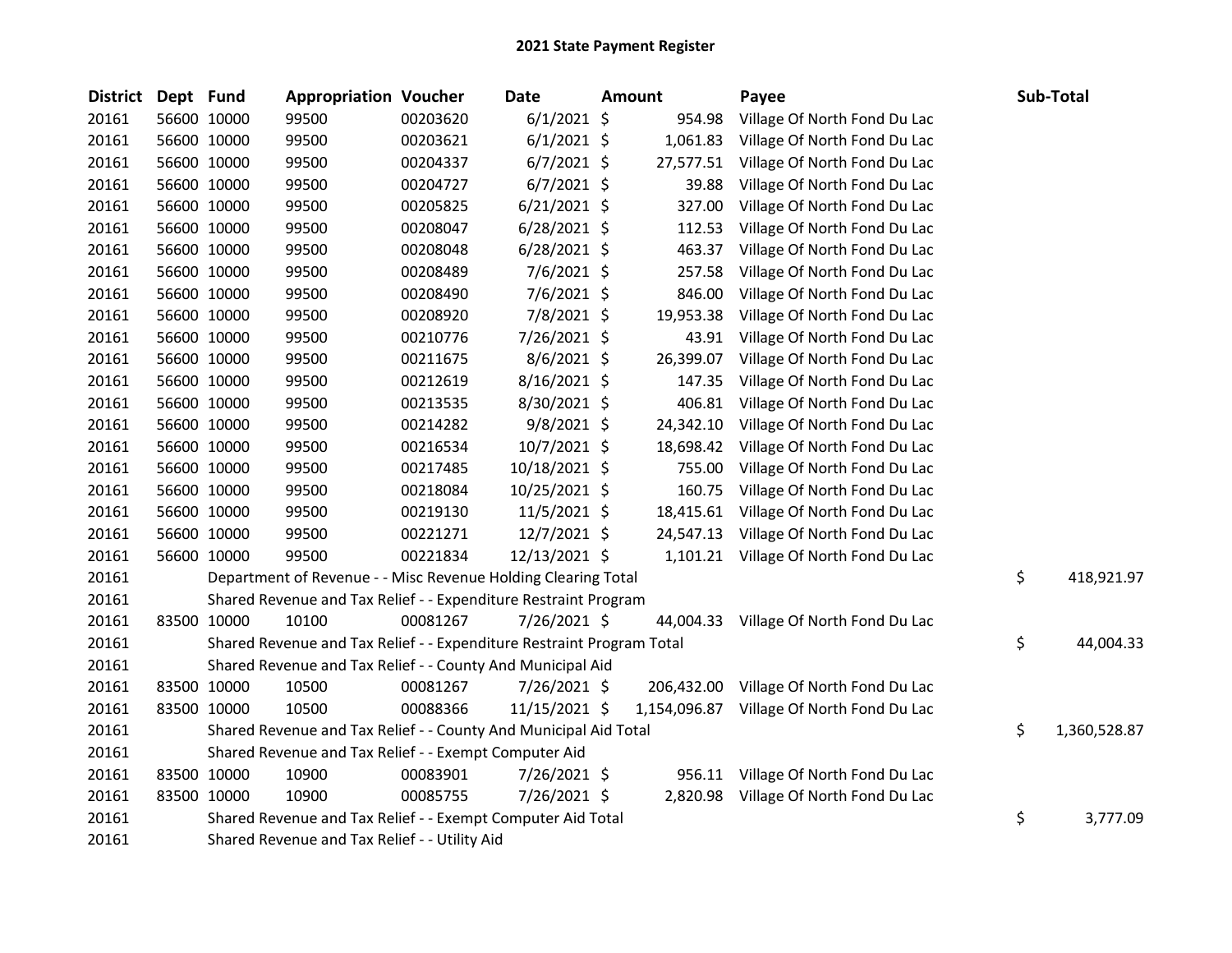| <b>District</b> | Dept Fund |             | <b>Appropriation Voucher</b>                                                  |          | Date           | <b>Amount</b> |           | Payee                        | Sub-Total       |
|-----------------|-----------|-------------|-------------------------------------------------------------------------------|----------|----------------|---------------|-----------|------------------------------|-----------------|
| 20161           |           | 83500 10000 | 11000                                                                         | 00081267 | $7/26/2021$ \$ |               | 4,720.67  | Village Of North Fond Du Lac |                 |
| 20161           |           | 83500 10000 | 11000                                                                         | 00088366 | 11/15/2021 \$  |               | 27,204.53 | Village Of North Fond Du Lac |                 |
| 20161           |           |             | Shared Revenue and Tax Relief - - Utility Aid Total                           |          |                |               |           |                              | \$<br>31,925.20 |
| 20161           |           |             | Shared Revenue and Tax Relief - - Personal Property Aid                       |          |                |               |           |                              |                 |
| 20161           | 83500     | 10000       | 11100                                                                         | 00077077 | $5/3/2021$ \$  |               | 3,675.83  | Village Of North Fond Du Lac |                 |
| 20161           |           |             | Shared Revenue and Tax Relief - - Personal Property Aid Total                 |          |                |               |           |                              | \$<br>3,675.83  |
| 20161           |           |             | Shared Revenue and Tax Relief - - State Aid; Video Service Provider Fee       |          |                |               |           |                              |                 |
| 20161           |           | 83500 10000 | 11200                                                                         | 00082930 | 7/26/2021 \$   |               | 13,448.12 | Village Of North Fond Du Lac |                 |
| 20161           |           |             | Shared Revenue and Tax Relief - - State Aid; Video Service Provider Fee Total |          |                |               |           |                              | \$<br>13,448.12 |
| 20161           |           |             | Shared Revenue and Tax Relief - - Lottery & Gaming Credit                     |          |                |               |           |                              |                 |
| 20161           |           | 83500 52100 | 36300                                                                         | 00074168 | $3/22/2021$ \$ |               | 33.180.52 | Village Of North Fond Du Lac |                 |
| 20161           |           |             | Shared Revenue and Tax Relief - - Lottery & Gaming Credit Total               |          |                |               |           |                              | \$<br>33,180.52 |
| 20161           |           |             | Miscellaneous Appropriations - - Terminal Tax Distribution                    |          |                |               |           |                              |                 |
| 20161           | 85500     | 21100       | 46100                                                                         | 00001455 | $11/3/2021$ \$ |               | 28,730.95 | Village Of North Fond Du Lac |                 |
| 20161           |           |             | Miscellaneous Appropriations - - Terminal Tax Distribution Total              |          |                |               |           |                              | \$<br>28,730.95 |
| 20161 Total     |           |             |                                                                               |          |                |               |           |                              | 2,605,018.08    |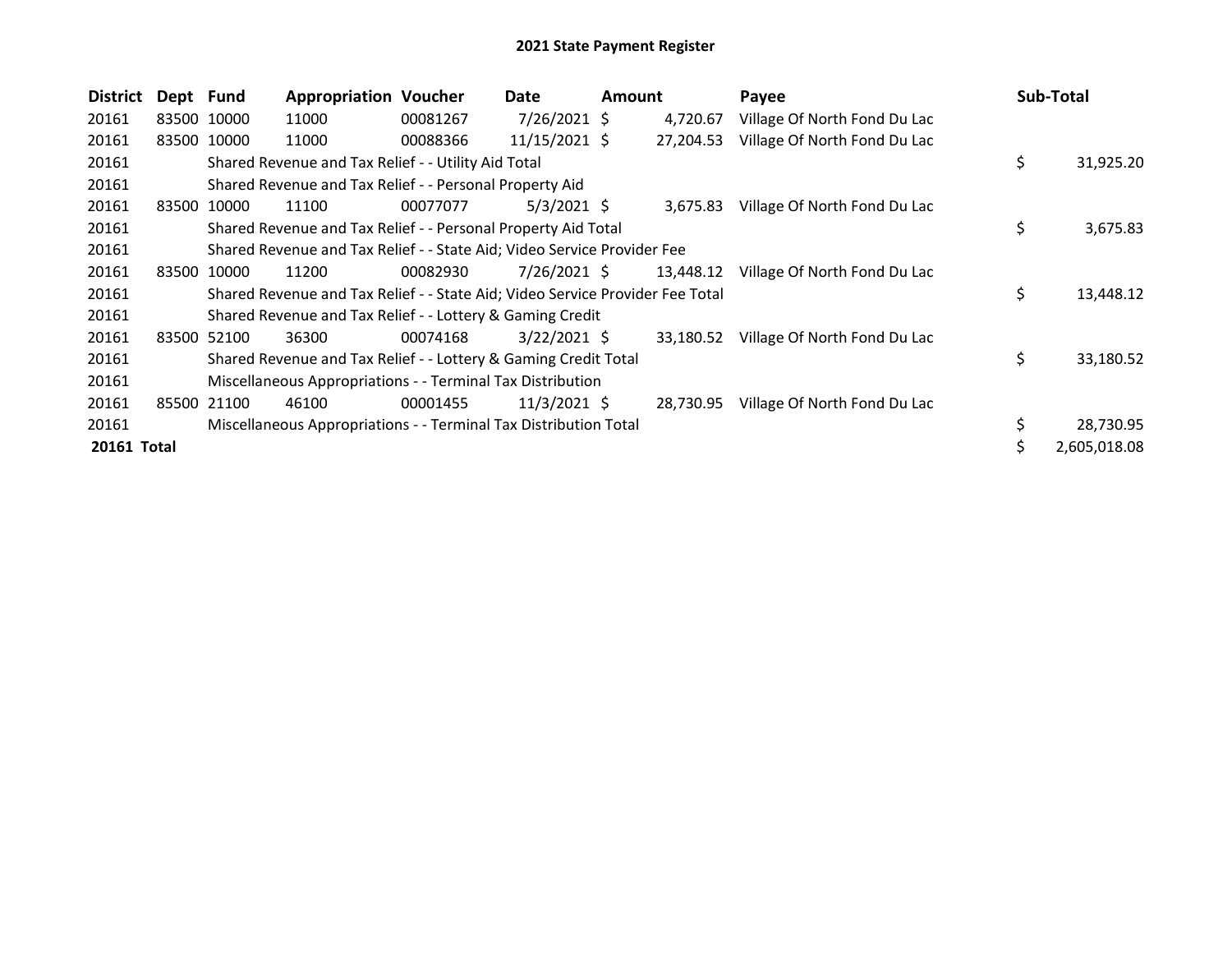| <b>District</b> | Dept Fund |             | <b>Appropriation Voucher</b>                                         |          | <b>Date</b>    | Amount |           | Payee                          | Sub-Total |            |
|-----------------|-----------|-------------|----------------------------------------------------------------------|----------|----------------|--------|-----------|--------------------------------|-----------|------------|
| 20165           |           |             | Dept of Safety & Prof Services - - Fire Dues Distribution            |          |                |        |           |                                |           |            |
| 20165           |           | 16500 10000 | 22500                                                                | 00040762 | 7/16/2021 \$   |        |           | 3,345.11 Village Of Oakfield   |           |            |
| 20165           |           |             | Dept of Safety & Prof Services - - Fire Dues Distribution Total      |          |                |        |           |                                | \$        | 3,345.11   |
| 20165           |           |             | Dept of Natural Resources - - Aids In Lieu Of Taxes - Gener          |          |                |        |           |                                |           |            |
| 20165           |           | 37000 10000 | 50300                                                                | 00476595 | $4/21/2021$ \$ |        |           | 49.47 Village Of Oakfield      |           |            |
| 20165           |           |             | Dept of Natural Resources - - Aids In Lieu Of Taxes - Gener Total    |          |                |        |           |                                | \$        | 49.47      |
| 20165           |           |             | Dept of Natural Resources - - GPO - Federal Funds                    |          |                |        |           |                                |           |            |
| 20165           |           | 37000 10000 | 94100                                                                | 00480545 | $5/12/2021$ \$ |        |           | 18,250.00 Village Of Oakfield  |           |            |
| 20165           |           |             | Dept of Natural Resources - - GPO - Federal Funds Total              |          |                |        |           |                                | \$        | 18,250.00  |
| 20165           |           |             | Dept of Natural Resources - - Fin Asst For Responsible Units         |          |                |        |           |                                |           |            |
| 20165           |           | 37000 27400 | 67000                                                                | 00483513 | $5/21/2021$ \$ |        |           | 3,498.91 Village Of Oakfield   |           |            |
| 20165           |           |             | Dept of Natural Resources - - Fin Asst For Responsible Units Total   |          |                |        |           |                                | \$        | 3,498.91   |
| 20165           |           |             | WI Dept of Transportation - - Trns Aids To Mnc.-Sf                   |          |                |        |           |                                |           |            |
| 20165           |           | 39500 21100 | 19100                                                                | 00632209 | $1/4/2021$ \$  |        | 10,802.00 | Village Of Oakfield            |           |            |
| 20165           |           | 39500 21100 | 19100                                                                | 00667816 | $4/5/2021$ \$  |        | 10,802.00 | Village Of Oakfield            |           |            |
| 20165           |           | 39500 21100 | 19100                                                                | 00711304 | 7/6/2021 \$    |        | 10,802.00 | Village Of Oakfield            |           |            |
| 20165           |           | 39500 21100 | 19100                                                                | 00751863 | 10/4/2021 \$   |        |           | 10,802.01 Village Of Oakfield  |           |            |
| 20165           |           |             | WI Dept of Transportation - - Trns Aids To Mnc.-Sf Total             |          |                |        |           |                                | \$        | 43,208.01  |
| 20165           |           |             | Department of Administration - - Federal Aid, Local Assistance       |          |                |        |           |                                |           |            |
| 20165           |           | 50500 10000 | 74300                                                                | 00139650 | $1/26/2021$ \$ |        |           | 25,000.00 Village Of Oakfield  |           |            |
| 20165           |           |             | Department of Administration - - Federal Aid, Local Assistance Total |          |                |        |           |                                | \$        | 25,000.00  |
| 20165           |           |             | Department of Revenue - - Gifts And Grants                           |          |                |        |           |                                |           |            |
| 20165           |           | 56600 10000 | 12100                                                                | 00206650 | $6/25/2021$ \$ |        |           | 56,939.69 Village Of Oakfield  |           |            |
| 20165           |           |             | Department of Revenue - - Gifts And Grants Total                     |          |                |        |           |                                | \$        | 56,939.69  |
| 20165           |           |             | Shared Revenue and Tax Relief - - County And Municipal Aid           |          |                |        |           |                                |           |            |
| 20165           |           | 83500 10000 | 10500                                                                | 00081268 | 7/26/2021 \$   |        |           | 19,900.79 Village Of Oakfield  |           |            |
| 20165           |           | 83500 10000 | 10500                                                                | 00088367 | 11/15/2021 \$  |        |           | 112,771.15 Village Of Oakfield |           |            |
| 20165           |           |             | Shared Revenue and Tax Relief - - County And Municipal Aid Total     |          |                |        |           |                                | \$        | 132,671.94 |
| 20165           |           |             | Shared Revenue and Tax Relief - - Exempt Computer Aid                |          |                |        |           |                                |           |            |
| 20165           |           | 83500 10000 | 10900                                                                | 00083902 | 7/26/2021 \$   |        | 497.80    | Village Of Oakfield            |           |            |
| 20165           |           | 83500 10000 | 10900                                                                | 00085756 | 7/26/2021 \$   |        | 76.48     | Village Of Oakfield            |           |            |
| 20165           |           |             | Shared Revenue and Tax Relief - - Exempt Computer Aid Total          |          |                |        |           |                                | \$        | 574.28     |
| 20165           |           |             | Shared Revenue and Tax Relief - - Personal Property Aid              |          |                |        |           |                                |           |            |
| 20165           |           | 83500 10000 | 11100                                                                | 00077078 | $5/3/2021$ \$  |        |           | 1,080.47 Village Of Oakfield   |           |            |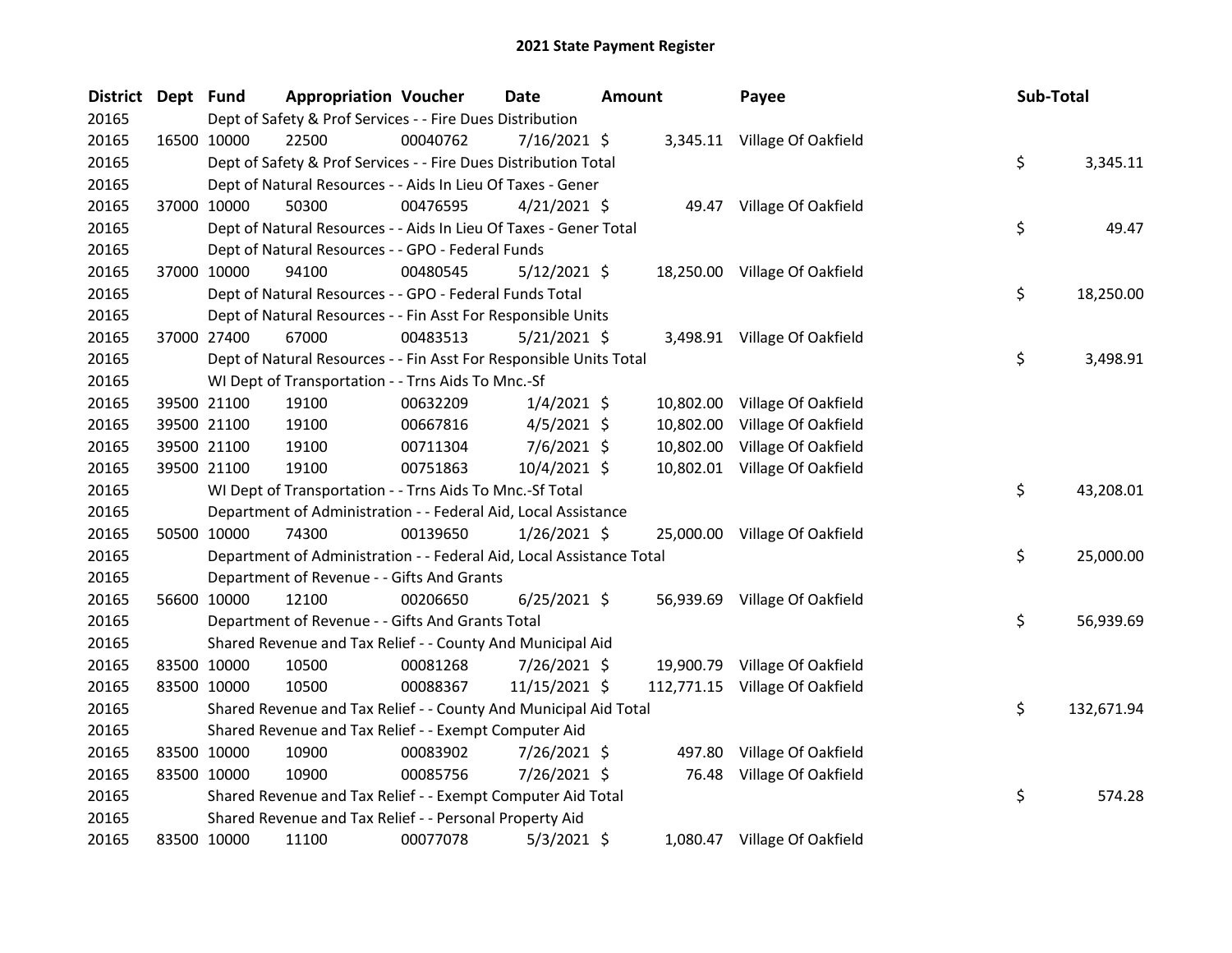| District Dept Fund |  | <b>Appropriation Voucher</b>                                  | Date | Amount | Pavee | Sub-Total  |
|--------------------|--|---------------------------------------------------------------|------|--------|-------|------------|
| 20165              |  | Shared Revenue and Tax Relief - - Personal Property Aid Total |      |        |       | 1,080.47   |
| 20165 Total        |  |                                                               |      |        |       | 284.617.88 |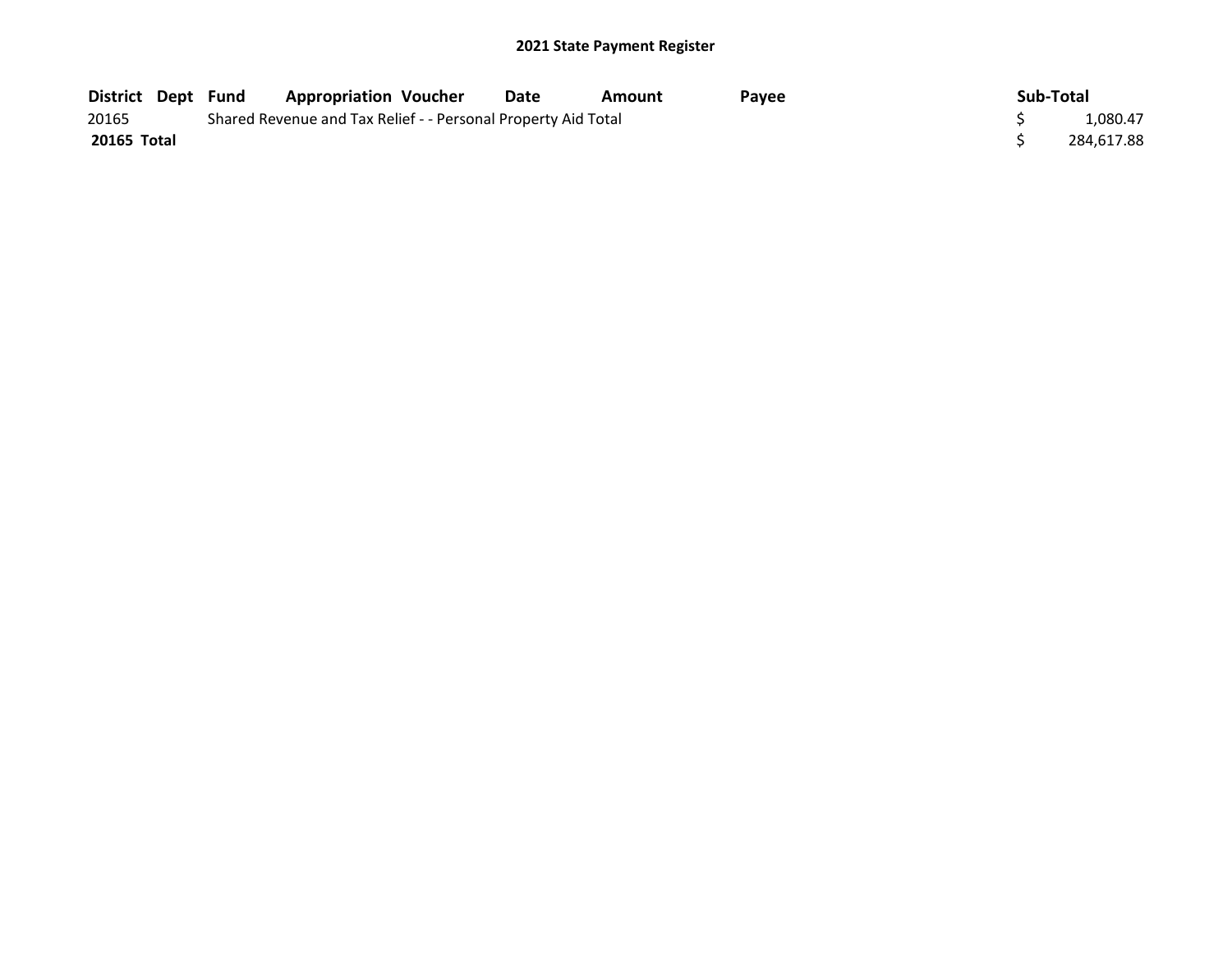| <b>District</b> | Dept Fund |             | <b>Appropriation Voucher</b>                                       |          | Date           | <b>Amount</b> |           | Payee                          | Sub-Total |           |
|-----------------|-----------|-------------|--------------------------------------------------------------------|----------|----------------|---------------|-----------|--------------------------------|-----------|-----------|
| 20176           |           |             | Dept of Safety & Prof Services - - Fire Dues Distribution          |          |                |               |           |                                |           |           |
| 20176           |           | 16500 10000 | 22500                                                              | 00040767 | 7/16/2021 \$   |               |           | 3,228.03 Village Of Rosendale  |           |           |
| 20176           |           |             | Dept of Safety & Prof Services - - Fire Dues Distribution Total    |          |                |               |           |                                | \$        | 3,228.03  |
| 20176           |           |             | Dept of Natural Resources - - Aids In Lieu Of Taxes - Gener        |          |                |               |           |                                |           |           |
| 20176           |           | 37000 10000 | 50300                                                              | 00458842 | 1/26/2021 \$   |               |           | 136.54 Village Of Rosendale    |           |           |
| 20176           |           |             | Dept of Natural Resources - - Aids In Lieu Of Taxes - Gener Total  |          |                |               |           |                                | \$        | 136.54    |
| 20176           |           |             | Dept of Natural Resources - - Fin Asst For Responsible Units       |          |                |               |           |                                |           |           |
| 20176           |           | 37000 27400 | 67000                                                              | 00483620 | $5/21/2021$ \$ |               |           | 5,917.45 Village Of Rosendale  |           |           |
| 20176           |           |             | Dept of Natural Resources - - Fin Asst For Responsible Units Total |          |                |               |           |                                | \$        | 5,917.45  |
| 20176           |           |             | WI Dept of Transportation - - Trns Aids To Mnc.-Sf                 |          |                |               |           |                                |           |           |
| 20176           |           | 39500 21100 | 19100                                                              | 00632210 | $1/4/2021$ \$  |               | 10,162.98 | Village Of Rosendale           |           |           |
| 20176           |           | 39500 21100 | 19100                                                              | 00667817 | 4/5/2021 \$    |               | 10,162.98 | Village Of Rosendale           |           |           |
| 20176           |           | 39500 21100 | 19100                                                              | 00711305 | 7/6/2021 \$    |               | 10,162.98 | Village Of Rosendale           |           |           |
| 20176           |           | 39500 21100 | 19100                                                              | 00751864 | 10/4/2021 \$   |               | 10,163.00 | Village Of Rosendale           |           |           |
| 20176           |           |             | WI Dept of Transportation - - Trns Aids To Mnc.-Sf Total           |          |                |               |           |                                | \$        | 40,651.94 |
| 20176           |           |             | Department of Justice - - Officer training reimbursement           |          |                |               |           |                                |           |           |
| 20176           |           | 45500 10000 | 21400                                                              | 00105759 | 11/23/2021 \$  |               |           | 640.00 Village Of Rosendale    |           |           |
| 20176           |           |             | Department of Justice - - Officer training reimbursement Total     |          |                |               |           |                                | \$        | 640.00    |
| 20176           |           |             | Department of Revenue - - Gifts And Grants                         |          |                |               |           |                                |           |           |
| 20176           |           | 56600 10000 | 12100                                                              | 00206651 | $6/25/2021$ \$ |               |           | 53,956.64 Village Of Rosendale |           |           |
| 20176           |           |             | Department of Revenue - - Gifts And Grants Total                   |          |                |               |           |                                | \$        | 53,956.64 |
| 20176           |           |             | Department of Revenue - - Misc Revenue Holding Clearing            |          |                |               |           |                                |           |           |
| 20176           |           | 56600 10000 | 99500                                                              | 00188808 | $1/8/2021$ \$  |               | 928.31    | Village Of Rosendale           |           |           |
| 20176           |           | 56600 10000 | 99500                                                              | 00190875 | $2/5/2021$ \$  |               | 860.51    | Village Of Rosendale           |           |           |
| 20176           |           | 56600 10000 | 99500                                                              | 00193468 | $3/5/2021$ \$  |               | 2,558.00  | Village Of Rosendale           |           |           |
| 20176           |           | 56600 10000 | 99500                                                              | 00197739 | $4/7/2021$ \$  |               | 1,979.36  | Village Of Rosendale           |           |           |
| 20176           |           | 56600 10000 | 99500                                                              | 00201112 | 5/7/2021 \$    |               | 1,228.56  | Village Of Rosendale           |           |           |
| 20176           |           | 56600 10000 | 99500                                                              | 00204339 | $6/7/2021$ \$  |               | 355.64    | Village Of Rosendale           |           |           |
| 20176           |           | 56600 10000 | 99500                                                              | 00208922 | 7/8/2021 \$    |               | 767.20    | Village Of Rosendale           |           |           |
| 20176           |           | 56600 10000 | 99500                                                              | 00211677 | 8/6/2021 \$    |               | 908.88    | Village Of Rosendale           |           |           |
| 20176           |           | 56600 10000 | 99500                                                              | 00214284 | 9/8/2021 \$    |               | 511.46    | Village Of Rosendale           |           |           |
| 20176           |           | 56600 10000 | 99500                                                              | 00216536 | $10/7/2021$ \$ |               | 953.38    | Village Of Rosendale           |           |           |
| 20176           |           | 56600 10000 | 99500                                                              | 00219132 | 11/5/2021 \$   |               | 781.76    | Village Of Rosendale           |           |           |
| 20176           |           | 56600 10000 | 99500                                                              | 00221273 | 12/7/2021 \$   |               | 248.00    | Village Of Rosendale           |           |           |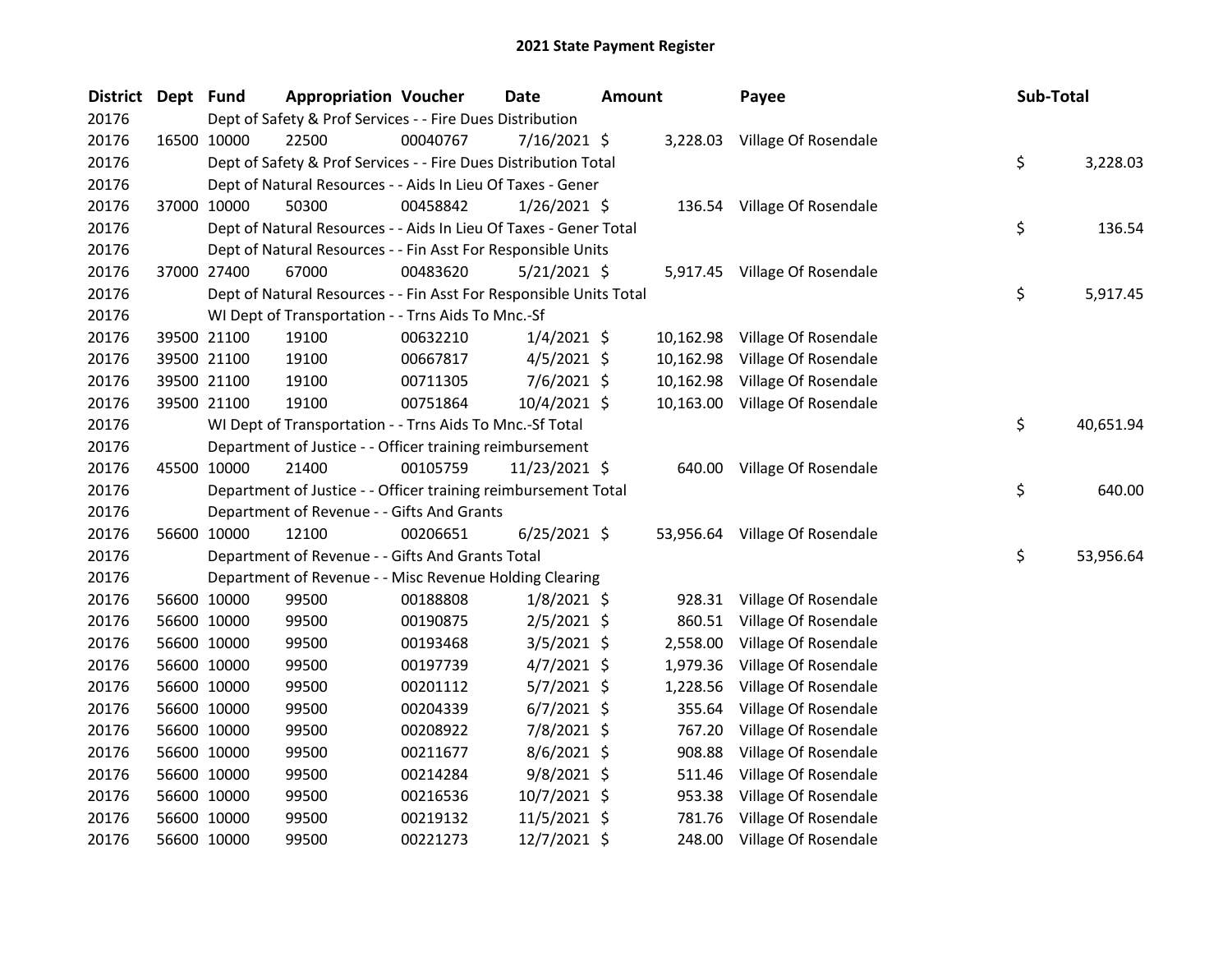| District    | Dept  | <b>Fund</b> | <b>Appropriation Voucher</b>                                                  |          | Date            | Amount |            | Payee                | <b>Sub-Total</b> |            |
|-------------|-------|-------------|-------------------------------------------------------------------------------|----------|-----------------|--------|------------|----------------------|------------------|------------|
| 20176       |       |             | Department of Revenue - - Misc Revenue Holding Clearing Total                 |          |                 |        |            |                      | \$.              | 12,081.06  |
| 20176       |       |             | Shared Revenue and Tax Relief - - County And Municipal Aid                    |          |                 |        |            |                      |                  |            |
| 20176       |       | 83500 10000 | 10500                                                                         | 00081269 | $7/26/2021$ \$  |        | 17,541.69  | Village Of Rosendale |                  |            |
| 20176       |       | 83500 10000 | 10500                                                                         | 00088368 | $11/15/2021$ \$ |        | 100,029.74 | Village Of Rosendale |                  |            |
| 20176       |       |             | Shared Revenue and Tax Relief - - County And Municipal Aid Total              |          |                 |        |            |                      | \$               | 117,571.43 |
| 20176       |       |             | Shared Revenue and Tax Relief - - Exempt Computer Aid                         |          |                 |        |            |                      |                  |            |
| 20176       |       | 83500 10000 | 10900                                                                         | 00083903 | 7/26/2021 \$    |        | 47.81      | Village Of Rosendale |                  |            |
| 20176       |       | 83500 10000 | 10900                                                                         | 00085757 | 7/26/2021 \$    |        | 172.78     | Village Of Rosendale |                  |            |
| 20176       |       |             | Shared Revenue and Tax Relief - - Exempt Computer Aid Total                   |          |                 |        |            |                      | \$               | 220.59     |
| 20176       |       |             | Shared Revenue and Tax Relief - - Personal Property Aid                       |          |                 |        |            |                      |                  |            |
| 20176       |       | 83500 10000 | 11100                                                                         | 00077079 | $5/3/2021$ \$   |        | 391.64     | Village Of Rosendale |                  |            |
| 20176       |       |             | Shared Revenue and Tax Relief - - Personal Property Aid Total                 |          |                 |        |            |                      | \$               | 391.64     |
| 20176       |       |             | Shared Revenue and Tax Relief - - State Aid; Video Service Provider Fee       |          |                 |        |            |                      |                  |            |
| 20176       | 83500 | 10000       | 11200                                                                         | 00082931 | $7/26/2021$ \$  |        | 2,513.12   | Village Of Rosendale |                  |            |
| 20176       |       |             | Shared Revenue and Tax Relief - - State Aid; Video Service Provider Fee Total |          |                 |        |            |                      |                  | 2,513.12   |
| 20176 Total |       |             |                                                                               |          |                 |        |            |                      |                  | 237,308.44 |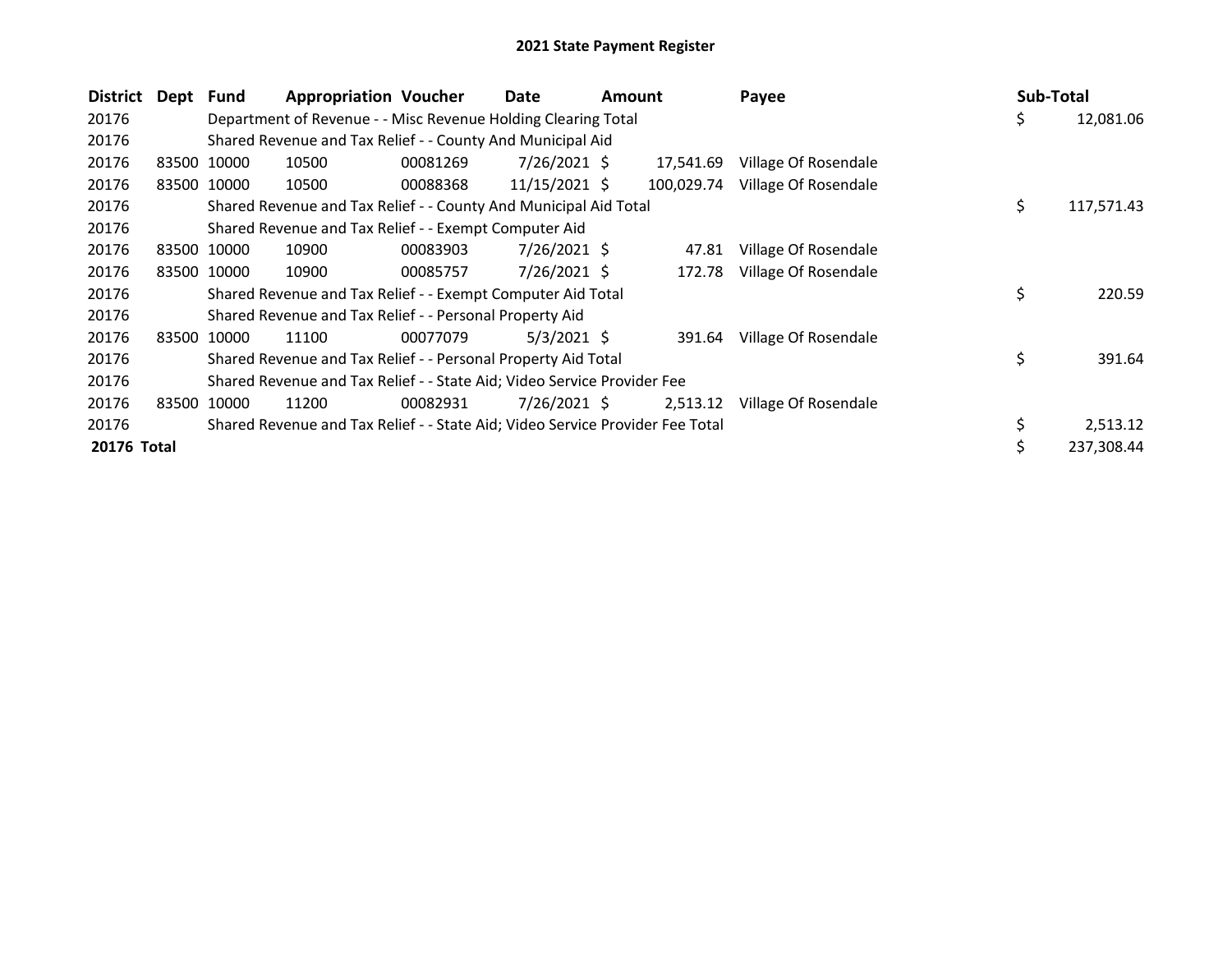| <b>District</b> | Dept Fund |             | <b>Appropriation Voucher</b>                                       |          | Date           | <b>Amount</b> |           | Payee                            | Sub-Total |            |
|-----------------|-----------|-------------|--------------------------------------------------------------------|----------|----------------|---------------|-----------|----------------------------------|-----------|------------|
| 20181           |           |             | Dept of Safety & Prof Services - - Fire Dues Distribution          |          |                |               |           |                                  |           |            |
| 20181           |           | 16500 10000 | 22500                                                              | 00040768 | $7/16/2021$ \$ |               |           | 1,427.94 Village Of Saint Cloud  |           |            |
| 20181           |           |             | Dept of Safety & Prof Services - - Fire Dues Distribution Total    |          |                |               |           |                                  | \$        | 1,427.94   |
| 20181           |           |             | Dept of Natural Resources - - Fin Asst For Responsible Units       |          |                |               |           |                                  |           |            |
| 20181           |           | 37000 27400 | 67000                                                              | 00483505 | $5/21/2021$ \$ |               |           | 815.49 Village Of Saint Cloud    |           |            |
| 20181           |           |             | Dept of Natural Resources - - Fin Asst For Responsible Units Total |          |                |               |           |                                  | \$        | 815.49     |
| 20181           |           |             | WI Dept of Transportation - - Trns Aids To Mnc.-Sf                 |          |                |               |           |                                  |           |            |
| 20181           |           | 39500 21100 | 19100                                                              | 00632211 | $1/4/2021$ \$  |               | 2,266.65  | Village Of Saint Cloud           |           |            |
| 20181           |           | 39500 21100 | 19100                                                              | 00667818 | $4/5/2021$ \$  |               | 2,266.65  | Village Of Saint Cloud           |           |            |
| 20181           |           | 39500 21100 | 19100                                                              | 00711306 | $7/6/2021$ \$  |               | 2,266.65  | Village Of Saint Cloud           |           |            |
| 20181           |           | 39500 21100 | 19100                                                              | 00751865 | 10/4/2021 \$   |               | 2,266.65  | Village Of Saint Cloud           |           |            |
| 20181           |           |             | WI Dept of Transportation - - Trns Aids To Mnc.-Sf Total           |          |                |               |           |                                  | \$        | 9,066.60   |
| 20181           |           |             | Department of Revenue - - Gifts And Grants                         |          |                |               |           |                                  |           |            |
| 20181           |           | 56600 10000 | 12100                                                              | 00206652 | $6/25/2021$ \$ |               | 24,387.77 | Village Of Saint Cloud           |           |            |
| 20181           |           |             | Department of Revenue - - Gifts And Grants Total                   |          |                |               |           |                                  | \$        | 24,387.77  |
| 20181           |           |             | Shared Revenue and Tax Relief - - County And Municipal Aid         |          |                |               |           |                                  |           |            |
| 20181           |           | 83500 10000 | 10500                                                              | 00081270 | 7/26/2021 \$   |               |           | 10,525.52 Village Of Saint Cloud |           |            |
| 20181           |           | 83500 10000 | 10500                                                              | 00088369 | 11/15/2021 \$  |               | 59,644.63 | Village Of Saint Cloud           |           |            |
| 20181           |           |             | Shared Revenue and Tax Relief - - County And Municipal Aid Total   |          |                |               |           |                                  | \$        | 70,170.15  |
| 20181           |           |             | Shared Revenue and Tax Relief - - Exempt Computer Aid              |          |                |               |           |                                  |           |            |
| 20181           |           | 83500 10000 | 10900                                                              | 00083904 | 7/26/2021 \$   |               | 126.79    | Village Of Saint Cloud           |           |            |
| 20181           |           |             | Shared Revenue and Tax Relief - - Exempt Computer Aid Total        |          |                |               |           |                                  | \$        | 126.79     |
| 20181           |           |             | Shared Revenue and Tax Relief - - Personal Property Aid            |          |                |               |           |                                  |           |            |
| 20181           | 83500     | 10000       | 11100                                                              | 00077080 | $5/3/2021$ \$  |               | 915.46    | Village Of Saint Cloud           |           |            |
| 20181           |           |             | Shared Revenue and Tax Relief - - Personal Property Aid Total      |          |                |               |           |                                  | \$        | 915.46     |
| 20181 Total     |           |             |                                                                    |          |                |               |           |                                  | \$        | 106,910.20 |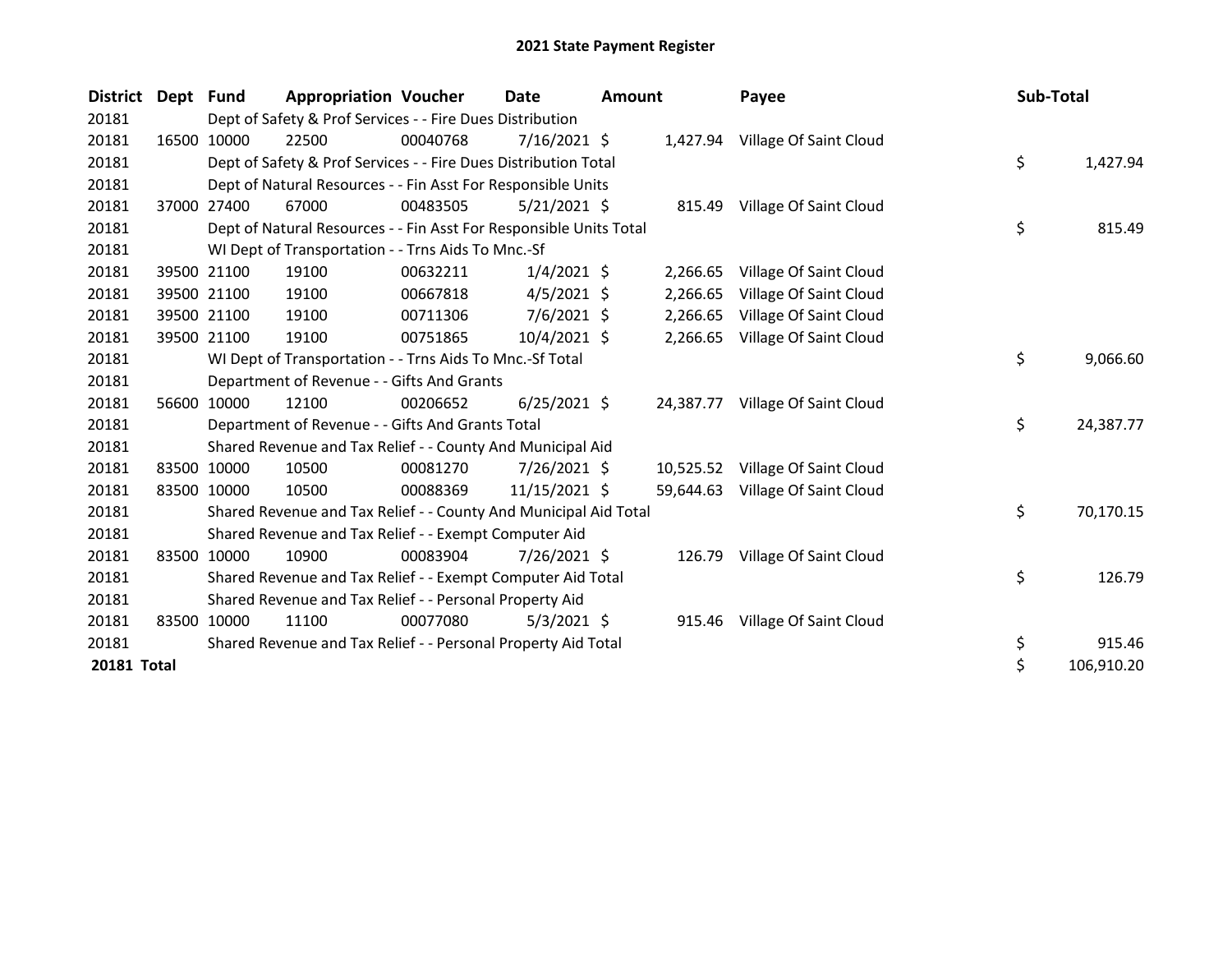| District Dept Fund |             | <b>Appropriation Voucher</b>                                       |          | <b>Date</b>    | <b>Amount</b> |           | Payee                           | Sub-Total |            |
|--------------------|-------------|--------------------------------------------------------------------|----------|----------------|---------------|-----------|---------------------------------|-----------|------------|
| 20226              |             | Dept of Ag, Trade & Cons Protc - - Retail Petroleum                |          |                |               |           |                                 |           |            |
| 20226              | 11500 27200 | 16100                                                              | 00070033 | $6/16/2021$ \$ |               | 384.00    | Fond du Lac, City of            |           |            |
| 20226              | 11500 27200 | 16100                                                              | 00070748 | 7/13/2021 \$   |               | 3,072.00  | Fond du Lac, City of            |           |            |
| 20226              | 11500 27200 | 16100                                                              | 00070853 | $7/13/2021$ \$ |               | 259.20    | Fond du Lac, City of            |           |            |
| 20226              |             | Dept of Ag, Trade & Cons Protc - - Retail Petroleum Total          |          |                |               |           |                                 | \$        | 3,715.20   |
| 20226              |             | Dept of Safety & Prof Services - - Fire Dues Distribution          |          |                |               |           |                                 |           |            |
| 20226              | 16500 10000 | 22500                                                              | 00040752 | $7/15/2021$ \$ |               |           | 132,026.64 Fond du Lac, City of |           |            |
| 20226              |             | Dept of Safety & Prof Services - - Fire Dues Distribution Total    |          |                |               |           |                                 | \$        | 132,026.64 |
| 20226              |             | Dept of Natural Resources - - Aids In Lieu Of Taxes - Gener        |          |                |               |           |                                 |           |            |
| 20226              | 37000 10000 | 50300                                                              | 00458915 | 1/25/2021 \$   |               |           | 851.71 Fond du Lac, City of     |           |            |
| 20226              | 37000 10000 | 50300                                                              | 00476041 | $4/21/2021$ \$ |               | 6.30      | Fond du Lac, City of            |           |            |
| 20226              | 37000 10000 | 50300                                                              | 00476042 | $4/21/2021$ \$ |               |           | 87.71 Fond du Lac, City of      |           |            |
| 20226              |             | Dept of Natural Resources - - Aids In Lieu Of Taxes - Gener Total  |          |                |               |           |                                 | \$        | 945.72     |
| 20226              |             | Dept of Natural Resources - - Fin Asst For Responsible Units       |          |                |               |           |                                 |           |            |
| 20226              | 37000 27400 | 67000                                                              | 00483876 | $5/21/2021$ \$ |               |           | 146,003.35 Fond du Lac, City of |           |            |
| 20226              |             | Dept of Natural Resources - - Fin Asst For Responsible Units Total |          |                |               |           |                                 | \$        | 146,003.35 |
| 20226              |             | Dept of Natural Resources - - Recycling Consolidation Grants       |          |                |               |           |                                 |           |            |
| 20226              | 37000 27400 | 67300                                                              | 00483876 | $5/21/2021$ \$ |               |           | 11,385.84 Fond du Lac, City of  |           |            |
| 20226              |             | Dept of Natural Resources - - Recycling Consolidation Grants Total |          |                |               |           |                                 | \$        | 11,385.84  |
| 20226              |             | Dept of Natural Resources - - Land Acquisition                     |          |                |               |           |                                 |           |            |
| 20226              | 37000 36300 | TA100                                                              | 00474758 | 4/20/2021 \$   |               | 25,250.00 | Fond du Lac, City of            |           |            |
| 20226              | 37000 36300 | TA100                                                              | 00497168 | 7/14/2021 \$   |               | 19,527.95 | Fond du Lac, City of            |           |            |
| 20226              | 37000 36300 | TA100                                                              | 00497198 | 7/14/2021 \$   |               |           | 16,403.05 Fond du Lac, City of  |           |            |
| 20226              |             | Dept of Natural Resources - - Land Acquisition Total               |          |                |               |           |                                 | \$        | 61,181.00  |
| 20226              |             | WI Dept of Transportation - - Conn Hwy Aids St Fds                 |          |                |               |           |                                 |           |            |
| 20226              | 39500 21100 | 16200                                                              | 00633543 | $1/4/2021$ \$  |               |           | 36,175.12 Fond du Lac, City of  |           |            |
| 20226              | 39500 21100 | 16200                                                              | 00669150 | $4/5/2021$ \$  |               | 36,175.12 | Fond du Lac, City of            |           |            |
| 20226              | 39500 21100 | 16200                                                              | 00712638 | 7/6/2021 \$    |               | 36,175.12 | Fond du Lac, City of            |           |            |
| 20226              | 39500 21100 | 16200                                                              | 00753197 | 10/4/2021 \$   |               |           | 36,175.13 Fond du Lac, City of  |           |            |
| 20226              |             | WI Dept of Transportation - - Conn Hwy Aids St Fds Total           |          |                |               |           |                                 | \$        | 144,700.49 |
| 20226              |             | WI Dept of Transportation - - Paratransit Aids, Sf                 |          |                |               |           |                                 |           |            |
| 20226              | 39500 21100 | 17500                                                              | 00707813 | $6/18/2021$ \$ |               |           | 25,708.00 Fond du Lac, City of  |           |            |
| 20226              |             | WI Dept of Transportation - - Paratransit Aids, Sf Total           |          |                |               |           |                                 | \$        | 25,708.00  |
| 20226              |             | WI Dept of Transportation - - Tb, Trns Oper Aid Sf                 |          |                |               |           |                                 |           |            |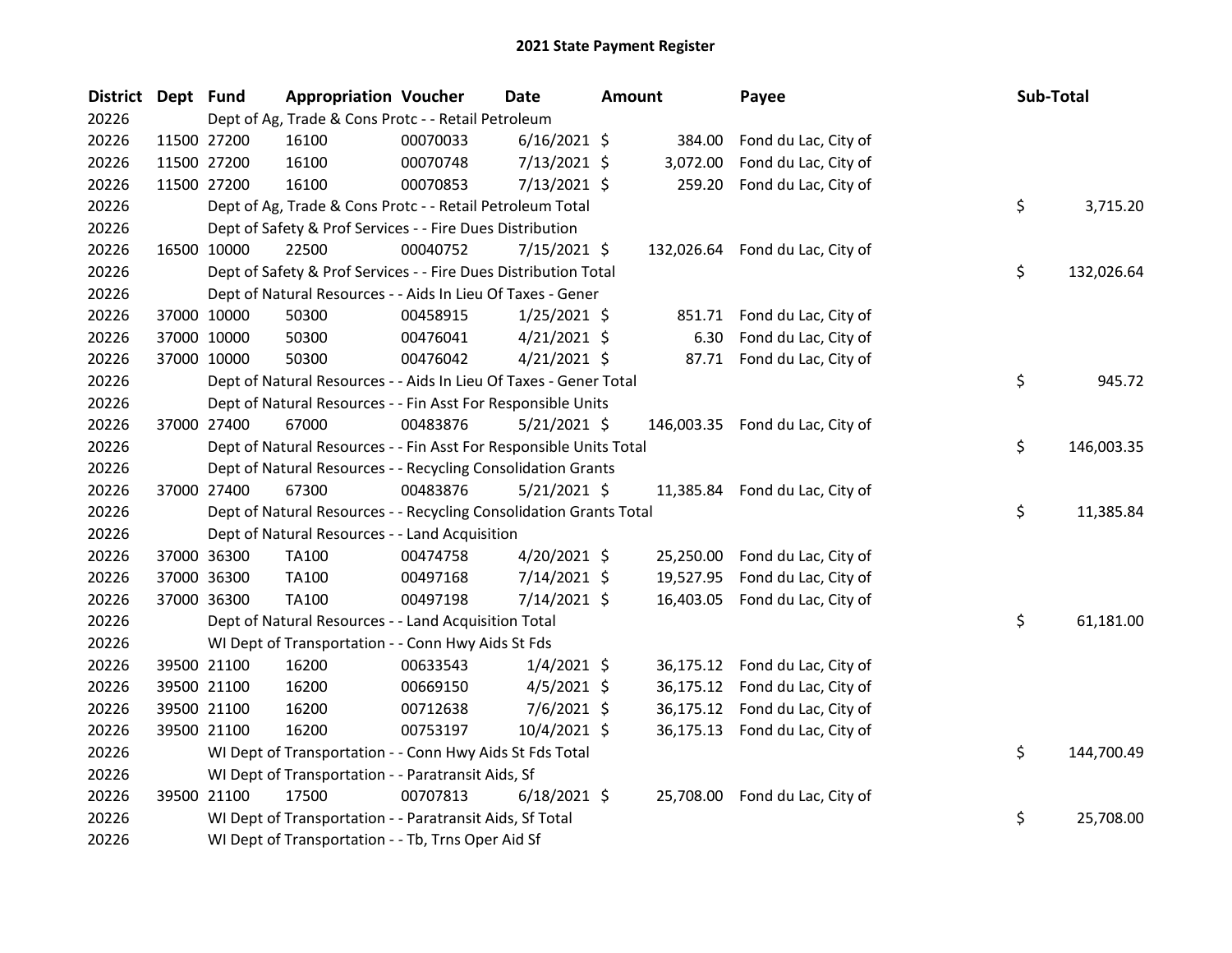| <b>District</b> | Dept Fund   |             | <b>Appropriation Voucher</b>                                 |          | <b>Date</b>    | <b>Amount</b> | Payee                             | Sub-Total          |
|-----------------|-------------|-------------|--------------------------------------------------------------|----------|----------------|---------------|-----------------------------------|--------------------|
| 20226           |             | 39500 21100 | 17600                                                        | 00709632 | $6/22/2021$ \$ | 110,268.00    | Fond du Lac, City of              |                    |
| 20226           |             | 39500 21100 | 17600                                                        | 00754655 | 9/29/2021 \$   | 330,805.00    | Fond du Lac, City of              |                    |
| 20226           |             |             | WI Dept of Transportation - - Tb, Trns Oper Aid Sf Total     |          |                |               |                                   | \$<br>441,073.00   |
| 20226           |             |             | WI Dept of Transportation - - Trns Aids To Mnc.-Sf           |          |                |               |                                   |                    |
| 20226           |             | 39500 21100 | 19100                                                        | 00632212 | $1/4/2021$ \$  |               | 500,122.54 Fond du Lac, City of   |                    |
| 20226           |             | 39500 21100 | 19100                                                        | 00667819 | $4/5/2021$ \$  |               | 500,122.54 Fond du Lac, City of   |                    |
| 20226           |             | 39500 21100 | 19100                                                        | 00711307 | $7/6/2021$ \$  |               | 500,122.54 Fond du Lac, City of   |                    |
| 20226           |             | 39500 21100 | 19100                                                        | 00751866 | 10/4/2021 \$   |               | 500,122.55 Fond du Lac, City of   |                    |
| 20226           |             |             | WI Dept of Transportation - - Trns Aids To Mnc.-Sf Total     |          |                |               |                                   | \$<br>2,000,490.17 |
| 20226           |             |             | WI Dept of Transportation - - Loc Rd Imp Prg St Fd           |          |                |               |                                   |                    |
| 20226           |             | 39500 21100 | 27800                                                        | 00673009 | $3/31/2021$ \$ |               | 97,844.87 Fond du Lac, City of    |                    |
| 20226           |             |             | WI Dept of Transportation - - Loc Rd Imp Prg St Fd Total     |          |                |               |                                   | \$<br>97,844.87    |
| 20226           |             |             | WI Dept of Transportation - - Maj Hwy Dev St Fd              |          |                |               |                                   |                    |
| 20226           |             | 39500 21100 | 36200                                                        | 00664853 | $3/16/2021$ \$ |               | 15,316.36 Fond du Lac, City of    |                    |
| 20226           |             |             | WI Dept of Transportation - - Maj Hwy Dev St Fd Total        |          |                |               |                                   | \$<br>15,316.36    |
| 20226           |             |             | WI Dept of Transportation - - St Hwy Rehab, Sf               |          |                |               |                                   |                    |
| 20226           |             | 39500 21100 | 36300                                                        | 00766128 | 10/26/2021 \$  |               | 4,900,000.00 Fond du Lac, City of |                    |
| 20226           |             |             | WI Dept of Transportation - - St Hwy Rehab, Sf Total         |          |                |               |                                   | \$<br>4,900,000.00 |
| 20226           |             |             | WI Dept of Transportation - - Dept Mgt & Oper St Fd          |          |                |               |                                   |                    |
| 20226           |             | 39500 21100 | 46100                                                        | 00663044 | $3/9/2021$ \$  | 910.05        | Fond du Lac, City of              |                    |
| 20226           |             | 39500 21100 | 46100                                                        | 00703439 | $6/7/2021$ \$  | 944.65        | Fond du Lac, City of              |                    |
| 20226           |             | 39500 21100 | 46100                                                        | 00744471 | $9/9/2021$ \$  | 953.30        | Fond du Lac, City of              |                    |
| 20226           |             | 39500 21100 | 46100                                                        | 00782007 | 12/8/2021 \$   | 944.65        | Fond du Lac, City of              |                    |
| 20226           |             |             | WI Dept of Transportation - - Dept Mgt & Oper St Fd Total    |          |                |               |                                   | \$<br>3,752.65     |
| 20226           |             |             | Department of Corrections - - Energy Costs, Energy-Related A |          |                |               |                                   |                    |
| 20226           |             | 41000 10000 | 10600                                                        | 00404638 | $1/15/2021$ \$ | 432.00        | Fond du Lac, City of              |                    |
| 20226           |             | 41000 10000 | 10600                                                        | 00404639 | $1/15/2021$ \$ | 12,304.93     | Fond du Lac, City of              |                    |
| 20226           |             | 41000 10000 | 10600                                                        | 00404641 | $1/15/2021$ \$ | 1,634.01      | Fond du Lac, City of              |                    |
| 20226           |             | 41000 10000 | 10600                                                        | 00404644 | $1/15/2021$ \$ | 351.09        | Fond du Lac, City of              |                    |
| 20226           |             | 41000 10000 | 10600                                                        | 00404645 | $1/15/2021$ \$ | 1,864.60      | Fond du Lac, City of              |                    |
| 20226           |             | 41000 10000 | 10600                                                        | 00404649 | $1/15/2021$ \$ | 2,887.64      | Fond du Lac, City of              |                    |
| 20226           |             | 41000 10000 | 10600                                                        | 00404651 | $1/15/2021$ \$ | 5,207.93      | Fond du Lac, City of              |                    |
| 20226           |             | 41000 10000 | 10600                                                        | 00404653 | $1/15/2021$ \$ | 6,343.26      | Fond du Lac, City of              |                    |
| 20226           | 41000 10000 |             | 10600                                                        | 00404654 | 1/15/2021 \$   |               | 3,806.73 Fond du Lac, City of     |                    |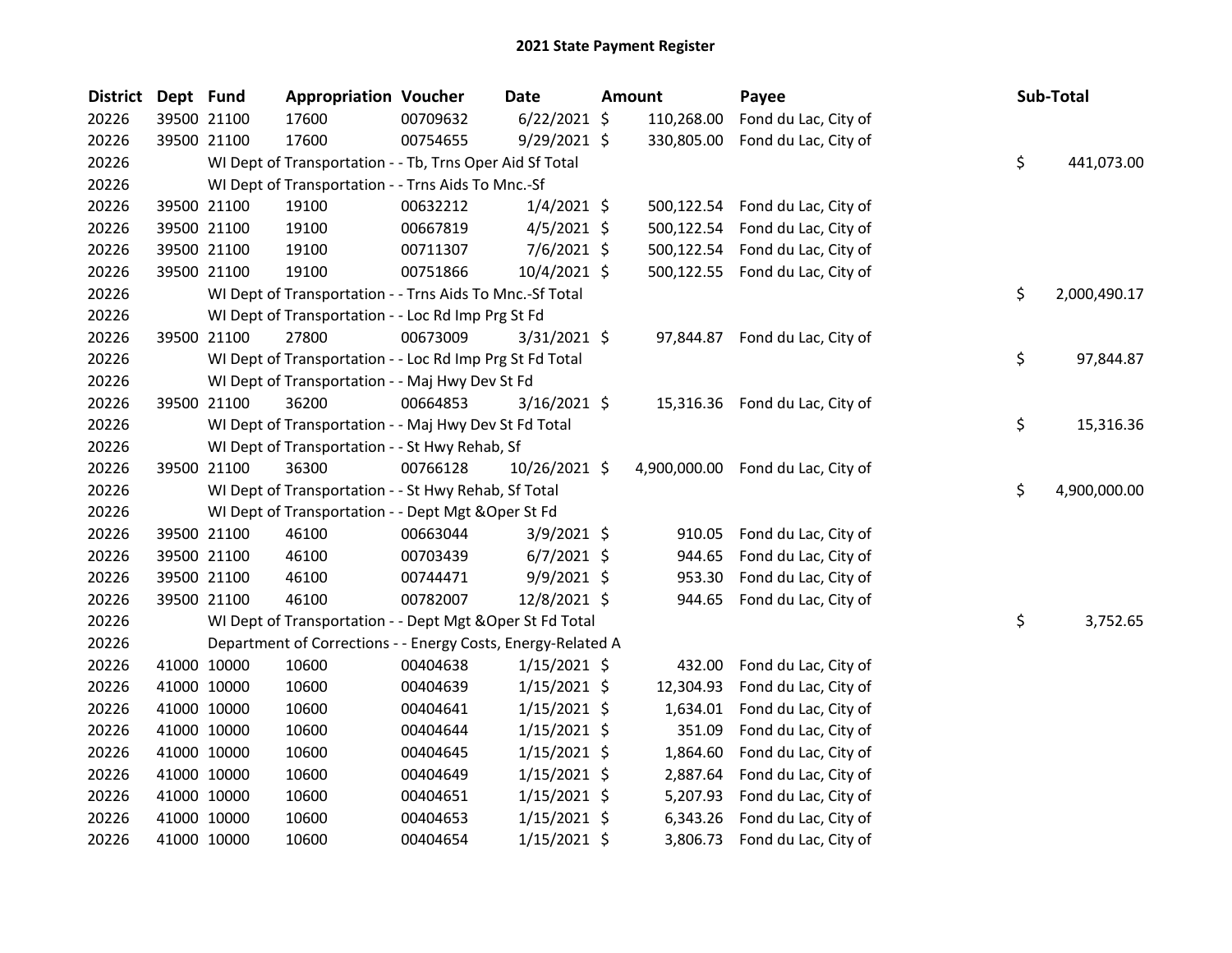| District Dept Fund |             | <b>Appropriation Voucher</b> |          | Date           | <b>Amount</b> | Payee                | Sub-Total |
|--------------------|-------------|------------------------------|----------|----------------|---------------|----------------------|-----------|
| 20226              | 41000 10000 | 10600                        | 00404655 | $1/15/2021$ \$ | 2,924.02      | Fond du Lac, City of |           |
| 20226              | 41000 10000 | 10600                        | 00404657 | 1/15/2021 \$   | 354.18        | Fond du Lac, City of |           |
| 20226              | 41000 10000 | 10600                        | 00404658 | $1/15/2021$ \$ | 278.62        | Fond du Lac, City of |           |
| 20226              | 41000 10000 | 10600                        | 00406739 | $1/27/2021$ \$ | 41,938.43     | Fond du Lac, City of |           |
| 20226              | 41000 10000 | 10600                        | 00420091 | $4/9/2021$ \$  | 432.00        | Fond du Lac, City of |           |
| 20226              | 41000 10000 | 10600                        | 00420093 | $4/9/2021$ \$  | 12,433.80     | Fond du Lac, City of |           |
| 20226              | 41000 10000 | 10600                        | 00420094 | $4/9/2021$ \$  | 4,500.40      | Fond du Lac, City of |           |
| 20226              | 41000 10000 | 10600                        | 00420095 | $4/9/2021$ \$  | 349.22        | Fond du Lac, City of |           |
| 20226              | 41000 10000 | 10600                        | 00420097 | $4/9/2021$ \$  | 1,869.20      | Fond du Lac, City of |           |
| 20226              | 41000 10000 | 10600                        | 00420099 | $4/9/2021$ \$  | 1,574.80      | Fond du Lac, City of |           |
| 20226              | 41000 10000 | 10600                        | 00420101 | $4/9/2021$ \$  | 3,014.60      | Fond du Lac, City of |           |
| 20226              | 41000 10000 | 10600                        | 00420102 | $4/9/2021$ \$  | 338.24        | Fond du Lac, City of |           |
| 20226              | 41000 10000 | 10600                        | 00420103 | $4/9/2021$ \$  | 6,585.13      | Fond du Lac, City of |           |
| 20226              | 41000 10000 | 10600                        | 00420104 | $4/9/2021$ \$  | 2,750.40      | Fond du Lac, City of |           |
| 20226              | 41000 10000 | 10600                        | 00420106 | 4/9/2021 \$    | 271.88        | Fond du Lac, City of |           |
| 20226              | 41000 10000 | 10600                        | 00420107 | $4/9/2021$ \$  | 4,213.20      | Fond du Lac, City of |           |
| 20226              | 41000 10000 | 10600                        | 00423137 | $4/26/2021$ \$ | 37,293.97     | Fond du Lac, City of |           |
| 20226              | 41000 10000 | 10600                        | 00440702 | 7/23/2021 \$   | 34,669.34     | Fond du Lac, City of |           |
| 20226              | 41000 10000 | 10600                        | 00446878 | 8/26/2021 \$   | 9,701.26      | Fond du Lac, City of |           |
| 20226              | 41000 10000 | 10600                        | 00446879 | 8/26/2021 \$   | 1,344.80      | Fond du Lac, City of |           |
| 20226              | 41000 10000 | 10600                        | 00446882 | 8/26/2021 \$   | 4,008.20      | Fond du Lac, City of |           |
| 20226              | 41000 10000 | 10600                        | 00446883 | 8/26/2021 \$   | 3,249.20      | Fond du Lac, City of |           |
| 20226              | 41000 10000 | 10600                        | 00446886 | 8/26/2021 \$   | 3,065.20      | Fond du Lac, City of |           |
| 20226              | 41000 10000 | 10600                        | 00446887 | $8/26/2021$ \$ | 6,554.96      | Fond du Lac, City of |           |
| 20226              | 41000 10000 | 10600                        | 00446888 | 8/26/2021 \$   | 4,576.60      | Fond du Lac, City of |           |
| 20226              | 41000 10000 | 10600                        | 00446889 | 8/26/2021 \$   | 2,695.20      | Fond du Lac, City of |           |
| 20226              | 41000 10000 | 10600                        | 00446890 | 8/26/2021 \$   | 395.12        | Fond du Lac, City of |           |
| 20226              | 41000 10000 | 10600                        | 00446892 | 8/26/2021 \$   | 281.36        | Fond du Lac, City of |           |
| 20226              | 41000 10000 | 10600                        | 00454551 | 10/6/2021 \$   | 295.58        | Fond du Lac, City of |           |
| 20226              | 41000 10000 | 10600                        | 00454569 | 10/6/2021 \$   | 6,744.60      | Fond du Lac, City of |           |
| 20226              | 41000 10000 | 10600                        | 00454570 | 10/6/2021 \$   | 8,188.45      | Fond du Lac, City of |           |
| 20226              | 41000 10000 | 10600                        | 00454571 | 10/6/2021 \$   | 1,386.20      | Fond du Lac, City of |           |
| 20226              | 41000 10000 | 10600                        | 00454572 | 10/6/2021 \$   | 5,110.09      | Fond du Lac, City of |           |
| 20226              | 41000 10000 | 10600                        | 00454573 | 10/6/2021 \$   | 3,088.20      | Fond du Lac, City of |           |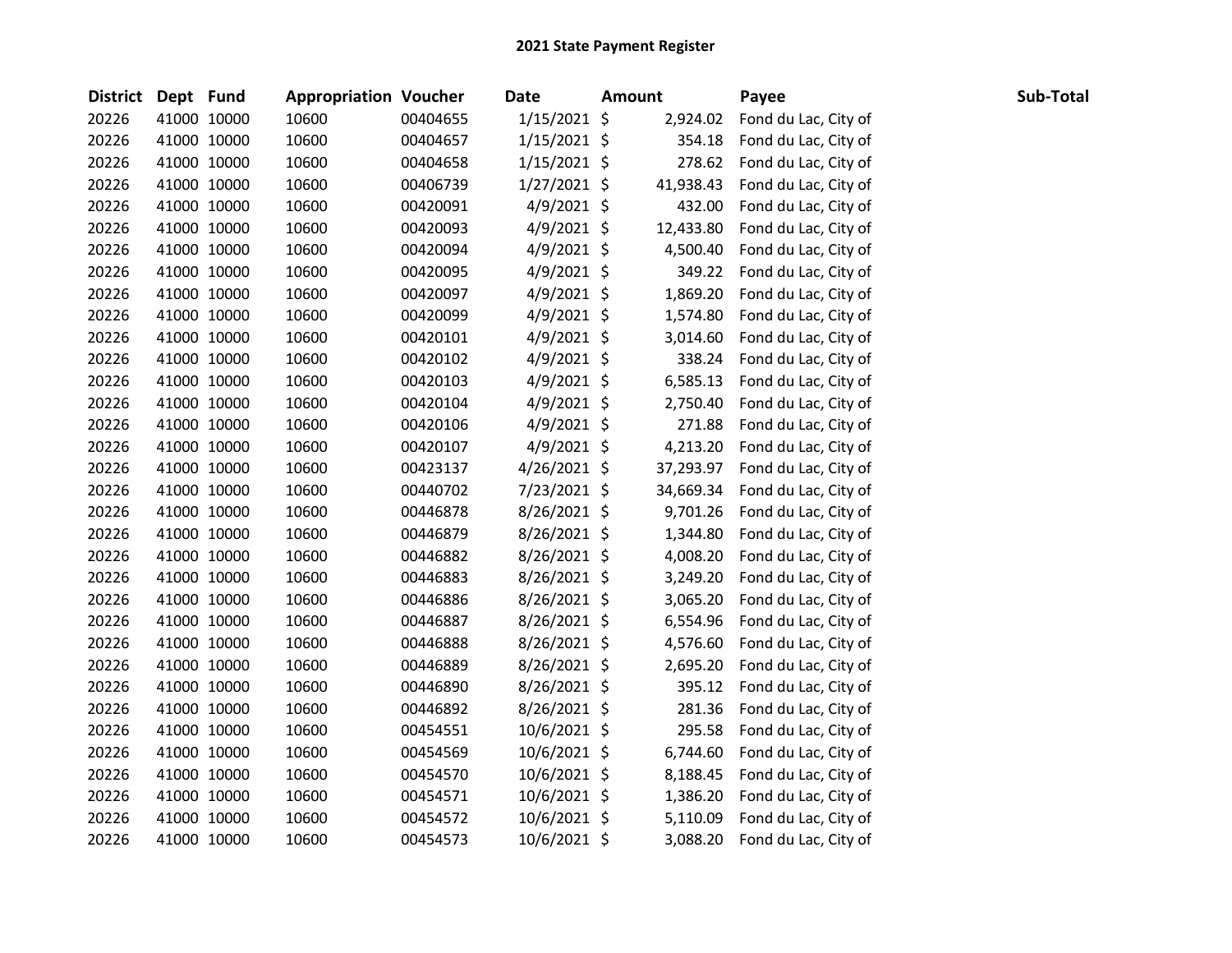| <b>District</b> | Dept Fund |             | <b>Appropriation Voucher</b>                                                    |           | <b>Date</b>    | <b>Amount</b> |          | Payee                          | Sub-Total |            |
|-----------------|-----------|-------------|---------------------------------------------------------------------------------|-----------|----------------|---------------|----------|--------------------------------|-----------|------------|
| 20226           |           | 41000 10000 | 10600                                                                           | 00454574  | 10/6/2021 \$   |               | 2,421.20 | Fond du Lac, City of           |           |            |
| 20226           |           | 41000 10000 | 10600                                                                           | 00454575  | 10/6/2021 \$   |               | 4,733.00 | Fond du Lac, City of           |           |            |
| 20226           |           | 41000 10000 | 10600                                                                           | 00454576  | 10/6/2021 \$   |               | 2,506.60 | Fond du Lac, City of           |           |            |
| 20226           |           | 41000 10000 | 10600                                                                           | 00454577  | 10/6/2021 \$   |               | 418.82   | Fond du Lac, City of           |           |            |
| 20226           |           | 41000 10000 | 10600                                                                           | 00454578  | 10/6/2021 \$   |               | 432.00   | Fond du Lac, City of           |           |            |
| 20226           |           | 41000 10000 | 10600                                                                           | 00457519  | 10/20/2021 \$  |               |          | 33,705.57 Fond du Lac, City of |           |            |
| 20226           |           |             | Department of Corrections - - Energy Costs, Energy-Related A Total              |           |                |               |          |                                | \$        | 295,525.83 |
| 20226           |           |             | Department of Health Services - - Prepaid Medical Transport Reimbursement       |           |                |               |          |                                |           |            |
| 20226           |           | 43500 10000 | 16300                                                                           | AMBULANCE | 11/15/2021 \$  |               |          | 84,327.82 Fond du Lac, City of |           |            |
| 20226           |           |             | Department of Health Services - - Prepaid Medical Transport Reimbursement Total |           |                |               |          |                                | \$        | 84,327.82  |
| 20226           |           |             | Dept of Workforce Development - - General Program Operations                    |           |                |               |          |                                |           |            |
| 20226           |           | 44500 10000 | 10100                                                                           | 00339358  | $9/3/2021$ \$  |               |          | 100.00 Fond du Lac, City of    |           |            |
| 20226           |           |             | Dept of Workforce Development - - General Program Operations Total              |           |                |               |          |                                | \$        | 100.00     |
| 20226           |           |             | Dept of Workforce Development - - Local Agreements                              |           |                |               |          |                                |           |            |
| 20226           |           | 44500 10000 | 12700                                                                           | 00312245  | $1/21/2021$ \$ |               | 59.45    | Fond du Lac, City of           |           |            |
| 20226           |           | 44500 10000 | 12700                                                                           | 00321456  | $4/9/2021$ \$  |               | 58.77    | Fond du Lac, City of           |           |            |
| 20226           |           | 44500 10000 | 12700                                                                           | 00333619  | 7/21/2021 \$   |               | 60.56    | Fond du Lac, City of           |           |            |
| 20226           |           | 44500 10000 | 12700                                                                           | 00345302  | 10/20/2021 \$  |               |          | 65.37 Fond du Lac, City of     |           |            |
| 20226           |           |             | Dept of Workforce Development - - Local Agreements Total                        |           |                |               |          |                                | \$        | 244.15     |
| 20226           |           |             | Dept of Workforce Development - - Workforce Invest And Assist                   |           |                |               |          |                                |           |            |
| 20226           |           | 44500 10000 | 14100                                                                           | 00312245  | $1/21/2021$ \$ |               | 251.46   | Fond du Lac, City of           |           |            |
| 20226           |           | 44500 10000 | 14100                                                                           | 00321456  | $4/9/2021$ \$  |               | 248.51   | Fond du Lac, City of           |           |            |
| 20226           |           | 44500 10000 | 14100                                                                           | 00333619  | 7/21/2021 \$   |               | 256.10   | Fond du Lac, City of           |           |            |
| 20226           |           | 44500 10000 | 14100                                                                           | 00345302  | 10/20/2021 \$  |               |          | 276.42 Fond du Lac, City of    |           |            |
| 20226           |           |             | Dept of Workforce Development - - Workforce Invest And Assist Total             |           |                |               |          |                                | \$        | 1,032.49   |
| 20226           |           |             | Dept of Workforce Development - - Title Ib Operations State GPR                 |           |                |               |          |                                |           |            |
| 20226           |           | 44500 10000 | 50200                                                                           | 00312245  | $1/21/2021$ \$ |               | 33.53    | Fond du Lac, City of           |           |            |
| 20226           |           | 44500 10000 | 50200                                                                           | 00321456  | $4/9/2021$ \$  |               | 33.13    | Fond du Lac, City of           |           |            |
| 20226           |           | 44500 10000 | 50200                                                                           | 00333619  | 7/21/2021 \$   |               | 34.15    | Fond du Lac, City of           |           |            |
| 20226           |           | 44500 10000 | 50200                                                                           | 00345302  | 10/20/2021 \$  |               | 36.85    | Fond du Lac, City of           |           |            |
| 20226           |           |             | Dept of Workforce Development - - Title Ib Operations State GPR Total           |           |                |               |          |                                | \$        | 137.66     |
| 20226           |           |             | Dept of Workforce Development - - Title Ib Aids State GPR                       |           |                |               |          |                                |           |            |
| 20226           |           | 44500 10000 | 50900                                                                           | 00311256  | $1/12/2021$ \$ |               | 2.77     | Fond du Lac, City of           |           |            |
| 20226           |           | 44500 10000 | 50900                                                                           | 00343241  | 10/8/2021 \$   |               | 24.27    | Fond du Lac, City of           |           |            |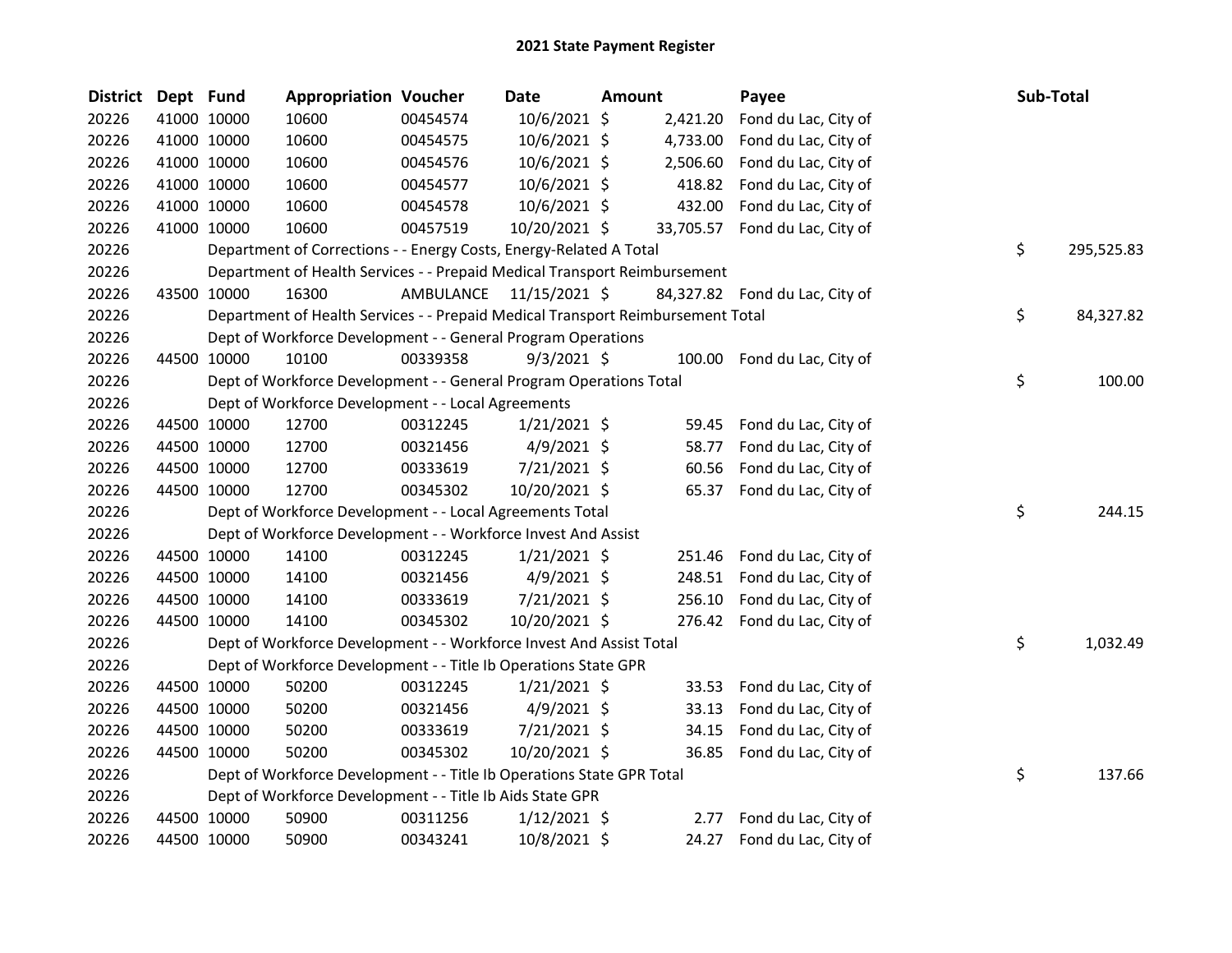| <b>District</b> | Dept Fund |             | <b>Appropriation Voucher</b>                                            |          | <b>Date</b>     | Amount |        | Payee                         | Sub-Total |          |
|-----------------|-----------|-------------|-------------------------------------------------------------------------|----------|-----------------|--------|--------|-------------------------------|-----------|----------|
| 20226           |           | 44500 10000 | 50900                                                                   | 00349342 | 11/29/2021 \$   |        |        | 43.22 Fond du Lac, City of    |           |          |
| 20226           |           |             | Dept of Workforce Development - - Title Ib Aids State GPR Total         |          |                 |        |        |                               | \$        | 70.26    |
| 20226           |           |             | Dept of Workforce Development - - Title Ib Operations Federal           |          |                 |        |        |                               |           |          |
| 20226           |           | 44500 10000 | 54100                                                                   | 00312245 | $1/21/2021$ \$  |        |        | 123.81 Fond du Lac, City of   |           |          |
| 20226           |           | 44500 10000 | 54100                                                                   | 00321456 | $4/9/2021$ \$   |        | 122.35 | Fond du Lac, City of          |           |          |
| 20226           |           | 44500 10000 | 54100                                                                   | 00333619 | 7/21/2021 \$    |        | 126.09 | Fond du Lac, City of          |           |          |
| 20226           |           | 44500 10000 | 54100                                                                   | 00345302 | 10/20/2021 \$   |        | 136.09 | Fond du Lac, City of          |           |          |
| 20226           |           |             | Dept of Workforce Development - - Title Ib Operations Federal Total     |          |                 |        |        |                               | \$        | 508.34   |
| 20226           |           |             | Dept of Workforce Development - - Title Ib Aids Federal Prf             |          |                 |        |        |                               |           |          |
| 20226           |           | 44500 10000 | 54400                                                                   | 00311256 | $1/12/2021$ \$  |        | 10.23  | Fond du Lac, City of          |           |          |
| 20226           |           | 44500 10000 | 54400                                                                   | 00343241 | 10/8/2021 \$    |        | 89.73  | Fond du Lac, City of          |           |          |
| 20226           |           | 44500 10000 | 54400                                                                   | 00349342 | 11/29/2021 \$   |        | 159.78 | Fond du Lac, City of          |           |          |
| 20226           |           |             | Dept of Workforce Development - - Title Ib Aids Federal Prf Total       |          |                 |        |        |                               | \$        | 259.74   |
| 20226           |           |             | Department of Justice - - Officer training reimbursement                |          |                 |        |        |                               |           |          |
| 20226           |           | 45500 10000 | 21400                                                                   | 00105263 | $11/15/2021$ \$ |        |        | 8,800.00 Fond du Lac, City of |           |          |
| 20226           |           |             | Department of Justice - - Officer training reimbursement Total          |          |                 |        |        |                               | \$        | 8,800.00 |
| 20226           |           |             | Department of Justice - - Federal Aid, Local Assistance                 |          |                 |        |        |                               |           |          |
| 20226           |           | 45500 10000 | 25100                                                                   | 00100906 | $8/3/2021$ \$   |        | 267.30 | Fond du Lac, City of          |           |          |
| 20226           |           | 45500 10000 | 25100                                                                   | 00104350 | 10/27/2021 \$   |        | 253.80 | Fond du Lac, City of          |           |          |
| 20226           |           |             | Department of Justice - - Federal Aid, Local Assistance Total           |          |                 |        |        |                               | \$        | 521.10   |
| 20226           |           |             | Department of Justice - - Internet Crimes Against Childr                |          |                 |        |        |                               |           |          |
| 20226           |           | 45500 10000 | 28400                                                                   | 00098830 | $6/1/2021$ \$   |        | 535.24 | Fond du Lac, City of          |           |          |
| 20226           |           |             | Department of Justice - - Internet Crimes Against Childr Total          |          |                 |        |        |                               | \$        | 535.24   |
| 20226           |           |             | Department of Justice - - Federal Aid; Victim Comp                      |          |                 |        |        |                               |           |          |
| 20226           |           | 45500 10000 | 54100                                                                   | 00099120 | $6/8/2021$ \$   |        |        | 900.00 Fond du Lac, City of   |           |          |
| 20226           |           |             | Department of Justice - - Federal Aid; Victim Comp Total                |          |                 |        |        |                               | \$        | 900.00   |
| 20226           |           |             | Department of Military Affairs - - Energy Costs, Energy-Related A       |          |                 |        |        |                               |           |          |
| 20226           |           | 46500 10000 | 10600                                                                   | 00090964 | $3/11/2021$ \$  |        | 494.20 | Fond du Lac, City of          |           |          |
| 20226           |           | 46500 10000 | 10600                                                                   | 00095639 | $6/16/2021$ \$  |        | 511.50 | Fond du Lac, City of          |           |          |
| 20226           |           | 46500 10000 | 10600                                                                   | 00099812 | $9/9/2021$ \$   |        | 523.73 | Fond du Lac, City of          |           |          |
| 20226           |           | 46500 10000 | 10600                                                                   | 00103677 | 12/8/2021 \$    |        | 502.85 | Fond du Lac, City of          |           |          |
| 20226           |           |             | Department of Military Affairs - - Energy Costs, Energy-Related A Total |          |                 |        |        |                               | \$        | 2,032.28 |
| 20226           |           |             | Department of Military Affairs - - Federal Aid-Service Contracts        |          |                 |        |        |                               |           |          |
| 20226           |           | 46500 10000 | 14100                                                                   | 00091790 | 3/26/2021 \$    |        | 100.00 | Fond du Lac, City of          |           |          |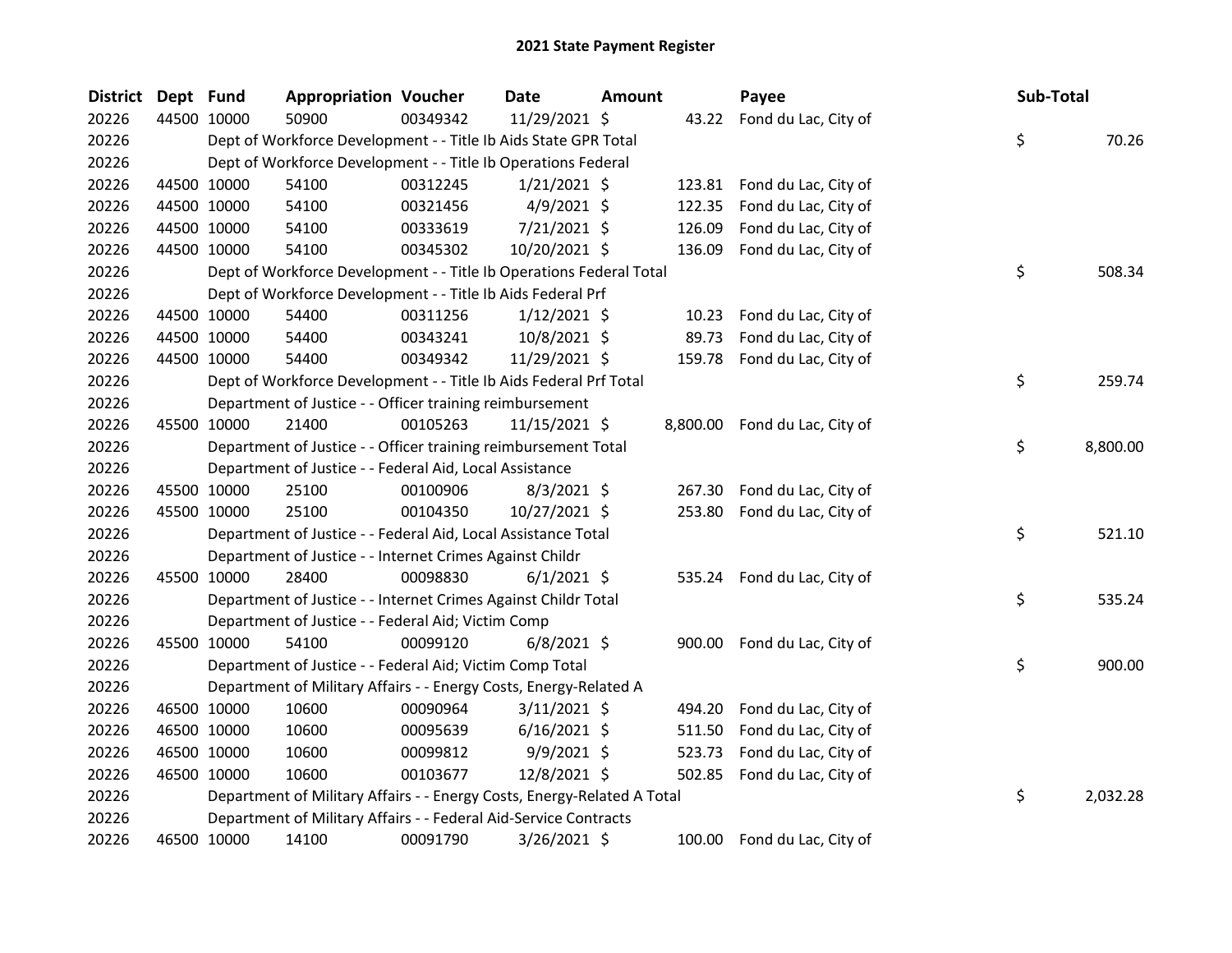| <b>District</b> | Dept Fund |             | <b>Appropriation Voucher</b>                                            |          | <b>Date</b>    | <b>Amount</b> | Payee                             |    | Sub-Total |              |
|-----------------|-----------|-------------|-------------------------------------------------------------------------|----------|----------------|---------------|-----------------------------------|----|-----------|--------------|
| 20226           |           |             | Department of Military Affairs - - Federal Aid-Service Contracts Total  |          |                |               |                                   | \$ |           | 100.00       |
| 20226           |           |             | Department of Military Affairs - - Regional Emergency Response Tm       |          |                |               |                                   |    |           |              |
| 20226           |           | 46500 10000 | 30600                                                                   | 00088717 | $1/28/2021$ \$ | 4,128.61      | Fond du Lac, City of              |    |           |              |
| 20226           |           | 46500 10000 | 30600                                                                   | 00093993 | $5/14/2021$ \$ |               | 4,128.61 Fond du Lac, City of     |    |           |              |
| 20226           |           | 46500 10000 | 30600                                                                   | 00097518 | 7/15/2021 \$   |               | 4,128.61 Fond du Lac, City of     |    |           |              |
| 20226           |           | 46500 10000 | 30600                                                                   | 00101726 | 10/25/2021 \$  |               | 4,128.61 Fond du Lac, City of     |    |           |              |
| 20226           |           |             | Department of Military Affairs - - Regional Emergency Response Tm Total |          |                |               |                                   | \$ |           | 16,514.44    |
| 20226           |           |             | Department of Military Affairs - - Federal Aid, Local Assistance        |          |                |               |                                   |    |           |              |
| 20226           |           | 46500 10000 | 34200                                                                   | 00092973 | $4/23/2021$ \$ |               | 2,345.16 Fond du Lac, City of     |    |           |              |
| 20226           |           |             | Department of Military Affairs - - Federal Aid, Local Assistance Total  |          |                |               |                                   | \$ |           | 2,345.16     |
| 20226           |           |             | Department of Revenue - - Misc Revenue Holding Clearing                 |          |                |               |                                   |    |           |              |
| 20226           |           | 56600 10000 | 99500                                                                   | 00188807 | $1/8/2021$ \$  | 6,255.59      | Fond du Lac, City of              |    |           |              |
| 20226           |           | 56600 10000 | 99500                                                                   | 00190874 | $2/5/2021$ \$  | 6,427.35      | Fond du Lac, City of              |    |           |              |
| 20226           |           | 56600 10000 | 99500                                                                   | 00192554 | $3/1/2021$ \$  | 25.00         | Fond du Lac, City of              |    |           |              |
| 20226           |           | 56600 10000 | 99500                                                                   | 00193467 | $3/5/2021$ \$  | 28,747.09     | Fond du Lac, City of              |    |           |              |
| 20226           |           | 56600 10000 | 99500                                                                   | 00197738 | $4/7/2021$ \$  | 31,170.61     | Fond du Lac, City of              |    |           |              |
| 20226           |           | 56600 10000 | 99500                                                                   | 00201111 | $5/7/2021$ \$  | 17,735.20     | Fond du Lac, City of              |    |           |              |
| 20226           |           | 56600 10000 | 99500                                                                   | 00204338 | $6/7/2021$ \$  | 16,147.47     | Fond du Lac, City of              |    |           |              |
| 20226           |           | 56600 10000 | 99500                                                                   | 00208921 | 7/8/2021 \$    | 9,005.86      | Fond du Lac, City of              |    |           |              |
| 20226           |           | 56600 10000 | 99500                                                                   | 00211676 | $8/6/2021$ \$  |               | 6,831.31 Fond du Lac, City of     |    |           |              |
| 20226           |           | 56600 10000 | 99500                                                                   | 00214283 | $9/8/2021$ \$  | 12,934.07     | Fond du Lac, City of              |    |           |              |
| 20226           |           | 56600 10000 | 99500                                                                   | 00216535 | $10/7/2021$ \$ | 9,862.13      | Fond du Lac, City of              |    |           |              |
| 20226           |           | 56600 10000 | 99500                                                                   | 00219131 | 11/5/2021 \$   | 12,082.21     | Fond du Lac, City of              |    |           |              |
| 20226           |           | 56600 10000 | 99500                                                                   | 00221272 | 12/7/2021 \$   | 6,711.93      | Fond du Lac, City of              |    |           |              |
| 20226           |           |             | Department of Revenue - - Misc Revenue Holding Clearing Total           |          |                |               |                                   | \$ |           | 163,935.82   |
| 20226           |           |             | Shared Revenue and Tax Relief - - Expenditure Restraint Program         |          |                |               |                                   |    |           |              |
| 20226           |           | 83500 10000 | 10100                                                                   | 00081271 | 7/26/2021 \$   | 892,277.69    | Fond du Lac, City of              |    |           |              |
| 20226           |           |             | Shared Revenue and Tax Relief - - Expenditure Restraint Program Total   |          |                |               |                                   | \$ |           | 892,277.69   |
| 20226           |           |             | Shared Revenue and Tax Relief - - County And Municipal Aid              |          |                |               |                                   |    |           |              |
| 20226           |           | 83500 10000 | 10500                                                                   | 00081271 | 7/26/2021 \$   |               | 809,680.36 Fond du Lac, City of   |    |           |              |
| 20226           |           | 83500 10000 | 10500                                                                   | 00088370 | 11/15/2021 \$  |               | 4,503,860.91 Fond du Lac, City of |    |           |              |
| 20226           |           |             | Shared Revenue and Tax Relief - - County And Municipal Aid Total        |          |                |               |                                   | \$ |           | 5,313,541.27 |
| 20226           |           |             | Shared Revenue and Tax Relief - - Exempt Computer Aid                   |          |                |               |                                   |    |           |              |
| 20226           |           | 83500 10000 | 10900                                                                   | 00083905 | 7/26/2021 \$   | 325,884.06    | Fond du Lac, City of              |    |           |              |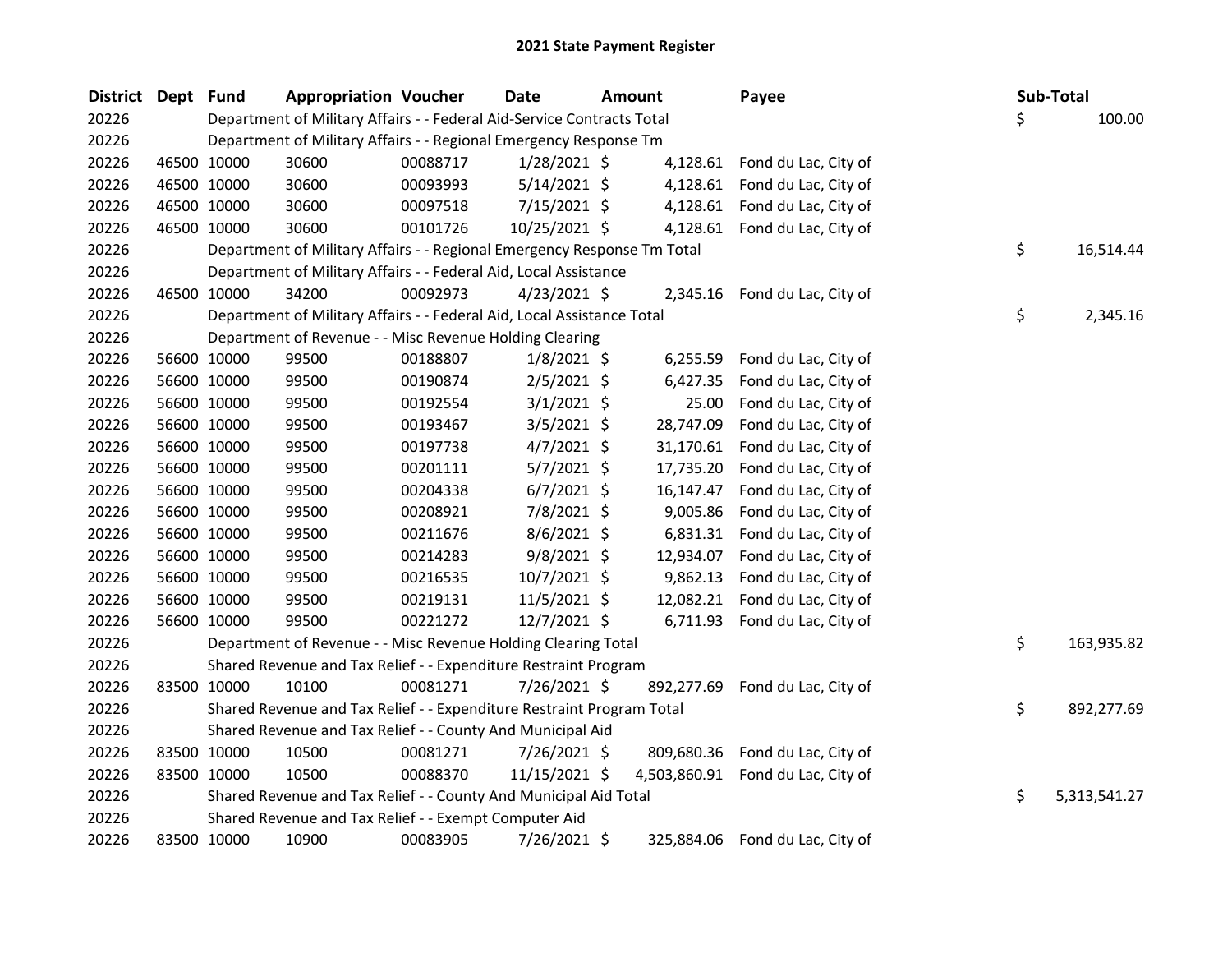| <b>District</b> | Dept Fund   |             | <b>Appropriation Voucher</b>                                                  |          | Date           | Amount |            | Payee                             |    | Sub-Total     |
|-----------------|-------------|-------------|-------------------------------------------------------------------------------|----------|----------------|--------|------------|-----------------------------------|----|---------------|
| 20226           | 83500 10000 |             | 10900                                                                         | 00085758 | 7/26/2021 \$   |        | 61,100.15  | Fond du Lac, City of              |    |               |
| 20226           |             |             | Shared Revenue and Tax Relief - - Exempt Computer Aid Total                   |          |                |        |            |                                   | \$ | 386,984.21    |
| 20226           |             |             | Shared Revenue and Tax Relief - - Utility Aid                                 |          |                |        |            |                                   |    |               |
| 20226           |             | 83500 10000 | 11000                                                                         | 00081271 | $7/26/2021$ \$ |        | 15,876.54  | Fond du Lac, City of              |    |               |
| 20226           |             | 83500 10000 | 11000                                                                         | 00088370 | 11/15/2021 \$  |        | 104,407.09 | Fond du Lac, City of              |    |               |
| 20226           |             |             | Shared Revenue and Tax Relief - - Utility Aid Total                           |          |                |        |            |                                   | \$ | 120,283.63    |
| 20226           |             |             | Shared Revenue and Tax Relief - - Personal Property Aid                       |          |                |        |            |                                   |    |               |
| 20226           | 83500       | 10000       | 11100                                                                         | 00077081 | $5/3/2021$ \$  |        | 259,702.66 | Fond du Lac, City of              |    |               |
| 20226           |             | 83500 10000 | 11100                                                                         | 00078848 | $5/3/2021$ \$  |        | 100,636.76 | Fond du Lac, City of              |    |               |
| 20226           |             |             | Shared Revenue and Tax Relief - - Personal Property Aid Total                 |          |                |        |            |                                   | \$ | 360,339.42    |
| 20226           |             |             | Shared Revenue and Tax Relief - - State Aid; Video Service Provider Fee       |          |                |        |            |                                   |    |               |
| 20226           | 83500       | 10000       | 11200                                                                         | 00082932 | 7/26/2021 \$   |        | 115,412.26 | Fond du Lac, City of              |    |               |
| 20226           |             |             | Shared Revenue and Tax Relief - - State Aid; Video Service Provider Fee Total |          |                |        |            |                                   | \$ | 115,412.26    |
| 20226           |             |             | Shared Revenue and Tax Relief - - School Lvy Tx/First Dollar Cr               |          |                |        |            |                                   |    |               |
| 20226           | 83500       | 10000       | 30200                                                                         | 00082657 | $7/26/2021$ \$ |        |            | 4,498,487.90 Fond du Lac, City of |    |               |
| 20226           | 83500       | 10000       | 30200                                                                         | 00086053 | $7/26/2021$ \$ |        | 842,318.71 | Fond du Lac, City of              |    |               |
| 20226           |             |             | Shared Revenue and Tax Relief - - School Lvy Tx/First Dollar Cr Total         |          |                |        |            |                                   | \$ | 5,340,806.61  |
| 20226           |             |             | Shared Revenue and Tax Relief - - Payments For Municipal Svcs                 |          |                |        |            |                                   |    |               |
| 20226           |             | 83500 10000 | 50100                                                                         | 00073606 | $2/1/2021$ \$  |        | 167.950.74 | Fond du Lac, City of              |    |               |
| 20226           |             |             | Shared Revenue and Tax Relief - - Payments For Municipal Svcs Total           |          |                |        |            |                                   | \$ | 167,950.74    |
| 20226           |             |             | Shared Revenue and Tax Relief - - Lottery & Gaming Credit                     |          |                |        |            |                                   |    |               |
| 20226           | 83500 52100 |             | 36300                                                                         | 00074169 | $3/22/2021$ \$ |        |            | 11,910.19 Fond du Lac, City of    |    |               |
| 20226           |             | 83500 52100 | 36300                                                                         | 00074536 | $3/22/2021$ \$ |        |            | 1,316,160.52 Fond du Lac, City of |    |               |
| 20226           |             |             | Shared Revenue and Tax Relief - - Lottery & Gaming Credit Total               |          |                |        |            |                                   | \$ | 1,328,070.71  |
| 20226 Total     |             |             |                                                                               |          |                |        |            |                                   | \$ | 22,587,700.16 |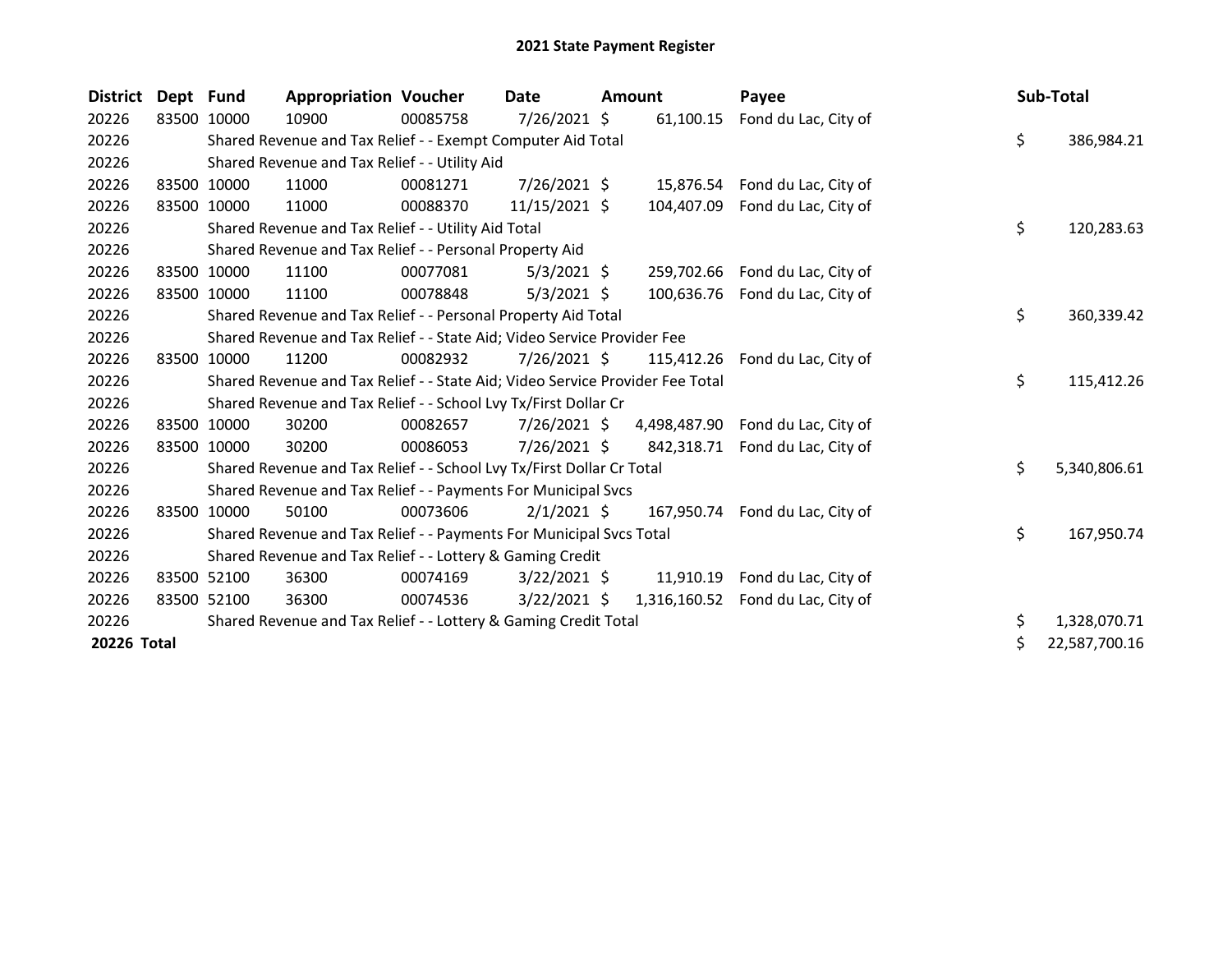| District Dept Fund |             | <b>Appropriation Voucher</b>                                                     |                                                                                 | <b>Date</b>    | <b>Amount</b> |            | Payee                   |  | Sub-Total |            |  |
|--------------------|-------------|----------------------------------------------------------------------------------|---------------------------------------------------------------------------------|----------------|---------------|------------|-------------------------|--|-----------|------------|--|
| 20276              |             |                                                                                  | Dept of Safety & Prof Services - - Fire Dues Distribution                       |                |               |            |                         |  |           |            |  |
| 20276              | 16500 10000 | 22500                                                                            | 00040764                                                                        | 7/15/2021 \$   |               |            | 22,040.29 City Of Ripon |  |           |            |  |
| 20276              |             |                                                                                  | Dept of Safety & Prof Services - - Fire Dues Distribution Total                 |                |               |            |                         |  | \$        | 22,040.29  |  |
| 20276              |             |                                                                                  | Dept of Natural Resources - - Fin Asst For Responsible Units                    |                |               |            |                         |  |           |            |  |
| 20276              | 37000 27400 | 67000                                                                            | 00483050                                                                        | $5/21/2021$ \$ |               |            | 26,888.14 City Of Ripon |  |           |            |  |
| 20276              |             |                                                                                  | Dept of Natural Resources - - Fin Asst For Responsible Units Total              |                |               |            |                         |  | \$        | 26,888.14  |  |
| 20276              |             |                                                                                  | WI Dept of Transportation - - Conn Hwy Aids St Fds                              |                |               |            |                         |  |           |            |  |
| 20276              | 39500 21100 | 16200                                                                            | 00633544                                                                        | $1/4/2021$ \$  |               | 19,877.89  | City Of Ripon           |  |           |            |  |
| 20276              | 39500 21100 | 16200                                                                            | 00669151                                                                        | $4/5/2021$ \$  |               | 19,877.89  | City Of Ripon           |  |           |            |  |
| 20276              | 39500 21100 | 16200                                                                            | 00712639                                                                        | $7/6/2021$ \$  |               | 19,877.89  | City Of Ripon           |  |           |            |  |
| 20276              | 39500 21100 | 16200                                                                            | 00753198                                                                        | 10/4/2021 \$   |               | 19,877.90  | City Of Ripon           |  |           |            |  |
| 20276              |             |                                                                                  | WI Dept of Transportation - - Conn Hwy Aids St Fds Total                        |                |               |            |                         |  | \$        | 79,511.57  |  |
| 20276              |             |                                                                                  | WI Dept of Transportation - - Tc, Trns Oper Aid Sf                              |                |               |            |                         |  |           |            |  |
| 20276              | 39500 21100 | 17700                                                                            | 00710157                                                                        | $6/22/2021$ \$ |               | 26,187.00  | City Of Ripon           |  |           |            |  |
| 20276              | 39500 21100 | 17700                                                                            | 00754734                                                                        | $9/29/2021$ \$ |               | 78,558.00  | City Of Ripon           |  |           |            |  |
| 20276              |             |                                                                                  | WI Dept of Transportation - - Tc, Trns Oper Aid Sf Total                        |                |               |            |                         |  | \$        | 104,745.00 |  |
| 20276              |             |                                                                                  | WI Dept of Transportation - - Trnst/Trns-Rel Aid F                              |                |               |            |                         |  |           |            |  |
| 20276              | 39500 21100 | 18200                                                                            | 00747069                                                                        | $9/16/2021$ \$ |               |            | 51,741.11 City Of Ripon |  |           |            |  |
| 20276              |             |                                                                                  | WI Dept of Transportation - - Trnst/Trns-Rel Aid F Total                        |                |               |            |                         |  | \$        | 51,741.11  |  |
| 20276              |             |                                                                                  | WI Dept of Transportation - - Trns Aids To Mnc.-Sf                              |                |               |            |                         |  |           |            |  |
| 20276              | 39500 21100 | 19100                                                                            | 00632213                                                                        | $1/4/2021$ \$  |               | 107,526.19 | City Of Ripon           |  |           |            |  |
| 20276              | 39500 21100 | 19100                                                                            | 00667820                                                                        | $4/5/2021$ \$  |               | 107,526.19 | City Of Ripon           |  |           |            |  |
| 20276              | 39500 21100 | 19100                                                                            | 00711308                                                                        | $7/6/2021$ \$  |               | 107,526.19 | City Of Ripon           |  |           |            |  |
| 20276              | 39500 21100 | 19100                                                                            | 00751867                                                                        | 10/4/2021 \$   |               | 107,526.20 | City Of Ripon           |  |           |            |  |
| 20276              |             |                                                                                  | WI Dept of Transportation - - Trns Aids To Mnc.-Sf Total                        |                |               |            |                         |  | \$        | 430,104.77 |  |
| 20276              |             |                                                                                  | Department of Health Services - - Prepaid Medical Transport Reimbursement       |                |               |            |                         |  |           |            |  |
| 20276              | 43500 10000 | 16300                                                                            | AMBULANCE 11/15/2021 \$                                                         |                |               |            | 42,036.91 City Of Ripon |  |           |            |  |
| 20276              |             |                                                                                  | Department of Health Services - - Prepaid Medical Transport Reimbursement Total |                |               |            |                         |  | \$        | 42,036.91  |  |
| 20276              |             |                                                                                  | Department of Justice - - Officer training reimbursement                        |                |               |            |                         |  |           |            |  |
| 20276              | 45500 10000 | 21400                                                                            | 00105873                                                                        | 11/24/2021 \$  |               |            | 2,560.00 City Of Ripon  |  |           |            |  |
| 20276              |             | \$<br>2,560.00<br>Department of Justice - - Officer training reimbursement Total |                                                                                 |                |               |            |                         |  |           |            |  |
| 20276              |             |                                                                                  | Department of Military Affairs - - Army Repair And Maintenance                  |                |               |            |                         |  |           |            |  |
| 20276              | 46500 10000 | 10200                                                                            | 00102108                                                                        | 11/10/2021 \$  |               | 85.00      | City Of Ripon           |  |           |            |  |
| 20276              |             |                                                                                  | Department of Military Affairs - - Army Repair And Maintenance Total            |                |               |            |                         |  | \$        | 85.00      |  |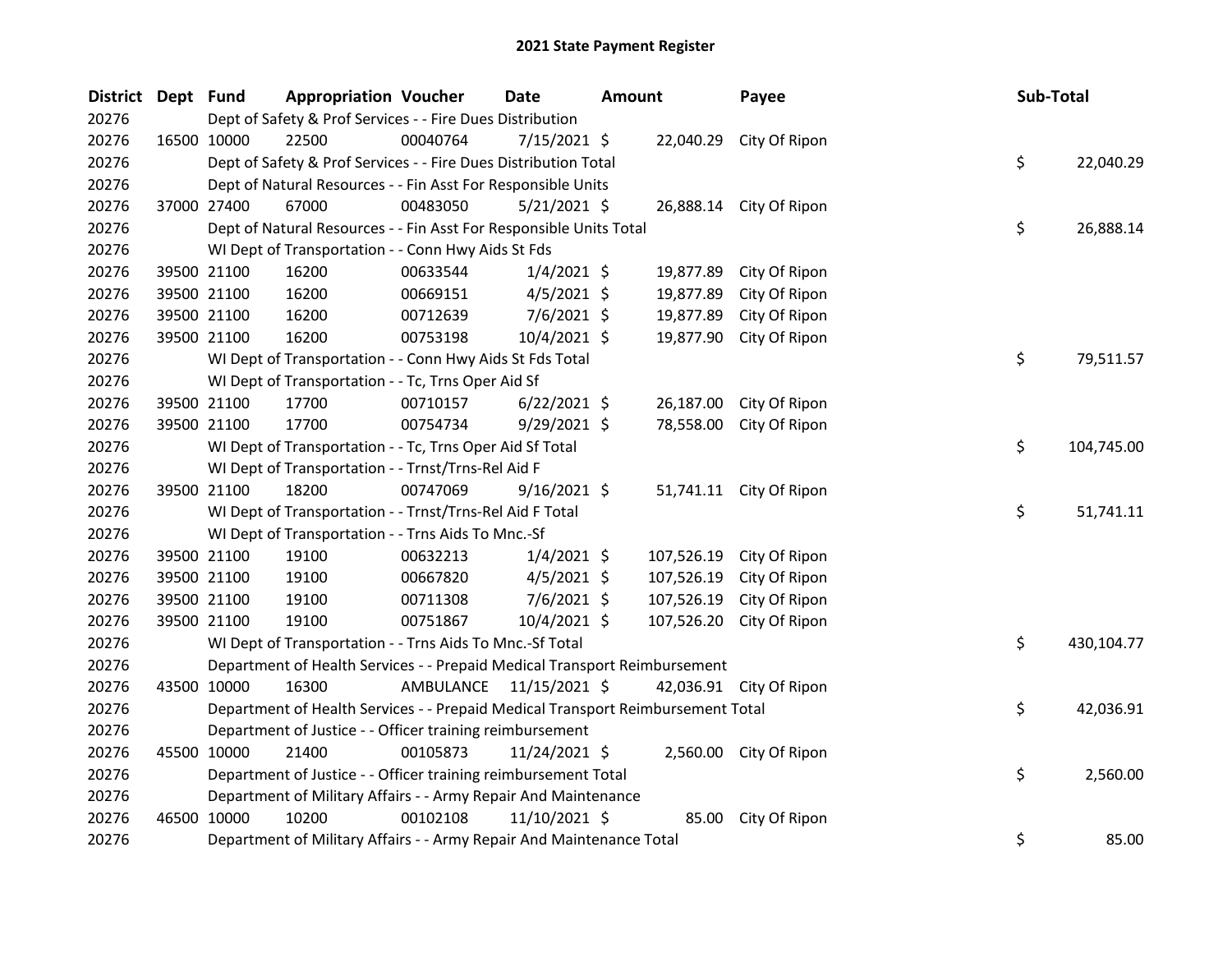| District Dept Fund |             |             | <b>Appropriation Voucher</b>                                            |          | Date            | <b>Amount</b> |          | Payee                    | Sub-Total |            |
|--------------------|-------------|-------------|-------------------------------------------------------------------------|----------|-----------------|---------------|----------|--------------------------|-----------|------------|
| 20276              |             |             | Department of Military Affairs - - Energy Costs, Energy-Related A       |          |                 |               |          |                          |           |            |
| 20276              |             | 46500 10000 | 10600                                                                   | 00090970 | $3/11/2021$ \$  |               | 184.95   | City Of Ripon            |           |            |
| 20276              |             | 46500 10000 | 10600                                                                   | 00094933 | $6/3/2021$ \$   |               | 189.75   | City Of Ripon            |           |            |
| 20276              |             | 46500 10000 | 10600                                                                   | 00099728 | $9/9/2021$ \$   |               | 184.95   | City Of Ripon            |           |            |
| 20276              |             | 46500 10000 | 10600                                                                   | 00103585 | 12/10/2021 \$   |               | 223.35   | City Of Ripon            |           |            |
| 20276              |             |             | Department of Military Affairs - - Energy Costs, Energy-Related A Total |          |                 |               |          |                          | \$        | 783.00     |
| 20276              |             |             | Department of Military Affairs - - Federal Aid-Service Contracts        |          |                 |               |          |                          |           |            |
| 20276              |             | 46500 10000 | 14100                                                                   | 00102108 | $11/10/2021$ \$ |               | 85.00    | City Of Ripon            |           |            |
| 20276              |             |             | Department of Military Affairs - - Federal Aid-Service Contracts Total  |          |                 |               |          |                          | \$        | 85.00      |
| 20276              |             |             | Department of Administration - - Federal Aid, Local Assistance          |          |                 |               |          |                          |           |            |
| 20276              |             | 50500 10000 | 74300                                                                   | 00153563 | 10/27/2021 \$   |               |          | 278,628.59 City Of Ripon |           |            |
| 20276              |             |             | Department of Administration - - Federal Aid, Local Assistance Total    |          |                 |               |          |                          | \$        | 278,628.59 |
| 20276              |             |             | Department of Revenue - - Gifts And Grants                              |          |                 |               |          |                          |           |            |
| 20276              |             | 56600 10000 | 12100                                                                   | 00206653 | $6/25/2021$ \$  |               |          | 410,353.07 City Of Ripon |           |            |
| 20276              |             |             | Department of Revenue - - Gifts And Grants Total                        |          |                 |               |          |                          | \$        | 410,353.07 |
| 20276              |             |             | Department of Revenue - - Misc Revenue Holding Clearing                 |          |                 |               |          |                          |           |            |
| 20276              |             | 56600 10000 | 99500                                                                   | 00192548 | $3/1/2021$ \$   |               | 3,770.49 | City Of Ripon            |           |            |
| 20276              |             | 56600 10000 | 99500                                                                   | 00192555 | $3/1/2021$ \$   |               | 200.00   | City Of Ripon            |           |            |
| 20276              |             | 56600 10000 | 99500                                                                   | 00194032 | $3/8/2021$ \$   |               | 3,175.54 | City Of Ripon            |           |            |
| 20276              |             | 56600 10000 | 99500                                                                   | 00194885 | 3/15/2021 \$    |               | 3,470.99 | City Of Ripon            |           |            |
| 20276              |             | 56600 10000 | 99500                                                                   | 00195727 | $3/22/2021$ \$  |               | 160.00   | City Of Ripon            |           |            |
| 20276              |             | 56600 10000 | 99500                                                                   | 00196417 | $3/29/2021$ \$  |               | 165.88   | City Of Ripon            |           |            |
| 20276              |             | 56600 10000 | 99500                                                                   | 00197158 | $4/5/2021$ \$   |               | 2,455.48 | City Of Ripon            |           |            |
| 20276              |             | 56600 10000 | 99500                                                                   | 00198374 | $4/12/2021$ \$  |               | 880.00   | City Of Ripon            |           |            |
| 20276              |             | 56600 10000 | 99500                                                                   | 00199115 | $4/20/2021$ \$  |               | 392.00   | City Of Ripon            |           |            |
| 20276              |             | 56600 10000 | 99500                                                                   | 00199747 | $4/26/2021$ \$  |               | 1,227.24 | City Of Ripon            |           |            |
| 20276              |             | 56600 10000 | 99500                                                                   | 00200371 | $5/3/2021$ \$   |               | 683.00   | City Of Ripon            |           |            |
| 20276              |             | 56600 10000 | 99500                                                                   | 00201567 | $5/10/2021$ \$  |               | 424.00   | City Of Ripon            |           |            |
| 20276              |             | 56600 10000 | 99500                                                                   | 00202196 | $5/17/2021$ \$  |               | 1,765.90 | City Of Ripon            |           |            |
| 20276              |             | 56600 10000 | 99500                                                                   | 00202900 | 5/24/2021 \$    |               | 50.00    | City Of Ripon            |           |            |
| 20276              |             | 56600 10000 | 99500                                                                   | 00203619 | $6/1/2021$ \$   |               | 1,431.78 | City Of Ripon            |           |            |
| 20276              | 56600 10000 |             | 99500                                                                   | 00205322 | $6/14/2021$ \$  |               | 695.00   | City Of Ripon            |           |            |
| 20276              |             | 56600 10000 | 99500                                                                   | 00208492 | $7/6/2021$ \$   |               | 50.00    | City Of Ripon            |           |            |
| 20276              |             | 56600 10000 | 99500                                                                   | 00209366 | 7/12/2021 \$    |               | 89.73    | City Of Ripon            |           |            |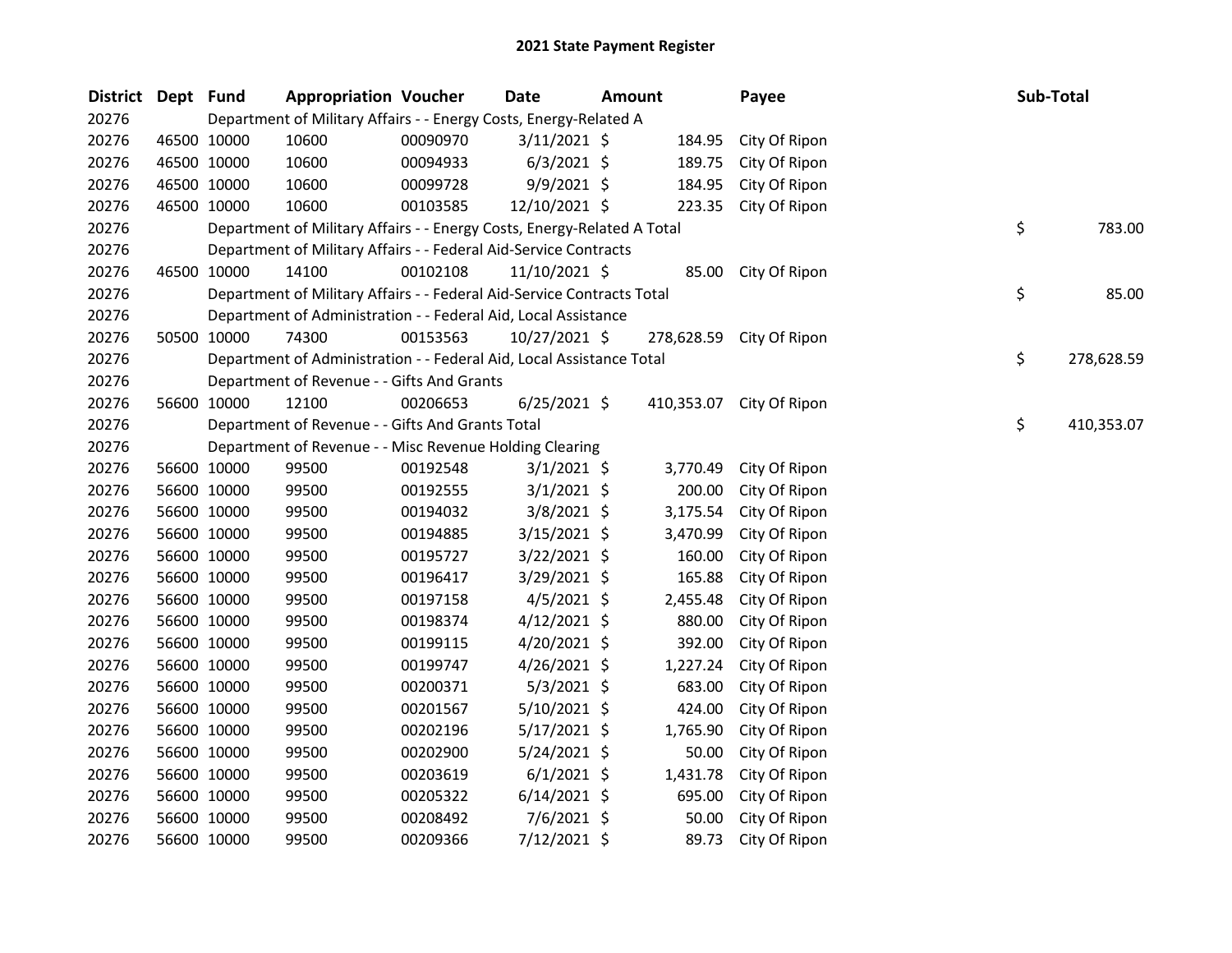| District Dept | <b>Fund</b>                                               | <b>Appropriation Voucher</b>                                                  |          | <b>Date</b>    | <b>Amount</b>                                                 |              | Payee         |    | Sub-Total |              |
|---------------|-----------------------------------------------------------|-------------------------------------------------------------------------------|----------|----------------|---------------------------------------------------------------|--------------|---------------|----|-----------|--------------|
| 20276         |                                                           |                                                                               |          |                | Department of Revenue - - Misc Revenue Holding Clearing Total |              |               | \$ |           | 21,087.03    |
| 20276         |                                                           | Shared Revenue and Tax Relief - - Expenditure Restraint Program               |          |                |                                                               |              |               |    |           |              |
| 20276         | 83500 10000                                               | 10100                                                                         | 00081272 | 7/26/2021 \$   |                                                               | 113,949.12   | City Of Ripon |    |           |              |
| 20276         |                                                           | Shared Revenue and Tax Relief - - Expenditure Restraint Program Total         |          |                |                                                               |              |               | \$ |           | 113,949.12   |
| 20276         |                                                           | Shared Revenue and Tax Relief - - County And Municipal Aid                    |          |                |                                                               |              |               |    |           |              |
| 20276         | 83500 10000                                               | 10500                                                                         | 00081272 | $7/26/2021$ \$ |                                                               | 222,350.00   | City Of Ripon |    |           |              |
| 20276         | 83500 10000                                               | 10500                                                                         | 00088371 | 11/15/2021 \$  |                                                               | 1,217,946.44 | City Of Ripon |    |           |              |
| 20276         |                                                           | Shared Revenue and Tax Relief - - County And Municipal Aid Total              |          |                |                                                               |              |               | \$ |           | 1,440,296.44 |
| 20276         |                                                           | Shared Revenue and Tax Relief - - Exempt Computer Aid                         |          |                |                                                               |              |               |    |           |              |
| 20276         | 83500 10000                                               | 10900                                                                         | 00083906 | 7/26/2021 \$   |                                                               | 26,206.91    | City Of Ripon |    |           |              |
| 20276         | 83500 10000                                               | 10900                                                                         | 00085759 | 7/26/2021 \$   |                                                               | 18,613.04    | City Of Ripon |    |           |              |
| 20276         |                                                           | Shared Revenue and Tax Relief - - Exempt Computer Aid Total                   |          |                |                                                               |              |               |    | \$        | 44,819.95    |
| 20276         |                                                           | Shared Revenue and Tax Relief - - Utility Aid                                 |          |                |                                                               |              |               |    |           |              |
| 20276         | 83500 10000                                               | 11000                                                                         | 00081272 | 7/26/2021 \$   |                                                               | 4,302.60     | City Of Ripon |    |           |              |
| 20276         | 83500 10000                                               | 11000                                                                         | 00088371 | 11/15/2021 \$  |                                                               | 24,259.85    | City Of Ripon |    |           |              |
| 20276         |                                                           | Shared Revenue and Tax Relief - - Utility Aid Total                           |          |                |                                                               |              |               | \$ |           | 28,562.45    |
| 20276         |                                                           | Shared Revenue and Tax Relief - - Personal Property Aid                       |          |                |                                                               |              |               |    |           |              |
| 20276         | 83500 10000                                               | 11100                                                                         | 00077082 | $5/3/2021$ \$  |                                                               | 10,399.39    | City Of Ripon |    |           |              |
| 20276         | 83500 10000                                               | 11100                                                                         | 00078849 | $5/3/2021$ \$  |                                                               | 60,478.82    | City Of Ripon |    |           |              |
| 20276         |                                                           | Shared Revenue and Tax Relief - - Personal Property Aid Total                 |          |                |                                                               |              |               | \$ |           | 70,878.21    |
| 20276         |                                                           | Shared Revenue and Tax Relief - - State Aid; Video Service Provider Fee       |          |                |                                                               |              |               |    |           |              |
| 20276         | 83500 10000                                               | 11200                                                                         | 00082933 | 7/26/2021 \$   |                                                               | 20,421.52    | City Of Ripon |    |           |              |
| 20276         |                                                           | Shared Revenue and Tax Relief - - State Aid; Video Service Provider Fee Total |          |                |                                                               |              |               | \$ |           | 20,421.52    |
| 20276         |                                                           | Shared Revenue and Tax Relief - - Payments For Municipal Svcs                 |          |                |                                                               |              |               |    |           |              |
| 20276         | 83500 10000                                               | 50100                                                                         | 00073607 | $2/1/2021$ \$  |                                                               | 1,826.09     | City Of Ripon |    |           |              |
| 20276         |                                                           | Shared Revenue and Tax Relief - - Payments For Municipal Svcs Total           |          |                |                                                               |              |               | \$ |           | 1,826.09     |
| 20276         | Shared Revenue and Tax Relief - - Lottery & Gaming Credit |                                                                               |          |                |                                                               |              |               |    |           |              |
| 20276         | 83500 52100                                               | 36300                                                                         | 00074170 | $3/22/2021$ \$ |                                                               | 4,468.68     | City Of Ripon |    |           |              |
| 20276         |                                                           | Shared Revenue and Tax Relief - - Lottery & Gaming Credit Total               |          |                |                                                               |              |               | \$ |           | 4,468.68     |
| 20276 Total   |                                                           |                                                                               |          |                |                                                               |              |               | \$ |           | 3,195,871.94 |